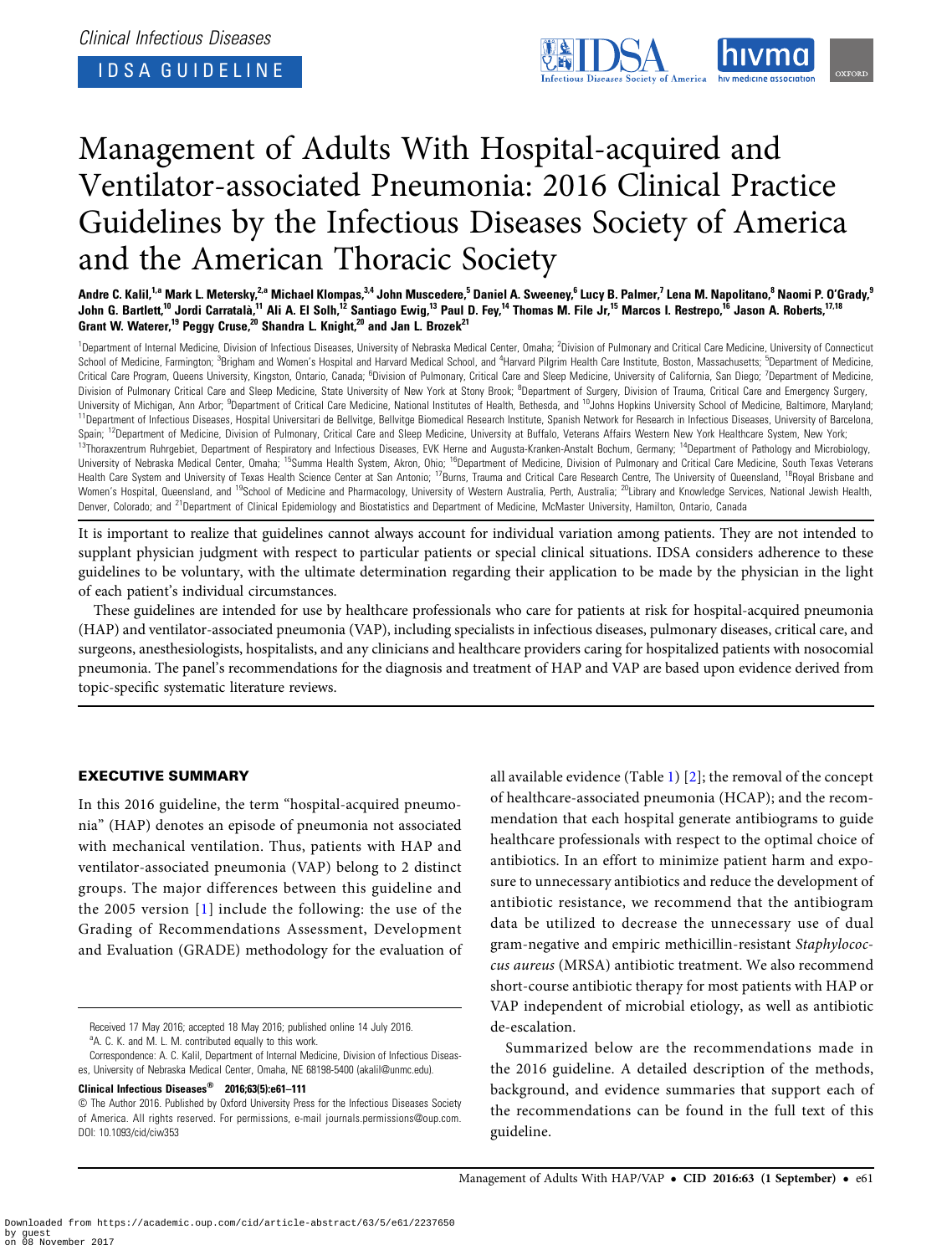#### <span id="page-1-0"></span>Table 1. Interpretation of Strong and Weak (Conditional) Recommendations

|               | Strong Recommendation                                                                                                                                                                                                                                                                                                                              | Weak (Conditional)<br>Recommendation                                                                                                                                                                                                                                                                                                                          |
|---------------|----------------------------------------------------------------------------------------------------------------------------------------------------------------------------------------------------------------------------------------------------------------------------------------------------------------------------------------------------|---------------------------------------------------------------------------------------------------------------------------------------------------------------------------------------------------------------------------------------------------------------------------------------------------------------------------------------------------------------|
| Patients      | Most individuals in this<br>situation would want the<br>recommended course of<br>action, and only a small<br>proportion would not.                                                                                                                                                                                                                 | The majority of individuals in<br>this situation would want<br>the suggested course of<br>action, but many would<br>not.                                                                                                                                                                                                                                      |
| Clinicians    | Most individuals should<br>receive the intervention.<br>Adherence to this<br>recommendation<br>according to the guideline<br>could be used as a quality<br>criterion or performance<br>indicator. Formal decision<br>aids are not likely to be<br>needed to help individuals<br>make decisions consistent<br>with their values and<br>preferences. | Recognize that different<br>choices will be appropriate<br>for individual patients and<br>that you must help each<br>patient arrive at a<br>management decision<br>consistent with his or her<br>values and preferences.<br>Decision aids may be<br>useful in helping<br>individuals to make<br>decisions consistent with<br>their values and<br>preferences. |
| Policy makers | The recommendation can be<br>adopted as policy in most<br>situations.                                                                                                                                                                                                                                                                              | Policymaking will require<br>substantial debate and<br>involvement of various<br>stakeholders.                                                                                                                                                                                                                                                                |

## MICROBIOLOGIC METHODS TO DIAGNOSE VAP AND **HAP**

I. Should Patients With Suspected VAP Be Treated Based on the Results of Invasive Sampling (ie, Bronchoscopy, Blind Bronchial Sampling) With Quantitative Culture Results, Noninvasive Sampling (ie, Endotracheal Aspiration) With Quantitative Culture Results, or Noninvasive Sampling With Semiquantitative Culture Results? Recommendation

1. We suggest noninvasive sampling with semiquantitative cultures to diagnose VAP, rather than invasive sampling with quantitative cultures and rather than noninvasive sampling with quantitative cultures (weak recommendation, low-quality evidence).

Remarks: Invasive respiratory sampling includes bronchoscopic techniques (ie, bronchoalveolar lavage [BAL], protected specimen brush [PSB]) and blind bronchial sampling (ie, mini-BAL). Noninvasive respiratory sampling refers to endotracheal aspiration.

## II. If Invasive Quantitative Cultures Are Performed, Should Patients With Suspected VAP Whose Culture Results Are Below the Diagnostic Threshold for VAP (PSB With  $<$  10<sup>3</sup> Colony-Forming Units [CFU]/mL, BAL With  $<$  10<sup>4</sup> CFU/ mL) Have Their Antibiotics Withheld Rather Than Continued? Recommendation

1. Noninvasive sampling with semiquantitative cultures is the preferred methodology to diagnose VAP (see section I); however, the panel recognizes that invasive quantitative cultures will occasionally be performed by some clinicians. For patients with suspected VAP whose invasive quantitative culture results are below the diagnostic threshold for VAP, we suggest that antibiotics be withheld rather than continued (weak recommendation, very low-quality evidence).

Values and Preferences: This recommendation places a high value on avoiding unnecessary harm and cost.

Remarks: Clinical factors should also be considered because they may alter the decision of whether to withhold or continue antibiotics. These include the likelihood of an alternative source of infection, prior antimicrobial therapy at the time of culture, degree of clinical suspicion, signs of severe sepsis, and evidence of clinical improvement.

## III. In Patients With Suspected HAP (Non-VAP), Should Treatment Be Guided by the Results of Microbiologic Studies Performed on Respiratory Samples, or Should Treatment Be Empiric? Recommendation

1. We suggest that patients with suspected HAP (non-VAP) be treated according to the results of microbiologic studies performed on respiratory samples obtained noninvasively, rather than being treated empirically (weak recommendation, very low-quality evidence).

Values and Preferences: The suggestion places a high value on the potential to accurately target antibiotic therapy and then deescalate antibiotic therapy based upon respiratory and blood culture results. Minimizing resource use by not obtaining respiratory cultures is given a lower value.

Remarks: Noninvasive methods to obtain respiratory samples include the following: spontaneous expectoration, sputum induction, nasotracheal suctioning in a patient who is unable to cooperate to produce a sputum sample, and endotracheal aspiration in a patient with HAP who subsequently requires mechanical ventilation. The panel recognizes that for some patients in whom a respiratory sample cannot be obtained noninvasively, there may be factors which could prompt consideration of obtaining samples invasively.

## THE USE OF BIOMARKERS AND THE CLINICAL PULMONARY INFECTION SCORE TO DIAGNOSE VAP AND HAP

IV. In Patients With Suspected HAP/VAP, Should Procalcitonin (PCT) Plus Clinical Criteria or Clinical Criteria Alone Be Used to Decide Whether or Not to Initiate Antibiotic Therapy? Recommendation

1. For patients with suspected HAP/VAP, we recommend using clinical criteria alone, rather than using serum PCT plus clinical criteria, to decide whether or not to initiate antibiotic therapy (strong recommendation, moderate-quality evidence).

## V. In Patients With Suspected HAP/VAP, Should Soluble Triggering Receptor Expressed on Myeloid Cells (sTREM-1) Plus Clinical Criteria or Clinical Criteria Alone Be Used to Decide Whether or Not to Initiate Antibiotic Therapy? Recommendation

1. For patients with suspected HAP/VAP, we recommend using clinical criteria alone, rather than using bronchoalveolar lavage fluid (BALF) sTREM-1 plus clinical criteria, to

e62 • CID 2016:63 (1 September) • Kalil et al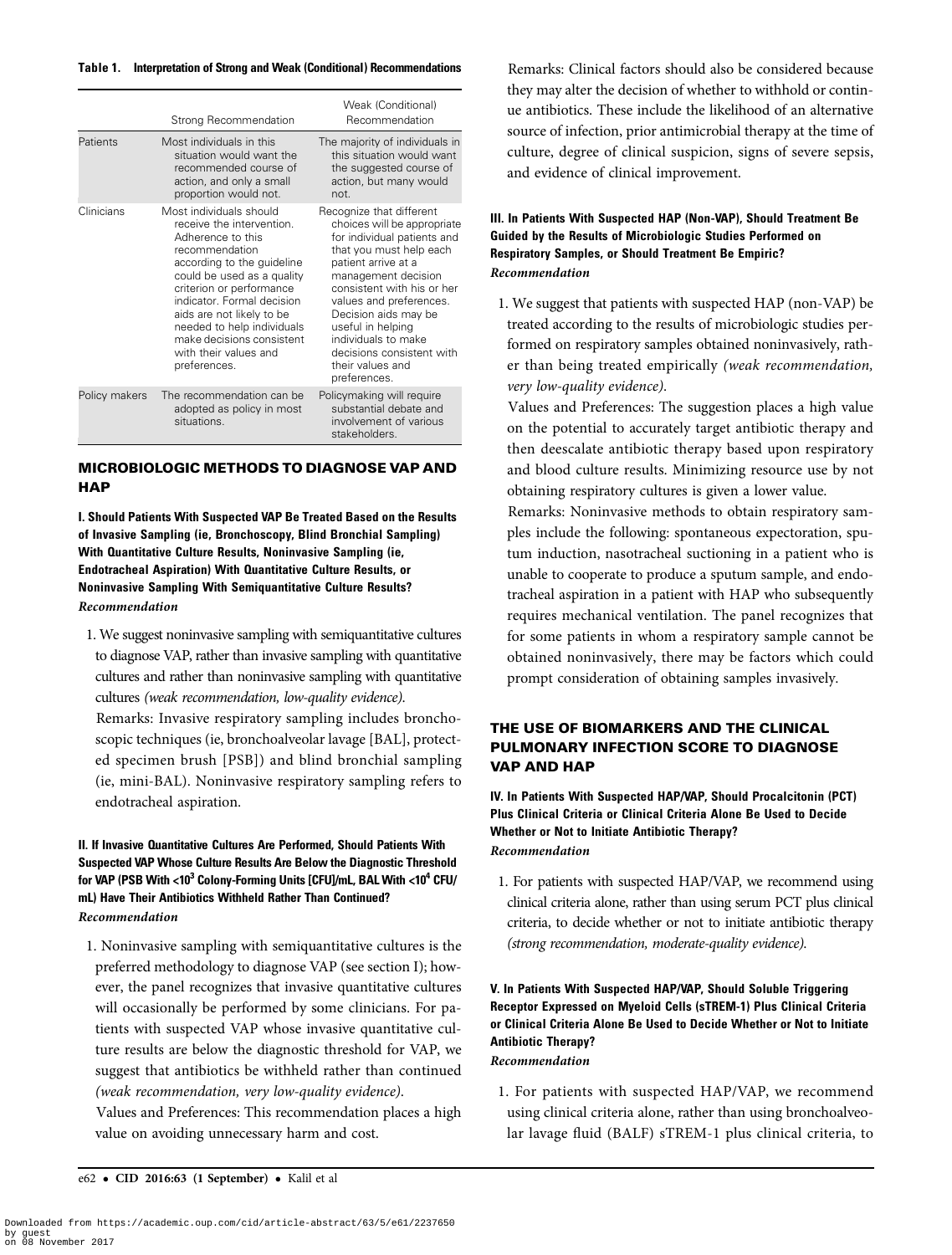<span id="page-2-0"></span>decide whether or not to initiate antibiotic therapy (strong recommendation, moderate-quality evidence).

## VI. In Patients With Suspected HAP/VAP, Should C-Reactive Protein (CRP) Plus Clinical Criteria, or Clinical Criteria Alone, Be Used to Decide Whether or Not to Initiate Antibiotic Therapy? Recommendation

1. For patients with suspected HAP/VAP, we recommend using clinical criteria alone rather than using CRP plus clinical criteria, to decide whether or not to initiate antibiotic therapy (weak recommendation, low-quality evidence).

## VII. In Patients With Suspected HAP/VAP, Should the Modified Clinical Pulmonary Infection Score (CPIS) Plus Clinical Criteria, or Clinical Criteria Alone, Be Used to Decide Whether or Not to Initiate Antibiotic Therapy?

Recommendation

1. For patients with suspected HAP/VAP, we suggest using clinical criteria alone, rather than using CPIS plus clinical criteria, to decide whether or not to initiate antibiotic therapy (weak recommendation, low-quality evidence).

## TREATMENT OF VENTILATOR-ASSOCIATED **TRACHEOBRONCHITIS**

## VIII. Should Patients With Ventilator-Associated Tracheobronchitis (VAT) Receive Antibiotic Therapy? Recommendation

1. In patients with VAT, we suggest not providing antibiotic therapy (weak recommendation, low-quality evidence).

## INITIAL TREATMENT OF VAP AND HAP

#### IX. Should Selection of an Empiric Antibiotic Regimen for VAP Be Guided by Local Antibiotic-Resistance Data? Recommendations

- 1. We recommend that all hospitals regularly generate and disseminate a local antibiogram, ideally one that is specific to their intensive care population(s) if possible.
- 2. We recommend that empiric treatment regimens be informed by the local distribution of pathogens associated with VAP and their antimicrobial susceptibilities.

Values and preferences: These recommendations place a high value on targeting the specific pathogens associated with VAP as narrowly as possible to assure adequate treatment while minimizing overtreatment and its undesirable consequences. Remarks: The frequency with which the distribution of pathogens and their antimicrobial susceptibilities are updated should be determined by the institution. Considerations should include their rate of change, resources, and the amount of data available for analysis.

## X. What Antibiotics Are Recommended for Empiric Treatment of Clinically Suspected VAP?

Recommendations (See Table [3](#page-3-0) for Specific Antibiotic Recommendations)

- 1. In patients with suspected VAP, we recommend including coverage for S. aureus, Pseudomonas aeruginosa, and other gram-negative bacilli in all empiric regimens (strong recommendation, low-quality evidence).
- i. We suggest including an agent active against MRSA for the empiric treatment of suspected VAP only in patients with any of the following: a risk factor for antimicrobial resistance (Table 2), patients being treated in units where >10%–20% of S. aureus isolates are methicillin resistant, and patients in units where the prevalence of MRSA is not known (weak recommendation, very low-quality evidence).
- ii. We suggest including an agent active against methicillinsensitive S. aureus (MSSA) (and not MRSA) for the empiric treatment of suspected VAP in patients without risk factors for antimicrobial resistance, who are being treated in ICUs where <10%–20% of S. aureus isolates are methicillin resistant (weak recommendation, very low-quality evidence).
- 2. If empiric coverage for MRSA is indicated, we recommend either vancomycin or linezolid (strong recommendation, moderate-quality evidence).
- 3. When empiric treatment that includes coverage for MSSA (and not MRSA) is indicated, we suggest a regimen including piperacillin-tazobactam, cefepime, levofloxacin, imipenem, or meropenem (weak recommendation, very low-quality evidence). Oxacillin, nafcillin, or cefazolin are preferred agents for treatment of proven MSSA, but are not necessary for the empiric treatment of VAP if one of the above agents is used.
- 4. We suggest prescribing 2 antipseudomonal antibiotics from different classes for the empiric treatment of suspected VAP only in patients with any of the following: a risk factor for

#### Table 2. Risk Factors for Multidrug-Resistant Pathogens

| Risk factors for MDR VAP                                            |  |  |  |  |
|---------------------------------------------------------------------|--|--|--|--|
| Prior intravenous antibiotic use within 90 d                        |  |  |  |  |
| Septic shock at time of VAP                                         |  |  |  |  |
| ARDS preceding VAP                                                  |  |  |  |  |
| Five or more days of hospitalization prior to the occurrence of VAP |  |  |  |  |
| Acute renal replacement therapy prior to VAP onset                  |  |  |  |  |
| Risk factors for MDR HAP                                            |  |  |  |  |
| Prior intravenous antibiotic use within 90 d                        |  |  |  |  |
| Risk factors for MRSA VAP/HAP                                       |  |  |  |  |
| Prior intravenous antibiotic use within 90 d                        |  |  |  |  |
| Risk factors for MDR Pseudomonas VAP/HAP                            |  |  |  |  |
| Prior intravenous antibiotic use within 90 d                        |  |  |  |  |

Abbreviations: ARDS, acute respiratory distress syndrome; HAP, hospital-acquired pneumonia; MDR, multidrug resistant; MRSA, methicillin-resistant Staphylococcus aureus; VAP, ventilator-associated pneumonia.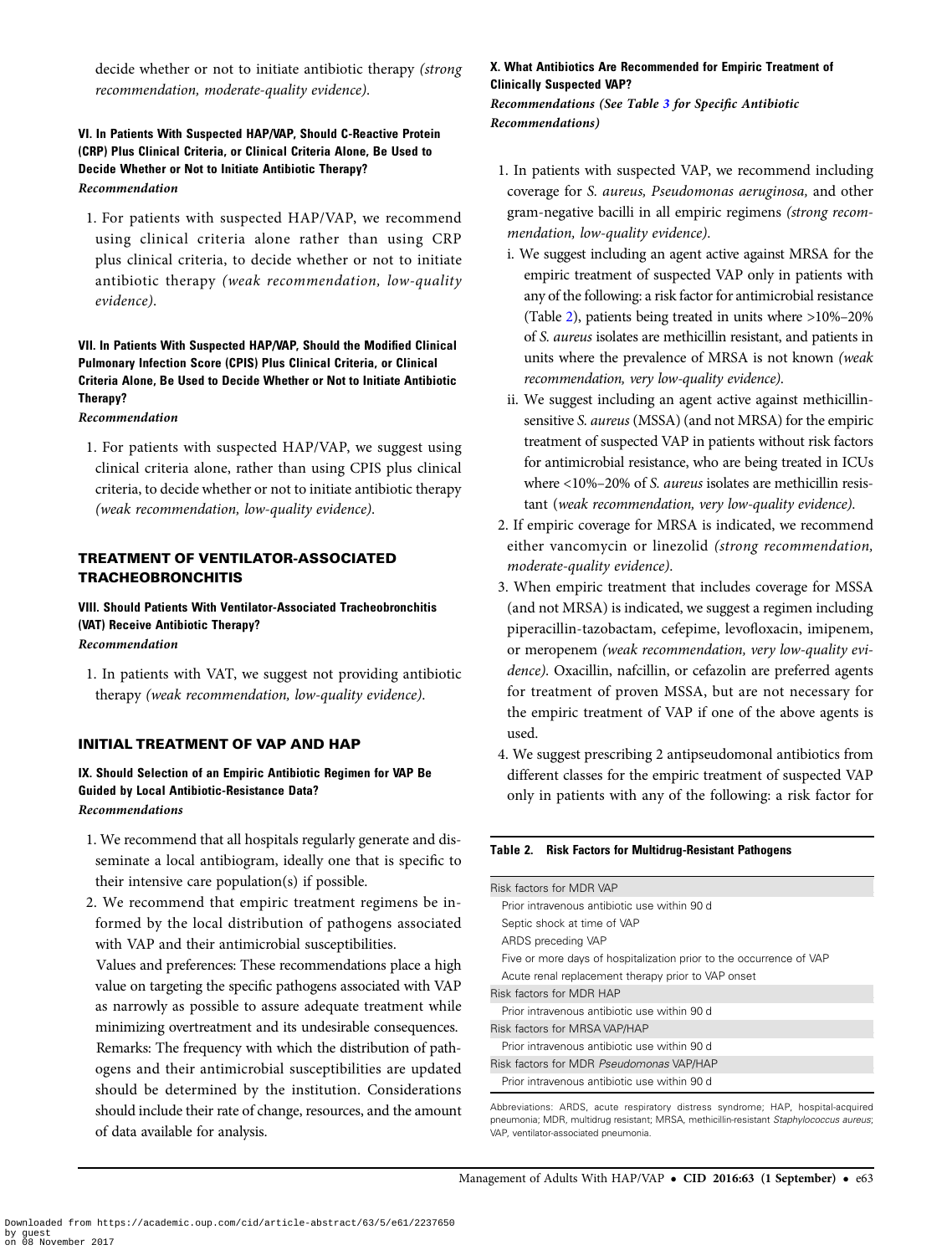#### <span id="page-3-0"></span>Table 3. Suggested Empiric Treatment Options for Clinically Suspected Ventilator-Associated Pneumonia in Units Where Empiric Methicillin-Resistant Staphylococcus aureus Coverage and Double Antipseudomonal/Gram-Negative Coverage Are Appropriate

| A. Gram-Positive Antibiotics With<br><b>MRSA Activity</b>                                                                                 | B. Gram-Negative Antibiotics With<br>Antipseudomonal Activity: β-Lactam-Based Agents          | C. Gram-Negative Antibiotics With Antipseudomonal<br>Activity: Non-β-Lactam-Based Agents                                                                                                                                     |
|-------------------------------------------------------------------------------------------------------------------------------------------|-----------------------------------------------------------------------------------------------|------------------------------------------------------------------------------------------------------------------------------------------------------------------------------------------------------------------------------|
| Glycopeptides <sup>a</sup><br>Vancomycin 15 mg/kg IV q8-12h<br>(consider a loading dose of 25-30)<br>$mg/kg \times 1$ for severe illness) | Antipseudomonal penicillins <sup>b</sup><br>Piperacillin-tazobactam 4.5 g IV g6h <sup>b</sup> | Fluoroguinolones<br>Ciprofloxacin 400 mg IV q8h<br>Levofloxacin 750 mg IV g24h                                                                                                                                               |
| OR                                                                                                                                        | OR                                                                                            | <b>OR</b>                                                                                                                                                                                                                    |
| Oxazolidinones<br>Linezolid 600 mg IV g12h                                                                                                | Cephalosporinsb<br>Cefepime 2 g IV g8h<br>Ceftazidime 2 g IV g8h                              | Aminoglycosides <sup>a,c</sup><br>Amikacin 15-20 mg/kg IV q24h<br>Gentamicin 5-7 mg/kg IV q24h<br>Tobramycin 5-7 mg/kg IV g24h                                                                                               |
|                                                                                                                                           | OR                                                                                            | <b>OR</b>                                                                                                                                                                                                                    |
|                                                                                                                                           | Carbapenems <sup>b</sup><br>Imipenem 500 mg IV g6h <sup>d</sup><br>Meropenem 1 g IV g8h       | Polymyxins <sup>a,e</sup><br>Colistin 5 mg/kg IV $\times$ 1 (loading dose) followed by 2.5<br>$mg \times (1.5 \times CrCl + 30)$ IV q12h (maintenance dose) [135]<br>Polymyxin B 2.5-3.0 mg/kg/d divided in 2 daily IV doses |
|                                                                                                                                           | OR                                                                                            |                                                                                                                                                                                                                              |
|                                                                                                                                           | Monobactams <sup>t</sup><br>Aztreonam 2 g IV q8h                                              |                                                                                                                                                                                                                              |

Choose one gram-positive option from column A, one gram-negative option from column B, and one gram-negative option from column C. Note that the initial doses suggested in this table may need to be modified for patients with hepatic or renal dysfunction.

Abbreviations: CrCl, creatinine clearance; IV, intravenous; MRSA, methicillin-resistant Staphylococcus aureus.

<sup>a</sup> Drug levels and adjustment of doses and/or intervals required.

<sup>b</sup> Extended infusions may be appropriate. Please see section XIII on pharmacokinetic/pharmacodynamic optimization of antibiotic therapy.

<sup>c</sup> On meta-analysis, aminoglycoside regimens were associated with lower clinical response rates with no differences in mortality.

<sup>d</sup> The dose may need to be lowered in patients weighing <70 kg to prevent seizures.

e Polymyxins should be reserved for settings where there is a high prevalence of multidrug resistance and local expertise in using this medication. Dosing is based on colistin-base activity (CBA); for example, One million IU of colistin is equivalent to about 30 mg of CBA, which corresponds to about 80 mg of the prodrug colistimethate. Polymyxin B (1 mg = 10 000 units) [[136\]](#page-45-0).

f In the absence of other options, it is acceptable to use aztreonam as an adjunctive agent with another β-lactam–based agent because it has different targets within the bacterial cell wall [[137\]](#page-45-0).

antimicrobial resistance (Table [2](#page-2-0)), patients in units where >10% of gram-negative isolates are resistant to an agent being considered for monotherapy, and patients in an ICU where local antimicrobial susceptibility rates are not available (weak recommendation, low-quality evidence).

- 5. We suggest prescribing one antibiotic active against P. aeruginosa for the empiric treatment of suspected VAP in patients without risk factors for antimicrobial resistance who are being treated in ICUs where ≤10% of gram-negative isolates are resistant to the agent being considered for monotherapy (weak recommendation, low-quality evidence).
- 6. In patients with suspected VAP, we suggest avoiding aminoglycosides if alternative agents with adequate gram-negative activity are available (weak recommendation, low-quality evidence).
- 7. In patients with suspected VAP, we suggest avoiding colistin if alternative agents with adequate gram-negative activity are available (weak recommendation, very low-quality evidence). Values and Preferences: These recommendations are a compromise between the competing goals of providing early appropriate antibiotic coverage and avoiding superfluous treatment that may lead to adverse drug effects, Clostridium difficile infections, antibiotic resistance, and increased cost. Remarks: Risk factors for antimicrobial resistance are provided in Table [2.](#page-2-0) The 10%–20% threshold for deciding

whether or not to target MRSA and the 10% threshold for deciding whether or not to prescribe 1 antipseudomonal agent or 2 were chosen by the panel with a goal of trying to assure that ≥95% of patient receive empiric therapy active against their likely pathogens; when implementing these recommendations, individual ICUs may elect to modify these thresholds. If patient has structural lung disease increasing the risk of gram-negative infection (ie, bronchiectasis or cystic fibrosis), 2 antipseudomonal agents are recommended.

## XI. Should Selection of an Empiric Antibiotic Regimen for HAP (Non-VAP) Be Guided by Local Antibiotic Resistance Data? Recommendations

- 1. We recommend that all hospitals regularly generate and disseminate a local antibiogram, ideally one that is tailored to their HAP population, if possible.
- 2. We recommend that empiric antibiotic regimens be based upon the local distribution of pathogens associated with HAP and their antimicrobial susceptibilities.
- Remarks: The frequency with which the distribution of pathogens and their antimicrobial susceptibilities are updated should be determined by the institution. Considerations should include their rate of change, resources, and the amount of data available for analysis.

e64 • CID 2016:63 (1 September) • Kalil et al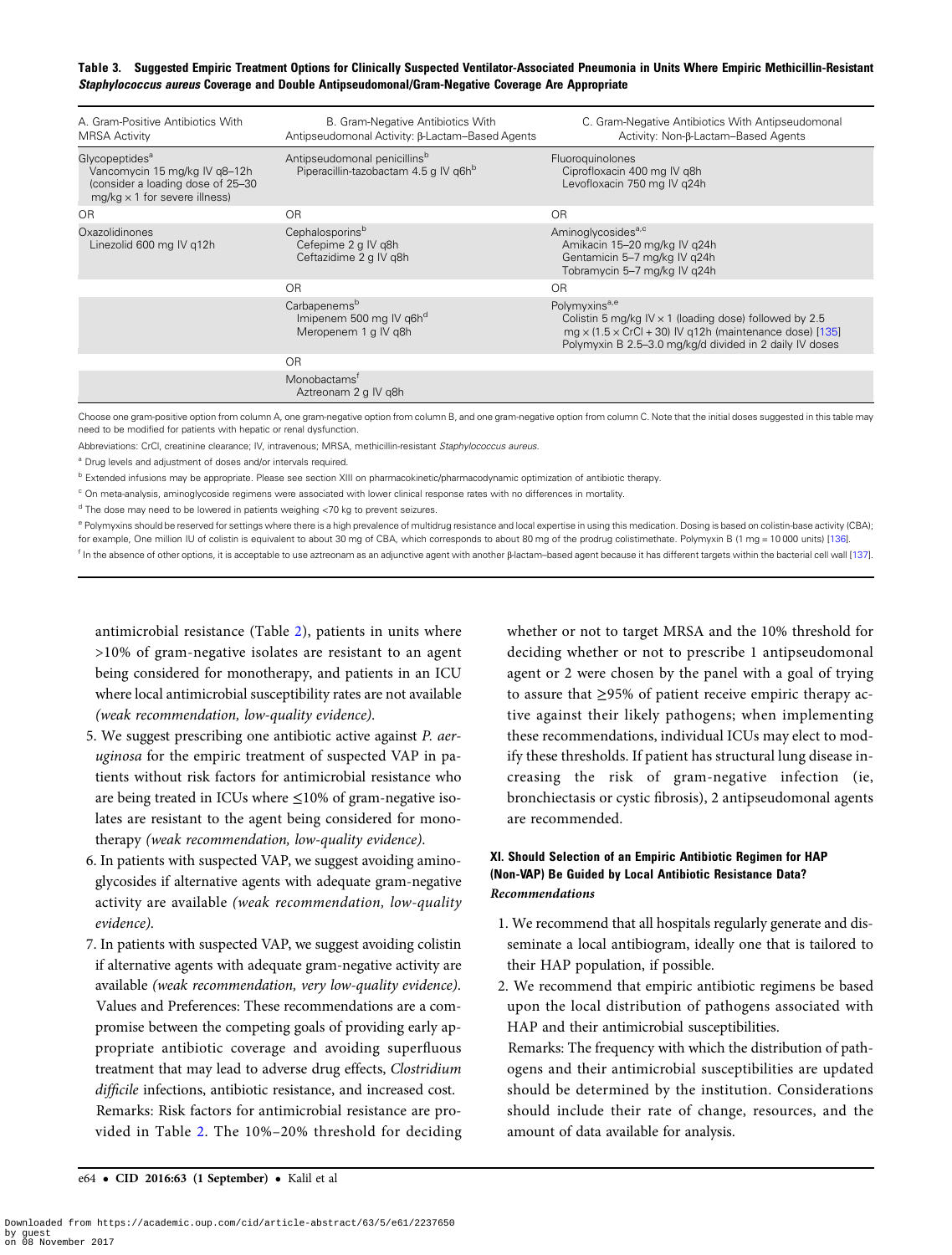## <span id="page-4-0"></span>XII. What Antibiotics Are Recommended for Empiric Treatment of Clinically Suspected HAP (Non-VAP)?

Recommendations (See Table 4 for Specific Antibiotic Recommendations)

- 1. For patients being treated empirically for HAP, we recommend prescribing an antibiotic with activity against S. aureus (strong recommendation, very low-quality evidence). (See below for recommendations regarding empiric coverage of MRSA vs MSSA.)
- i. For patients with HAP who are being treated empirically and have either a risk factor for MRSA infection (ie, prior intravenous antibiotic use within 90 days, hospitalization in a unit where >20% of S. aureus isolates are methicillin resistant, or the prevalence of MRSA is not known, or who are at high risk for mortality, we suggest prescribing an

antibiotic with activity against MRSA (weak recommendation, very low-quality evidence). (Risk factors for mortality include need for ventilatory support due to HAP and septic shock).

- ii. For patients with HAP who require empiric coverage for MRSA, we recommend vancomycin or linezolid rather than an alternative antibiotic (strong recommendation, low-quality evidence).
- iii. For patients with HAP who are being treated empirically and have no risk factors for MRSA infection and are not at high risk of mortality, we suggest prescribing an antibiotic with activity against MSSA. When empiric treatment that includes coverage for MSSA (and not MRSA) is indicated, we suggest a regimen including piperacillin-tazobactam, cefepime, levofloxacin, imipenem, or meropenem.

## Table 4. Recommended Initial Empiric Antibiotic Therapy for Hospital-Acquired Pneumonia (Non-Ventilator-Associated Pneumonia)

| Not at High Risk of Mortality <sup>a</sup> and no<br>Factors Increasing the Likelihood of<br>$MRSA^{b,c}$ | Not at High Risk of Mortality <sup>a</sup> but With Factors<br>Increasing the Likelihood of MRSA <sup>b,c</sup>                                                  | High Risk of Mortality or Receipt of Intravenous<br>Antibiotics During the Prior 90 da,c                                                                                                                                                                                                                                       |
|-----------------------------------------------------------------------------------------------------------|------------------------------------------------------------------------------------------------------------------------------------------------------------------|--------------------------------------------------------------------------------------------------------------------------------------------------------------------------------------------------------------------------------------------------------------------------------------------------------------------------------|
| One of the following:                                                                                     | One of the following:                                                                                                                                            | Two of the following, avoid $2$ $\beta$ -lactams:                                                                                                                                                                                                                                                                              |
| Piperacillin-tazobactam <sup>d</sup> 4.5 g IV q6h                                                         | Piperacillin-tazobactam <sup>d</sup> 4.5 g IV q6h                                                                                                                | Piperacillin-tazobactam <sup>d</sup> 4.5 g IV g6h                                                                                                                                                                                                                                                                              |
| OR                                                                                                        | <b>OR</b>                                                                                                                                                        | <b>OR</b>                                                                                                                                                                                                                                                                                                                      |
| Cefepime <sup>d</sup> 2 g IV q8h                                                                          | Cefepime <sup>d</sup> or ceftazidime <sup>d</sup> 2 g IV q8h                                                                                                     | Cefepime <sup>d</sup> or ceftazidime <sup>d</sup> 2 g IV q8h                                                                                                                                                                                                                                                                   |
| <b>OR</b>                                                                                                 | <b>OR</b>                                                                                                                                                        | <b>OR</b>                                                                                                                                                                                                                                                                                                                      |
| Levofloxacin 750 mg IV daily                                                                              | Levofloxacin 750 mg IV daily                                                                                                                                     | Levofloxacin 750 mg IV daily                                                                                                                                                                                                                                                                                                   |
|                                                                                                           | Ciprofloxacin 400 mg IV q8h                                                                                                                                      | Ciprofloxacin 400 mg IV g8h                                                                                                                                                                                                                                                                                                    |
|                                                                                                           | <b>OR</b>                                                                                                                                                        | <b>OR</b>                                                                                                                                                                                                                                                                                                                      |
| Imipenem <sup>d</sup> 500 mg IV q6h                                                                       | Imipenem <sup>d</sup> 500 mg IV q6h                                                                                                                              | Imipenem <sup>d</sup> 500 mg IV q6h                                                                                                                                                                                                                                                                                            |
| Meropenem <sup>d</sup> 1 g IV q8h                                                                         | Meropenem <sup>d</sup> 1 g IV q8h                                                                                                                                | Meropenem <sup>d</sup> 1 g IV q8h                                                                                                                                                                                                                                                                                              |
|                                                                                                           | <b>OR</b>                                                                                                                                                        | <b>OR</b>                                                                                                                                                                                                                                                                                                                      |
|                                                                                                           | Aztreonam 2 g IV q8h                                                                                                                                             | Amikacin 15-20 mg/kg IV daily                                                                                                                                                                                                                                                                                                  |
|                                                                                                           |                                                                                                                                                                  | Gentamicin 5-7 mg/kg IV daily                                                                                                                                                                                                                                                                                                  |
|                                                                                                           |                                                                                                                                                                  | Tobramycin 5-7 mg/kg IV daily                                                                                                                                                                                                                                                                                                  |
|                                                                                                           |                                                                                                                                                                  | <b>OR</b>                                                                                                                                                                                                                                                                                                                      |
|                                                                                                           |                                                                                                                                                                  | Aztreonam <sup>e</sup> 2 g IV q8h                                                                                                                                                                                                                                                                                              |
|                                                                                                           | Plus:<br>Vancomycin 15 mg/kg IV q8-12h with goal to target<br>15-20 mg/mL trough level (consider a loading<br>dose of 25-30 mg/kg $\times$ 1 for severe illness) | Plus:<br>Vancomycin 15 mg/kg IV q8-12h with goal to target 15-20 mg/mL<br>trough level (consider a loading dose of 25-30 mg/kg IV $\times$ 1 for<br>severe illness)                                                                                                                                                            |
|                                                                                                           | OR                                                                                                                                                               | OR                                                                                                                                                                                                                                                                                                                             |
|                                                                                                           | Linezolid 600 mg IV q12h                                                                                                                                         | Linezolid 600 mg IV g12h                                                                                                                                                                                                                                                                                                       |
|                                                                                                           |                                                                                                                                                                  | If MRSA coverage is not going to be used, include coverage for MSSA.<br>Options include:<br>Piperacillin-tazobactam, cefepime, levofloxacin, imipenem,<br>meropenem. Oxacillin, nafcillin, and cefazolin are preferred for the<br>treatment of proven MSSA, but would ordinarily not be used in an<br>empiric regimen for HAP. |
|                                                                                                           |                                                                                                                                                                  | If patient has severe penicillin allergy and aztreonam is going to be used<br>instead of any $\beta$ -lactam-based antibiotic, include coverage for MSSA.                                                                                                                                                                      |

Abbreviations: HAP, hospital-acquired pneumonia; IV, intravenous; MRSA, methicillin-resistant Staphylococcus aureus; MSSA, methicillin-sensitive Staphylococcus aureus;

<sup>a</sup> Risk factors for mortality include need for ventilatory support due to pneumonia and septic shock.

<sup>b</sup> Indications for MRSA coverage include intravenous antibiotic treatment during the prior 90 days, and treatment in a unit where the prevalence of MRSA among S. aureus isolates is not known or is >20%. Prior detection of MRSA by culture or non-culture screening may also increase the risk of MRSA. The 20% threshold was chosen to balance the need for effective initial antibiotic therapy against the risks of excessive antibiotic use; hence, individual units can elect to adjust the threshold in accordance with local values and preferences. If MRSA coverage is omitted, the antibiotic regimen should include coverage for MSSA.

c If patient has factors increasing the likelihood of gram-negative infection, 2 antipseudomonal agents are recommended. If patient has structural lung disease increasing the risk of gramnegative infection (ie, bronchiectasis or cystic fibrosis), 2 antipseudomonal agents are recommended. A high-quality Gram stain from a respiratory specimen with numerous and predominant gram-negative bacilli provides further support for the diagnosis of a gram-negative pneumonia, including fermenting and non-glucose-fermenting microorganisms

<sup>d</sup> Extended infusions may be appropriate.

<sup>e</sup> In the absence of other options, it is acceptable to use aztreonam as an adjunctive agent with another β-lactam–based agent because it has different targets within the bacterial cell wall [[137\]](#page-45-0).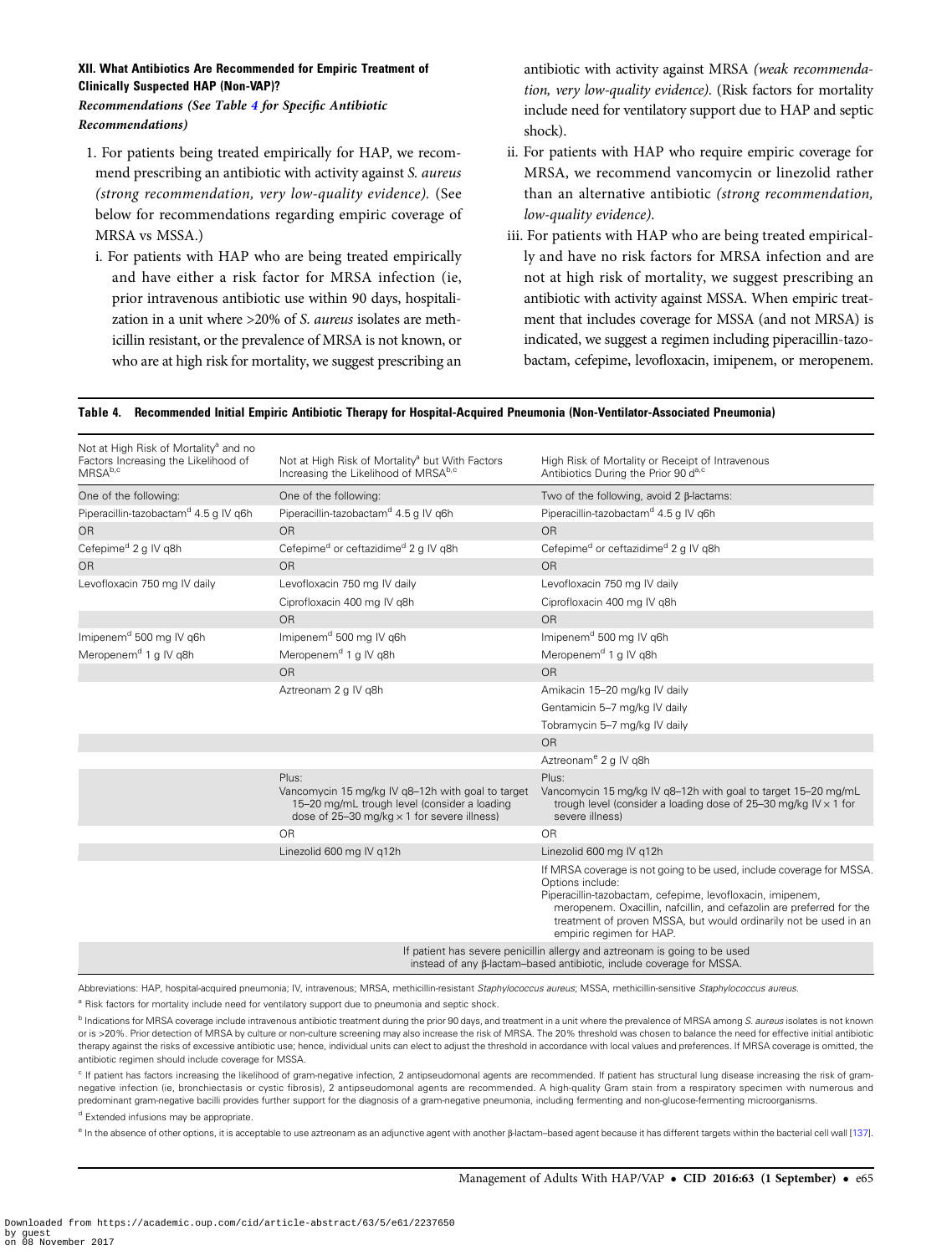Oxacillin, nafcillin, or cefazolin are preferred for the treatment of proven MSSA, but are not necessary for empiric coverage of HAP if one of the above agents is used (weak recommendation, very low-quality evidence).

- 2. For patients with HAP who are being treated empirically, we recommend prescribing antibiotics with activity against P. aeruginosa and other gram-negative bacilli (strong recommendation, very low-quality evidence).
- i. For patients with HAP who are being treated empirically and have factors increasing the likelihood for Pseudomonas or other gram-negative infection (ie, prior intravenous antibiotic use within 90 days; also see Remarks) or a high risk for mortality, we suggest prescribing antibiotics from 2 different classes with activity against P. aeruginosa (weak recommendation, very low-quality evidence). (Risk factors for mortality include need for ventilatory support due to HAP and septic shock). All other patients with HAP who are being treated empirically may be prescribed a single antibiotic with activity against P. aeruginosa.
- ii. For patients with HAP who are being treated empirically, we recommend not using an aminoglycoside as the sole antipseudomonal agent (strong recommendation, very low-quality evidence).

Values and Preferences: These recommendations are a compromise between the competing goals of providing early appropriate antibiotic coverage and avoiding superfluous treatment that may lead to adverse drug effects, C. difficile infections, antibiotic resistance, and increased cost.

Remarks: The 20% threshold for deciding whether or not to target MRSA or MSSA was chosen in an effort to balance the need for effective initial antibiotic therapy against the risks of excessive antibiotic use; when implementing these recommendations, individual units may elect to modify this threshold. If patient has structurallung diseaseincreasing the risk of gram-negative infection (ie, bronchiectasis or cystic fibrosis), 2 antipseudomonal agents are recommended.A high-quality Gram stain from a respiratory specimen with numerous and predominant gram-negative bacilli provides further support for the diagnosis of a gram-negative pneumonia, including fermenting and non-glucose-fermenting microorganisms.

## PHARMACOKINETIC/PHARMACODYNAMIC OPTIMIZATION OF ANTIBIOTIC THERAPY

## XIII. Should Antibiotic Dosing Be Determined by Pharmacokinetic/ Pharmacodynamic (PK/PD) Data or the Manufacturer's Prescribing Information in Patients With HAP/VAP? Recommendation

1. For patients with HAP/VAP, we suggest that antibiotic dosing be determined using PK/PD data, rather than the manufacturer's prescribing information (weak recommendation, very low-quality evidence).

Values and Preferences: This recommendation places a high

value on improving clinical outcome by optimization of therapy; it places a lower value on burden and cost.

Remarks: PK/PD-optimized dosing refers to the use of antibiotic blood concentrations, extended and continuous infusions, and weight-based dosing for certain antibiotics.

## ROLE OF INHALED ANTIBIOTIC THERAPY

# XIV. Should Patients With VAP Due to Gram-Negative Bacilli Be Treated With a Combination of Inhaled and Systemic Antibiotics, or Systemic Antibiotics Alone?

Recommendation

1. For patients with VAP due to gram-negative bacilli that are susceptible to only aminoglycosides or polymyxins (colistin or polymyxin B), we suggest both inhaled and systemic antibiotics, rather than systemic antibiotics alone (weak recommendation, very low-quality evidence).

Values and Preferences: This recommendation places a high value on achieving clinical cure and survival; it places a lower value on burden and cost.

Remarks: It is reasonable to consider adjunctive inhaled antibiotic therapy as a treatment of last resort for patients who are not responding to intravenous antibiotics alone, whether the infecting organism is or is not multidrug resistant (MDR).

## PATHOGEN-SPECIFIC THERAPY

# XV. What Antibiotics Should Be Used for the Treatment for MRSA HAP/VAP?

Recommendation

1. We recommend that MRSA HAP/VAP be treated with either vancomycin or linezolid rather than other antibiotics or antibiotic combinations (strong recommendation, moderate-quality evidence).

Remarks: The choice between vancomycin and linezolid may be guided by patient-specific factors such as blood cell counts, concurrent prescriptions for serotonin-reuptake inhibitors, renal function, and cost.

## XVI. Which Antibiotic Should Be Used to Treat Patients With HAP/VAP Due to P. aeruginosa? Recommendations

1. For patients with HAP/VAP due to P. aeruginosa, we recommend that the choice of an antibiotic for definitive (not empiric) therapy be based upon the results of antimicrobial susceptibi-

lity testing (strong recommendation, low-quality evidence).

2. For patients with HAP/VAP due to P. aeruginosa, we recommend against aminoglycoside monotherapy (strong recommendation, very low-quality evidence).

Remarks: Routine antimicrobial susceptibility testing should include assessment of the sensitivity of the P. aeruginosa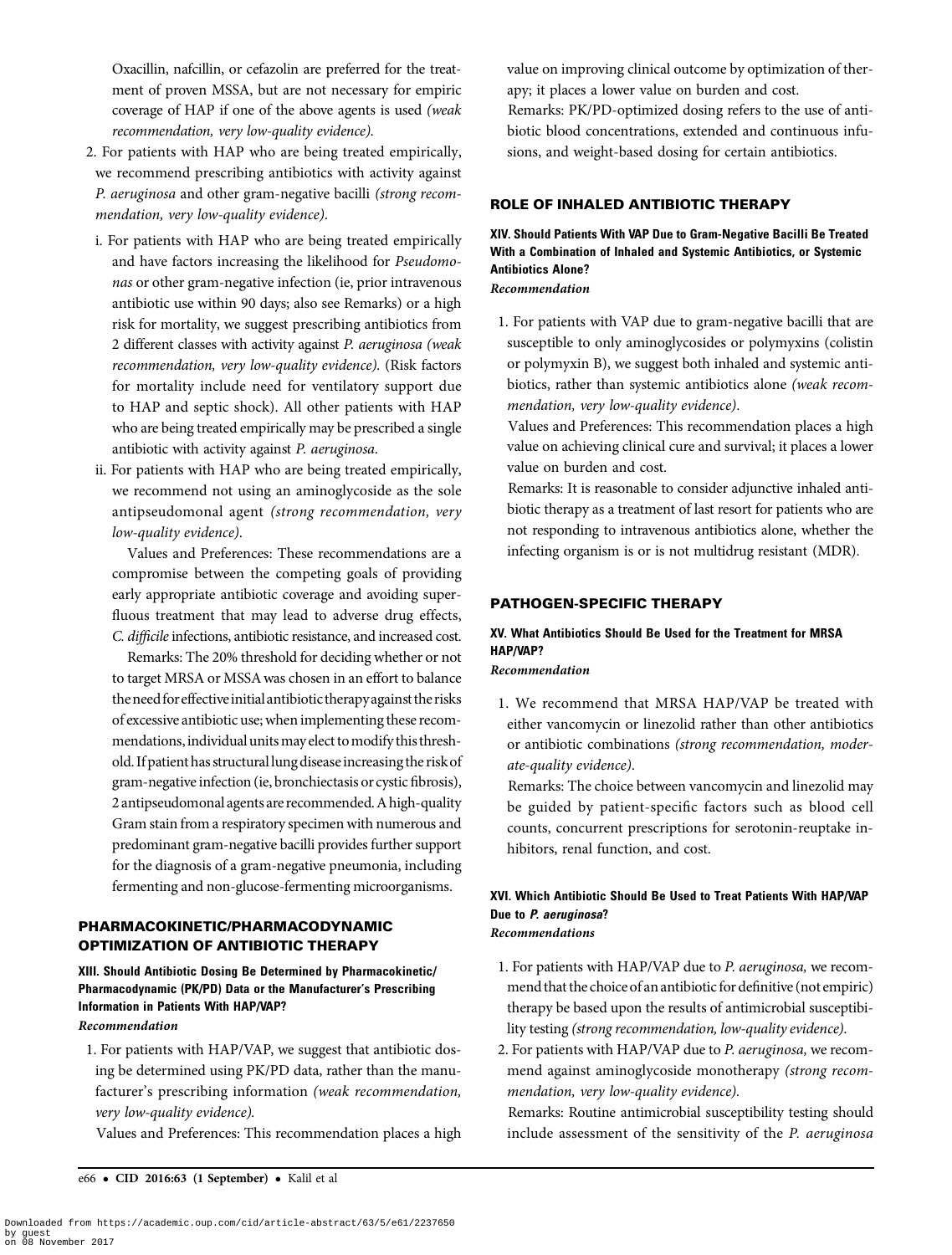isolate to polymyxins (colistin or polymyxin B) in settings that have a high prevalence of extensively resistant organisms.

#### XVII. Should Monotherapy or Combination Therapy Be Used to Treat Patients With HAP/VAP Due to P. aeruginosa? Recommendations

- 1. For patients with HAP/VAP due to P. aeruginosa who are not in septic shock or at a high risk for death, and for whom the results of antibiotic susceptibility testing are known, we recommend monotherapy using an antibiotic to which the isolate is susceptible rather than combination therapy (strong recommendation, low-quality evidence).
- 2. For patients with HAP/VAP due to P. aeruginosa who remain in septic shock or at a high risk for death when the results of antibiotic susceptibility testing are known, we suggest combination therapy using 2 antibiotics to which the isolate is susceptible rather than monotherapy (weak recommendation, very low-quality evidence).
- 3. For patients with HAP/VAP due to P. aeruginosa, we recommend against aminoglycoside monotherapy (strong recommendation, very low-quality evidence).

Remarks: High risk of death in the meta-regression analysis was defined as mortality risk >25%; low risk of death is defined as mortality risk <15%. For a patient whose septic shock resolves when antimicrobial sensitivities are known, continued combination therapy is not recommended.

# XVIII. Which Antibiotic Should Be Used to Treat Patients With HAP/VAP Due to Extended-Spectrum β-Lactamase (ESBL)–Producing Gram-Negative Bacilli?

## Recommendation

1. For patients with HAP/VAP due to ESBL-producing gramnegative bacilli, we recommend that the choice of an antibiotic for definitive (not empiric) therapy be based upon the results of antimicrobial susceptibility testing and patient-specific factors (strong recommendation, very low-quality evidence).

Remarks: Patient-specific factors that should be considered when selecting an antimicrobial agent include allergies and comorbidities that may confer an increased risk of side effects.

# XIX. Which Antibiotic Should Be Used to Treat Patients With HAP/VAP Due to Acinetobacter Species?

## Recommendations

- 1. In patients with HAP/VAP caused by Acinetobacter species, we suggest treatment with either a carbapenem or ampicillin/ sulbactam if the isolate is susceptible to these agents (weak recommendation, low-quality evidence).
- 2. In patients with HAP/VAP caused by Acinetobacter species that is sensitive only to polymyxins, we recommend intravenous polymyxin (colistin or polymyxin B) (strong recommendation, low-quality evidence), and we suggest adjunctive inhaled colistin (weak recommendation, low-quality evidence).
- 3. In patients with HAP/VAP caused by Acinetobacter species that is sensitive only to colistin, we suggest not using adjunctive rifampicin (weak recommendation, moderate-quality evidence).
- 4. In patients with HAP/VAP caused by Acinetobacter species, we recommend against the use of tigecycline (strong recommendation, low-quality evidence).

Values and Preferences: These recommendations place a relatively higher value on avoiding potential adverse effects due to the use of combination therapy with rifampicin and colistin, over achieving an increased microbial eradication rate, as eradication rate was not associated with improved clinical outcome. Remarks: Selection of an appropriate antibiotic for definitive (nonempiric) therapy requires antimicrobial susceptibility testing.

#### XX. Which Antibiotic Should Be Used to Treat Patients With HAP/VAP Due to Carbapenem-Resistant Pathogens? Recommendation

1. In patients with HAP/VAP caused by a carbapenem-resistant pathogen that is sensitive only to polymyxins, we recommend intravenous polymyxins (colistin or polymyxin B) (strong recommendation, moderate-quality evidence), and we suggest adjunctive inhaled colistin (weak recommendation, low-quality evidence).

Values and Preferences: These recommendations place a high value on achieving clinical cure and survival; they place a lower value on burden and cost.

Remarks: Inhaled colistin may have potential pharmacokinetic advantages compared to inhaled polymyxin B, and clinical evidence based on controlled studies has also shown that inhaled colistin may be associated with improved clinical outcomes. The clinical evidence for inhaled polymyxin B is mostly from anecdotal and uncontrolled studies; we are therefore not suggesting use of inhaled polymyxin B. Colistin for inhalation should be administered promptly after being mixed with sterile water. This recommendation was made by the US Food and Drug Administration (FDA) after a report that a cystic fibrosis patient died after being treated with a premixed colistin formulation [[3](#page-43-0)]. Intravenous polymyxin B may have potential pharmacokinetic advantages compared to intravenous colistin, but clinical data are lacking in patients with HAP/VAP.

## LENGTH OF THERAPY

# XXI. Should Patients With VAP Receive 7 Days or 8–15 Days of Antibiotic Therapy?

## Recommendation

1. For patients with VAP, we recommend a 7-day course of antimicrobial therapy rather than a longer duration (strong recommendation, moderate-quality evidence).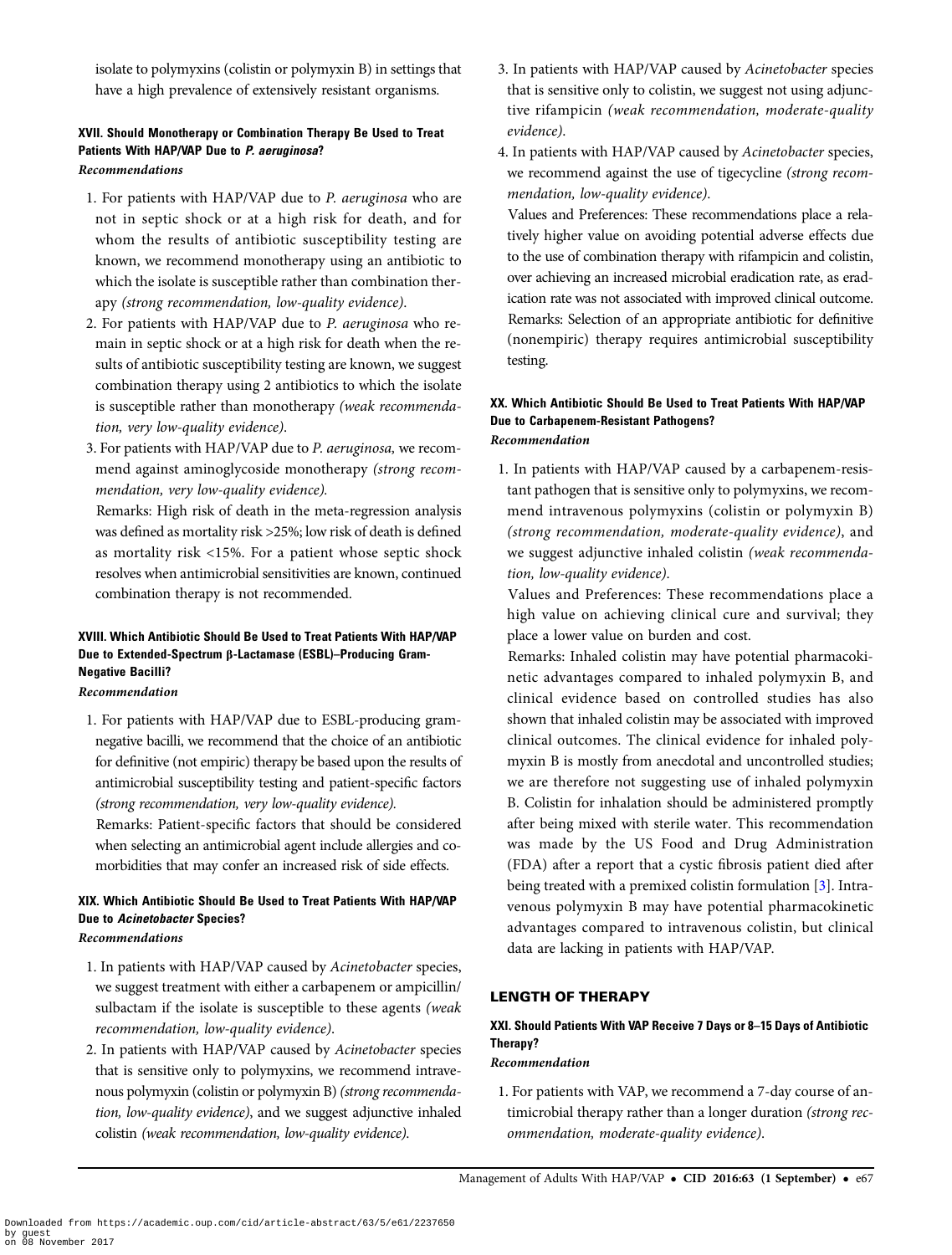Remarks: There exist situations in which a shorter or longer duration of antibiotics may be indicated, depending upon the rate of improvement of clinical, radiologic, and laboratory parameters.

# XXII. What Is the Optimal Duration of Antibiotic Therapy for HAP (Non-VAP)?

Recommendation

1. For patients with HAP, we recommend a 7-day course of antimicrobial therapy (strong recommendation, very lowquality evidence).

Remarks: There exist situations in which a shorter or longer duration of antibiotics may be indicated, depending upon the rate of improvement of clinical, radiologic, and laboratory parameters.

# XXIII. Should Antibiotic Therapy Be De-escalated or Fixed in Patients With HAP/VAP?

# Recommendation

1. For patients with HAP/VAP, we suggest that antibiotic therapy be de-escalated rather than fixed (weak recommendation, very low-quality evidence).

Remarks: De-escalation refers to changing an empiric broad-spectrum antibiotic regimen to a narrower antibiotic regimen by changing the antimicrobial agent or changing from combination therapy to monotherapy. In contrast, fixed antibiotic therapy refers to maintaining a broad-spectrum antibiotic regimen until therapy is completed.

# XXIV. Should Discontinuation of Antibiotic Therapy Be Based Upon PCT Levels Plus Clinical Criteria or Clinical Criteria Alone in Patients With HAP/VAP?

Recommendation

1. For patients with HAP/VAP, we suggest using PCT levels plus clinical criteria to guide the discontinuation of antibiotic therapy, rather than clinical criteria alone (weak recommendation, low-quality evidence).

Remarks: It is not known if the benefits of using PCT levels to determine whether or not to discontinue antibiotic therapy exist in settings where standard antimicrobial therapy for VAP is already 7 days or less.

# XXV. Should Discontinuation of Antibiotic Therapy Be Based Upon the CPIS Plus Clinical Criteria or Clinical Criteria Alone in Patients With Suspected HAP/VAP?

Recommendation

1. For patients with suspected HAP/VAP, we suggest not using the CPIS to guide the discontinuation of antibiotic therapy (weak recommendation, low-quality evidence).

#### INTRODUCTION

Despite advances in the understanding of contributing causes and prevention, HAP and VAP continue to be frequent complications of hospital care. Together, they are among the most common hospital-acquired infections (HAIs), accounting for 22% of all HAIs in a multistate point-prevalence survey [\[4\]](#page-43-0). Although hospital-reported data from the National Healthcare Safety Network suggest that VAP rates have been declining [\[5,](#page-43-0) [6\]](#page-43-0), recently published data from a randomly selected national sample demonstrated that approximately 10% of patients who required mechanical ventilation were diagnosed with VAP and that this rate has not declined over the past decade [[7\]](#page-43-0).

These infections negatively impact important patient outcomes. While all-cause mortality associated with VAP has been reported to range from 20% to 50%, the mortality directly related to VAP is debated; a recent meta-analysis derived from randomized VAP prevention studies estimated the attributable mortality at 13% [\[8\]](#page-43-0). There is little controversy, however, regarding the tremendous resource use and prolonged hospital length of stay related to VAP. Two recent studies estimated that VAP prolongs length of mechanical ventilation by 7.6 to 11.5 days and prolongs hospitalization by 11.5 to 13.1 days compared to similar patients without VAP [[9,](#page-43-0) [10\]](#page-43-0). The excess cost associated with VAP was estimated to be approximately \$40 000 per patient [[10\]](#page-43-0).

Even in HAP, generally considered to be less severe than VAP, serious complications occur in approximately 50% of patients [\[11](#page-43-0)], including respiratory failure, pleural effusions, septic shock, renal failure, and empyema. This is particularly seen among patients who develop HAP in the intensive care unit (ICU), where the mortality rate approaches that of patients with VAP [\[11](#page-43-0), [12\]](#page-43-0).

The last American Thoracic Society (ATS)/Infectious Diseases Society of America (IDSA) HAP/VAP guidelines, published in 2005 [\[1\]](#page-42-0), provided evidence-based recommendations for the prevention, diagnosis, and treatment of HCAP, HAP, and VAP. Since 2005, new studies have provided additional insights into diagnosis and treatment of these conditions. Furthermore, in the 11 years since the publication of these guidelines, there have been advances in evidence-based guideline methodology. For these reasons, the ATS and the IDSA have collaborated to create updated guidelines for the diagnosis and treatment of HAP and VAP.

#### Scope and Purpose

The purpose of this document is to provide evidence-based guidance on the most effective diagnosis and management of nonimmunocompromised patients with HAP/VAP. Patients with immunosuppression who are at risk for opportunistic pulmonary infection represent a special population that often requires an alternative approach to diagnosis and treatment. While many of the concepts addressed in these guidelines

e68 • CID 2016:63 (1 September) • Kalil et al

Downloaded from https://academic.oup.com/cid/article-abstract/63/5/e61/2237650 by guest on 08 November 2017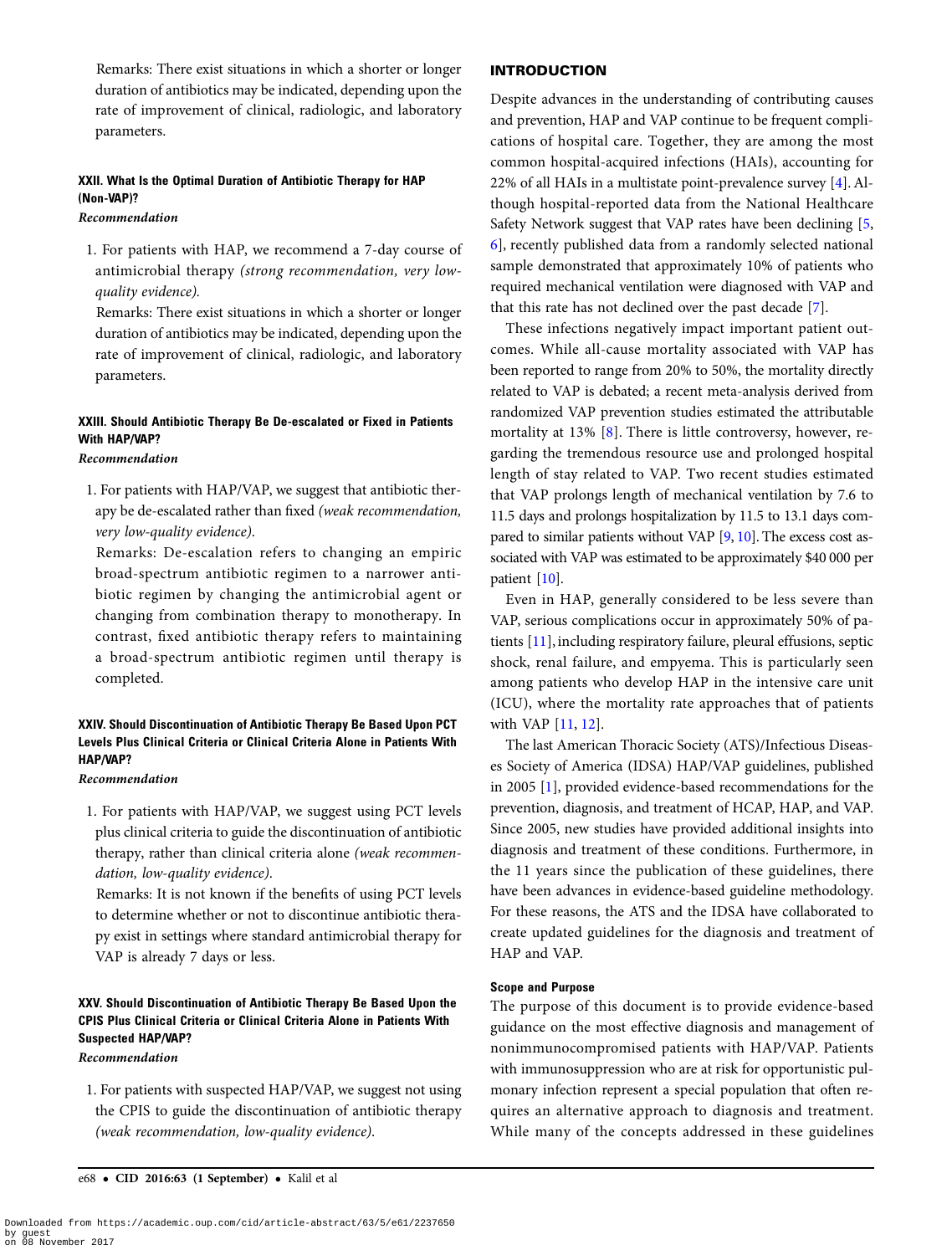might be applicable to immunosuppressed patients, the recommendations are not intended for such patients. The target audience for these guidelines includes healthcare professionals who care for patients at risk for HAP and VAP, including specialists in infectious diseases, pulmonary diseases, critical care, and surgeons, anesthesiologists, hospitalists, and any clinicians and healthcare providers caring for hospitalized patients with nosocomial pneumonia. This document may also serve as the basis for development and implementation of locally adapted guidelines.

To determine the scope of the current guidelines, the panel considered whether or not there were new data that could lead to a change in recommendations since the last ATS/ IDSA guidelines were published. We also considered the availability of more recent guidelines from other organizations to avoid needless redundancy. Based on these considerations, the panel agreed that the guidelines on the prevention of VAP initially published by the Society for Healthcare and Epidemiology of America (SHEA) in 2008 [[13](#page-43-0)], and updated in 2014 [[14](#page-43-0)], made it unnecessary to include prevention recommendations in the present guidelines. The panel initially agreed that updated recommendations regarding the diagnosis and treatment of HCAP, HAP, and VAP were needed, given the existence of important new evidence since the publication of the prior guidelines in 2005.

### Healthcare-Associated Pneumonia

The rationale for inclusion of the HCAP designation with the HAP/VAP guidelines in 2005 was that patients with HCAP were thought to be at high risk for MDR organisms by virtue of their contact with the healthcare system. Therefore, due to both the patients' contact with the healthcare system and the presumed high risk of MDR pathogens, guidelines for these patients were included with guidelines for HAP and VAP, the HAPs. However, in subsequent years, these 2 rationales for including HCAP with the HAP/VAP recommendations have come into question. There is increasing evidence from a growing number of studies that many patients defined as having HCAP are not at high risk for MDR pathogens [[15](#page-43-0)–[19](#page-43-0)]. Furthermore, although interaction with the healthcare system is potentially a risk for MDR pathogens, underlying patient characteristics are also important independent determinants of risk for MDR pathogens [[15](#page-43-0)–[17](#page-43-0)]. Even if HCAP would be considered as a separate clinical entity, it was thought that this could be included in the upcoming community-acquired pneumonia (CAP) guidelines because patients with HCAP, like those with CAP, frequently present from the community and are initially cared for in emergency departments. Finally, in light of the more recent data regarding the HCAP population, the panel anticipated that recommendations regarding coverage for MDR pathogens among community-dwelling patients who develop pneumonia would likely be based on validated risk factors for MDR pathogens, not solely on whether or not the patient had previous contacts with the healthcare system. For these reasons, the panel unanimously decided that HCAP should not be included in the HAP/VAP guidelines.

#### **Definitions**

The panel agreed that the definitions of HAP and VAP, as delineated in the 2005 guidelines [[1\]](#page-42-0), are clinically useful and generally accepted; therefore, the panel did not consider amending them. Pneumonia was defined in the 2005 document as the presence of "new lung infiltrate plus clinical evidence that the infiltrate is of an infectious origin, which include the new onset of fever, purulent sputum, leukocytosis, and decline in oxygenation." Nonetheless, the panel recognizes that there is no gold standard for the diagnosis of HAP or VAP. Furthermore, in the 2005 document and this update, HAP is defined as a pneumonia not incubating at the time of hospital admission and occurring 48 hours or more after admission. VAP is defined as a pneumonia occurring >48 hours after endotracheal intubation.

Much of the literature on this subject is complicated by inconsistent usage of the term HAP, with some using the term to denote any pneumonia developing in the hospital, and others excluding VAP from the HAP designation. In this document, the term "HAP" will denote episodes of pneumonia not associated with mechanical ventilation. Thus, HAP and VAP patients will belong to 2 mutually exclusive groups. In using this definition, we can avoid the use of the cumbersome term "nonventilator-associated HAP," with occasional exceptions in the interest of clarity (eg, section headings or key tables).

We note the new entities of ventilator-associated events (including ventilator-associated conditions and infection-related ventilator-associated complications) introduced by the US Centers for Disease Control and Prevention as potential metrics to assess the quality of care provided to ventilated patients [\[20](#page-43-0)]. While the measurement of these events may be a useful concept for trending and benchmarking quality, these definitions were designed for the purposes of surveillance and quality improvement at the population level and not to aid in diagnosis and treatment decisions at the bedside. The panel therefore did not consider these definitions for the purposes of these guidelines.

## **METHODOLOGY**

## Guideline Panel Composition

The IDSA and ATS each elected one co-chair to lead the guideline panel. Dr Andre Kalil was elected to represent the IDSA and Dr Mark Metersky was elected to represent the ATS. A total of 18 subject-matter experts comprised the full panel, which included specialists in infectious diseases, pulmonary medicine, critical care medicine, laboratory medicine, microbiology, and pharmacology as well as a guideline methodologist. Two other societies, the Society of Critical Care Medicine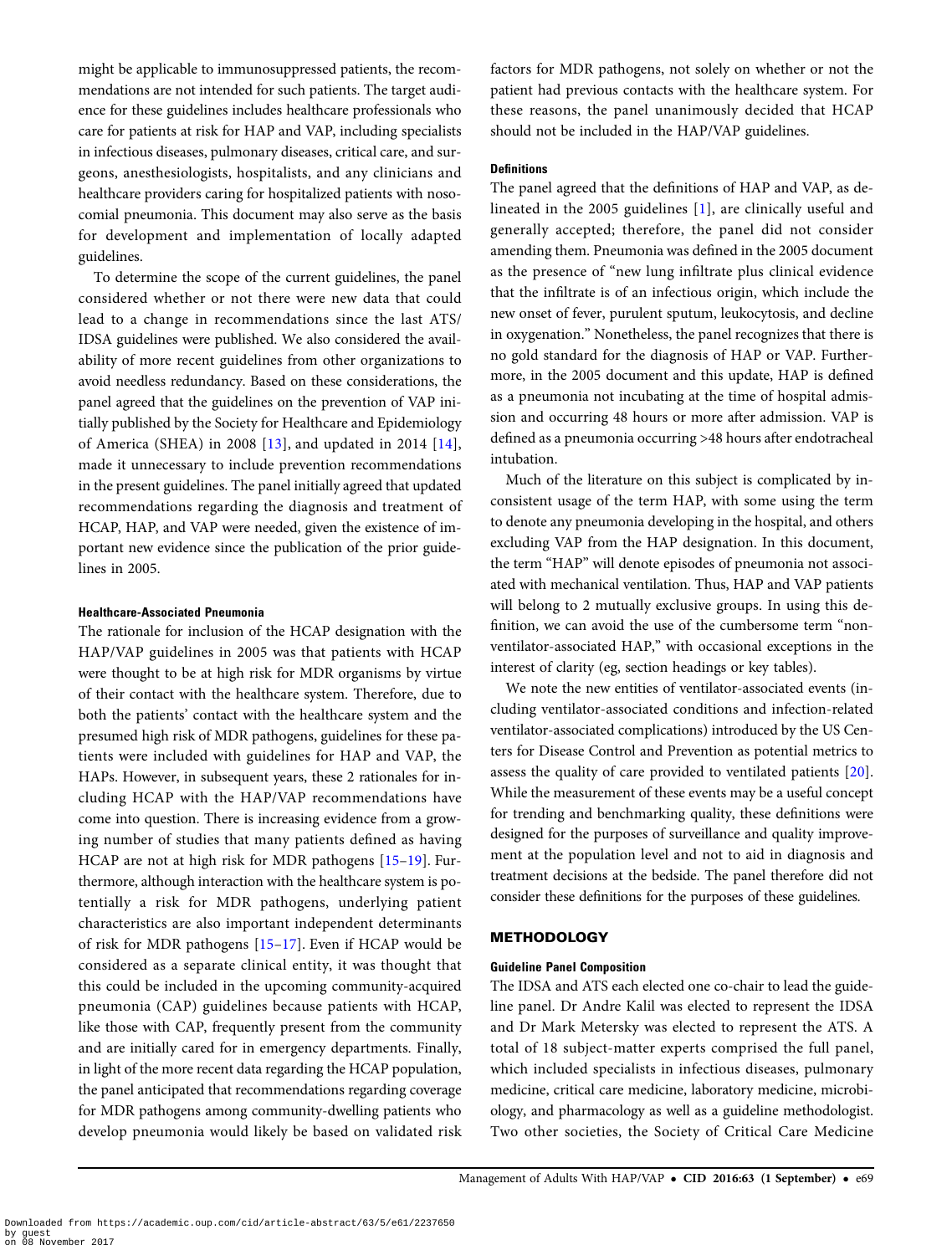(SCCM) and the SHEA, provided representatives with expertise in HAP and/or VAP. An expert in guideline methodology, Dr Jan Brozek, oversaw all methodological aspects of the guidelines. Ms Peggy Cruse, MLIS, and Ms Shandra L. Knight, MS, worked as the librarians in charge of all issues related to the systematic identification of scientific evidence and literature for all PICO (Patient/Population [P]; Intervention/Indicator[I]; Comparator/Control[C]; Outcome[O]) questions. Ms Jennifer J. Padberg, MPH, Ms Judy Corn, and Mr John Harmon were in charge of all administrative and logistic issues related to the guideline panel. Mr Shane McDermott and Ms Jennifer J. Padberg, MPH, were in charge of all conflicts of interest (COI) issues.

#### Disclosure and Management of Potential Conflicts of Interest

All prospective panelists were required to disclose any actual, potential, or perceived COI prior to being placed on the panel. The disclosures were used to categorize the panelists as cleared for full participation, allowed to participate with recusal from certain aspects of guideline development, or disqualified from participation. The co-chairs remained free of any financial COI during the entire guideline development process. They therefore avoided any relationships with pharmaceutical or device companies that had products in development or being marketed for pneumonia. Furthermore, all panelists were precluded from participating in any marketing-related activities (ie, lectures or advisory boards directly funded by a pharmaceutical or device company with interests related to the subject of these guidelines) during the entire process. Panelists were required to disclose to the ATS and IDSA and the chairs any new activities that had the potential to be viewed as a COI prior to engaging in the activity. Staff and members of the societies determined if specific activities were allowed under the societies' COI rules. Assignments of panelists to specific PICO questions were made as to minimize any COI concerns. At the beginning of each meeting, whether face-to-face or by teleconference, panelists were required to disclose any new potential COI or prior relevant COI to the subject matter to be discussed.

#### Clinical Questions and Evidence Review

An initial list of relevant clinical questions for these guidelines was created by the co-chairs and then submitted to the whole panel for review and discussion. After the committee prioritized the proposed topics via an online poll, the final set of clinical questions to be addressed was approved by the whole committee. All outcomes of interest were identified a priori and the guideline committee explicitly rated their importance for decision making. Each clinical question was assigned to a pair of panelists.

Two expert health sciences librarians (P. C. and S. L. K.) designed literature searches to address all of the clinical questions (see supplementary materials [\[21](#page-43-0)] for full search details).

e70 • CID 2016:63 (1 September) • Kalil et al

Searches were limited to studies performed in adults and those published in English or containing an English abstract. No publication year limits were used. The initial literature searches were performed in 2012 and 2013, and then updated in July 2014. Studies published up to November 2015 were included if pertinent to these guidelines. To supplement the electronic searches, as needed, panelists contacted experts and hand-searched journals, conference proceedings, reference lists, and regulatory agency websites for relevant articles. The titles and abstracts of all identified citations were screened and all potentially relevant citations were subjected to a full-text review, using predefined inclusion and exclusion criteria.

The results of the literature searches were thoroughly reviewed by the panelists followed by selection and evaluation of the relevant articles. Once the articles were selected, the panelists in conjunction with the co-chairs and the methodologist decided if a qualitative and/or a quantitative analysis was appropriate. Panelists were not required to update their recently performed meta-analyses with results of the last search unless there was likelihood that doing so would result in a change to the strength or direction of a recommendation.

Evidence summaries for each question were prepared by the panel members using the GRADE approach for rating the confidence in the evidence [\[2\]](#page-43-0). The summaries of evidence were discussed and reviewed by all committee members and edited as appropriate. The values and preferences for a specific outcome could have a higher or lower value placed on it for different PICO questions; this variation happened because the value was always evaluated in the context of all other outcomes relevant to each PICO question. Once the analyses were completed, the panelists presented their data and findings to the whole panel for deliberation and drafting of recommendations. Literature search strategies, evidence tables, evidence profiles, and additional data, including meta-analysis results, can be found in the supplementary materials [\[21](#page-43-0)].

#### Development of Clinical Recommendations

All recommendations were labeled as either "strong" or "weak" (conditional) according to the GRADE approach. The words "we recommend" indicate strong recommendations and "we suggest" indicate weak recommendations. Table [1](#page-1-0) provides the suggested interpretation of strong and weak recommendations for patients, clinicians, and healthcare policy makers. Although there is arguably ongoing need for research on virtually all of the topics considered in this guideline, "Research Needs" were noted for recommendations in which the need was believed by the panelists to be particularly acute. High-quality evidence was lacking for many of the recommendations. Strong recommendations were sometimes made in the setting of lower-quality evidence when the panelists believed that most individuals would desire the recommended course of action, and that most well-informed clinicians would agree, despite the low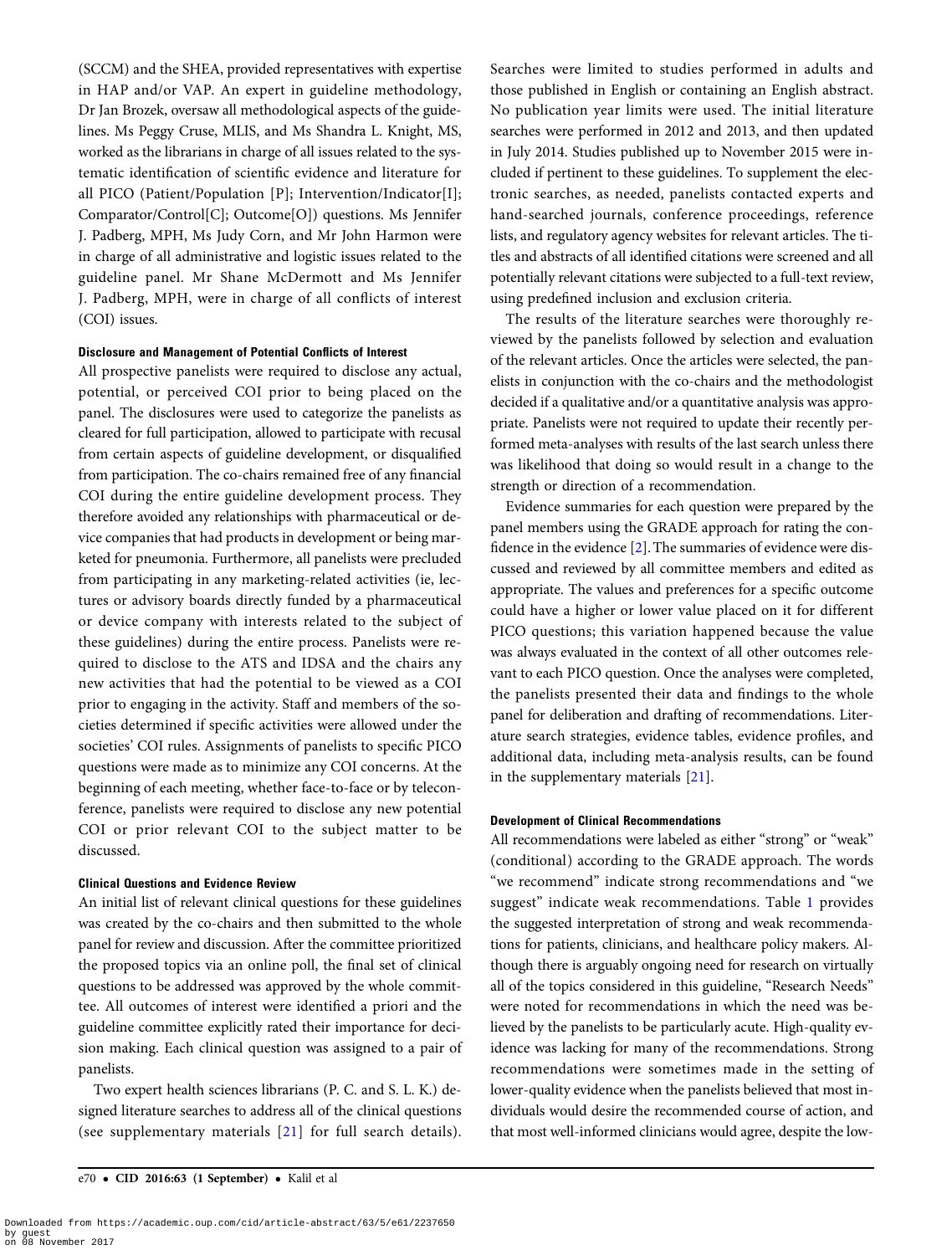quality evidence. All members of the panel participated in the preparation of the guideline and approved the final recommendations. Feedback was obtained from external peer reviewers. The American College of Chest Physicians (CHEST), SCCM and the SHEA reviewed and endorsed the guideline. The IDSA Standards and Practice Guidelines Committee, the IDSA Board of Directors, and the ATS Board of Directors reviewed and approved the guideline prior to dissemination.

## RISK FACTORS FOR ANTIBIOTIC RESISTANCE IN VAP AND HAP

Because issues surrounding antibiotic resistance are fundamental to the consideration of many of the clinical questions addressed by this guideline, we undertook a series of systematic reviews and meta-analyses to better understand risk factors for MDR in both VAP and HAP. In these meta-analyses, we studied risk factors for MDR in general, in addition to risk factors for specific classes of organisms. The findings do not lead to any specific recommendations, rather they provided guidance for the panelists for several of the treatment recommendations. If more than one study was available for any risk factor, then random-effects modeling was used for the pooled estimates and their confidence intervals (CIs).

## Risk Factors for VAP Caused by Any MDR Organism

Risk factors for MDR VAP have been addressed in several studies (Table [2](#page-2-0)). Overall, 54 studies were identified in the literature search, and 39 were excluded because of duplicate publication  $(n = 1)$ , lack of a comparator ( $n = 34$ ), or nonclinical focus ( $n = 4$ ). Fifteen potential risk factors were included in the meta-analysis.

Factors associated with an increased risk of MDR VAP vs non-MDR VAP were use of intravenous antibiotics in the past 90 days (odds ratio [OR], 12.3; 95% CI, 6.48–23.35) [\[22](#page-43-0)–[24](#page-43-0)],≥5 days of hospitalization prior to the occurrence of VAP [[23,](#page-43-0) [25](#page-43-0)– [29](#page-43-0)], septic shock at the time of VAP (OR, 2.01; 95% CI, 1.12– 3.61) [[24,](#page-43-0) [30](#page-43-0)], acute respiratory distress syndrome (ARDS) before VAP (OR, 3.1; 95% CI, 1.88–5.1) [[22,](#page-43-0) [24\]](#page-43-0), and acute renal replacement therapy prior to VAP (OR, 2.5; 95% CI, 1.14–5.49) [\[22\]](#page-43-0). Coma present at the time of ICU admission was associated with lower risk of MDR VAP (OR, 0.21; 95% CI, .08–.52) [\[22](#page-43-0)]. Use of systemic corticosteroids was associated with an increased risk of MDR VAP in only one study [\[23](#page-43-0)], but due to the lack of reporting on specific dose and duration in addition to the lack of replication by other studies, corticosteroid use was not accepted by the panel as a risk factor for MDR VAP. Potential risk factors that were not found to be consistently associated with resistant organisms in our analysis are listed in the supplementary materials [\[21](#page-43-0)].

Prior exposure to intravenous antibiotics has been consistently identified as a predisposing factor to MDR pathogens in VAP. While early antimicrobial therapy has been reported to lessen the risk of VAP due to antibiotic-susceptible gram-positive cocci and Haemophilus influenzae, it has been implicated in the rise of MDR VAP due to MRSA, Pseudomonas, and other non-glucose-fermenting organisms late in the course of hospitalization  $[24, 31-33]$  $[24, 31-33]$  $[24, 31-33]$  $[24, 31-33]$  $[24, 31-33]$  $[24, 31-33]$  $[24, 31-33]$ . This emphasizes the need for judicious selection of patients for antibiotic therapy.

Other underlying clinical conditions may influence the microbiology of VAP. Sepsis may alter the response of cellular elements that comprise the innate immune system [[34](#page-43-0)]. The protracted immunosuppressive phase following the hyperinflammatory response in sepsis diminishes the host ability to clear MDR pathogens that are selected following early administration of antibiotics. Studies of patients with ARDS have also noted a higher incidence of MRSA and non-glucose-fermenting gram-negative bacilli [[35\]](#page-43-0). The onset of VAP appears to be delayed in ARDS patients, probably because of the near-universal use of antibiotics early in the course of ARDS. When VAP does occur, however, the microbial causes appear no different than those among patients without ARDS who have required mechanical ventilation for similar periods of time and who have experienced similar levels of exposure to antibiotic therapy [\[36](#page-43-0)]. In contrast, coma upon ICU admission had a protective effective against MDR VAP. This effect is related to the increased propensity of neurotrauma patients to develop VAP early in their ICU admission.

The concept of early- and late-onset pneumonia is based on data from the late 1980s demonstrating that about 50% of mechanically ventilated patients developed VAP within the first 4 days after admission [[37](#page-43-0)]. This concept has been subject to validation in several subsequent studies. The study by Ewig et al comprehensively illustrates the pathogenesis and the rationale behind it [\[38](#page-43-0)]. First, it could be demonstrated that upper airway colonization was an independent predictor of subsequent tracheobronchial colonization. Second, colonization patterns in the upper and lower airways changed within the first 3–4 days from a community-like to a typical nosocomial pattern. Third, colonization with community-like patterns was associated with early-onset pneumonia, whereas nosocomial patterns were associated with a risk of late-onset pneumonia. Finally, antimicrobial prophylaxis with 1 or 2 dosages of a cephalosporin decreased the risk of colonization with community-like pathogens, and subsequently, earlyonset VAP was a risk factor for subsequent colonization with typical nosocomial pathogens and increased the risk of late-onset VAP. Others found that the threshold may also be extended to 7 days [\[24\]](#page-43-0).

Several subsequent studies have questioned the relationship between the timing of VAP and the risk of MDR organisms. No significant differences between pathogen patterns in early and late VAP were found [[23](#page-43-0), [25](#page-43-0)–[29\]](#page-43-0). These studies, however, varied in their definitions of important concepts such as the definition of "time zero" and risk factors for MDR. In fact, the concept of early vs late VAP should be based on hospital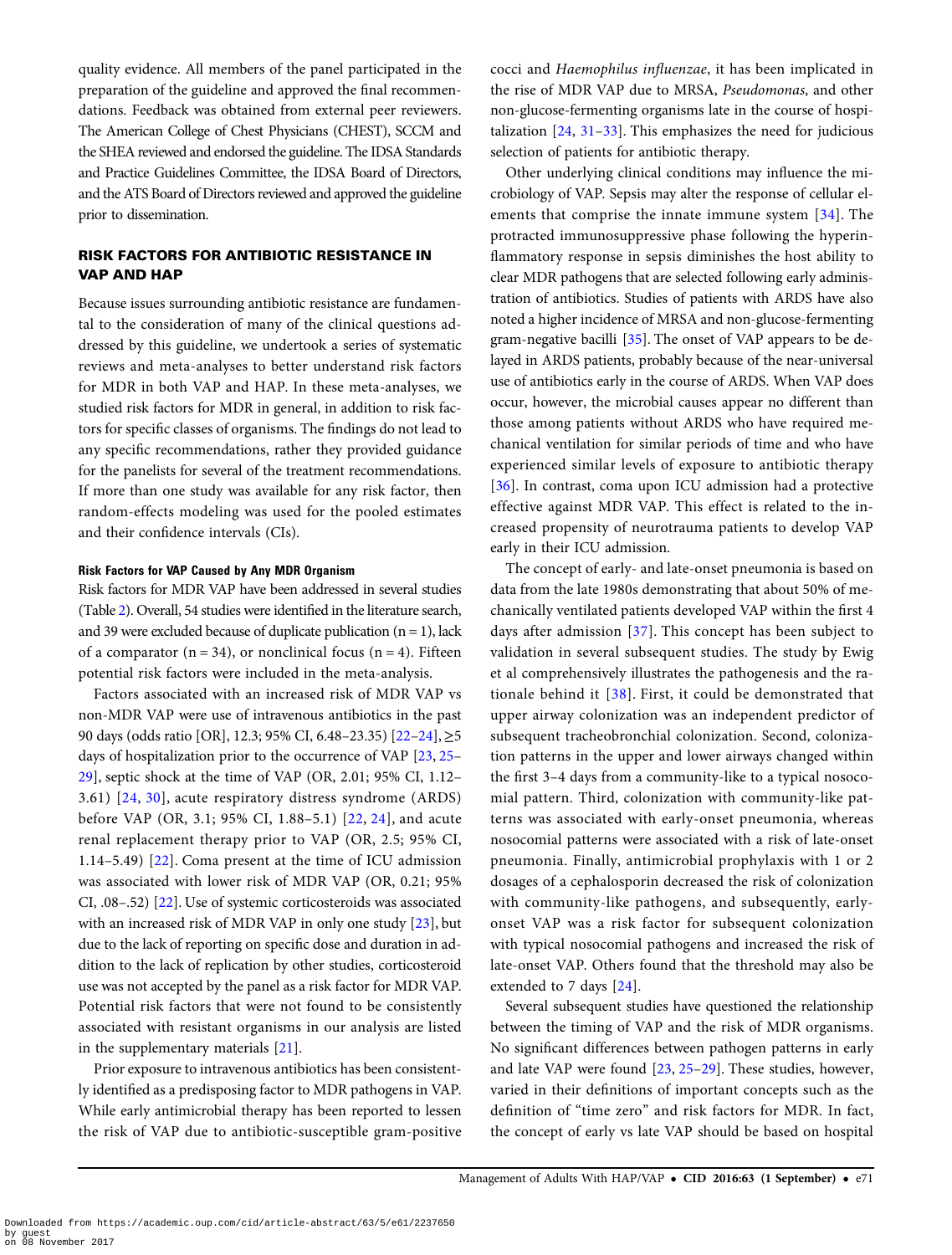admission as the starting point, rather than intubation, as intubation may have taken place after several days of hospitalization, thus resulting in a patient already colonized in the upper and lower airways with typically nosocomial pathogens. Moreover, the presence of risk factors for MDR should take precedence over the distinction between early- and late-onset pneumonia. Hence, timing of developing VAP should be evaluated in the context of other risk factors and recent antibiotic treatment. Nonetheless, the reviewed evidence suggests that overall, patients who develop VAP after >5 days of hospitalization are at higher risk of infection with MDR organisms than patients who develop VAP earlier in their hospitalization.

#### Risk Factors for MDR HAP

Risk factors for MDR HAP have only rarely been studied (Table [2\)](#page-2-0). Fifteen potential risk factors were included in our meta-analysis. Only one risk factor was significantly associated with MDR HAP: prior intravenous antibiotic use (OR, 5.17; 95% CI, 2.11–12.67) [[39,](#page-43-0) [40](#page-43-0)]. While other risk factors may be relevant, evidence is lacking. With regard to the early vs late pneumonia concept, no data are available for HAP.

#### Risk Factors for HAP/VAP Due to MRSA

A small number of studies have specifically addressed risk factors for nosocomial pneumonia due to MRSA (Table [2](#page-2-0)). Most studies analyzed risk factors for MRSA colonization. Overall, 14 variables have resulted in potential predictive factors in 3 studies [[41](#page-43-0)–[43](#page-43-0)].

While nosocomial pneumonia due to MRSA may be associated with several variables reflecting mainly patient characteristics, severity of disease, as well as specific treatments and interventions, the most consistent body of evidence regarding risk factors for MRSA was related to the prior use of intravenous antibiotics. Prior antibiotic treatment is a recognized risk factor for MRSA infection; however, less attention has been paid to the question of which specific antimicrobial classes are the most predictive. Furthermore, MRSA pneumonia is more often seen in late-onset pneumonia than in early-onset pneumonia [\[42](#page-43-0)].

Active case finding of colonized patients and implementation of isolation and decolonization strategies may also have a complementary role in the reduction of MRSA infections. Some studies have shown that MRSA colonization is associated with an increased likelihood of isolation of MRSA from respiratory samples [[44\]](#page-43-0), including samples exclusively from patients diagnosed with pneumonia [\[45](#page-43-0)], while at least one other study did not demonstrate this association [[46\]](#page-43-0). However, to our knowledge, there are no studies that have prospectively evaluated the use of MRSA screening to inform empiric treatment choices.

While there are several potential risk factors for MRSA pneumonia, the published evidence for most of these is scarce and of low quality. Based on the limited data, the panel agreed that the prior use of intravenous antibiotics was the most predictive risk

e72 • CID 2016:63 (1 September) • Kalil et al

factor for MRSA pneumonia. There is also some evidence suggesting that a positive MRSA screen from nasal or respiratory samples may increase the risk of MRSA being cultured from respiratory samples, but not enough evidence to definitively list this as a risk factor for MRSA pneumonia (see section X).

## Risk Factors for HAP/VAP Due to MDR Pseudomonas aeruginosa

Seven variables were evaluated in 2 studies investigating the association between *P. aeruginosa* and nosocomial pneumonia (Table [2](#page-2-0)) [\[30](#page-43-0), [47](#page-43-0)]. Direct comparison of available studies is difficult owing to the varied definitions used for multidrug resistance. When focusing on case–control studies using more stringent definitions of multidrug resistance (ie, resistance to multiple classes of antipseudomonal antimicrobials), prior use of antibiotics, mechanical ventilation, and history of chronic obstructive pulmonary disease have been identified as potential risk factors for MDR P. aeruginosa infection. Furthermore, although there are limited data in HAP/VAP patients, patients with cystic fibrosis and bronchiectasis are more likely than patients with other pulmonary diseases to be chronically colonized with P. aeruginosa and are therefore also likely at increased risk for MDR P. aeruginosa. When looking specifically at antibiotics associated with the isolation of MDR P. aeruginosa, prior receipt of carbapenems, broad-spectrum cephalosporins, and fluoroquinolones have been identified as independent risk factors. While there are several potential risk factors, the published evidence is scarce and of low quality. Based on the limited analysis, the panel agreed that the prior use of intravenous antibiotics was the most predictive risk factor for MDR Pseudomonas pneumonia.

### DETERMINING ETIOLOGY OF HAP AND VAP

Because of the growing frequency of MDR organisms as a cause of VAP, as well as the risks of initial ineffective therapy, experts believe that cultures of respiratory secretions should be obtained from virtually all patients with suspected VAP [[1](#page-42-0)]. The panelists were in agreement with this practice. Given the widespread acceptance of this tenet at the bedside and the likelihood that few data would be found to address this question, panel members decided that this issue would not be formally addressed in this document. Therefore, the following sections related to VAP diagnosis presume that cultures of respiratory secretions would be obtained from all patients with suspected VAP.

The panelists recognized that the underlying evidence in support of blood cultures for patients with VAP is limited. However, approximately 15% of patients with VAP are bacteremic [\[48](#page-43-0)–[50](#page-43-0)], and in these patients the definitive identification of a pathogen, often MDR, may alter management. Some studies have found that patients with bacteremic VAP are at higher risk of morbidity and mortality than nonbacteremic patients [[49](#page-43-0)–[51](#page-44-0)]. It should be recognized that at least 25% of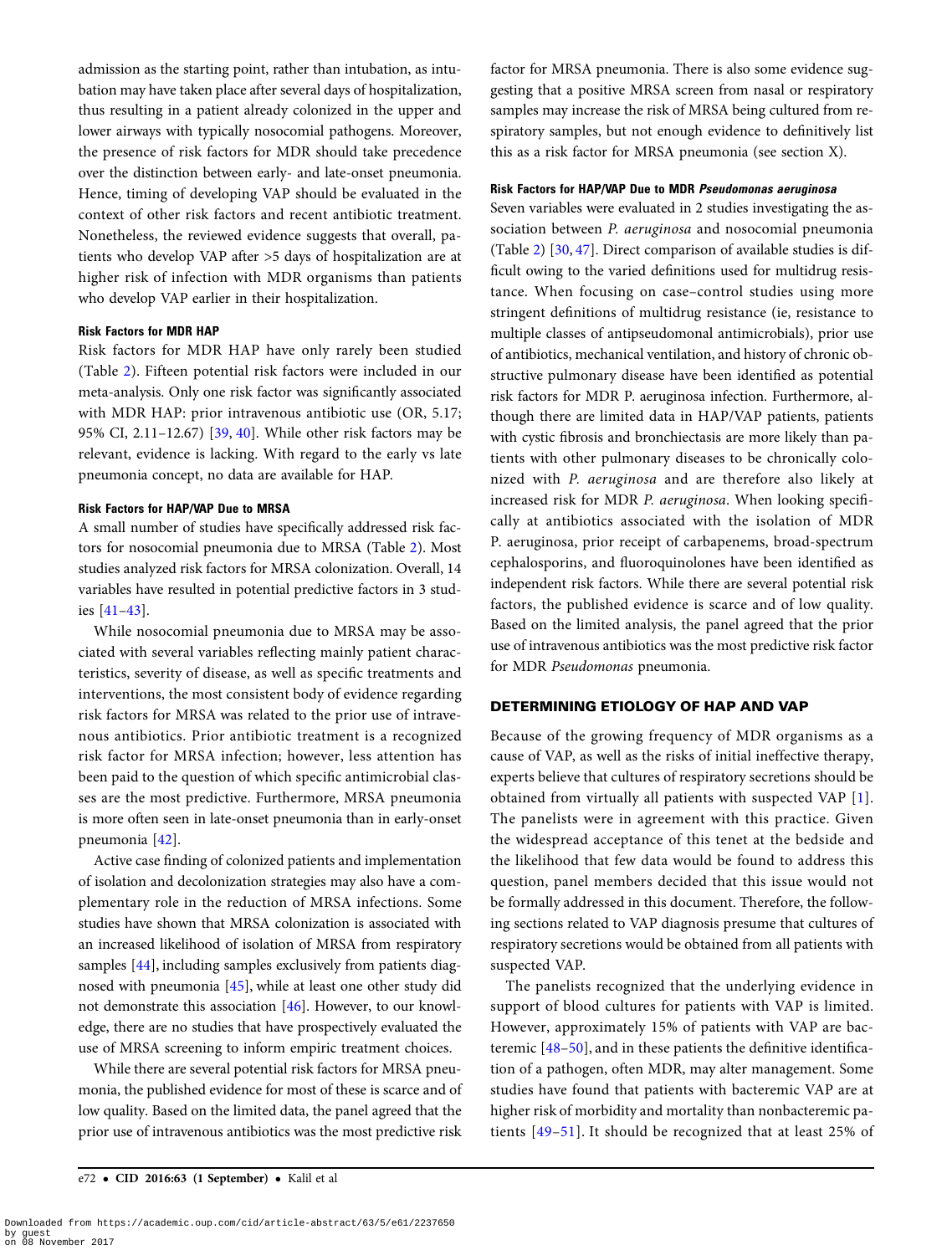positive blood cultures in suspected VAP patients are from a nonpulmonary source. Thus, blood cultures results might provide evidence of a nonpulmonary source of infection and might reveal bacteria that are not effectively treated by empiric VAP therapy, a potentially important finding given the nonprecise nature of VAP diagnosis [[49,](#page-43-0) [50](#page-43-0)]. For these reasons, the panelists have not revised the 2005 ATS/IDSA guidelines recommendation and remain in favor of blood cultures for all patients with suspected VAP. Data are even more limited for patients with HAP, in whom sputum samples are less commonly available than in patients with VAP. However, bacteremic HAP is not unusual [[52\]](#page-44-0); therefore, blood culture results may provide further guidance for both antibiotic treatment and treatment de-escalation for HAP and VAP.

## MICROBIOLOGIC METHODS TO DIAGNOSE VAP AND **HAP**

I. Should Patients With Suspected VAP Be Treated Based on the Results of Invasive Sampling (ie, Bronchoscopy, Blind Bronchial Sampling) With Quantitative Culture Results, Noninvasive Sampling (ie, Endotracheal Aspiration) With Quantitative Culture Results, or Noninvasive Sampling with Semiquantitative Culture Results? Recommendation

1. We suggest noninvasive sampling with semiquantitative cultures to diagnose VAP, rather than invasive sampling with quantitative cultures and rather than noninvasive sampling with quantitative cultures (weak recommendation, lowquality evidence).

Remarks: Invasive respiratory sampling includes bronchoscopic techniques (ie, BAL, PSB) and blind bronchial sampling (ie, mini-BAL). Noninvasive respiratory sampling refers to endotracheal aspiration.

#### Summary of the Evidence

Our systematic review identified 5 relevant randomized trials [\[53](#page-44-0)–[57](#page-44-0)]. In 3 of the trials, invasive sampling (bronchoscopy or blind bronchial sampling) with quantitative cultures was compared to noninvasive sampling (endotracheal aspiration) with semiquantitative cultures [\[53,](#page-44-0) [54,](#page-44-0) [57](#page-44-0)]; in the remaining 2 trials, invasive sampling with quantitative cultures was compared to noninvasive sampling with quantitative cultures [[55](#page-44-0), [56\]](#page-44-0). No trials were identified that compared noninvasive sampling with quantitative cultures to noninvasive sampling with semiquantitative cultures.

The trials did not identify any significant differences in 28 day mortality, overall mortality, length of ICU stay, duration of mechanical ventilation, or antibiotic changes [[53](#page-44-0), [54](#page-44-0), [57](#page-44-0)]. The 2 trials that compared invasive sampling with quantitative cultures to noninvasive sampling with quantitative cultures evaluated antibiotic changes; one demonstrated that invasive sampling led to more antibiotic changes than noninvasive sampling (42% vs 15%; relative risk [RR], 2.81, 95% CI, 1.01–7.81)

[\[56](#page-44-0)], whereas the other found no difference [[55\]](#page-44-0). Two of the trials that compared invasive sampling with quantitative cultures to noninvasive sampling with semiquantitative cultures measured antibiotic days: one demonstrated more antibiotic-free days in the invasive sampling group (5.0 days vs 2.2 days;  $P < .001$ ) [[54](#page-44-0)], whereas the other found no difference [[53](#page-44-0)]. The trial that found no difference in antibiotic days excluded patients who were infected or colonized with Pseudomonas species or MRSA. Therefore, they were able to use monotherapy and there was less opportunity to deescalate antibiotics, potentially biasing the results toward no effect [\[53](#page-44-0)]. There was no difference in the emergence of antibiotic resistance in the only study that looked at this outcome [[54\]](#page-44-0); no other information regarding adverse events was reported in any of the trials.

When the 5 trials were pooled via meta-analysis, sampling technique did not affect any clinical outcome, including mean duration of mechanical ventilation, ICU length of stay, or mortality [\[58](#page-44-0)].

Taken together, the evidence suggests that outcomes are similar regardless of whether specimens are obtained invasively or noninvasively, and whether cultures are performed quantitatively or semiquantitatively. The evidence provides low confidence in the effects estimated by the trials due to risk of bias (lack of blinding in some trials, possible selection bias), indirectness (differing protocols), and imprecision (3 of the trials included small numbers of patients) [[55](#page-44-0)–[57\]](#page-44-0).

We summarized the performance characteristics of several sampling techniques—endotracheal aspirates (ETAs), BAL, and PSB—for informational purposes only; the performance characteristics were not used to inform our recommendation. The performance characteristics were estimated by pooling data from studies that used histopathology as the reference standard. Nine such studies were identified [[59](#page-44-0)–[67\]](#page-44-0). None of the tests had ideal performance characteristics. Generally, semiquantitative ETAs were the most sensitive, but least specific test [[59](#page-44-0)–[61](#page-44-0), [64\]](#page-44-0). Quantitative ETAs and quantitative BAL had near-equivalent intermediate-level performance. Sensitivity ranged from 48% (95% CI, 38%–57%) for PSB with  $\geq 10^3$ CFU/mL to 57% (95% CI, 47%–66%) for quantitative BAL to 75% (95% CI, 58%–88%) for ETA with any amount of growth. Specificity ranged from 47% (95% CI, 29%–65%) for ETA with any amount of growth to 80% (95% CI, 71%–88%) for quantitative BAL to 83% (95% CI, 70%–92%) for ETA with ≥10<sup>5</sup> CFU/ mL. Positive predictive values ranged from 60% (95% CI, 49%– 71%) for PSB with  $\geq$ 10<sup>3</sup> CFU/mL and 61% (95% CI, 45%–76%) for ETAs with any amount of growth to 77% (95% CI, 66%– 85%) for BAL with  $\geq 10^4$  CFU/mL and 81% (95% CI, 67%– 91%) for ETAs with  $\geq$ 10<sup>5</sup> CFU/mL.

## Rationale for the Recommendation

There is no evidence that invasive microbiological sampling with quantitative cultures improves clinical outcomes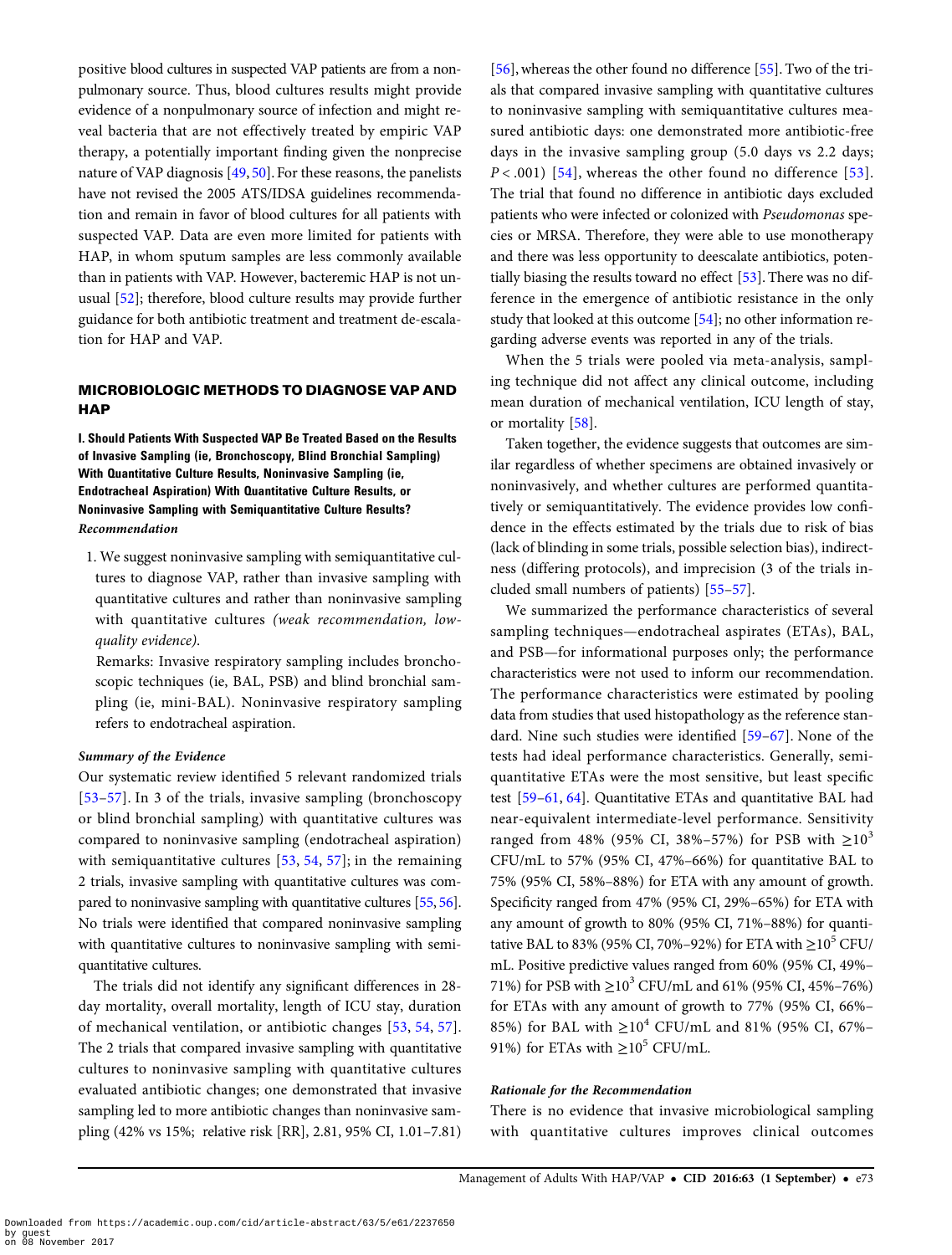compared with noninvasive sampling with either quantitative or semiquantitative cultures. Noninvasive sampling can be done more rapidly than invasive sampling, with fewer complications and resources. Semiquantitative cultures can be done more rapidly than quantitative cultures, with fewer laboratory resources and less expertise needed. For these reasons, noninvasive sampling with semiquantitative cultures is the microbiological sampling technique recommended by the panel.

The guideline panel acknowledged that there is a potential that invasive sampling with quantitative cultures could lead to less antibiotic exposure if growth below defined thresholds (eg,  $10^3$  CFU/mL for PSB,  $10^4$  CFU/mL for BAL) is used as a trigger to stop antibiotics  $[68]$ . This outcome is important due to the risks of acquiring antibiotic resistance, the risk of side effects, and the costs of unnecessary or excessive antibiotic therapy; however, the estimated effects of invasive sampling with quantitative culture on antibiotic exposure are inconsistent and, therefore, insufficient to guide therapy at this time [\[53](#page-44-0)–[55](#page-44-0)]. Of note, lower respiratory (eg, BAL, mini-BAL, brush, wash, ETA) and sputum samples should be processed within 2 hours if kept at room temperature and within 24 hours if kept at 4 degrees Celsius [[69\]](#page-44-0).

#### Research Needs

The panel agreed that the question of whether or not invasive sampling with quantitative cultures reduces antibiotic use, antibiotic resistance, direct costs, and indirect costs should be a priority area for future research. In addition, the panel agreed that such trials should measure adverse outcomes, as most trials to date have only evaluated beneficial outcomes.

## II. If Invasive Quantitative Cultures Are Performed, Should Patients With Suspected VAP Whose Culture Results Are Below the Diagnostic Threshold for VAP (PSB With <103 CFU/mL, BAL With <104 CFU/mL) Have Their Antibiotics Withheld Rather Than Continued? Recommendation

1. Noninvasive sampling with semiquantitative cultures is the preferred methodology to diagnose VAP (see section I); however, the panel recognizes that invasive quantitative cultures will occasionally be performed by some clinicians. For patients with suspected VAP whose invasive quantitative culture results are below the diagnostic threshold for VAP, we suggest that antibiotics be withheld rather than continued (weak recommendation, very lowquality evidence).

Values and Preferences: This recommendation places a high value on avoiding unnecessary harm and cost.

Remarks: Clinical factors should also be considered because they may alter the decision of whether to withhold or continue antibiotics. These include the likelihood of an alternative source of infection, prior antimicrobial therapy

at the time of culture, degree of clinical suspicion, signs of severe sepsis, and evidence of clinical improvement.

#### Summary of the Evidence

Although we do not recommend routine performance of invasive quantitative cultures for patients with suspected VAP, the panel recognizes that many clinicians feel that they are of benefit in decreasing inappropriate antibiotic use and will likely continue performing them, given the low quality of evidence on which the recommendation against their performance was based. We therefore decided to address the issue of the safety of antibiotic discontinuation when quantitative cultures are below the diagnostic threshold. We identified 6 studies that enrolled patients with VAP, measured the discontinuation of antibiotics on the basis of quantitative culture results, and used the following thresholds to either diagnose or exclude VAP: a PSB of  $< 10^3$  CFU/mL, a BAL of  $< 10^4$  CFU/mL, and an ETA of  $< 10^5$  CFU/mL [\[54,](#page-44-0) [68](#page-44-0), [70](#page-44-0)-[73](#page-44-0)]. We excluded 20 studies that either did not withhold antibiotics on the basis of the culture results or did not measure the utilization of antibiotics once the culture results were known [[53](#page-44-0), [55](#page-44-0)–[57,](#page-44-0) [74](#page-44-0)–[88\]](#page-44-0).

Only one of the selected studies was a randomized trial [\[54\]](#page-44-0). The trial randomly assigned patients with possible VAP to either bronchoscopic sampling with quantitative cultures or the use of clinical criteria alone to diagnose VAP. This trial found that bronchoscopic sampling with quantitative cultures decreased 14-day mortality and antibiotic use. However, it did not compare outcomes among those whose antibiotics were withheld on the basis of the culture results to those whose antibiotics were continued.

Because the randomized trial did not answer our question, we next evaluated the 5 observational studies [\[68](#page-44-0), [70](#page-44-0)–[73\]](#page-44-0). Only 2 of the studies compared outcomes among those whose antibiotics were withheld on the basis of the invasively obtained quantitative culture results to those whose antibiotics were continued despite the culture results. The first study was a prospective cohort study of 68 patients with suspected VAP, in which the prevalence of VAP among those undergoing invasive sampling was 51%. Patients whose antibiotics were discontinued on the basis of the quantitative cultures had a similar mortality and rate of new respiratory infection as those whose antibiotics were continued [\[71](#page-44-0)]. The second study was a retrospective cohort study of 89 patients with suspected VAP whose invasively obtained quantitative cultures were below the diagnostic threshold for VAP [\[68\]](#page-44-0). Similar to the other observational study, patients whose antibiotics were discontinued did not have a higher mortality or rate of new respiratory infection compared to patients whose antibiotics were continued. However, those whose antibiotics were withheld received a shorter duration of antibiotics, had a lower rate of total superinfection, and a lower rate of MDR superinfection.

e74 • CID 2016:63 (1 September) • Kalil et al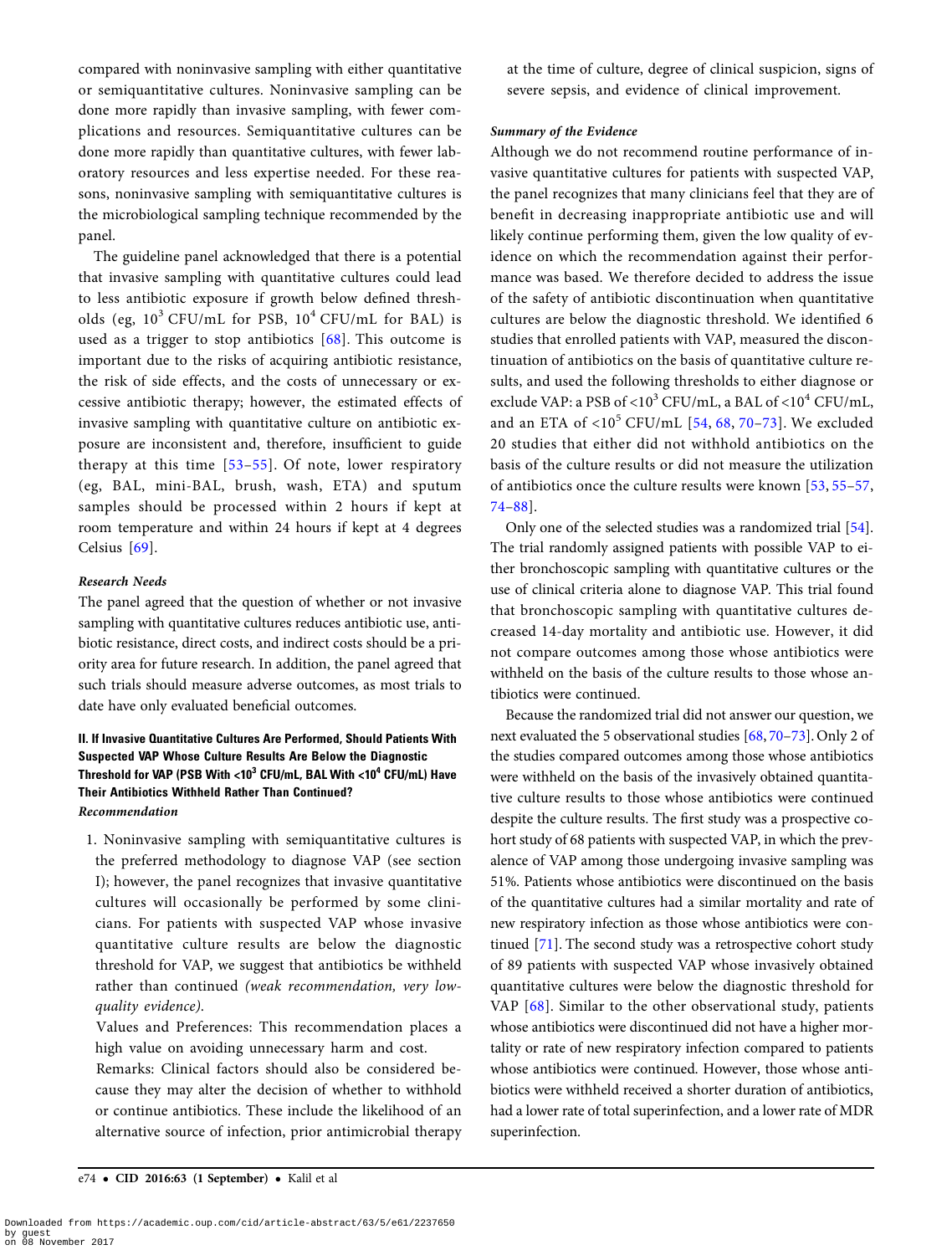Taken together, the evidence indicates that patients whose antibiotics are withheld on the basis of an invasive quantitative culture below the diagnostic threshold for VAP have similar clinical outcomes, less antibiotic use, and better microbiologic outcomes compared to patients whose antibiotics are continued. The panel's confidence in these estimated effects (ie, the quality of evidence) was very low because they were derived from observational studies with imprecision (ie, small studies with few events) and high risk of bias (clinicians may have been more likely to stop antibiotics early in less sick patients).

#### Rationale for the Recommendation

Antibiotic discontinuation in patients with suspected VAP whose invasive quantitative culture results are below the diagnostic threshold for VAP may be beneficial. It decreases unnecessary antibiotic use, which should reduce antibiotic-related adverse events (eg, Clostridium difficile colitis and promotion of antibiotic resistance) and costs. Moreover, it improves microbiological outcomes (ie, fewer superinfections). While there is no evidence that this approach worsens clinical outcomes, in theory it could result in antibiotics being withdrawn from some patients who would benefit from antibiotic therapy because the quantitative culture results were misleadingly low due to sampling error or prior exposure to antibiotics.

## III. In Patients With Suspected HAP (Non-VAP), Should Treatment Be Guided by the Results of Microbiologic Studies Performed on Respiratory Samples, or Should Treatment Be Empiric? Recommendation

- 1. We suggest that patients with suspected HAP (non-VAP) be treated according to the results of microbiologic studies performed on respiratory samples obtained noninvasively, rather than being treated empirically (weak recommendation, very low-quality evidence).
- Values and Preferences: The suggestion places a high value on the potential to accurately target antibiotic therapy and then deescalate antibiotic therapy based upon respiratory and blood culture results. Minimizing resource use by not obtaining respiratory cultures is given a lower value.

Remarks: Noninvasive methods to obtain respiratory samples include the following: spontaneous expectoration, sputum induction, nasotracheal suctioning in a patient who is unable to cooperate to produce a sputum sample, and endotracheal aspiration in a patient with HAP who subsequently requires mechanical ventilation. The panel recognizes that for some patients in whom a respiratory sample cannot be obtained noninvasively, there may be factors which could prompt consideration of obtaining samples invasively.

## Summary of the Evidence

We found only one randomized trial that compared empiric antibiotic therapy with therapy based on the results of microbiologic studies in patients with suspected HAP [[89\]](#page-44-0). Sixty-eight

patients with HAP were randomly assigned to undergo bronchoscopy with protected specimen brushing vs noninvasive management. In the latter group, expectorated sputum samples were not obtained, so noninvasive management resulted in empiric therapy, which was supposed to adhere to the recommendations from the 2005 ATS/IDSA guidelines [[1\]](#page-42-0). There was no difference among the 2 groups in either clinical cure at 28 days or hospital length of stay. There was lower 28-day mortality in the empirically treated group than the invasive group, but this was not statistically significant (10% vs 21.9%; RR, 0.46; 95% CI, .13–1.61). This evidence provided very low confidence in the estimated effects of microbiologic studies because there was very serious risk of bias (fewer patients in the invasive group received antibiotics than in the noninvasive group [76% vs 100%], lack of blinding, lack of concealment) and imprecision.

## Rationale for the Recommendation

Despite a lack of evidence showing that respiratory cultures in patients with suspected HAP improve clinical outcomes, the panel agreed that an attempt should be made to obtain respiratory samples for culture. The rationale for this suggestion is that resistant pathogens lead to a significant risk of inadequate initial empiric antibiotic therapy [\[90](#page-44-0), [91](#page-44-0)], which is associated with an increased risk of mortality in patients with HAP [[92\]](#page-44-0). Having culture results means that the antibiotic regimen can be adjusted on the basis of those results if the patient does not respond to initial therapy. Furthermore, performing cultures of respiratory samples provides the opportunity to de-escalate antibiotic coverage based on the results, minimizing unnecessary antibiotic exposure. The panel acknowledges the potential for falsepositive results related to oral contamination when noninvasive samples are obtained, but judged that the risks of inadequate initial coverage and the potential benefit of allowing deescalation outweigh the negative impact of false-positive culture results.

The panel further agreed that the respiratory specimens should be obtained noninvasively rather than invasively. The panel considered potential advantages of invasive sampling, which might include less risk of inadequate initial antibiotic coverage [\[90](#page-44-0)–[92](#page-44-0)] and facilitation of antibiotic de-escalation. However, there is no evidence in patients with HAP that either of these goals would be frequently realized with regular use of invasive sampling. Furthermore, routine use of invasive sampling via bronchoscopy would be associated with increased cost and increased risks to the patient. Although generally safe, bronchoscopy may rarely cause life-threatening complications [\[93](#page-44-0)] and BAL results in temporary worsening of gas exchange both due to sedating medications and the lavage itself [\[94](#page-44-0)], and this could result in the need for respiratory support. The potential advantages of obtaining invasive cultures (less risk of inadequate initial coverage, de-escalation of antibiotic therapy) may not outweigh the disadvantages (negative impact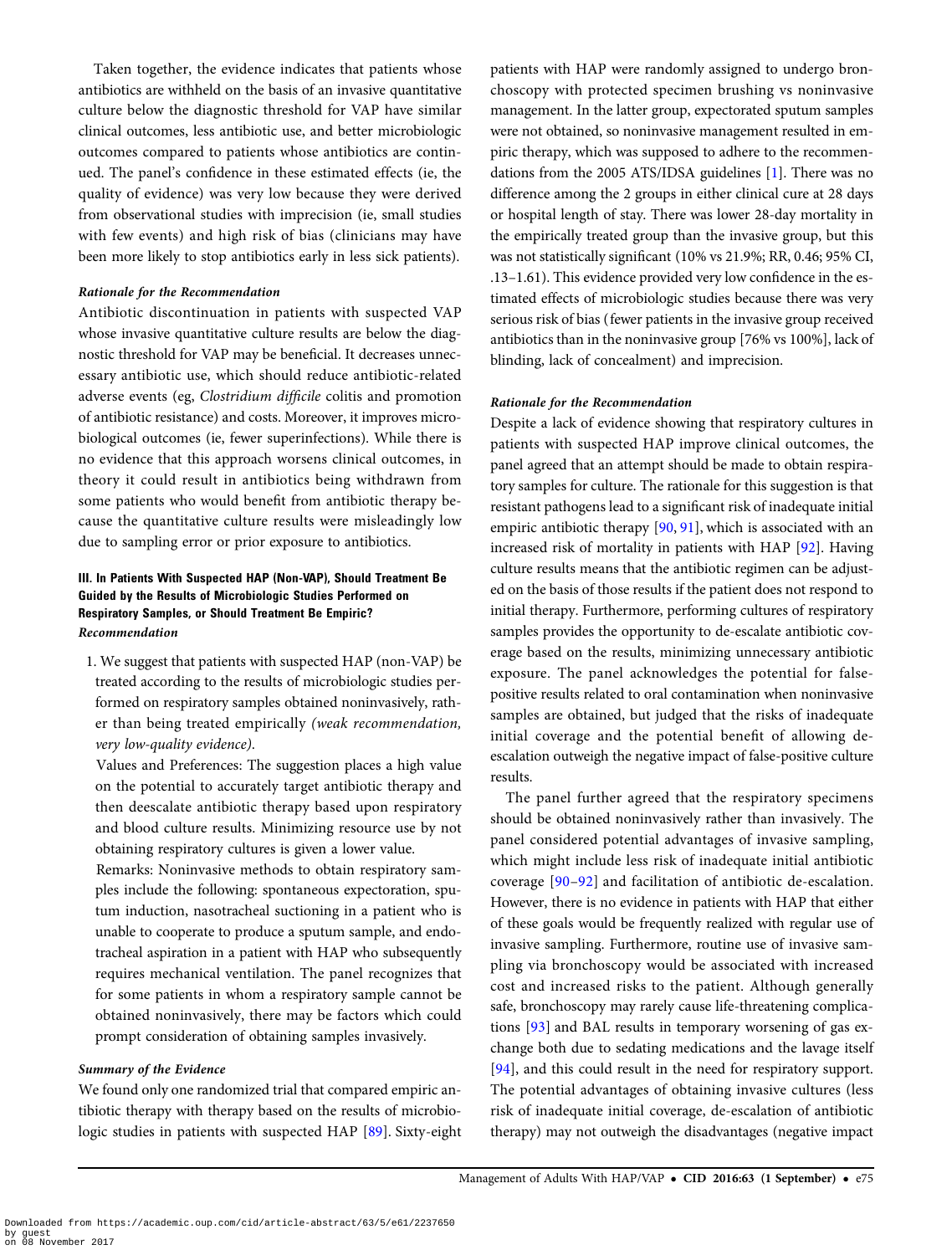of false-positive culture) of noninvasive techniques once the costs and risks of the invasive procedure are added as potential disadvantages.

## THE USE OF BIOMARKERS AND THE CLINICAL PULMONARY INFECTION SCORE TO DIAGNOSE VAP AND HAP

# IV. In Patients With Suspected HAP/VAP, Should PCT Plus Clinical Criteria or Clinical Criteria Alone Be Used to Decide Whether or Not to Initiate Antibiotic Therapy?

## Recommendation

1. For patients with suspected HAP/VAP, we recommend using clinical criteria alone, rather than using serum PCT plus clinical criteria, to decide whether or not to initiate antibiotic therapy (strong recommendation, moderate-quality evidence).

#### Summary of the Evidence

PCT is a precursor of calcitonin that is constitutively secreted by C cells of the thyroid gland and K cells of the lung [[95](#page-44-0)]. In healthy individuals, PCT is normally undetectable (<0.01 ng/ mL). When stimulated by endotoxin, PCT is rapidly produced by parenchymal tissue throughout the body [\[96\]](#page-44-0); this PCT production has also been observed in diverse types of bacterial infections [[97](#page-44-0), [98\]](#page-44-0). PCT may increase in response to sterile inflammation or viral infection, but it is less common [[99](#page-44-0)]. This characteristic makes PCT a potentially valuable diagnostic test for the diagnosis of HAP/VAP.

We sought studies that enrolled patients with suspected HAP/VAP and then compared outcomes among patients for whom the initiation of antibiotic therapy was based upon serum PCT levels plus clinical criteria with outcomes among patients for whom therapy was based upon clinical criteria alone. We found no such studies; therefore, we selected 6 studies that reported the performance characteristics for serum PCT for the diagnosis of HAP/VAP, generally diagnosed according to the 2005 guideline definitions [\[1](#page-42-0), [100](#page-44-0)–[105](#page-45-0)]. Our underlying assumption was that serum PCT results indicative of HAP/VAP will prompt antibiotic therapy, which will improve clinical outcomes. The immunoluminometric method was used to measure serum PCT in 2 studies, and the Kryptor test using timeresolved amplified cryptate emission technology was used to measure serum PCT in 4 studies. The cutoffs used to distinguish patients who had HAP/VAP from those who did not varied among studies, ranging from 0.5 to 3.9 ng/mL. Some studies reported results for varying thresholds. None of the cutoffs used in the studies were subsequently validated.

We pooled the performance characteristics of serum PCT for the diagnosis of HAP/VAP via a meta-analysis using a bivariate regression approach. The 6 studies included 665 participants, among whom 335 (50.4%) were ultimately diagnosed with HAP/VAP. The sensitivity, specificity, positive likelihood ratio, negative likelihood ratio, and diagnostic OR were 67%

(95% CI, 53%–79%), 83% (95% CI, 43%–97%), 3.9 (95% CI, .9–17.5), 0.4 (95% CI, .25–.62), and 10 (95% CI, 2–59), respectively. The optimal PCT diagnostic thresholds differed according to the severity of presentation, clinical setting, and type of assay used. The summary receiver operating characteristic (SROC) curve resulted in an area under the curve (AUC) of 0.76 (95% CI, .72–.79), which indicates moderate overall test accuracy.

The panel's confidence in the accuracy of these pooled performance characteristics (ie, the quality of evidence) was moderate because they were derived from accuracy studies with a serious risk of bias. The risk of bias was multifactorial. Many studies did not report enrolling consecutive patients, did not report enrolling patients with a legitimate diagnostic uncertainty (some studies required prior microbiological confirmation of HAP/VAP), did not explain the reasons for withdrawals, did not report blinding the outcome assessor, and may have chosen diagnostic thresholds that gave more favorable results.

The meta-analysis revealed inconsistency of the evidence (heterogeneity analysis  $I^2 = 87.9$ ;  $P < .001$ ). However, the panel did not downgrade the quality of evidence due to the inconsistency because the performance characteristics were similar even after the heterogeneity was reduced by excluding certain studies. Causes of the heterogeneity included the methodological quality of the studies, the clinical setting (ie, whether the study was conducted in a surgical or medical unit), and the type of PCT assay. There was no evidence of potential publication bias according to Egger test for funnel plot asymmetry.

#### Rationale for the Recommendation

The systematic review identified no studies that enrolled patients with suspected HAP/VAP and then compared outcomes among patients for whom the initiation of antibiotic therapy was based upon serum PCT levels plus clinical criteria vs outcomes among patients for whom therapy was based upon clinical criteria alone. Therefore, the guideline development panel used accuracy studies to inform its recommendations.

The panel decided a priori that it would recommend that antibiotics be initiated or withheld on the basis of serum PCT testing plus clinical criteria, rather than clinical criteria alone, if HAP/VAP can be confirmed or excluded by serum PCT with a sensitivity and specificity of >90%. These thresholds were set because, assuming a prevalence of HAP/VAP of 50% among those who undergo testing, then for every 1000 patients tested, only 50 patients (5%) would be incorrectly categorized as having or not having HAP/VAP.

The evidence indicates that serum PCT plus clinical criteria can diagnose HAP/VAP with a sensitivity and specificity of 67% and 83%, respectively. These findings failed to meet the panel's prespecified thresholds for recommending that serum PCT plus clinical criteria be used to decide whether or not to initiate

e76 • CID 2016:63 (1 September) • Kalil et al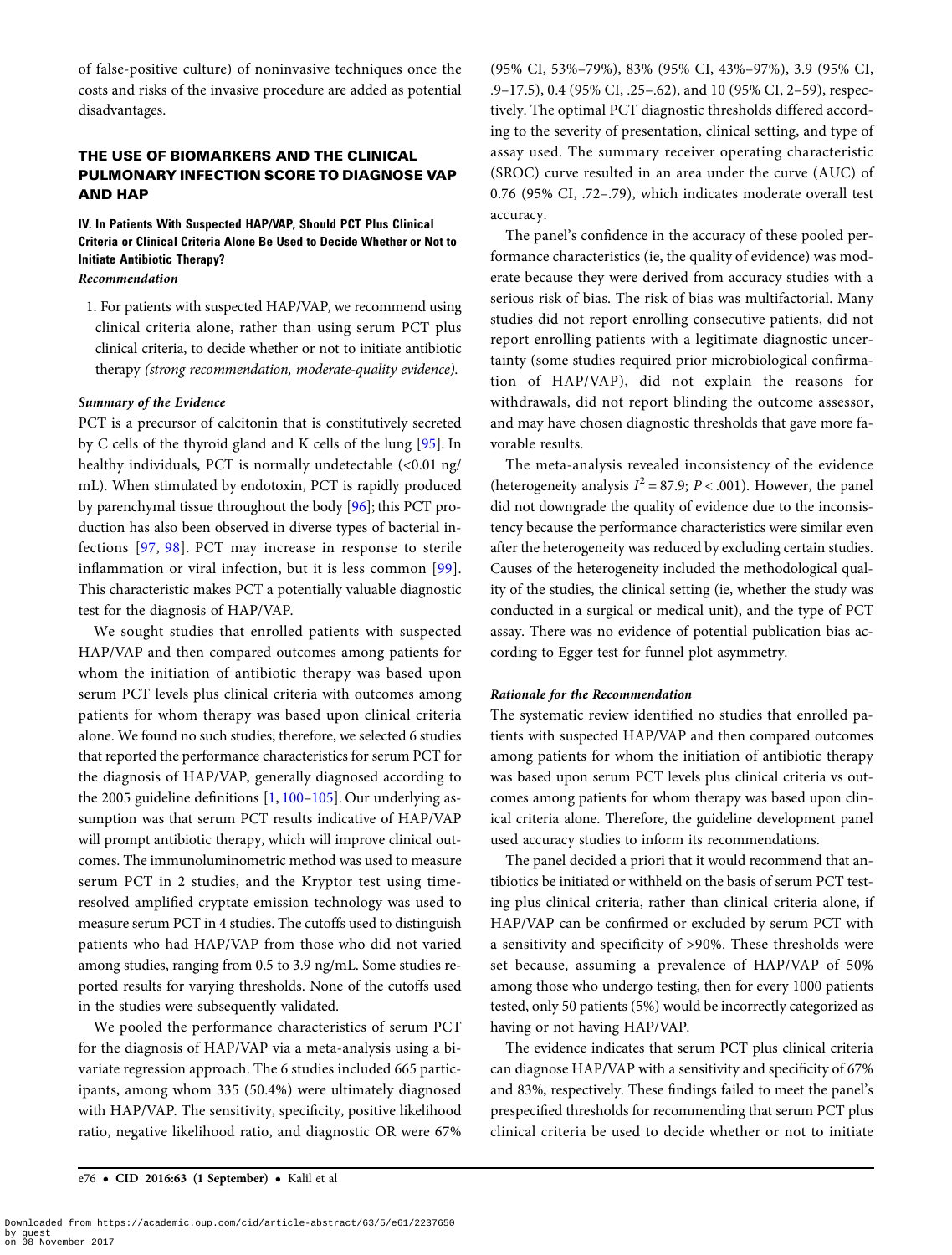antibiotics. The false-negative and false-positive rates of serum PCT testing plus clinical criteria are 33% and 17%, respectively. Thus, assuming a prevalence of HAP/VAP of 50%, then for every 1000 patients with suspected HAP/VAP who are evaluated with serum PCT plus clinical criteria, 165 patients (16.5%) would be incorrectly diagnosed as not having HAP/VAP and 85 patients (8.5%) will be incorrectly diagnosed as having HAP/VAP.

A recent trial that randomized ICU patients to a PCT-guided antibiotic escalation protocol vs standard of care, aiming to improve survival by increasing early appropriate antibiotic therapy, showed that the PCT-guided protocol did not result in survival improvement, but resulted in a higher number of ventilator-days and prolonged ICU stay [[106](#page-45-0)].

In the view of the guideline panelists, patients who are incorrectly diagnosed with HAP/VAP are likely to receive antibiotics and, therefore, are at unnecessary risk for side effects and incur unnecessary costs. Perhaps more important, efforts to find the correct diagnosis may cease, increasing the time until correct diagnosis and therapy. Conversely, incorrectly excluding HAP/ VAP delays the initiation of antibiotic therapy, which may lead to poorer clinical outcomes. The panel agreed that the frequency of such undesirable consequences due to misleading PCT results was unacceptable and, therefore, recommended not using PCT to guide antibiotic initiation.

# V. In Patients With Suspected HAP/VAP, Should sTREM-1 Plus Clinical Criteria or Clinical Criteria Alone Be Used to Decide Whether or Not to Initiate Antibiotic Therapy?

Recommendation

1. For patients with suspected HAP/VAP, we recommend using clinical criteria alone, rather than using BALF sTREM-1 plus clinical criteria, to decide whether or not to initiate antibiotic therapy (strong recommendation, moderate-quality evidence).

#### Summary of the Evidence

Triggering receptor expressed on myeloid cells (TREM-1) has been studied as a biological marker of microbial infection. TREM-1 is a member of the immunoglobulin superfamily that has been shown to be strongly expressed on the neutrophils and monocytes infiltrating tissues invaded by bacteria or fungi [\[107\]](#page-45-0). However, its use in diagnosing infections is uncertain because several recent studies suggest sTREM-1 may also be elevated in noninfectious causes of inflammation [\[108,](#page-45-0) [109\]](#page-45-0).

We sought studies that enrolled patients with suspected HAP/VAP and then compared outcomes among patients for whom the initiation of antibiotic therapy was based upon soluble TREM-1 (sTREM-1) levels plus clinical criteria with outcomes among patients for whom therapy was based upon clinical criteria alone. We found no such studies; therefore, we selected 6 studies that reported the performance characteristics for sTREM-1 for the diagnosis of HAP/VAP [\[110](#page-45-0)–[115](#page-45-0)]. Our

underlying assumption was that sTREM-1 results indicative of HAP/VAP would prompt antibiotic therapy, which would improve clinical outcomes. The measurement of sTREM-1 was performed on BALF by immunoblot in one study [\[115\]](#page-45-0), on BALF by enzyme-linked immunosorbent assay (ELISA) in 4 studies [\[110](#page-45-0)–[114](#page-45-0)], and on mini-BALF by ELISA in one study [\[114](#page-45-0)]. The cutoff values used to distinguish patients who had HAP/VAP from those who did not varied widely among studies, ranging from 5 to 900 pg/mL.

We pooled the performance characteristics of sTREM-1 for the diagnosis of HAP/VAP via a meta-analysis using a bivariate regression approach. Our meta-analysis included 208 patients with clinically suspected pneumonia, of whom 108 (52%) were ultimately diagnosed with pneumonia. The sensitivity, specificity, positive likelihood ratio, negative likelihood ratio, and diagnostic OR were 84% (95% CI, 63%–94%), 49% (95% CI, 18%–81%), 1.6 (95% CI, .8%–3.3), 0.33 (95% CI, .12– 0.93), and 5 (95% CI, 1–24), respectively. The sensitivity and specificity of sTREM-1 were lower in studies that used ELISA [\[110](#page-45-0)–[114](#page-45-0)] than in studies that used an immunoblot technique [\[115\]](#page-45-0). The optimal sTREM-1 diagnostic thresholds differed according to the severity of presentation, clinical setting, and type of assay used. The SROC curve resulted in an AUC of 0.78 (95% CI, .75–.82), which indicates moderate overall test accuracy.

The panel's confidence in the accuracy of these pooled performance characteristics (ie, the quality of evidence) was moderate because they are derived from accuracy studies with serious risk of bias. The risk of bias is due to the studies not enrolling consecutive patients with legitimate diagnostic uncertainty (one study used clinical plus microbiological results as inclusion criteria [\[115](#page-45-0)], whereas 5 studies used clinical, radiological, and microbiological findings as inclusion criteria [\[110](#page-45-0)–[114](#page-45-0)]). Moreover, because the studies in the meta-analysis used BALF quantitative culture as the reference standard, the prior use of antibiotics may have resulted in more negative cases and participants with anaerobic infections may have been misclassified, which could have altered the performance characteristics of sTREM-1.

#### Rationale for the Recommendation

Our systematic review identified no studies that enrolled patients with suspected HAP/VAP and then compared outcomes among patients for whom the initiation of antibiotic therapy was based upon soluble sTREM-1 levels plus clinical criteria vs outcomes among patients for whom therapy was based upon clinical criteria alone. Therefore, the guideline development panel used accuracy studies to inform its recommendations.

The panel decided a priori that it would recommend that antibiotics be initiated or withheld on the basis of BALF sTREM-1 testing plus clinical criteria, rather than clinical criteria alone, if HAP/VAP could be confirmed or excluded by BALF sTREM-1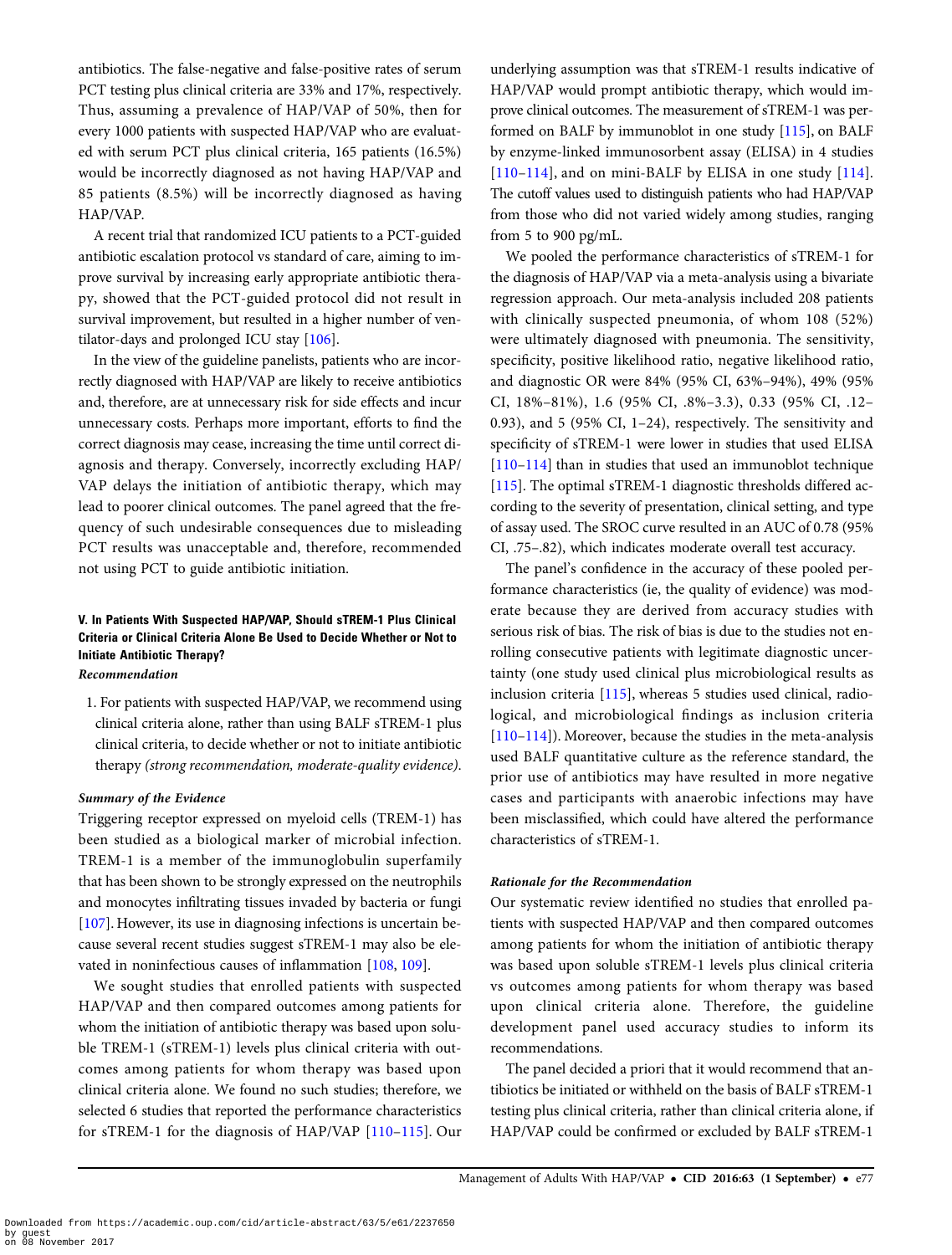with a sensitivity and specificity of >90%. These thresholds were set because, assuming a prevalence of HAP/VAP of 50% among those who undergo testing, then for every 1000 patients tested, only 50 patients (5%) will be incorrectly categorized as having or not having HAP/VAP.

The evidence indicates that BALF sTREM-1 can diagnose HAP/VAP with a sensitivity and specificity of 84% and 49%, respectively. These findings failed to meet the panel's prespecified thresholds for recommending that BALF sTREM-1 plus clinical criteria be used to decide whether or not to initiate antibiotics. The false-negative and false-positive rates of BALF sTREM-1 are 16% and 51%, respectively. Thus, again assuming a prevalence of HAP/VAP of 50%, then for every 1000 patients tested, 80 patients (8%) will be incorrectly diagnosed as not having HAP/VAP and 255 patients (25.5%) will be incorrectly diagnosed as having HAP/VAP.

Patients who are incorrectly diagnosed with HAP/VAP are likely to receive antibiotics and, therefore, are at unnecessary risk for side effects and incur unnecessary costs. Perhaps more important, efforts to find the correct diagnosis may cease, increasing the duration until correct diagnosis and therapy. Conversely, incorrectly excluding HAP/VAP delays the initiation of antibiotic therapy, which may lead to poorer clinical outcomes. The panel agreed that the frequency of such undesirable consequences due to misleading BALF sTREM-1 results was unacceptable and, therefore, recommended not using BALF sTREM-1 to guide antibiotic therapy.

# VI. In Patients With Suspected HAP/VAP, Should CRP Plus Clinical Criteria, or Clinical Criteria Alone, Be Used to Decide Whether or Not to Initiate Antibiotic Therapy?

Recommendation

1. For patients with suspected HAP/VAP, we recommend using clinical criteria alone rather than using CRP plus clinical criteria, to decide whether or not to initiate antibiotic therapy (weak recommendation, low-quality evidence).

#### Summary of the Evidence

We sought studies that enrolled patients with suspected HAP/ VAP and then compared outcomes among patients for whom the initiation of antibiotic therapy was based upon CRP levels plus clinical criteria with outcomes among patients for whom therapy was based upon clinical criteria alone. We found no such studies; therefore, we selected 3 studies that evaluated the ability of CRP to identify patients with VAP [\[102,](#page-44-0) [115](#page-45-0), [116\]](#page-45-0).

One observational study enrolled 148 patients receiving mechanical ventilation and then found that the CRP levels in patients who had pneumonia were the same as in those who did not [\[115\]](#page-45-0). A similar study that enrolled 44 patients receiving mechanical ventilation found no differences in the CRP levels of patients who had VAP compared with those who did not [[102\]](#page-44-0). Finally, in a study of 28 patients who had a return of spontaneous circulation after an out-of-hospital arrest, the CRP levels were the

e78 • CID 2016:63 (1 September) • Kalil et al

same among patients with and without VAP [[116](#page-45-0)]. Taken together, these studies suggest that CRP cannot reliably distinguish patients with VAP from patients without VAP.

The panel's confidence in the findings that CRP levels are similar among patients with and without VAP was low because the findings are from observational studies with serious imprecision (ie, few patients and events).

#### Rationale for the Recommendation

For a diagnostic test to be helpful in deciding whether or not to initiate or withhold antibiotics for VAP, it must be capable of distinguishing patients with VAP from patients without VAP. All 3 studies suggest that CRP levels do not make this distinction. Therefore, the panel judged that CRP testing was just as likely to lead clinicians astray as it is to help clinicians and, therefore, the benefits of using CRP levels to inform decision making in patients with possible VAP does not outweigh the costs and burdens of testing.

## VII. In Patients With Suspected HAP/VAP, Should the Modified CPIS Plus Clinical Criteria, or Clinical Criteria Alone, Be Used to Decide Whether or Not to Initiate Antibiotic Therapy? Recommendation

1. For patients with suspected HAP/VAP, we suggest using clinical criteria alone, rather than using CPIS plus clinical criteria, to decide whether or not to initiate antibiotic therapy (weak recommendation, low-quality evidence).

#### Summary of the Evidence

Clinical criteria have historically informed the need to start antibiotics in patients with suspected HAP/VAP. However, semiobjective measures such as the CPIS have emerged as a potential tool to assist clinicians in deciding whether or not to initiate antimicrobial therapy for patients with suspected VAP. The CPIS is a semiobjective assessment of several clinical factors predictive of pneumonia; temperature, white blood cell count, presence and character of respiratory secretions,  $PaO<sub>2</sub>/FiO<sub>2</sub>$ (arterial oxygen partial pressure/inspired oxygen fraction) ratio, and chest radiograph findings.

We sought studies that enrolled patients with suspected HAP/VAP and then compared outcomes among patients for whom the initiation of antibiotic therapy was based upon the CPIS plus clinical criteria with outcomes among patients for whom therapy was based upon clinical criteria alone. We found no such studies; however, we found a published systematic review with meta-analysis of 13 accuracy studies that reported the performance characteristics of the CPIS for the diagnosis of VAP [\[117](#page-45-0)–[121\]](#page-45-0). The pooled prevalence of VAP in the studies was 48%. The meta-analysis found that the CPIS can confirm or exclude VAP with a sensitivity, specificity, and diagnostic OR of 65% (95% CI, 61%–69%), 64% (95% CI, 60%–67%), and 4.84 (95% CI, 2.42–9.71), respectively. The SROC curve resulted in an AUC of 0.748 (95% CI, .65–.85).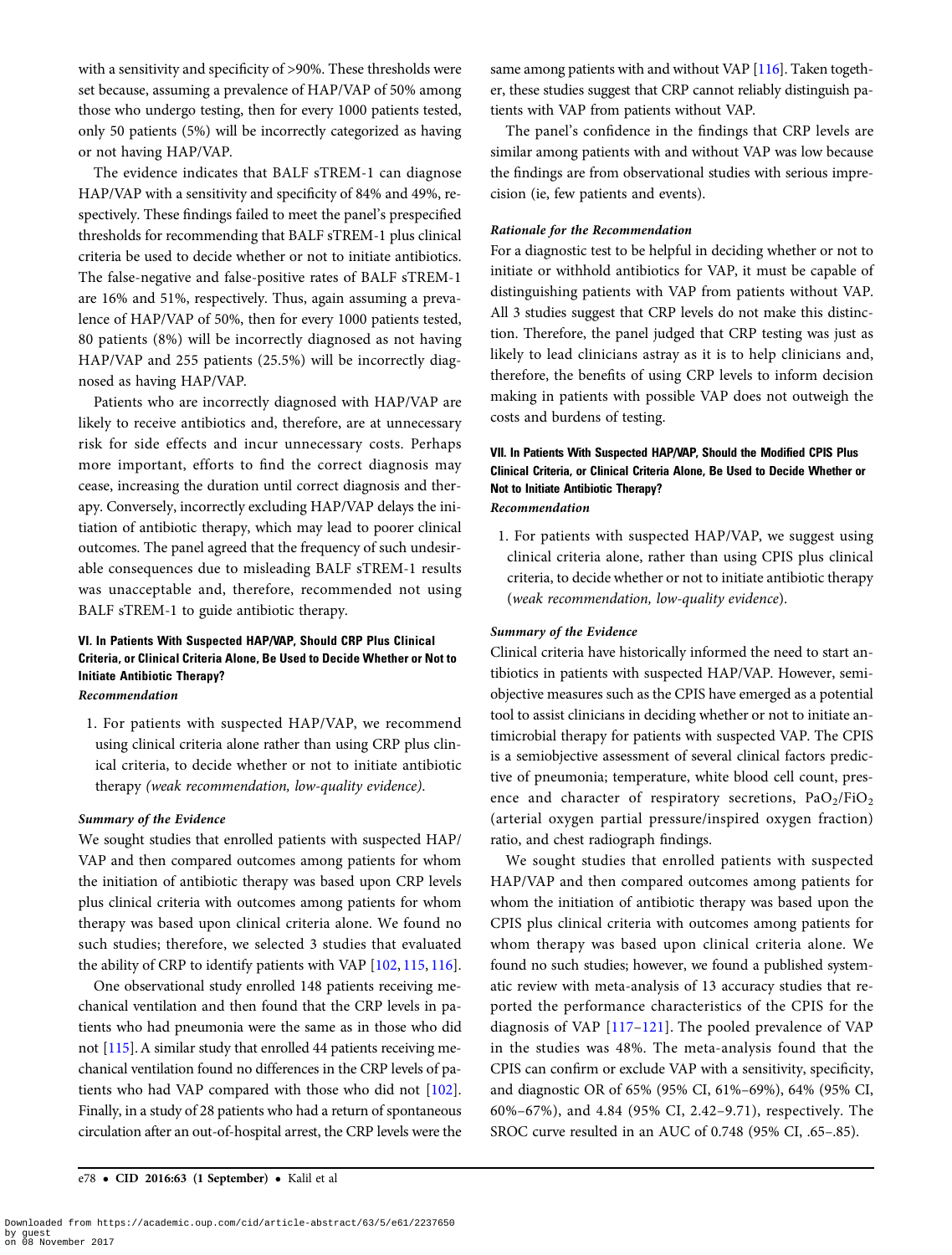The panel's confidence in the accuracy of these pooled performance characteristics (ie, the quality of evidence) was low because they are derived from accuracy studies with serious risk of bias (ie, many studies did not enroll consecutive patients with true diagnostic uncertainty, withdrawals were not explained) and inconsistency (heterogeneity analysis  $I^2 > 87\%$  for all pooled analyses).

#### Rationale for the Recommendation

Our systematic review identified no studies that enrolled patients with suspected VAP and then compared outcomes among patients for whom the initiation of antibiotic therapy was based upon the CPIS plus clinical criteria vs outcomes among patients for whom therapy was based upon clinical criteria alone. Therefore, the guideline development panel used a published systematic review and meta-analysis of accuracy studies to inform its recommendations.

The panel decided a priori that it would recommend that antibiotics be initiated or withheld on the basis of the CPIS plus clinical criteria, rather than clinical criteria alone, if VAP can be confirmed or excluded by the CPIS with a sensitivity and specificity of >90%. These thresholds were set because, assuming a prevalence of VAP of 48% among those who undergo testing, then for every 1000 patients tested, only 48 patients (4.8%) will be incorrectly categorized as having or not having VAP.

The evidence indicates that the CPIS can diagnose VAP with a sensitivity and specificity of only 65% and 64%, respectively. These findings failed to meet the panel's prespecified thresholds for recommending that the CPIS plus clinical criteria be used to decide whether or not to initiate antibiotics. The false-negative and false-positive rates of the CPIS are 35% and 36%, respectively. Thus, again assuming a prevalence of VAP of 48%, then for every 1000 patients tested, 168 patients (16.8%) will be incorrectly diagnosed as not having HAP/VAP and 187 patients (18.7%) will be incorrectly diagnosed as having VAP.

Patients who are incorrectly diagnosed with HAP/VAP are likely to receive antibiotics and, therefore, are at unnecessary risk for side effects and incur unnecessary costs. Perhaps more important, efforts to find the correct diagnosis may cease, increasing the duration until correct diagnosis and therapy. Conversely, incorrectly excluding HAP/VAP delays the initiation of antibiotic therapy, which may lead to poorer clinical outcomes. The panel agreed that the frequency of such undesirable consequences due to misleading CPIS results was unacceptable and, therefore, recommended not using CPIS to guide antibiotic therapy.

## TREATMENT OF VENTILATOR-ASSOCIATED **TRACHEOBRONCHITIS**

## VIII. Should Patients With Ventilator-Associated Tracheobronchitis (VAT) Receive Antibiotic Therapy? Recommendation

1. In patients with VAT, we suggest not providing antibiotic therapy (weak recommendation, low-quality evidence).

#### Summary of the Evidence

To determine whether or not treatment for VAT is warranted, we sought evidence that the treatment of VAT improves clinical outcomes. VAT has been defined as fever with no other recognizable cause, with new or increased sputum production, positive ETA culture ( $>10^6$  CFU/mL) yielding a new bacteria, and no radiographic evidence of nosocomial pneumonia [\[122](#page-45-0)].

Our systematic review identified 3 randomized trials that compared the effects of antibiotics to either placebo or no antibiotics in patients with VAT [[123](#page-45-0)–[125](#page-45-0)]. However, the panel decided to exclude 2 of the trials because they were too indirectly related to the clinical question, as they defined VAT differently than all other studies and evaluated aerosolized antibiotics rather than intravenous antibiotics [[124,](#page-45-0) [125\]](#page-45-0). The remaining randomized trial randomly assigned 58 patients to receive either intravenous antibiotics or no antibiotics for 8 days [\[123](#page-45-0)]. The group that received antibiotic therapy had lower ICU mortality (18% vs 47%; OR, 0.24, 95% CI, .07–.88), less subsequent VAP (13% vs 47%; OR, 0.17, 95% CI, .04–.70), and more mechanical ventilation–free days (median 12 vs 2 days; P < .001), but no difference in the duration of mechanical ventilation or length of ICU stay [[123](#page-45-0)].

The panel was concerned about the randomized trial's risk of bias because it was unblinded and stopped early due to benefit. Therefore, the panel also evaluated 4 observational studies [\[122,](#page-45-0) [126](#page-45-0)–[128](#page-45-0)]. When the observational studies were combined with the randomized trial, P. aeruginosa comprised 34% of the isolates; other common organisms included Acinetobacter (27%), Klebsiella (5%), and MRSA (32%). MDR organisms comprised 61% of all isolates, and polymicrobial infections comprised 31% of the episodes of VAT [[122](#page-45-0), [126](#page-45-0)–[128\]](#page-45-0).

The observational studies compared adult mechanically ventilated patients with VAT who received intravenous antibiotics to patients who did not receive antibiotics. Antibiotic therapy was associated with a shorter duration of mechanical ventilation (–3.5 days; 95% CI −6.88 to −.019 days); however, no significant differences were found for mortality or the duration of ICU stay [[122](#page-45-0), [126](#page-45-0)–[128\]](#page-45-0).

Taken together, the evidence suggests that antibiotic therapy for VAT may shorten the duration of mechanical ventilation; however, it is uncertain whether it improves other clinical outcomes due to inconsistent findings. The panel's confidence in the estimated effects of antibiotic therapy in VAT (ie, the quality of evidence) was low because it consisted of a randomized trial limited by very serious risk of bias as described above, observational studies, and inconsistent findings. Two other observational studies on VAT were published more recently, but their results did not change the panel's recommendations [\[129](#page-45-0), [130\]](#page-45-0).

#### Rationale for the Recommendation

The potential desirable consequence of antibiotic therapy is a decreased duration of mechanical ventilation; in contrast, the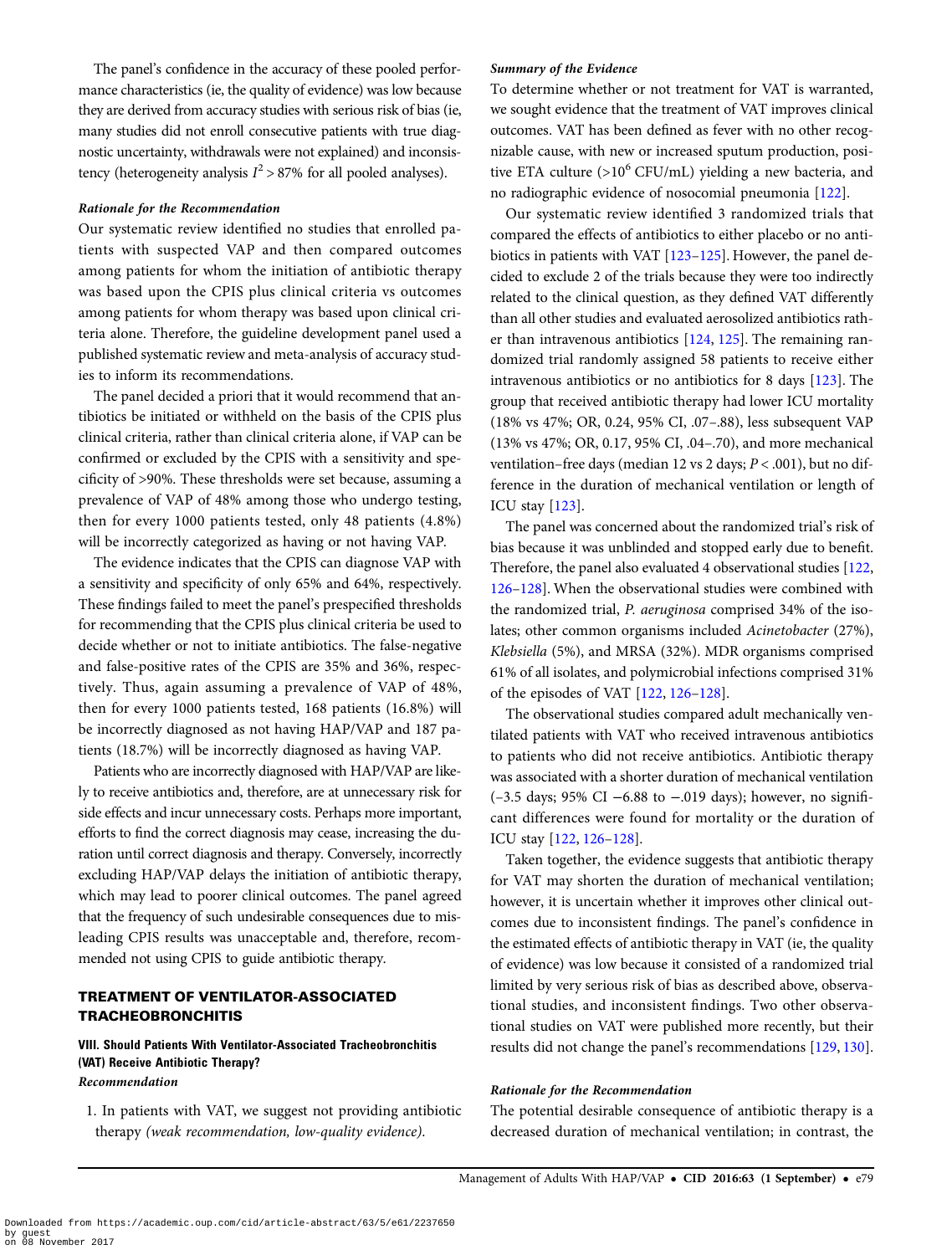potential undesirable consequences of antibiotic therapy include side effects such as rash, C. difficile colitis, antibiotic resistance, and cost. The panel recognizes the potential desirable and undesirable consequences, but judged that the latter outweigh the former, given the uncertainty regarding the benefits. Furthermore, the panel recognizes that in some patients, VAT may occasionally result in mucus plugging, and resultant weaning difficulty. In such patients, antibiotic treatment might be considered, but no evidence for or against is available for this situation. Last, the panel also recognizes that the diagnosis of pneumonia is imperfect. The sensitivity and specificity of portable chest radiographs for pneumonia are lower than those of computed tomography and autopsy. Thus, in the presence of new respiratory signs of infection, such as an increased amount of purulent sputum and a high-quality sample with positive Gram stain, in conjunction with new systemic signs of infection plus worsening oxygenation and/or increasing ventilator settings, antibiotic treatment may be considered even in the absence of new or progressive persistent infiltrates on portable chest radiographs; the rationale for that is because of the high likelihood of a new VAP.

## Research Needs

Randomized trials are needed to examine the effects of treating VAT on clinical outcomes, since the existing randomized trials have serious limitations. Such trials should use a concise definition that precludes overlap with VAP or, alternatively, combines the diagnosis of VAT and VAP and adjusts for severity of respiratory illness. Studies assessing the effect of inhaled and intravenous antibiotics on clinical outcomes are needed. In addition, such trials should measure days of systemic antibiotics and posttreatment antimicrobial resistance from both respiratory and nonrespiratory sites, as the high frequency of MDR pathogens in the existing studies suggests that antimicrobial resistance is increasing in the ICU.

## INITIAL TREATMENT OF VAP AND HAP

Selecting an empiric antibiotic regimen for clinically suspected VAP is difficult because clinicians must balance the potential benefits of starting adequate antibiotics early (eg, decreased mortality) with the harms of superfluous coverage (eg, adverse drug effects, C. difficile infection, and increased antimicrobial resistance).

## IX. Should Selection of an Empiric Antibiotic Regimen for VAP Be Guided by Local Antibiotic-Resistance data? Recommendations

- 1. We recommend that all hospitals regularly generate and disseminate a local antibiogram, ideally one that is specific to their intensive care population(s) if possible.
- 2. We recommend that empiric treatment regimens be informed by the local distribution of pathogens associated with VAP and their antimicrobial susceptibilities.

Values and preferences: These recommendations place a high value on targeting the specific pathogens associated with VAP as narrowly as possible in order adequate treatment while minimizing overtreatment and its undesirable consequences.

Remarks: The frequency with which the distribution of pathogens and their antimicrobial susceptibilities are updated should be determined by the institution. Considerations should include their rate of change, resources, and the amount of data available for analysis.

## Summary of the Evidence

Antimicrobial flora and resistance patterns can vary considerably between and within countries, regions, hospitals, ICUs in a hospital, and specimen sources (ie, pulmonary vs other specimens) [\[32,](#page-43-0) [74](#page-44-0), [131](#page-45-0), [132\]](#page-45-0). This was illustrated by an observational study that compared quantitative culture results obtained by bronchoscopy from 229 patients with VAP at 4 different institutions; there was wide variation in both the frequency of pathogens and patterns of antibiotic resistance among the institutions [[32\]](#page-43-0). Similarly, another observational study of patients with VAP found wide variation in both the frequency of pathogens and patterns of antibiotic resistance in different ICUs within a single institution [[132](#page-45-0)]. However, another study found that resistance rates measured in overall hospital antibiograms are reflected in the resistance rates found in ICU-acquired infections, although the frequency of MRSA might be underestimated [\[133](#page-45-0)].

## Rationale for the Recommendations

The panel recommends basing regimens for the empiric treatment of suspected VAP on the local prevalence of pathogens and antimicrobial susceptibilities associated with VAP. Because antimicrobial flora and resistance patterns can vary considerably between ICUs, hospitals, regions, and countries, the only way to know the local prevalence and resistance patterns of pathogens associated with VAP is to develop a local antibiogram. Ideally, the antibiogram should be specific for VAP patients, or failing that, specific for ICU patients, since there is wide variability between different settings and specimen sources. Nonetheless, the panel did recognize that developing a local antibiogram, especially one tailored to patients with VAP, will not be feasible in many settings. This is particularly the case for hospitals that do not routinely conduct surveillance for VAP, hospitals that have very few cases of VAP, and/or hospitals with relatively few positive ICU cultures regardless of specimen source. In the absence of local microbial epidemiology, clinicians can refer to large national and international surveys of organisms and resistance patterns. The survey closest to the local level should be utilized. An approved guideline for susceptibility testing is available [\[134](#page-45-0)].

e80 • CID 2016:63 (1 September) • Kalil et al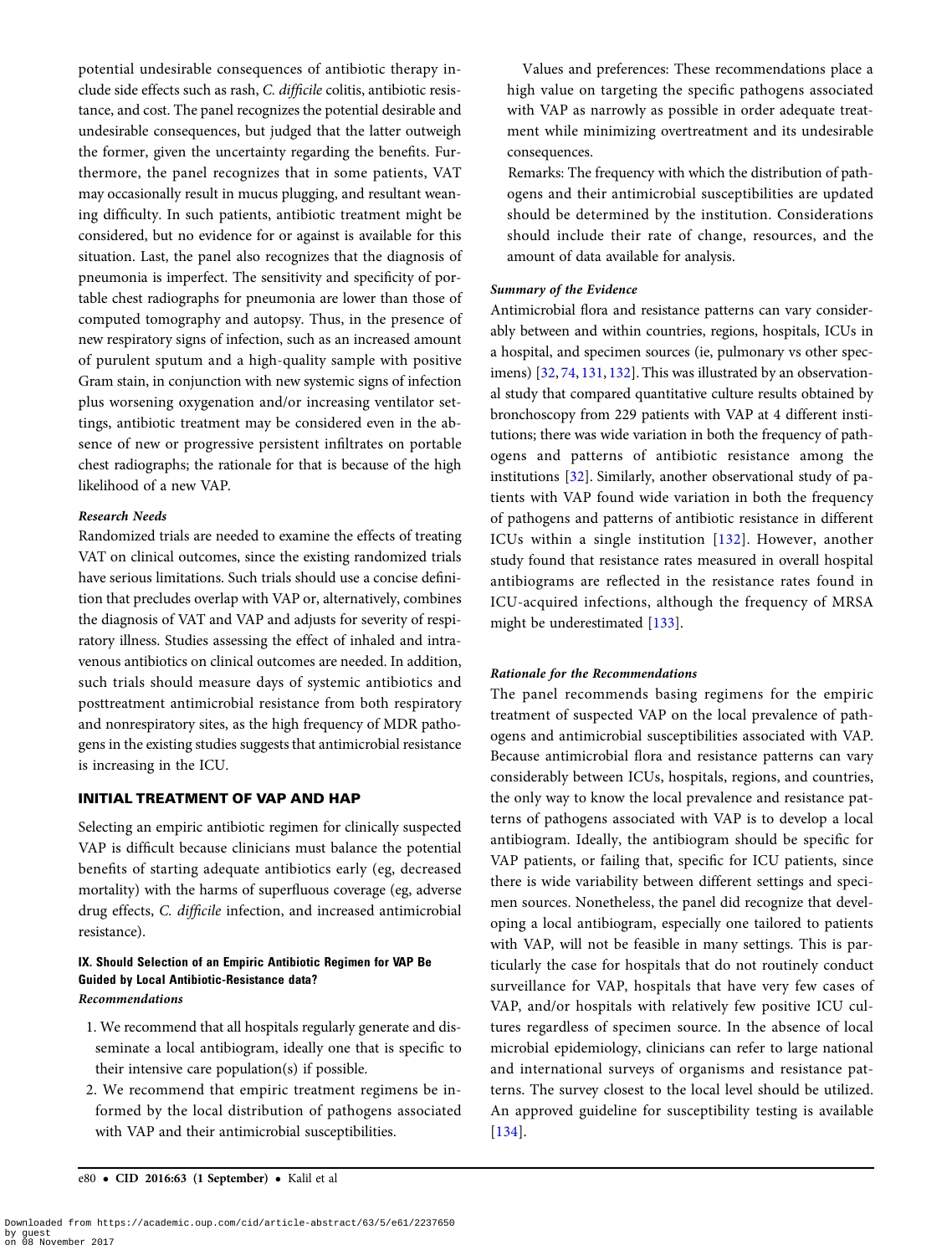## X. What Antibiotics Are Recommended for Empiric Treatment of Clinically Suspected VAP?

## Recommendations (See Table [3](#page-3-0) for specific antibiotic recommendations)

- 1. In patients with suspected VAP, we recommend including coverage for S. aureus, P. aeruginosa, and other gramnegative bacilli in all empiric regimens (strong recommendation, low-quality evidence).
- i. We suggest including an agent active against MRSA for the empiric treatment of suspected VAP only in patients with any of the following: a risk factor for antimicrobial resistance (Table [2\)](#page-2-0), patients being treated in units where >10%–20% of S. aureus isolates are methicillin resistant, and patients in units where the prevalence of MRSA is not known (weak recommendation, very low-quality evidence).
- ii. We suggest including an agent active against MSSA (and not MRSA) for the empiric treatment of suspected VAP in patients without risk factors for antimicrobial resistance, who are being treated in ICUs where <10%–20% of S. aureus isolates are methicillin resistant (weak recommendation, very low-quality evidence).
- 2. If empiric coverage for MRSA is indicated, we recommend either vancomycin or linezolid (strong recommendation, moderate-quality evidence).
- 3. When empiric coverage for MSSA (and not MRSA) is indicated, we suggest a regimen including piperacillin-tazobactam, cefepime, levofloxacin, imipenem, or meropenem (weak recommendation, very low-quality evidence). Oxacillin, nafcillin, or cefazolin are preferred agents for treatment of proven MSSA, but are not necessary for the empiric treatment of VAP if one of the above agents is used.
- 4. We suggest prescribing 2 antipseudomonal antibiotics from different classes for the empiric treatment of suspected VAP only in patients with any of the following: a risk factor for antimicrobial resistance (Table [2](#page-2-0)), patients in units where >10% of gram-negative isolates are resistant to an agent being considered for monotherapy, and patients in an ICU where local antimicrobial susceptibility rates are not available (weak recommendation, low-quality evidence).
- 5. We suggest prescribing one antibiotic active against P. aeruginosa for the empiric treatment of suspected VAP in patients without risk factors for antimicrobial resistance who are being treated in ICUs where <10% of gram-negative isolates are resistant to the agent being considered for monotherapy (weak recommendation, low-quality evidence).
- 6. In patients with suspected VAP, we suggest avoiding aminoglycosides if alternative agents with adequate gram-negative activity are available (weak recommendation, low-quality evidence).

7. In patients with suspected VAP, we suggest avoiding colistin if alternative agents with adequate gram-negative activity are available (weak recommendation, very low-quality evidence).

Values and Preferences: These recommendations are a compromise between the competing goals of providing early appropriate antibiotic coverage and avoiding superfluous treatment that may lead to adverse drug effects, C. difficile infections, antibiotic resistance, and increased cost.

Remarks: Risk factors for antimicrobial resistance are provided in Table [2.](#page-2-0) The 10%–20% threshold for deciding whether or not to target MRSA and the 10% threshold for deciding whether or not to prescribe one antipseudomonal agent or 2 were chosen by the panel with a goal of trying to assure that ≥95% of patient receive empiric therapy active against their likely pathogens; when implementing these recommendations, individual ICUs may elect to modify these thresholds. If patient has structural lung disease increasing the risk of gram-negative infection (ie, bronchiectasis or cystic fibrosis), 2 antipseudomonal agents are recommended.

## Summary of the Evidence

Surveillance studies suggest that the organisms most commonly associated with VAP in the United States are S. aureus (approximately 20%–30% of isolates), P. aeruginosa (approximately 10%–20% of isolates), enteric gram-negative bacilli (approximately 20%–40% of isolates), and Acinetobacter baumannii (approximately  $5\% - 10\%$  of isolates) [\[138](#page-45-0)]. These organisms are also the most frequent isolates identified in international surveillance programs, albeit with a higher fraction of cases attributable to P. aeruginosa and A. baumannii [[139\]](#page-45-0).

Many of these organisms, both in the United States and abroad, are resistant to common antibiotics. These same surveillance studies reported that almost 50% of S. aureus isolates were resistant to methicillin (MRSA), 28%–35% of P. aeruginosa isolates were resistant to cefepime, 19%–29% of P. aeruginosa were resistant to piperacillin-tazobactam, and 56%–61% of A. baumannii isolates were resistant to carbapenems [\[138](#page-45-0), [139\]](#page-45-0).

A large number of observational studies suggest that inadequate and/or delayed treatment is associated with higher mortality rates in patients with VAP [\[118,](#page-45-0) [140](#page-45-0)–[143](#page-45-0)]. In a meta-analysis of 9 observational studies (813 patients), inadequate antibiotic therapy for VAP was associated with a higher risk of death (OR, 2.34; 95% CI, 1.51–3.62) [\[141\]](#page-45-0).

Our systematic review did not identify randomized controlled trials (RCTs) comparing regimens with and without agents active against one or more of the potentially resistant pathogens commonly associated with VAP. Nonetheless, the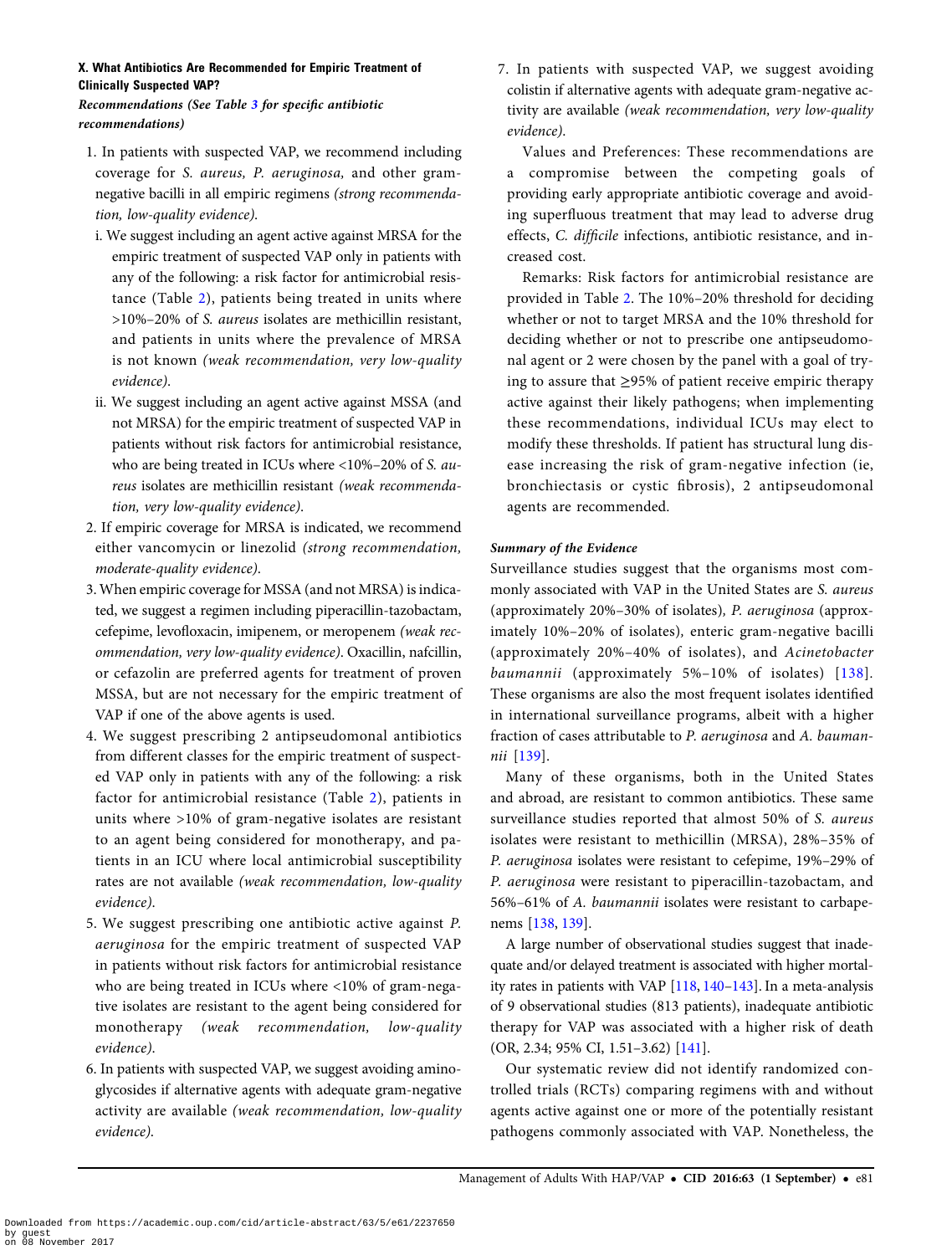breadth of studies associating inadequate and delayed therapy with poor outcomes suggests that empiric treatment regimens for VAP should include agents likely to be active against these pathogens.

## Gram-Positive Coverage

There are limited data to inform the choice between different agents active against MRSA. Vancomycin and linezolid have been best studied. Meta-analyses of RCTs comparing vancomycin and linezolid suggest that they are associated with similar clinical outcomes [\[144](#page-45-0)–[147](#page-45-0)] (see section XV). Other theoretical choices include teicoplanin, telavancin, ceftaroline, and tedizolid [[148](#page-45-0)–[150\]](#page-45-0). Two randomized clinical trials evaluated teicoplanin vs vancomycin or linezolid for gram-positive infections [\[151](#page-45-0), [152](#page-46-0)]. However, multiple sites of infection were included in both studies and small numbers of patients with pneumonia were evaluated, and a small number of patients with documented MRSA pneumonia were evaluated. Thus, more evidence is needed to define the clinical role of teicoplanin in patients with HAP/VAP. Two RCTs comparing telavancin and vancomycin found similar outcomes for both agents, but <10% of patients in these trials had MRSA VAP, and patients with moderate to severe renal dysfunction (creatinine clearance <50 mL/min) randomized to telavancin had higher mortality rates [[148,](#page-45-0) [153](#page-46-0), [154\]](#page-46-0). There are no published RCTs evaluating ceftaroline or tedizolid for the treatment of MRSA VAP. Daptomycin is inactivated by surfactant and is therefore not used for treatment of pneumonia. RCTs comparing tigecycline to imipenem and ceftobiprole to ceftazidime noted significantly lower clinical cure rates among VAP patients randomized to tigecycline and ceftobiprole, respectively [\[155](#page-46-0), [156\]](#page-46-0).

#### Gram-Negative Coverage

Potential options to cover gram-negatives are more varied. We identified 29 RCTs comparing different gram-negative regimens for empiric treatment of VAP [[155](#page-46-0)–[183](#page-46-0)]. The regimens tested varied considerably but included comparisons within and between carbapenems, cephalosporins, antipseudomonal penicillins, aminoglycosides, quinolones, aztreonam, and tigecycline either alone or in combination. Individually, none of these trials reported significant differences in clinical response or mortality rates between comparator arms with the exceptions of tigecycline and doripenem, which were both associated with worse outcomes [[155,](#page-46-0) [158](#page-46-0)]. We did not identify any RCTs assessing colistin as empiric therapy for VAP, but a systematic review and meta-regression of observational studies comparing colistin to other antibiotics found no differences in clinical response rates, mortality, or nephrotoxicity [[184](#page-46-0)]. The US FDA recently approved 2 new cephalosporin–β-lactamase combinations, ceftolozanetazobactam and ceftazidime-avibactam, for the treatment of complicated urinary tract and intra-abdominal infections. These agents are active against Pseudomonas and other gramnegative bacteria, but their effectiveness against VAP has yet to be determined [\[185\]](#page-46-0).

We performed a series of meta-analyses comparing each class of antibiotics against all other classes to evaluate whether any particular class of antibiotics might be superior to another. For each class, we identified all RCTs that included the antibiotic class of interest in one study arm vs agents from any other class in the comparison arm. These trials were combined using random-effects models. Summary risk ratios for mortality, clinical response, acquired resistance, and adverse events are presented in the supplementary materials [\[21](#page-43-0)].

There were no significant differences in mortality, clinical response, acquired resistance, or adverse events for patients randomized to cephalosporin vs noncephalosporin regimens or antipseudomonal penicillin vs non-antipseudomonal penicillin regimens.

Our meta-analysis of 9 trials including 2174 patients on carbapenem-based regimens demonstrated a 22% relative decrease in mortality with carbapenem-based regimens compared to regimens without carbapenems (RR, 0.78; 95% CI, .65–.95;  $I^2 = 0\%$ ; P = .01) [[155](#page-46-0), [159,](#page-46-0) [161](#page-46-0), [163](#page-46-0), [167,](#page-46-0) [168](#page-46-0), [173](#page-46-0), [182,](#page-46-0) [183](#page-46-0)]. The pooled mortality rate in the carbapenem arm was 13.9%, vs 17.8% in the noncarbapenem arm, for an absolute reduction of 3.9% (95% CI, .8–7.0). However, there were no differences between carbapenems vs noncarbapenems in clinical response rates or adverse event rates. In addition, the published studies did not consistently report the rates of subsequent C. difficile infection and acquired carbapenem resistance.

Patients randomized to aminoglycoside-containing regimens had similar mortality rates but lower clinical response rates compared to patients treated with aminoglycoside-free regimens (56% vs 68%; RR, 0.82; 95% CI, .71–.95). Patients randomized to quinolone-containing regimens had similar mortality and clinical response rates but slightly fewer adverse events compared to those randomized to quinolone-free regimens (24% vs 27%; RR, 0.88; 95% CI, .78–.99).

# Combination Versus Monotherapy for Empiric Gram-Negative Coverage of Suspected VAP

We evaluated whether there was a difference in outcomes in patients randomized to one vs 2 antipseudomonal agents. We identified 7 eligible trials [[160](#page-46-0)–[162](#page-46-0), [170](#page-46-0), [171,](#page-46-0) [176,](#page-46-0) [181](#page-46-0)]. There were no differences in mortality, clinical response, adverse effects, or acquired resistance between the monotherapy and combination arms. However, many of these studies excluded patients with comorbid illnesses and patients known to be colonized with resistant pathogens. A number of the studies also allowed adjunctive empiric coverage for Pseudomonas until patients' actual pathogens were identified. These factors limit the applicability of these studies to the selection of empiric regimens in unselected patients with suspected VAP.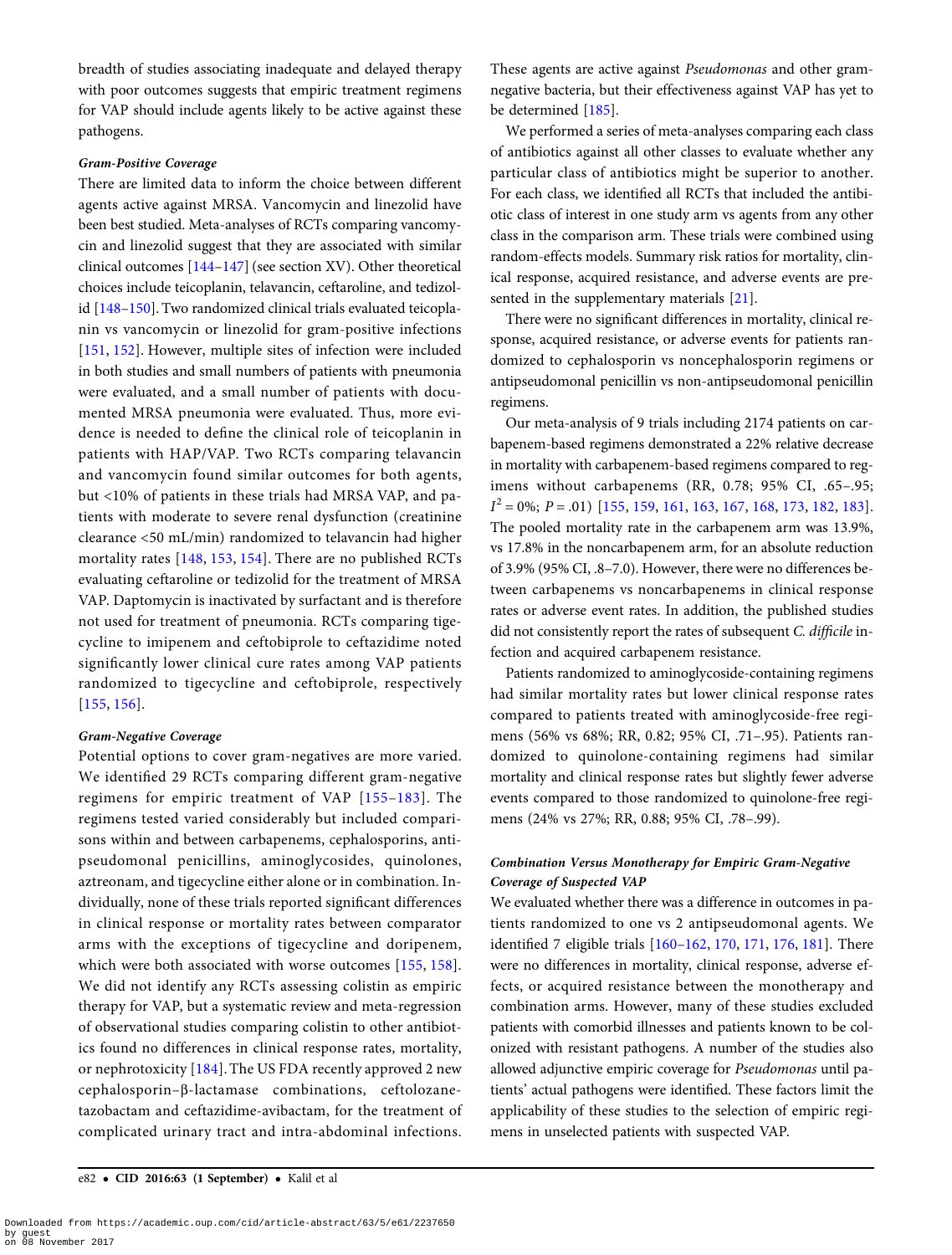#### Gram Stains

The role of Gram stains in guiding empiric therapy for VAP is unclear. Some studies suggest that the absence of gram-positive organisms on Gram stain makes it less likely that S. aureus will be cultured [[186,](#page-46-0) [187\]](#page-46-0). A recent meta-analysis of observational studies, however, found relatively poor concordance between Gram stains and final cultures [\[188\]](#page-46-0). The pooled kappa was 0.40 (95% CI, .34–.46) for gram-positive organisms and 0.30 (95% CI, .25–.36) for gram-negative organisms [\[188](#page-46-0)]. We did not identify RCTs evaluating the use of Gram stains to inform empiric treatment choices.

#### S. aureus Surveillance Screening

Many hospitals perform surveillance screening for MRSA in some or all inpatients. The sensitivities of MRSA screens vary considerably by anatomical site and by method of isolation (nares vs oropharynx, conventional culture vs polymerase chain reaction) [\[189\]](#page-46-0). Observational data suggest that concurrent or recent positive MRSA screens increase the likelihood that clinical infection is due to MRSA [[45,](#page-43-0) [190\]](#page-46-0). This association is strongest, however, for skin and soft tissue infections. Only about 30% of respiratory infections are due to MRSA in patients with positive MRSA surveillance studies [[44,](#page-43-0) [46\]](#page-43-0). Likewise, negative MRSA surveillance studies need to be interpreted within the context of the local prevalence of MRSA. In settings with low prevalence of respiratory infections due to MRSA, a negative nasal screen further suggests that pneumonia is unlikely to be due to MRSA and that anti-MRSA coverage can be withheld [\[190\]](#page-46-0). In settings with higher prevalence rates of MRSA, a negative screen decreases the probability that infection is due to MRSA but does not rule out the possibility [\[44](#page-43-0), [46\]](#page-43-0). In these settings, some studies have found that up to 75% of critically ill patients with MRSA lower respiratory tract infections have negative nasal culture surveillance screens for MRSA [[46\]](#page-43-0). We did not identify any RCTs evaluating the use of MRSA screening to inform empiric treatment choices for VAP.

#### Rationale for the Recommendations

Selecting empiric treatments for clinically suspected VAP is a difficult balancing act between starting adequate antibiotics early and limiting superfluous coverage. Delaying treatment and failing to cover patients' causative pathogens are both associated with higher mortality rates Conversely, broader coverage and longer treatment courses increase the risks of adverse drug effects, C. difficile infections, and antimicrobial resistance [\[191,](#page-46-0) [192\]](#page-46-0). The generally recommended compromise is to pair early and aggressive treatment with early and aggressive de-escalation (see section XXIII) [\[68](#page-44-0), [84,](#page-44-0) [120](#page-45-0), [193](#page-46-0)–[197\]](#page-47-0).

National and international surveillance data suggest that a considerable fraction of VAP is attributable to MRSA and resistant gram-negatives. Unless local or regional data demonstrating pathogen and/or antimicrobial resistance patterns significantly different from the rates listed above are available,

empiric coverage should include an agent active against MRSA and at least 2 agents active against gram-negative organisms, including P. aeruginosa. The rationale for including 2 gram-negative agents in empiric regimens is to increase the probability that at least one agent will be active against the patient's pathogen. On the other hand, if local or regional data suggest a low prevalence of MRSA and low antibiotic resistance rates among gram-negatives, then a single agent active against both P. aeruginosa and MSSA or one agent active against MSSA combined with one agent active against Pseudomonas and other gram-negatives is likely adequate [\[162](#page-46-0)].

Empiric therapies should be informed by patient-specific risk factors for antimicrobial-resistant pathogens and the distribution of pathogens and antibiotic resistance in the local practice environment [[131](#page-45-0), [133\]](#page-45-0). Not all patients require maximal empiric coverage (see Table [3](#page-3-0) for specific antibiotic recommendations). Patient-specific factors to consider include prior culture results and antimicrobial resistance patterns, recent antibiotic exposures, time since hospital admission, and severity of illness. The risk factors for antibiotic-resistant pathogens are listed in Table [2.](#page-2-0) The positive predictive values of individual risk factors for drug resistance are variable and imperfect; hence, clinicians should also consider the local prevalence of drug-resistant pathogens when choosing empiric regimens. Coverage for MRSA and resistant gram-negative bacilli may still be appropriate in a patient without specific risk factors for resistant pathogens if the local prevalence of antibiotic-resistant pathogens is high. Conversely, narrow-spectrum coverage may be appropriate for patients without specific risk factors for antibioticresistant pathogens being treated in locations with a low prevalence of antibiotic-resistant organisms.

There are no data to pinpoint what specific organism frequencies or antibiotic resistance rates should be used when designing empiric regimens to assure coverage. The panel suggests that ICU-level S. aureus methicillin resistance rates of >10%– 20% merit selecting a gram-positive agent active against MRSA, and that ICU-level gram-negative resistance rates of >10% to an agent being considered for empiric gram-negative monotherapy merit using 2 gram-negative agents for empiric therapy of suspected VAP. The reason for the lower threshold for gram-negatives compared with gram-positives is because gram-negatives are more frequently implicated in VAP; hence, there is increased risk for inadequate empiric gram-negative coverage. The panel recognizes that calculating the total VAP gram-negative resistance rate to a potential antibiotic choice may be challenging because it requires knowing both the local prevalence of organisms associated with VAP and their resistance rates to all potential antibiotic choices. For hospitals that are unable to calculate their gram-negative VAP resistance rate for each antibiotic, the resistance rate for Pseudomonas is a reasonable, albeit conservative, proxy as Pseudomonas is the most common gram-negative organism associated with VAP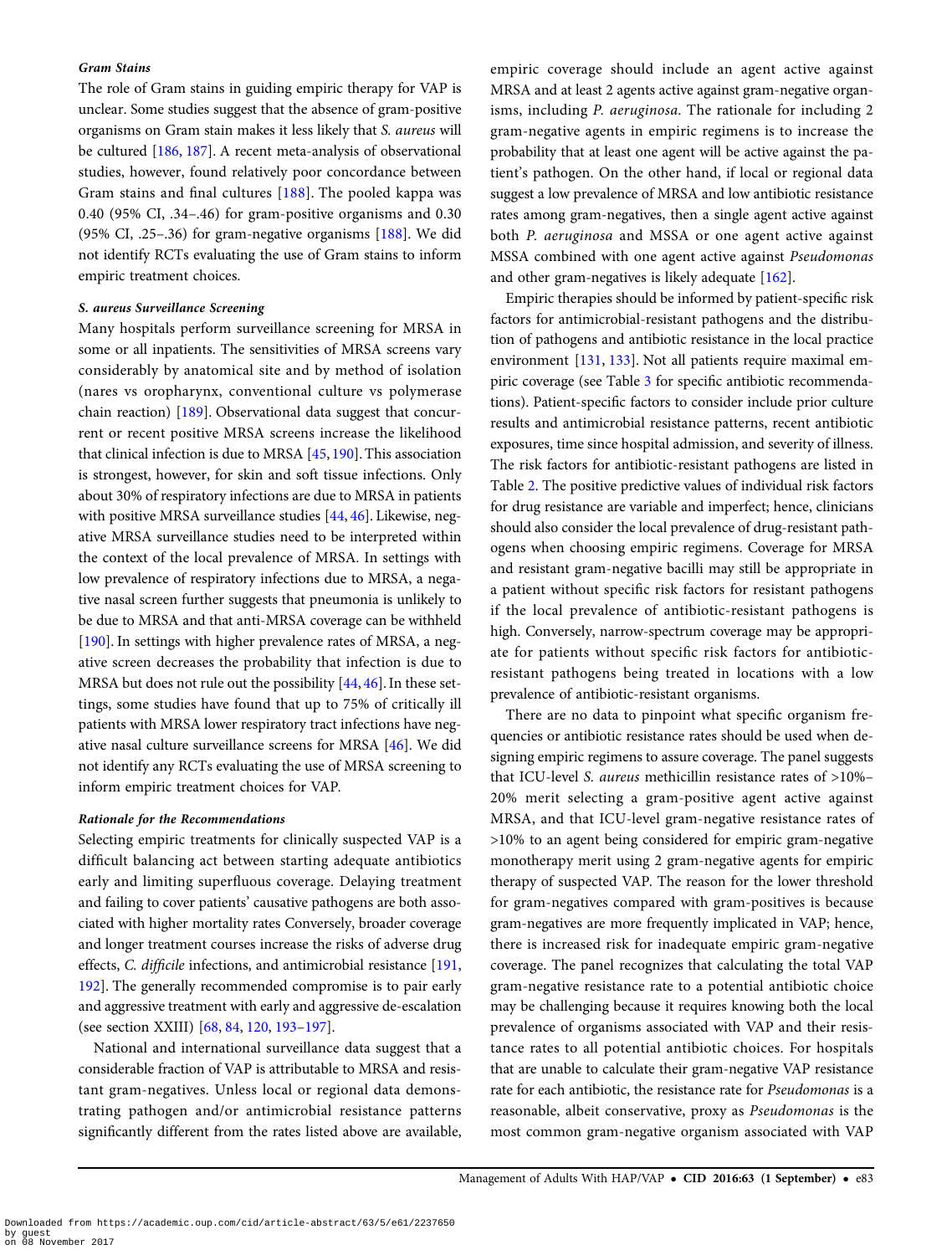and tends to have higher resistance rates than other gram-negatives commonly causing VAP.

The thresholds selected by the panel were chosen to try to minimize the probability of inappropriate coverage while recognizing that indiscriminate use of broad-spectrum coverage for all patients in all settings is not necessary and is potentially harmful. In arriving at these thresholds, the panel considered the number of patients that would need to be treated to benefit one individual. For example, if the average prevalence of S. aureus in VAP is approximately 25%, then a methicillin resistance rate of 10%–20% implies that only 2.5%–5% of VAPs will be due to MRSA and the vast majority of patients will not benefit from MRSA coverage. Higher prevalence rates of MRSA, however, increase the percentage of patients likely to benefit from MRSA coverage. We acknowledge that, given the lack of data to inform optimal thresholds for broadening coverage, individual units can adjust these thresholds in accordance with local values and preferences. We note that other infectious disease guidelines have suggested a similar threshold to inform empiric antibiotic choices [[198](#page-47-0)]. We believe that further research on optimal thresholds for selecting broad vs narrow empiric regimens is an important priority.

The panel recommended vancomycin or linezolid for empiric MRSA coverage, vs other agents, based on the many trials comparing these agents. Because the effects of vancomycin and linezolid on clinical outcomes appear to be similar, the final choice should rest upon other factors such as blood cell counts, renal function, concurrent prescriptions for serotoninreuptake inhibitors, and cost.

The panel suggested that monotherapy with an agent active against both MSSA and Pseudomonas may be adequate in patients without risk factors for antimicrobial-resistant pathogens receiving treatment in units with low prevalence rates of MRSA and resistant gram-negatives. Possible agents include piperacillin-tazobactam, cefepime, levofloxacin, imipenem, or meropenem. The panel cautions clinicians that quinolone resistance is slightly more common in MSSA vs resistance to the other options. If infection is confirmed to be due to MSSA, the panel suggests selecting a narrower-spectrum agent with less likelihood of inducing resistance such as cefazolin, oxacillin, or nafcillin.

The panel suggested using 2 antipseudomonal agents from 2 different classes for empiric treatment of patients with risk factors for antibiotic-resistant pathogens as well as patients receiving care in units where >10% of VAPs are resistant to an agent being considered for monotherapy. We made this suggestion despite the panel's meta-analysis suggesting no difference in mortality, clinical response, adverse effects, or acquired resistance rates between regimens with one antipseudomonal agent vs 2. The panel was concerned that the trial data we reviewed do not apply to all patients with VAP because most of the studies specifically excluded patients colonized with resistant pathogens and patients at increased risk for resistant pathogens. It was the panel's belief that these data then are most applicable to patients at low risk for resistant pathogens or in whom resistant pathogens have been excluded. These data do suggest, however, that once a pathogen has been identified and susceptibilities are known, there is no reason to continue combination therapy.

The panel did not specifically recommend carbapenems as the empiric agent of choice for VAP despite our meta-analysis suggesting that carbapenems may be associated with lower mortality rates in VAP. The panel was concerned because all of the carbapenem studies only evaluated patients for shortterm outcomes. Many studies now associate carbapenems with selection of C. difficile and antibiotic-resistant organisms at both the individual patient and hospital levels, including organisms resistant to agents other than carbapenems [\[199](#page-47-0)–[209](#page-47-0)]. Furthermore, despite the lower number of studies collecting and reporting the development of carbapenem resistance (only 7 studies), our standard meta-analysis showed a trend for an increased risk of developing resistance (RR, 1.40; 95% CI, .95–2.06;  $P = .08$ ), and our Bayesian analyses showed a 96% probability of developing carbapenem resistance with the use of empiric carbapenem. It is therefore possible that short-term mortality benefits may be outweighed by long-term harms. Of note, a significant increase in antibiotic resistance and a lack of survival benefits with carbapenems compared to other antibiotics was observed by our panel's analysis of the treatment of HAP/VAP due to P. aeruginosa (see section XVI). Finally, carbapenem resistance rates have risen since the publication of many of the studies included in our analysis [\[210](#page-47-0)–[212](#page-47-0)], and hence a blanket recommendation in favor of carbapenems may not be suitable for many contemporary ICUs. We believe this is a critical area for future research.

The panel suggested avoiding aminoglycosides when alternative agents with adequate gram-negative activity are available because of aminoglycosides' poor lung penetration, increased risk of nephrotoxicity and ototoxicity, and our meta-analysis suggesting that they are associated with poorer clinical response rates compared with other classes.

Although there are no randomized trials assessing polymyxins (colistin or polymyxin B) as empiric therapy for VAP, polymyxins may yet be a reasonable component of empiric regimens in units with high rates of resistance to agents from other classes [\[184\]](#page-46-0). In some ICUs, organisms sensitive to colistin alone are responsible for >20% of gram-negative VAP [[213\]](#page-47-0). In ICUs operating under these difficult conditions, including colistin in empiric regimens may increase the frequency of initially appropriate empiric antibiotic treatment. However, there are limited data on how this might affect nephrotoxicity rates, colistin resistance, and mortality rates over the long term. Overuse of polymyxins may jeopardize its current role as the gramnegative antibiotic of last resort.

e84 • CID 2016:63 (1 September) • Kalil et al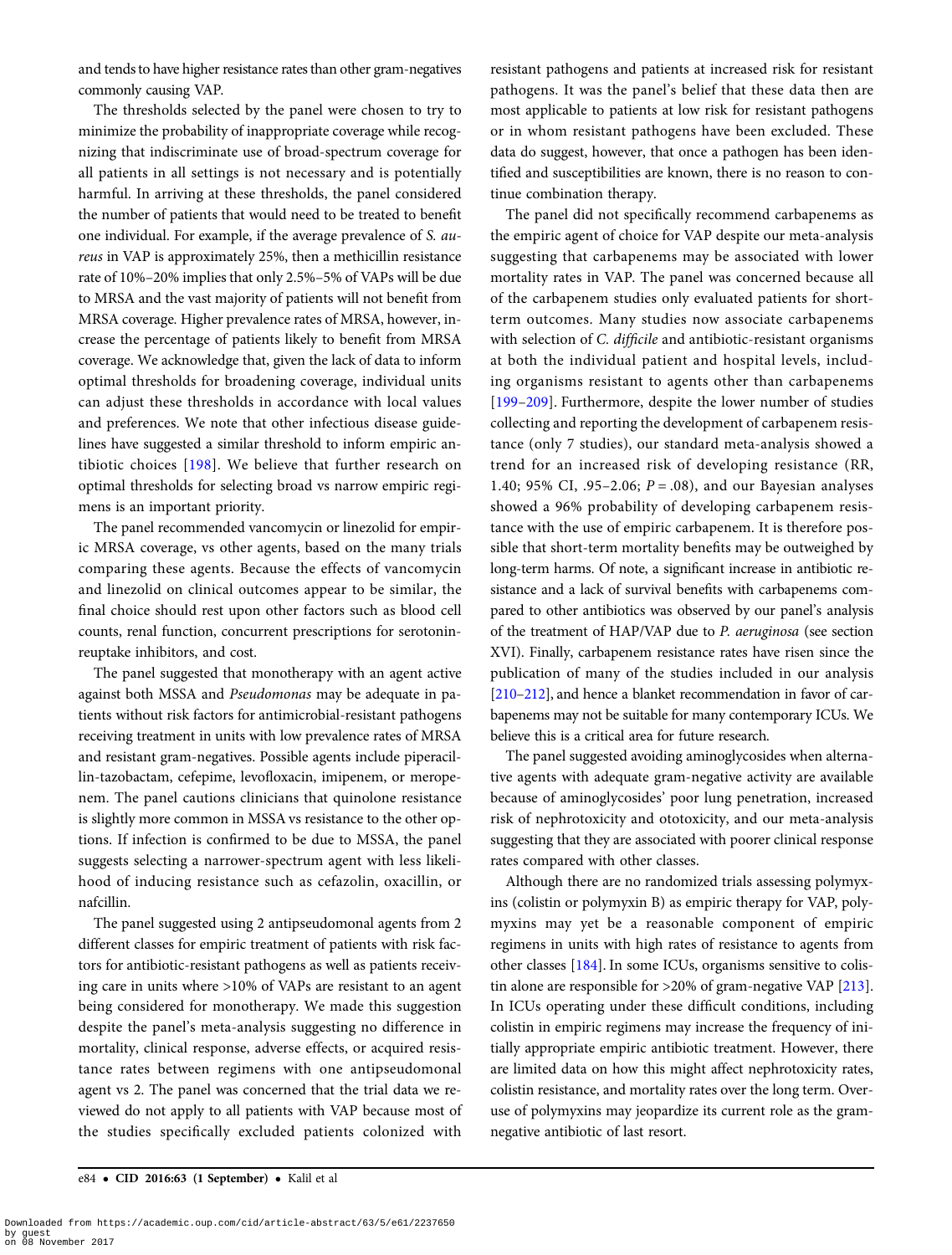Finally, the panel strongly encourages clinicians to consider all relevant, available data about both their individual patient and their practice environment to tailor empiric choices for each patient. Factors to consider include the clinician's confidence about whether or not the patient truly has pneumonia, the patient's risk factors for drug-resistant pathogens, the patient's drug allergies and severity of illness, results from prior clinical cultures, results of MRSA screening, the morphology and quantity of organisms on Gram stains, and the local distribution of organisms and resistance patterns associated with VAP. Some of these factors could reasonably cause a clinician to include coverage for MRSA even if the local prevalence of methicillin resistance is <10%–20% (for example, if the patient is severely ill and has a good-quality ETA Gram stain dense with gram-positive cocci and a recent positive surveillance nasal screen for MRSA). Conversely, some factors could also reasonably support a decision to omit MRSA coverage even within a unit with relatively high rates of antibiotic resistance (eg, if the clinical suspicion for pneumonia is relatively low, the patient is not severely ill and has no risk factors for drug-resistant pathogens, and a good-quality Gram stain of pulmonary secretions shows gram-negative bacilli alone).

## Research Needs

There is a pressing need for more data to guide the selection of broad- vs narrow-spectrum empiric regimens. More data are also needed on the differential impact of different empiric regimens on antimicrobial resistance rates and long-term outcomes at the individual and population levels, such as mortality and antibiotic resistance.

## XI. Should Selection of an Empiric Antibiotic Regimen for HAP (Non-VAP) Be Guided by Local Antibiotic Resistance Data? Recommendations

- 1. We recommend that all hospitals regularly generate and disseminate a local antibiogram, ideally one that is tailored to their HAP population, if possible.
- 2. We recommend that empiric antibiotic regimens be based upon the local distribution of pathogens associated with HAP and their antimicrobial susceptibilities.

Remarks: The frequency with which the distribution of pathogens and their antimicrobial susceptibilities are updated should be determined by the institution. Considerations should include their rate of change, resources, and the amount of data available for analysis.

## Summary of the Evidence

We performed a systematic review of both randomized trials and observational studies to determine the prevalence of infecting organisms in HAP. Studies published prior to 2000 were excluded because of changes in resistance patterns and organism prevalence over time. We selected 24 studies that provided relevant data [[11](#page-43-0), [89,](#page-44-0) [92](#page-44-0), [139,](#page-45-0) [155](#page-46-0), [179](#page-46-0), [214](#page-47-0)–[231](#page-47-0)]. The studies enrolled patients predominantly in North America, Europe, and Asia, with a small percentage from South America. A meta-analysis determined the following frequencies of potentially drug-resistant pathogens: non-glucose-fermenting gram-negative bacilli (19% [95% CI, 15%–24%] of isolates, with Pseudomonas species accounting for 13% [95% CI, 10%–17%] and Acinetobacter species accounting for 4% [95% CI, 2%–6%]), enteric gram-negative bacilli (16% [95% CI, 13%–20%] of isolates), S. aureus (16% [95% CI, 12%–21%] of isolates), MRSA (10% [95% CI 6%–14%] of isolates), and MSSA (6% of isolates). There was considerable variation in the rates of isolation of specific pathogens across studies, but the study year and geographic area did not account for the variation, with the possible exception of Acinetobacter species. Acinetobacter species increased in prevalence from studies published between 1994 and 1999 to studies published between 2006 and 2012, and are a more common cause of HAP in Asia than in Europe and the United States. One study was not included in the meta-analysis because the number of observations could not be determined [\[139\]](#page-45-0); however, exclusion of the study was inconsequential as the results of the study and meta-analysis were concordant.

The systematic review had limitations that should be considered before applying the findings to clinical practice. There was significant variation among studies regarding whether or not patients who were immunosuppressed or did not have a confirmed pathogen were included; inclusion of only patients with positive microbiologic results may bias the data to reflect the sickest patients, as severely ill patients are more likely to have positive microbiology and more likely to have infection with drug-resistant organisms [[27](#page-43-0), [232](#page-47-0), [233\]](#page-47-0). There was also variation in the unit of analysis (ie, the patient or the isolate). Because specific antibiotic sensitivities were not reported in most studies, the results reflect potentially antibiotic-resistant organisms, not actual antibiotic resistance rates.

Antimicrobial flora and resistance patterns can vary considerably among countries, regions, hospitals, ICUs within a hospital, and specimen sources (ie, pulmonary vs other specimens) [\[32](#page-43-0), [131](#page-45-0), [132](#page-45-0)]. This was illustrated by an observational study that enrolled 405 patients who were consecutively admitted to the medical, surgical, or trauma ICU of a large academic medical center and then followed prospectively for 3 months. There were significant differences in antibiotic susceptibility among ICUs for S. aureus, Enterococcus species, Acinetobacter species, Enterobacter species, Klebsiella species, and Pseudomonas species [\[132](#page-45-0)]. However, another study found that resistance rates measured in overall hospital antibiograms are reflected in the resistance rates found in ICU-acquired infections, although the frequency of MRSA might be underestimated [\[133](#page-45-0)].

#### Rationale for the Recommendations

To balance the competing goals of providing early appropriate antibiotic coverage and avoiding superfluous treatment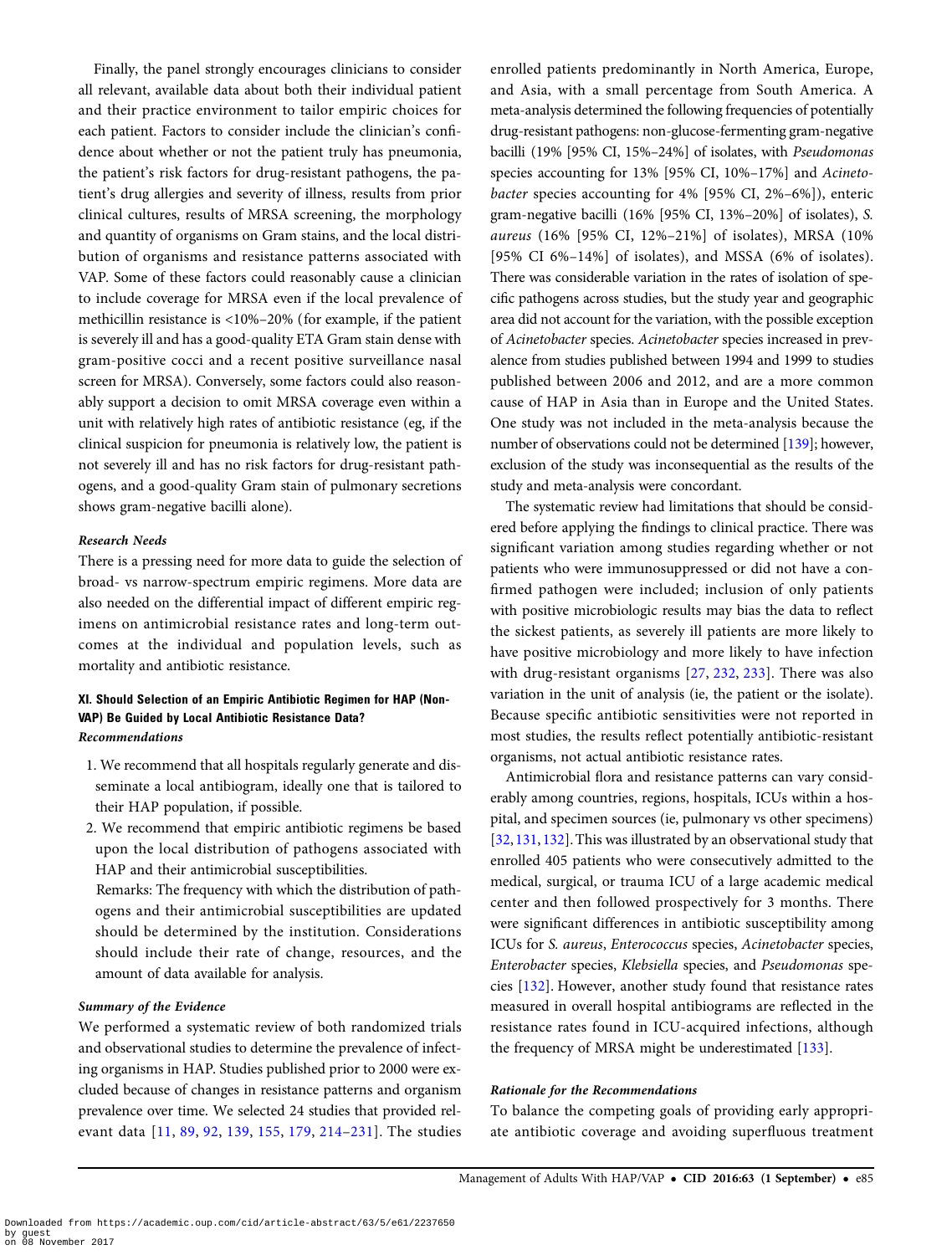that may lead to antibiotic resistance and other adverse consequences, one approach involves preferentially providing broad antimicrobial therapy to patients with the greatest need for such therapy, such as those with risk factors for antimicrobial-resistant pathogens and those in an environment where antibiotic-resistant pathogens are common [\[131](#page-45-0), [133\]](#page-45-0).

Identifying patients who are in an environment where antibiotic-resistant pathogens are common requires that both local prevalence and antibiotic resistance patterns be determined. The distribution of pathogens and antibiotic-resistance patterns associated with HAP should ideally be determined using local data from each medical unit, if possible, because antimicrobial flora and resistance patterns vary considerably among countries, regions, hospitals, ICUs, and specimen sources. The guideline panel agreed that the use of local antibiograms to inform antibiotic selection is the preferred approach to initiating early appropriate antibiotic coverage while avoiding superfluous treatment.

# XII. What Antibiotics Are Recommended for Empiric Treatment of Clinically Suspected HAP (Non-VAP)?

Recommendations (See Table [4](#page-4-0) for Specific Antibiotic Recommendations)

- 1. For patients being treated empirically for HAP, we recommend prescribing an antibiotic with activity against S. aureus (strong recommendation, very low-quality evidence). (See below for recommendations regarding empiric coverage of MRSA vs MSSA.)
- i. For patients with HAP who are being treated empirically and have either a risk factor for MRSA infection (ie, prior intravenous antibiotic use within 90 days, hospitalization in a unit where >20% of S. aureus isolates are methicillin resistant, or the prevalence of MRSA is not known, or who are at high risk for mortality, we suggest prescribing an antibiotic with activity against MRSA (weak recommendation, very low-quality evidence). (Risk factors for mortality include need for ventilatory support due to HAP and septic shock).
- ii. For patients with HAP who require empiric coverage for MRSA, we recommend vancomycin or linezolid rather than an alternative antibiotic (strong recommendation, low-quality evidence).
- iii. For patients with HAP who are being treated empirically and have no risk factors for MRSA infection and are not at high risk of mortality, we suggest prescribing an antibiotic with activity against MSSA. When empiric coverage for MSSA (and not MRSA) is indicated, we suggest a regimen including piperacillin-tazobactam, cefepime, levofloxacin, imipenem, or meropenem. Oxacillin, nafcillin, or cefazolin are preferred for the treatment of proven MSSA, but are not necessary for empiric coverage of HAP if one of

the above agents is used (weak recommendation, very low-quality evidence).

- 2. For patients with HAP who are being treated empirically, we recommend prescribing antibiotics with activity against P. aeruginosa and other gram-negative bacilli (strong recommendation, very low-quality evidence).
- i. For patients with HAP who are being treated empirically and have factors increasing the likelihood for Pseudomonas or other gram-negative infection (ie, prior intravenous antibiotic use within 90 days; also see Remarks) or a high risk for mortality, we suggest prescribing antibiotics from 2 different classes with activity against P. aeruginosa (weak recommendation, very low-quality evidence). (Risk factors for mortality include need for ventilatory support due to HAP and septic shock). All other patients with HAP who are being treated empirically may be prescribed a single antibiotic with activity against P. aeruginosa.
- ii. For patients with HAP who are being treated empirically, we recommend not using an aminoglycoside as the sole antipseudomonal agent (strong recommendation, very low-quality evidence).

Values and Preferences: These recommendations are a compromise between the competing goals of providing early appropriate antibiotic coverage and avoiding superfluous treatment that may lead to adverse drug effects, C. difficile infections, antibiotic resistance, and increased cost.

Remarks: The 20% threshold for deciding whether or not to target MRSA or MSSA was chosen in an effort to balance the need for effective initial antibiotic therapy against the risks of excessive antibiotic use; when implementing these recommendations, individual units may elect to modify this threshold. If patient has structural lung disease increasing the risk of gram-negative infection (ie, bronchiectasis or cystic fibrosis), 2 antipseudomonal agents are recommended. A high-quality Gram stain from a respiratory specimen with numerous and predominant gram-negative bacilli provides further support for the diagnosis of a gram-negative pneumonia, including fermenting and non-glucose-fermenting microorganisms.

## Summary of the Evidence

With respect to whether patients with HAP should be empirically treated for S. aureus, our meta-analysis of 23 studies described above (see section XI) found that MRSA and MSSA were associated with 10% and 6% of cases of HAP, respectively. Inadequate initial treatment of S. aureus may be associated with increased mortality according to an observational study of 165 patients with HAP. The study found that inadequate antibiotic

e86 • CID 2016:63 (1 September) • Kalil et al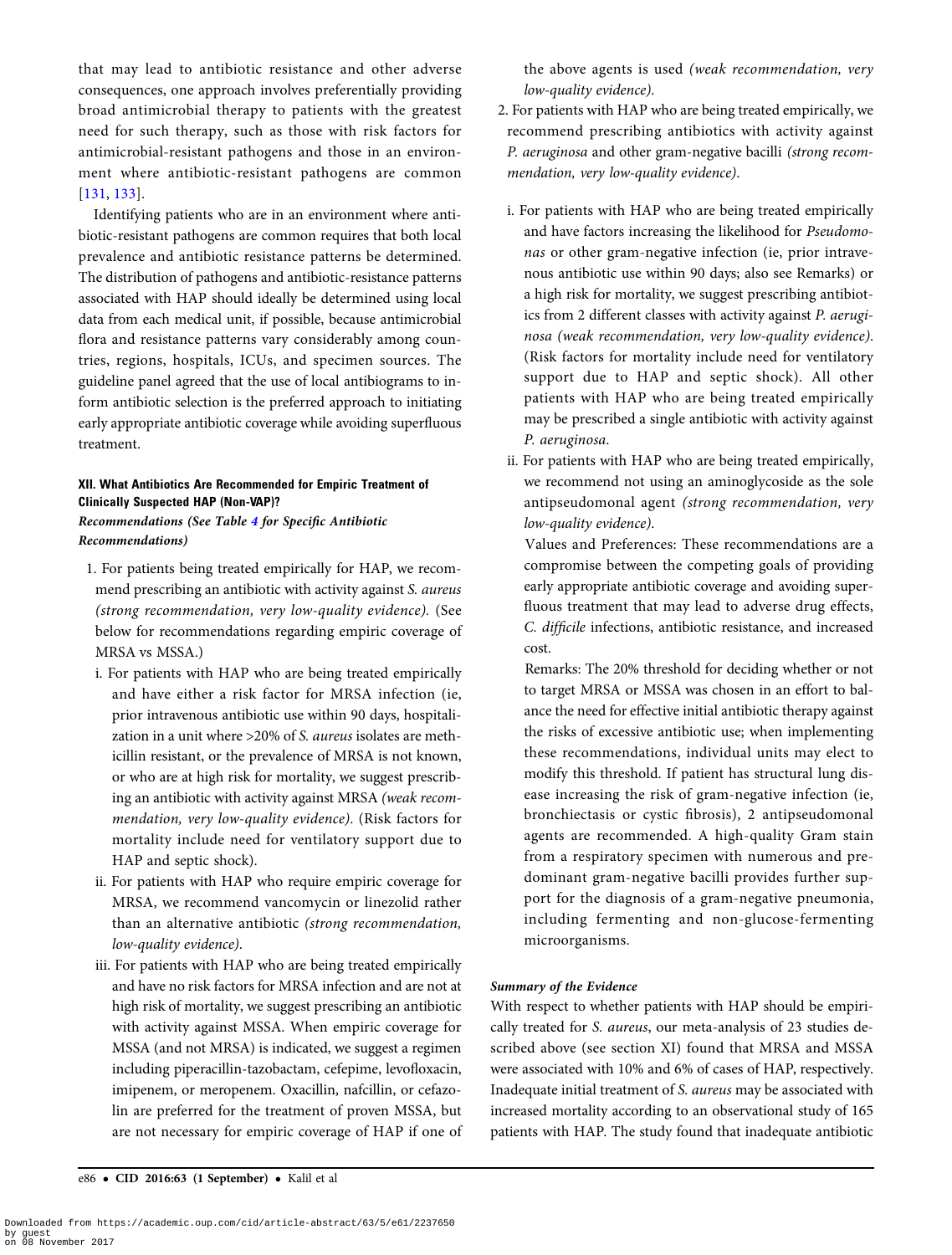therapy was associated with increased total mortality (75% vs 22%; RR, 10.41; 95% CI, 2.01–53.95) and increased mortality due to pneumonia (50% vs 15.1%; RR, 4.92; 95% CI, 1.31– 18.49) [[11\]](#page-43-0). This study is indirect evidence that failure to adequately target S. aureus increases mortality because the study identified the causative pathogen in only one-third of cases and, among the cases in which the pathogen was identified, <10% were due to S. aureus.

With respect to selection of an antibiotic once the decision is made to target MRSA, the guideline panel found limited evidence specific to patients with HAP that compared different regimens. The panel, therefore, decided that the most appropriate evidence to inform its judgments was the comparisons of various regimens described above for VAP, which found no differences in clinical outcomes when vancomycin was compared to linezolid (see section XV).

With respect to whether patients with HAP should be empirically treated for P. aeruginosa and other gram-negative bacilli, the meta-analysis of 23 studies described above found that P. aeruginosa was associated with 13% of cases of HAP, and other gram-negative bacilli were associated with 22% of cases. Inadequate initial treatment of P. aeruginosa and other gramnegative bacilli may be associated with increased mortality according to the observational study of 165 patients with HAP described above. [[11\]](#page-43-0). However, this study constitutes indirect evidence that failure to adequately target P. aeruginosa and other gram-negative bacilli increases mortality because the study identified the causative pathogen in only one-third of cases; among the cases in which the pathogen was identified, <50% were due to P. aeruginosa or other gram-negative bacilli.

With respect to whether to use a single antibiotic or 2 antibiotics to target P. aeruginosa and other gram-negative bacilli in HAP, we found limited evidence that addressed this question in patients with HAP.

With respect to the preferred antibiotic regimen, our systematic review identified 10 randomized trials that compared empiric antibiotic regimens in adult populations in which at least two-thirds of the patients had HAP rather than VAP [\[153,](#page-46-0) [155,](#page-46-0) [177,](#page-46-0) [179,](#page-46-0) [183,](#page-46-0) [214,](#page-47-0) [229,](#page-47-0) [234](#page-47-0)–[236](#page-47-0)]. Four trials compared carbapenems to piperacillin-tazobactam [\[179](#page-46-0), [183](#page-46-0), [229,](#page-47-0) [235](#page-47-0)], 5 trials compared a cephalosporin to various alternative antibiotics [\[177,](#page-46-0) [214](#page-47-0), [237](#page-47-0)–[239](#page-47-0)], and 2 compared a new antimicrobial (televancin or tigecycline) to an alternative antibiotic [\[153,](#page-46-0) [155](#page-46-0)]. Our meta-analysis of the 4 trials that compared carbapenems to piperacillin-tazobactam revealed no difference in mortality (RR for carbapenems, 0.94; 95% CI, .66– 1.34). The remaining 6 trials could not be pooled; however, all of the trials found that no specific antimicrobial regimens demonstrated better outcomes than comparator regimens with the exception of one trial, which had important limitations and in which the difference may not have been clinically significant [\[177](#page-46-0)].

Given the association of aminoglycoside therapy with adverse effects in patients with VAP, the panel was concerned that similar effects may occur in HAP. Several of the antimicrobial regimens used in the trials included aminoglycosides. Although side effects were not compared to other regimens, the incidence of renal failure and vertigo/tinnitus in patients with HAP who received an aminoglycoside-containing regimen was 3% and 2%, respectively [\[229](#page-47-0), [235\]](#page-47-0).

Although not available in the United States, ceftobiprole is a new cephalosporin with in vitro activity against common HAP pathogens, including MRSA, Enterobacter species, and P. aeruginosa. In a study of 781 patients with nosocomial pneumonia, including 571 with HAP, ceftobiprole had a similar clinical cure rate and microbiological eradication rate to those of the combination of ceftazidime and linezolid for HAP (but not VAP). Adjunctive antipseudomonal therapy was provided to patients with suspected or proven *Pseudomonas* infection [[156\]](#page-46-0).

The guideline panel had very low confidence in the following bodies of evidence: (1) the estimated prevalence of various pathogens, because the estimates are based upon a meta-analysis that included studies with risk of bias; (2) the estimated effects of inadequate antibiotic therapy on non–mechanically ventilated patients with HAP due to P. aeruginosa and other gramnegative bacilli, since the study was an observational study that was limited by indirectness of the population (the population of interest was patients with HAP due to P. aeruginosa and other gram-negative bacilli, but the population studied was patients with HAP due to a variety of pathogens)  $[11]$  $[11]$ ; (3) the estimated effects of various empiric regimens (including monotherapy vs combination therapy) because they were based upon meta-analyses of randomized trials with risk of bias and very serious indirectness (the indirectness reflects the fact that the trials were performed in patients with HAP in different settings using different protocols and different regimens); (4) the estimated adverse effects of aminoglycosides because they were not compared to a control group (ie, a case series within a randomized trial [[229](#page-47-0), [235\]](#page-47-0)); (5) the study that evaluated the effects of inadequate antibiotic therapy on patients with HAP due to S. aureus, as the study was an observational study that was limited by indirectness of the population (the population of interest was patients with HAP due to S. aureus, but the population studied was patients with HAP due to a variety of pathogens [\[11](#page-43-0)]); and (6) the estimates derived from comparisons of vancomycin to linezolid because they were determined by a metaanalyses of randomized trials, which were limited by a risk of bias and indirectness (see section XV). The indirectness refers to the meta-analyses including patients with VAP, whereas the population of interest was patients with HAP.

#### Rationale for the Recommendations

The evidence indicated that 16% (95% CI, 12%–21%) of HAP cases are caused by S. aureus. The guideline panel agreed that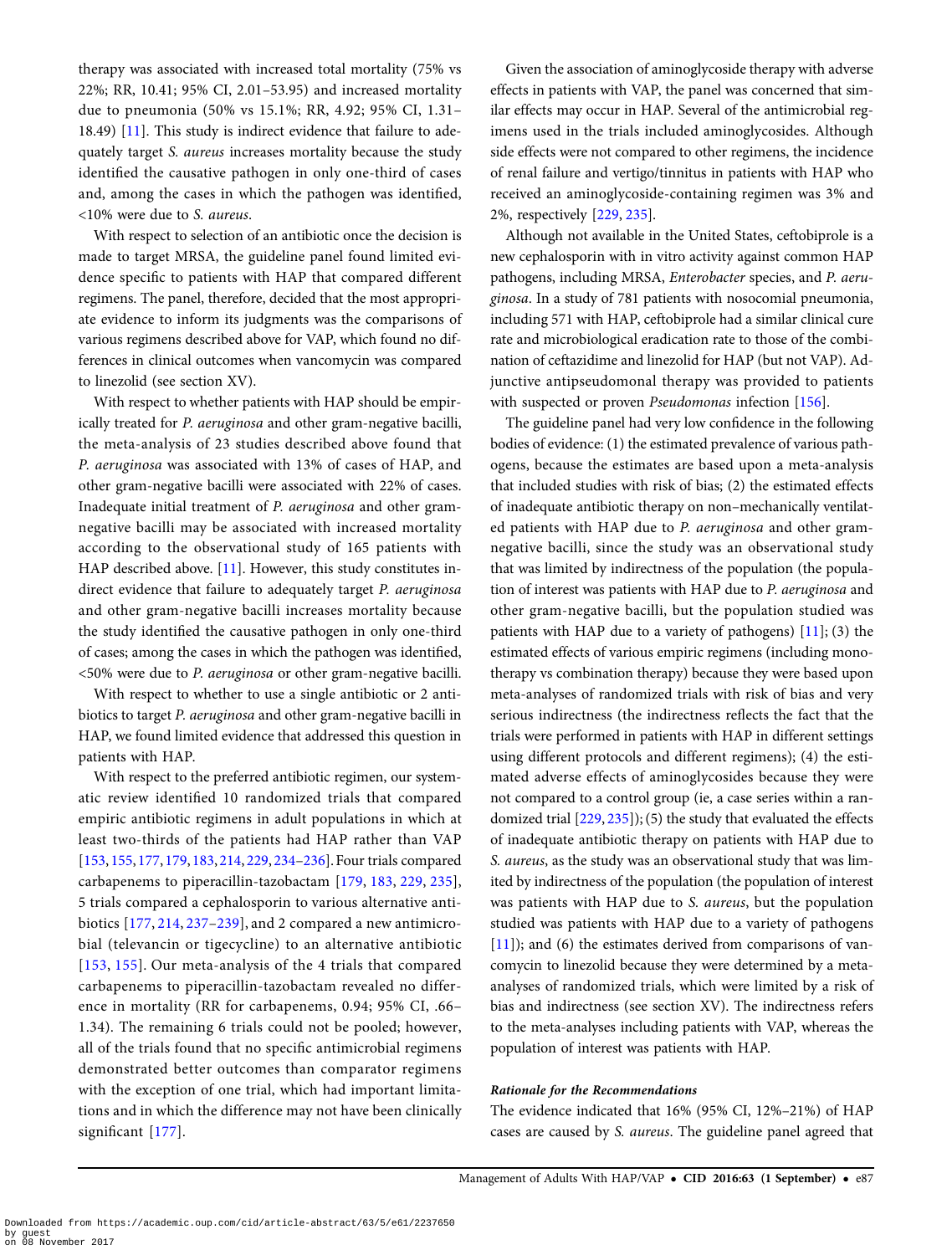this frequency was sufficient to recommend that all empiric regimens include an antibiotic with activity against S. aureus, particularly in light of evidence that inadequate treatment of S. aureus may increase mortality. In other words, the panel judged that the benefit of potentially decreasing mortality outweighs the additional side effects, burdens, and cost of including an antibiotic with activity against S. aureus. The recommendation is strong despite the very low quality of evidence because the panel judged that the upsides of the recommendation are more important to patients than the downsides and, therefore, most well-informed patients would want to receive the additional antibiotic.

The guideline panel agreed that the finding that 10% (95% CI 6%–14%) of HAP cases are attributable to MRSA was insufficient justification to use an antibiotic that targets MRSA in all patients with HAP. Factors that the panel considered included the following: HAP patients tend to be less severely ill than VAP patients and, therefore, the negative consequences of initial inappropriate antibiotic therapy are likely less severe than with VAP patients [\[92](#page-44-0), [219,](#page-47-0) [222](#page-47-0)]; culture data are often not obtained in patients with HAP because adequate sputum samples can be difficult to obtain and, therefore, clinicians are likely to continue the initial broad-spectrum antibiotic regimen for the entire course of therapy as there are no culture data to support deescalation; and lack of de-escalation increases the likelihood of acquiring antibiotic resistance.

Instead, the panel agreed that empiric coverage of MRSA should be reserved for patients with HAP who have either factors increasing the likelihood for MRSA infection or a high risk for mortality. Our analyses revealed intravenous antibiotic treatment during the prior 90 days as a risk factor for MRSA nosocomial pneumonia. Other factors that probably increase likelihood of MRSA pneumonia include prior known MRSA colonization detected via nasal or respiratory cultures or nonculture screening [[45,](#page-43-0) [190\]](#page-46-0) and a high-quality Gram stain showing numerous and predominant gram-positive cocci in clusters with the morphology of Staphylococcus species [\[187](#page-46-0), [240](#page-47-0)]. Hospitalization in a unit where >20% of S. aureus isolates are methicillin resistant or the prevalence of MRSA is not known increases a priori the risk of MRSA compared with hospitals where MRSA is known to be rare. The 20% threshold for deciding whether or not to target MRSA or MSSA was arbitrarily chosen by the panel in an attempt to balance the need for effective initial antibiotic therapy against the risks of excessive antibiotic use. A high risk for mortality was defined by the guideline panel as requiring ventilatory support due to pneumonia and having septic shock.

The guideline panel prefers vancomycin or linezolid for patients whose empiric antibiotic regimen will include an agent that targets MRSA. This is based upon extensive clinical experience with these agents and the effects of these agents in patients with VAP. Because the effects of vancomycin and linezolid on clinical outcomes are similar, the final choice rests upon factors such as blood cell counts, concurrent prescriptions for serotonin-reuptake inhibitors, renal function, and cost.

Patients with HAP who have no risk factors for either MRSA infection or a poor clinical outcome may receive an empiric regimen that includes an antibiotic targeting MSSA. Of note, some agents that may be included in empiric regimens for HAP due to their activity against P. aeruginosa and gram-negative bacilli are also suitable for empiric coverage against MSSA. These include piperacillin-tazobactam, cefepime, levofloxacin, imipenem, and meropenem. An empiric antimicrobial regimen that includes one of these agents does not require an additional agent to target MSSA. If infection with MSSA alone is confirmed, oxacillin, nafcillin, and cefazolin are narrow-spectrum intravenous antibiotics that are optimal for treating MSSA.

The evidence indicated that approximately 35% of HAP cases are caused by gram-negative bacilli. The panel agreed that this high prevalence, combined with the possibility that inadequate treatment increases mortality, dictates that all empiric regimens target P. aeruginosa and other gram-negative bacilli. In other words, the panel judged that the benefit of potentially decreasing mortality outweighs the side effects, burdens, and cost of targeting P. aeruginosa and other gram-negative bacilli. The recommendation is strong despite the very low quality of evidence, because the panel judged that the upsides of the recommendation are more important to patients than the downsides and, therefore, most well-informed patients would want antibiotics with activity against P. aeruginosa and other gram-negative bacilli.

With respect to whether the empiric regimen should include one antibiotic or 2 antibiotics with activity against P. aeruginosa, the guideline panel considered indirect evidence from patients with VAP. Similar to its decision making with VAP, the panel was concerned about applying this evidence to all patients with HAP because most of the studies excluded patients at increased risk for resistant pathogens. It was the panel's impression that the data are most applicable to patients who are at low risk for resistant pathogens or in whom resistant pathogens have been excluded. The panel concluded that patients with HAP with factors increasing the likelihood of gram-negative infection, including Pseudomonas, or increased risk for mortality should receive antibiotics from 2 different classes with activity against P. aeruginosa, whereas patients without these factors should receive only one such antibiotic. The panel agreed that this approach was an appropriate balance between the competing goals of providing early appropriate antibiotic coverage to improve clinical outcomes such as mortality while avoiding superfluous treatment that may lead to antibiotic resistance, side effects, and increased cost.

Factors likely increasing the probability of gram-negative infection, including Pseudomonas, are a high-quality Gram stain

e88 • CID 2016:63 (1 September) • Kalil et al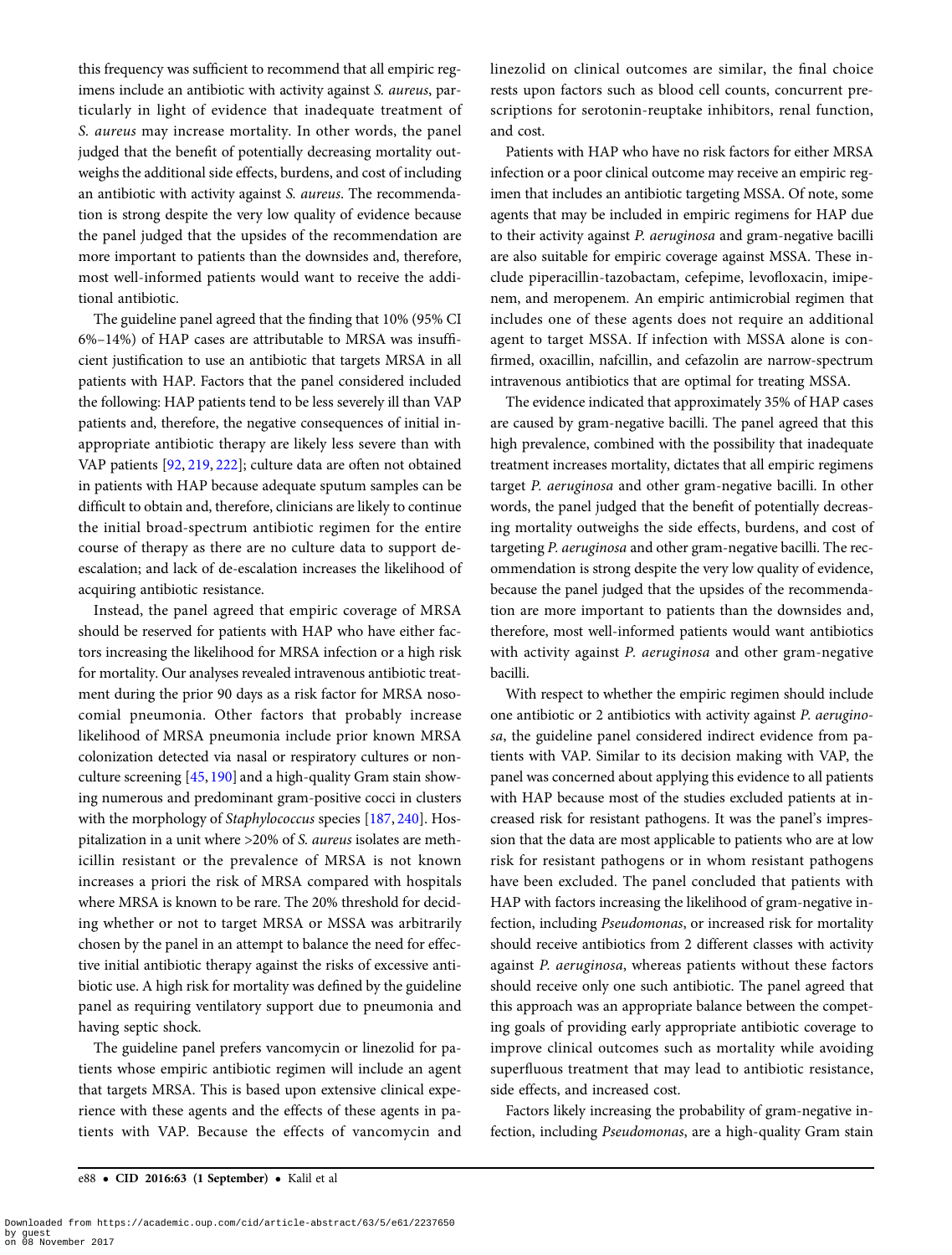from a respiratory specimen with numerous and predominant gram-negative bacilli [[240\]](#page-47-0), and having structural lung disease that is associated with Pseudomonas infection (ie, bronchiectasis and cystic fibrosis). Risk factors for mortality include the requirement for ventilatory support due to pneumonia and having septic shock.

This approach will likely decrease the number of patients with HAP for whom 2 antibiotics with activity against P. aeruginosa would be recommended for initial empiric therapy, compared with the recommendations from the 2005 ATS/IDSA HAP/VAP guidelines [[1](#page-42-0)]. The panel agreed that this change is warranted, particularly in light of the growing prevalence of C. difficile induced by antibiotics, the public health concerns related to increasing antibiotic resistance, and the dearth of new antibiotics. The evidence suggests that non-glucose-fermenting gram-negative bacilli (eg, Pseudomonas and Acinetobacter) and enteric gram-negative bacilli account for 19% (95% CI, 15%– 24%) and 16% (95% CI, 13%–20%), respectively, of cases of HAP. This means that even in a hospital with a high rate of antibiotic resistance (eg, 20% for non-glucose-fermenting gram-negative bacilli and 10% for enteric gram-negative bacilli), the rate of HAP caused by antibiotic-resistant gramnegative bacilli will be approximately 5%. Thus, gram-negative monotherapy would be expected to be adequate for 95% of patients with HAP. Of course, in hospitals with a high rate of antibiotic resistance to the agent being considered for monotherapy, the use of 2 antipseudomonal agents should be considered.

The panel elected to not recommend a specific antibiotic class to target P. aeruginosa and other gram-negative bacilli due to the lack of evidence that any regimen is superior to another. The only exceptions are the aminoglycosides. The panel chose to recommend against aminoglycosides in most situations because of the poor lung penetration and risk of nephrotoxicity and ototoxicity in the absence of improved outcomes in patients with HAP, coupled with the indirect evidence from patients with VAP of inferior clinical outcomes and increased adverse effects.

Patients with early-onset HAP (variably defined as pneumonia occurring within 4–7 days of hospital admission) have a lower rate of MDR pneumonia than patients with late-onset HAP [\[228](#page-47-0)]. Still, a number of patients with earlyonset HAP are infected with MDR pathogens [\[228](#page-47-0), [241\]](#page-47-0), probably because many have risks for resistant pathogens, such as prior receipt of intravenous antibiotics. Thus, the panel did not recommend different antibiotic regimens for early-onset HAP, preferring to address the specific risk factors that confer increased risk in patients independent of the timing of the HAP.

Although not available in the United States, ceftobiprole may be an option for HAP monotherapy where it is available, given the results of the study described above [[156\]](#page-46-0).

## PHARMACOKINETIC/PHARMACODYNAMIC OPTIMIZATION OF ANTIBIOTIC THERAPY

XIII. Should Antibiotic Dosing Be Determined by PK/PD Data or the Manufacturer's Prescribing Information in Patients With HAP/VAP? Recommendation

- 1. For patients with HAP/VAP, we suggest that antibiotic dosing be determined using PK/PD data, rather than the manufacturer's prescribing information (weak recommendation, very low-quality evidence).
	- Values and Preferences: This recommendation places a high value on improving clinical outcome by optimization of therapy; it places a lower value on burden and cost.

Remarks: PK/PD -optimized dosing refers to the use of antibiotic blood concentrations, extended and continuous infusions, and weight-based dosing for certain antibiotics.

#### Summary of the Evidence

Our systematic review identified 3 randomized trials [[242](#page-47-0)– [244\]](#page-47-0) and 4 observational studies [\[245](#page-48-0)–[248\]](#page-48-0) that measured the effects of PK/PD-optimized dosing (ie, dosing guided by therapeutic drug monitoring or extended continuous intravenous infusion) on clinical outcomes. A meta-analysis of 3 studies (one randomized trial [[244\]](#page-47-0) and 2 observational studies [[246,](#page-48-0) [248\]](#page-48-0)) determined that PK/PD-optimized dosing reduced both mortality (12% vs 24%; RR, 0.49; 95% CI, .34–.72) and the ICU length of stay (mean difference, −2.48 days; 95% CI, −3.09 to −1.87 days). A meta-analysis of 5 studies (2 randomized trials [\[242](#page-47-0), [243\]](#page-47-0) and 3 observational studies [\[246](#page-48-0)–[248](#page-48-0)]) found that PK/PD-optimized dosing improved the clinical cure rate (81% vs 64%; RR, 1.40; 95% CI, 1.16–1.69). These benefits from PK/PD optimization have also been detected during the treatment of infections other than HAP/ VAP [[249\]](#page-48-0).

PK/PD targets associated with improved clinical outcomes have been reported in observational studies. Generally speaking, the PK/PD targets reported for quinolones and aminoglycosides are fairly consistent, whereas the PK/PD targets reported for β-lactams are highly variable.

The guideline panel's confidence in the estimated effects on mortality, ICU length of stay, and clinical cure rate in patients with HAP/VAP was very low, because most of the studies included in the meta-analyses were observational studies with a risk of bias due to the excess influence of one observational study [[248\]](#page-48-0). In the mortality and ICU length-of-stay metaanalyses, the study contributed 638 of 741 patients (86%), and in the clinical cure rate meta-analysis, the study contributed 638 of 908 patients (70%). In addition, the evidence is indirect for any specific class of antibiotics or any specific approach to PK/PD optimization, as several antibiotic classes and dosing strategies (eg, extended or continuous infusion [\[242](#page-47-0)–[244,](#page-47-0) [246](#page-48-0), [247\]](#page-48-0) and monitoring serum concentrations [\[245](#page-48-0), [248](#page-48-0)]) were included in the studies in the meta-analyses.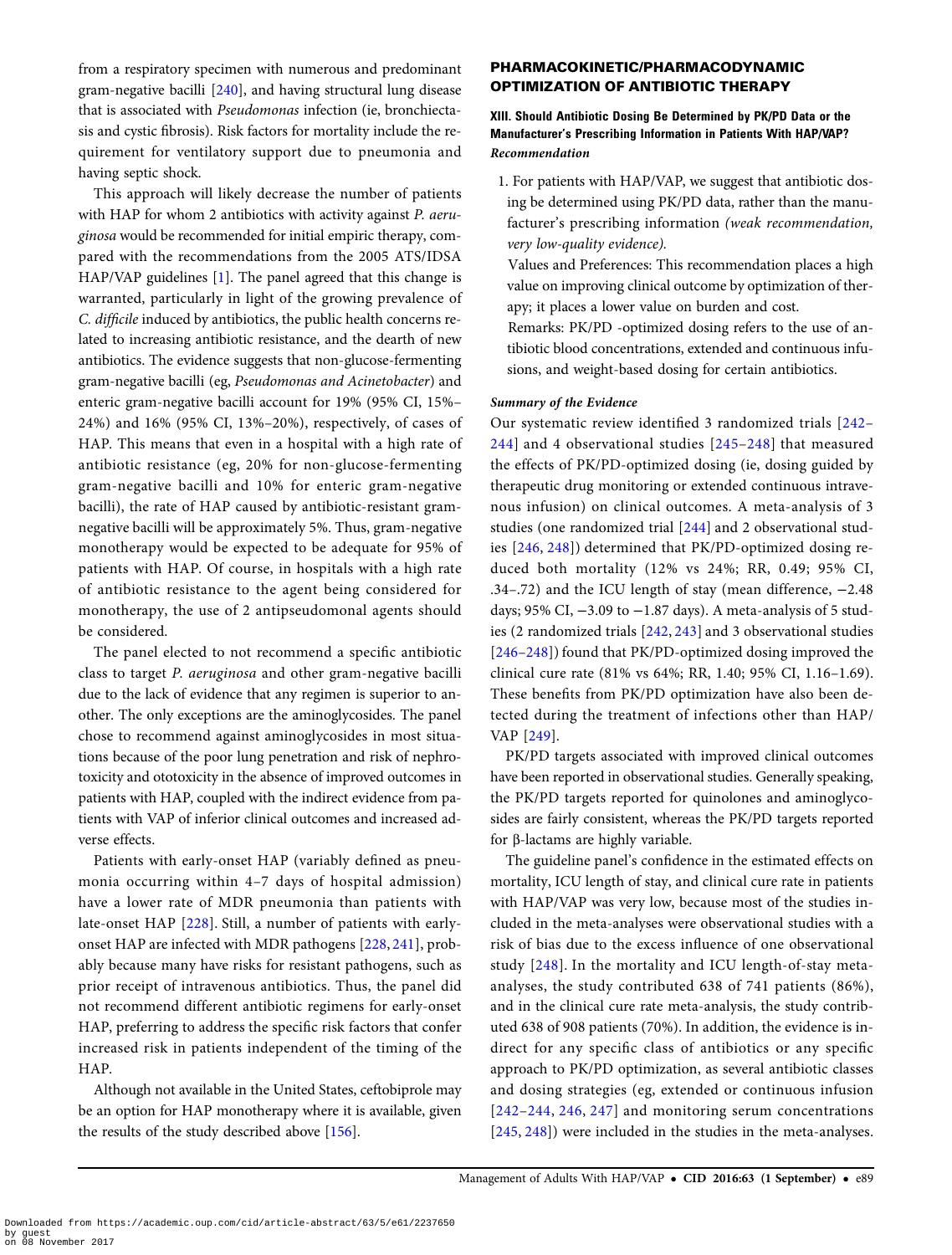Finally, the meta-analysis for clinical cure was also limited by inconsistency.

#### Rationale for the Recommendation

The guideline panel carefully weighed the potential advantages of PK/PD-optimized dosing (decreased mortality, decreased ICU length of stay, and increased clinical cure rate) against the potential downsides (more burdensome and costly, possibly more toxicity among patients who require higher doses due to augmented clearance). In addition, the panel considered the possibility that the increased clinical cure rate might lead to shorter courses of antibiotics and, subsequently, less antibiotic toxicity and less antibiotic resistance. On the basis of this information, the panel decided that patients with HAP/VAP should have PK/PD-optimized dosing of their antimicrobial regimens, rather than simply following the dosing described in the manufacturer's prescribing information. The panel agreed that the potential benefits were far more important to patients than the inconveniences and costs associated with the approach, and agreed that their low confidence in the estimated effects of PK/PD-optimized dosing was insufficient to justify an alternative approach.

The rationale for using PK/PD-optimized dosing rather than following the manufacturer's prescribing information is sound. The distribution of many antibiotics can be severely altered by pathophysiological changes that are common to critically ill patients, leading to altered pharmacokinetics [[250\]](#page-48-0). Because the ICU is also commonly associated with less susceptible pathogens, the likelihood of standard antibiotic dosing achieving desired PK/PD targets is probably reduced in critically ill patients, which may partially explain suboptimal clinical outcomes observed in HAP/VAP [[251,](#page-48-0) [252](#page-48-0)].

PK/PD-optimized dosing is probably more burdensome and costly than conventional dosing. As an example, the most accurate approach to dosing in patients with HAP/VAP requires measurement of the blood concentration of the antibiotic and then incorporation of the result into a dosing software package [\[253](#page-48-0)]. Costs and burdens include education, blood sampling, performing the drug assay, and acquiring and updating the software. Alternative interventions, such as routine extended infusions of β-lactams or weight-based dosing of aminoglycosides, are probably less burdensome and costly than management using the blood concentration of antibiotics, but still more burdensome than conventional dosing, because clinical staff must be trained and educated.

No published studies describing the PK/PD of piperacillintazobactam or polymyxins (colistin or polymyxin B) in patients with HAP/VAP are available at this time and so these drugs were not included in this recommendation. However, the most optimal dosing of these drugs, based on limited evidence and extrapolation from similar drug classes, is provided in Table [3](#page-3-0) (see section X).

More recently, the Agency for Healthcare Research and Quality (AHRQ) published a report on the use of PK/PD for HAPs, which concluded that the evidence does not favor the routine use of PK/PD [\[254\]](#page-48-0). This contrasts with our guideline recommendation. We suggest that the reasons for the different conclusions between the AHRQ report and ours are related to the following: (1) We used a distinct research question where we consolidated the studied issue into a singular PICO question, rather than 3 questions that were considered separately in the AHRQ report; (2) given this difference from the AHRQ methods, we were able to use the meta-analytic methodology to analyze the combined effects of studies, which may have given further confidence for interpreting the relative effects of identified studies; and (3) the ATS/IDSA guideline also evaluated noninterventional studies that analyzed patient outcomes associated with optimized drug exposure; these studies were not evaluated by the AHRQ report.

## ROLE OF INHALED ANTIBIOTIC THERAPY

# XIV. Should Patients With VAP Due to Gram-Negative Bacilli Be Treated With a Combination of Inhaled and Systemic Antibiotics, or Systemic Antibiotics Alone?

## Recommendation

1. For patients with VAP due to gram-negative bacilli that are susceptible to only aminoglycosides or polymyxins (colistin or polymyxin B), we suggest both inhaled and systemic antibiotics, rather than systemic antibiotics alone (weak recommendation, very low-quality evidence).

Values and Preferences: This recommendation places a high value on achieving clinical cure and survival; it places a lower value on burden and cost.

Remarks: It is reasonable to consider adjunctive inhaled antibiotic therapy as a treatment of last resort for patients who are not responding to intravenous antibiotics alone, whether the infecting organism is or is not MDR.

#### Summary of the Evidence

Our systematic review identified 9 studies of inhaled antibiotics as adjunctive therapy for VAP due to gram-negative bacilli. Five of the studies were randomized trials and 4 were observational studies [[125](#page-45-0), [255](#page-48-0)–[262\]](#page-48-0). Three different inhaled antibiotics were administered in the 9 investigations—tobramycin, gentamicin, and colistin. Most of the studies provided minimal information about the device and method used to deliver the inhaled antibiotic. The predominant organisms isolated in the studies were MDR Klebsiella pneumoniae, P. aeruginosa, and A. baumannii.

Our meta-analyses found that the addition of an inhaled antibiotic to a systemic antibiotic regimen improved the clinical cure rate (ie, resolution of signs and symptoms of respiratory infection) (RR, 1.29; 95% CI, 1.13–1.47), but had no definitive effects on mortality (RR, 0.84; 95% CI, .63–1.12) or nephrotoxicity (RR, 1.11; 95% CI, .78–1.57). There were no other harmful

e90 • CID 2016:63 (1 September) • Kalil et al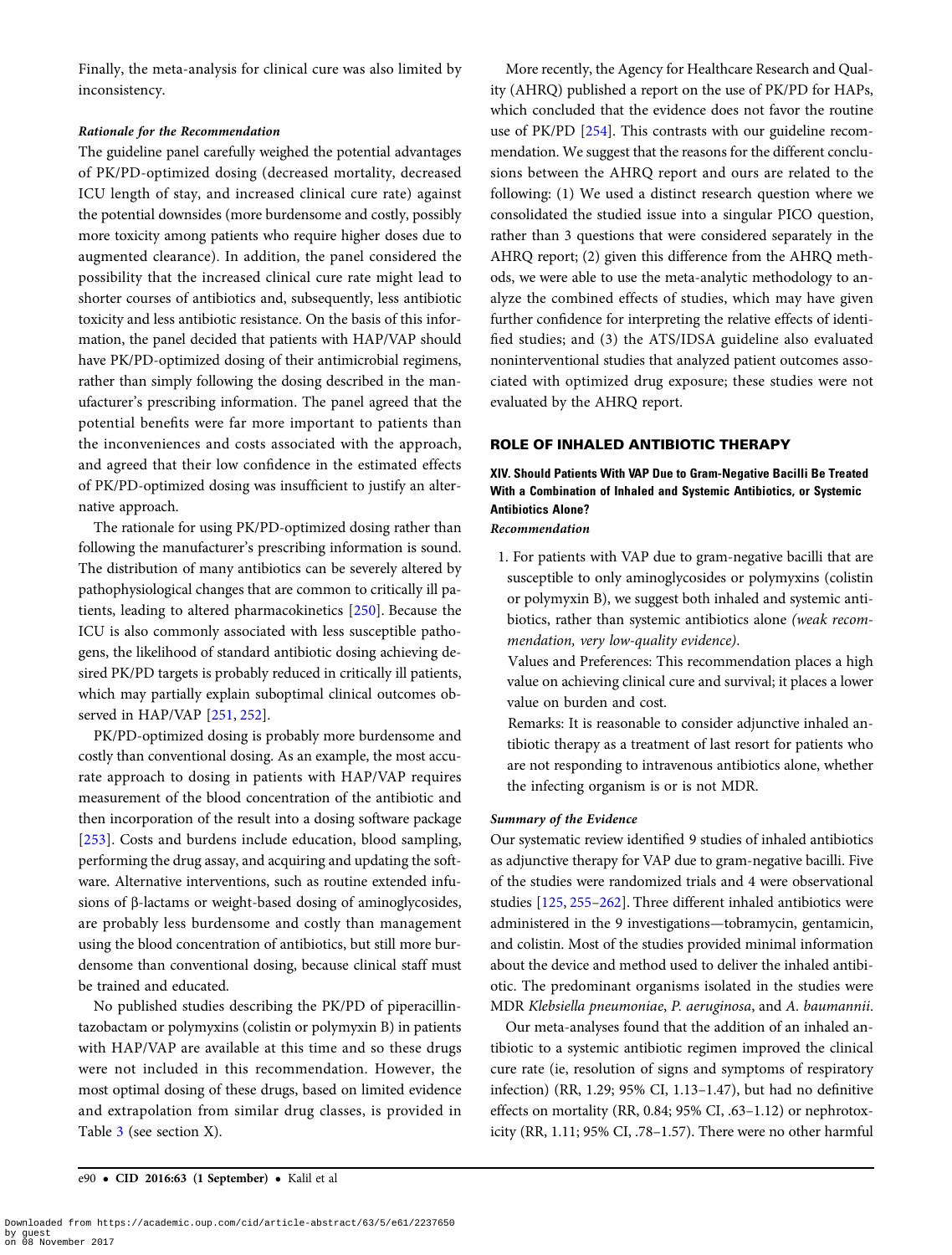effects attributed to the inhaled antibiotics. When only the trials that evaluated colistin were pooled, the clinical cure rate similarly improved (RR, 1.28; 95% CI, 1.11–1.47).

Several outcomes were reported by a few studies. One trial found that inhaled antibiotics reduced the frequency of requiring additional intravenous antibiotics [[125\]](#page-45-0). Two studies looked for, but did not find, increased antibiotic resistance among patients who received an adjunctive inhaled antibiotic [\[125,](#page-45-0) [256\]](#page-48-0). Two studies reported that inhaled colistin reduces the duration of mechanical ventilation [[260](#page-48-0), [261\]](#page-48-0). The effects of adjunctive inhaled antibiotics on the ICU length of stay and hospital length of stay were not evaluated.

The panel's confidence in the estimated effects of adjunctive inhaled antibiotics was very low because a large proportion of the evidence used to derive the estimates was observational data limited by imprecision (ie, most of the studies were small, with the largest study including 208 patients).

#### Rationale for the Recommendation

The guideline panel weighed the evidence for advantages of adjunctive inhaled antibiotic therapy in patients with VAP due to gram-negative bacilli (increased clinical cure rate) against the potential downsides (increased burden and cost) in the context of no proven effects on mortality, side effects, or antibiotic resistance. The panel agreed that the potential benefits were more important to patients than inconvenience and cost. However, the panel acknowledged having very low confidence in the estimated effects of adjunctive inhaled antibiotic therapy and recognized that there are many important unknowns (eg, optimum dosing, optimum delivery method, population most likely to benefit). For these reasons, the panel elected to recommend adjunctive inhaled antibiotic therapy for patients who are most likely to benefit: specifically, those who have VAP caused by bacteria that are only susceptible to the classes of antibiotics for which evidence of efficacy by the intravenous alone route is the most limited (ie, aminoglycosides or colistin). However, the panel also believes that it is reasonable to consider adjunctive inhaled antibiotic therapy as a treatment of last resort for patients who are not responding to intravenous antibiotics alone, whether the infecting organism is or is not MDR.

The rationale for adjunctive inhaled antibiotic therapy is based in part upon the observation that antibiotic efficacy against bacteria within purulent secretions may require antibiotic concentrations >10–25 times the minimum inhibitory concentration (MIC); these levels cannot be achieved with intravenous therapy alone and, therefore, the addition of inhaled antibiotic therapy may be beneficial [[263\]](#page-48-0). The finding of low antibiotic concentrations in the secretions and epithelial lining fluid of the lung during intravenous therapy with aminoglycosides is well known [[264](#page-48-0)–[266](#page-48-0)]. However, it also occurs with other antibiotics and its correlation with clinical outcomes remains unknown. Studies of high-dose intravenous colistin

have shown that the concentration in the serum is approximately the MIC of Acinetobacter and Pseudomonas [\[267](#page-48-0),[268\]](#page-48-0); concentrations in the lung and airway are lower and, therefore, subtherapeutic. The ongoing use of antibiotics at subtherapeutic levels may lead to the selection of antibiotic-resistant organisms.

## Research Needs

There is an urgent need for information about the optimal delivery and dosing of inhaled antibiotic therapy. In addition, clinical trials are needed that evaluate the concentrations of antibiotics that ensure efficacy in the context of viscous purulent secretions. The duration of systemic antibiotic therapy and antibiotic resistance are important endpoints for future studies. If future investigations demonstrate that adjunctive inhaled therapy decreases the duration of systemic antibiotics and lessens the emergence of resistance, this could have a relevant impact on treatment decisions.

## PATHOGEN-SPECIFIC THERAPY

## XV. What Antibiotics Should Be Used for the Treatment for MRSA HAP/VAP?

## Recommendation

1. We recommend that MRSA HAP/VAP be treated with either vancomycin or linezolid rather than other antibiotics or antibiotic combinations (strong recommendation, moderate-quality evidence).

Remarks: The choice between vancomycin and linezolid may be guided by patient-specific factors such as blood cell counts, concurrent prescriptions for serotonin-reuptake inhibitors, renal function, and cost.

#### Summary of the Evidence

Our systematic review identified 7 randomized trials that addressed the selection of antibiotics for HAP/VAP caused by MRSA [[153](#page-46-0), [269](#page-48-0)–[274](#page-48-0)]. Four trials compared linezolid to vancomycin [[271](#page-48-0)–[274](#page-48-0)]. The remaining 3 trials compared telavancin [\[153\]](#page-46-0), quinupristin plus dalfopristin [[269](#page-48-0)], or vancomycin plus rifampin [[270\]](#page-48-0) to vancomycin alone.

Linezolid is the most extensively studied alternative to vancomycin for MRSA pneumonia [[271](#page-48-0)–[274\]](#page-48-0). Our meta-analyses of the 4 trials found no difference in mortality when analyzed using an intention-to-treat strategy (RR, 0.91; 95% CI, .71– 1.16) or a modified intention-to-treat strategy (RR, 0.82; 95% CI, .37–1.80). We also found no difference in the clinical cure rate when analyzed using an intention-to-treat strategy; however, there was improvement of the clinical cure rate among patients who received linezolid when analyzed using a modified intention-to-treat strategy (RR, 1.18; 95% CI, 1.00–1.40). Use of a modified intention-to-treat analysis is controversial because it involves excluding patients following randomization [[275](#page-48-0)]. Linezolid and vancomycin appear to confer no clear difference in nephrotoxicity, thrombocytopenia, serious adverse events, or need for treatment discontinuation due to an adverse event.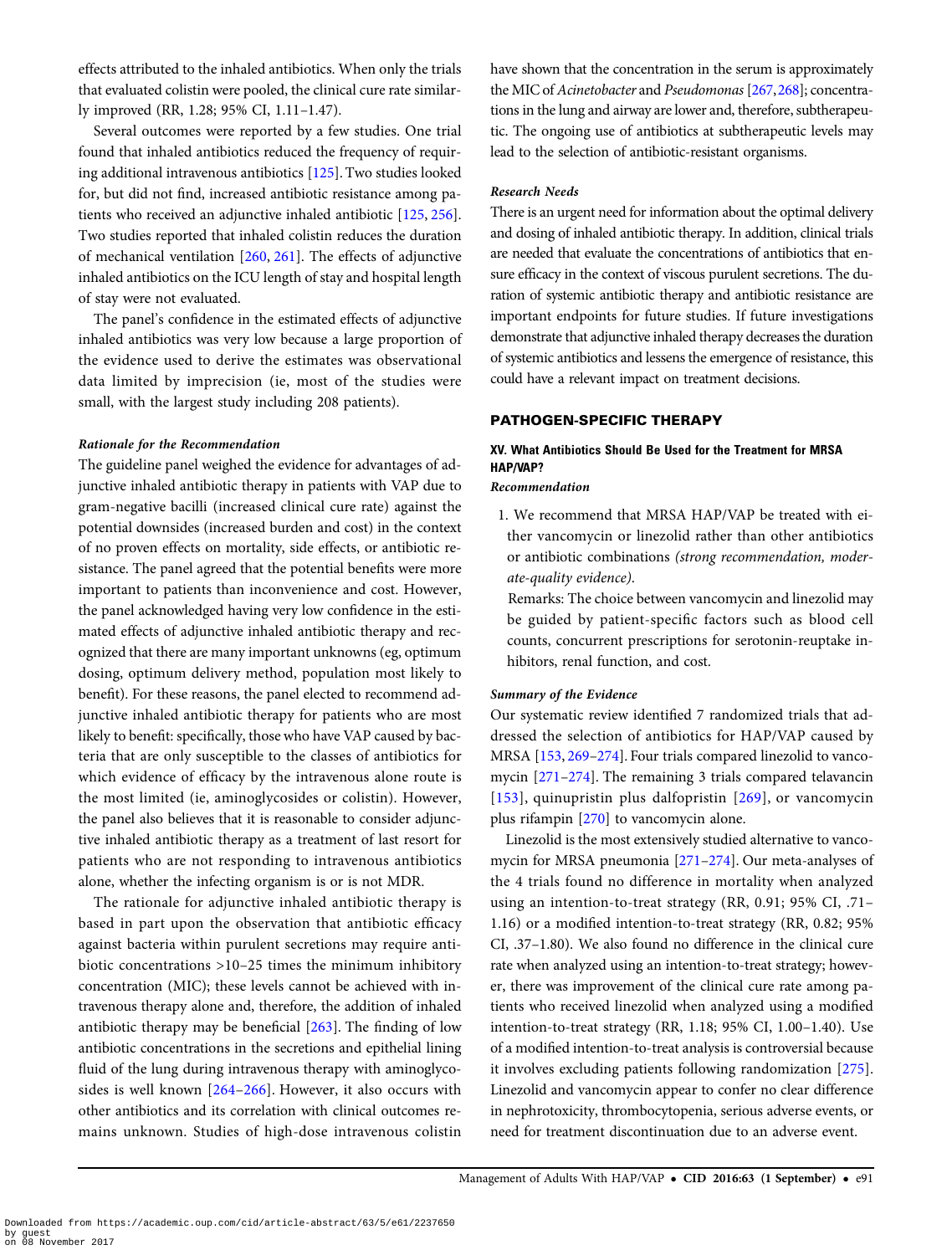None of the other trials demonstrated a clear superiority of an alternative antibiotic or regimen over vancomycin alone. The study that compared telavancin to vancomycin combined 2 smaller trials that were conducted in patients with gram-positive nosocomial pneumonia. In the combined population of 1503 patients, there were no differences in clinical cure rate, mortality, or adverse effects, although there was a trend toward increased all-cause mortality with telavancin in one of the component studies (21.5% vs 16.6%; mean difference, 4.9%; 95% CI, −.7% to 10.6%) [[153](#page-46-0)]. This primarily occurred among patients with creatinine clearance values <30 mL/minute, prompting an FDA advisory panel to recommend limiting the use of telavancin to patients with creatinine clearance levels above this threshold [[276\]](#page-48-0). Increases in serum creatinine were more common in the telavancin group  $(16\% \text{ vs } 10\%)$   $[153]$  $[153]$ .

A nonblinded trial that compared quinupristin plus dalfopristin to vancomycin in 298 patients with gram-positive nosocomial pneumonia found similar clinical response rates in both treatment groups. This was also true for the subgroup of 51 patients with MRSA pneumonia [[269](#page-48-0)]. Another nonblinded trial compared vancomycin plus rifampin to vancomycin alone in 83 patients with MRSA nosocomial pneumonia [\[270](#page-48-0)]. It found that vancomycin plus rifampin increased the 14-day clinical cure rate and decreased the 60-day mortality rate, but had no effect on 28-day mortality. Of note, 34.1% of the patients who were treated with rifampin developed resistance to the antibiotic [\[270\]](#page-48-0). Although this trial did not report significant adverse effects, other studies have reported an association of rifampin with hepatotoxicity, acute renal failure, and hemolytic anemia [\[277\]](#page-48-0).

Two randomized clinical trials evaluated teicoplanin vs vancomycin or linezolid for gram-positive infections [[151,](#page-45-0) [152](#page-46-0)]. However, multiple sites of infection were included in both studies and small numbers of patients with pneumonia were evaluated, and a small number of patients with documented MRSA pneumonia were evaluated. Thus, more evidence is needed to define the clinical role of teicoplanin in patients with HAP/VAP.

Taken together, the evidence suggests that there are no important differences among the antibiotics available to treat HAP/VAP due to MRSA with 2 exceptions: vancomycin plus rifampin may improve the short-term clinical cure rate at the expense of more rifampin resistance and possibly other side effects, and telavancin may be harmful in the setting of a creatinine clearance <30 mL/minute. Our confidence in the accuracy of these estimated effects was diminished by risk of bias, which included lack of blinding, ineffective randomization (ie, baseline differences), missing data, failure to follow an intention-to-treat analysis, and protocols that allowed outcomes to be overridden "by the sponsor . . . all revisions were made before unblinding" [\[274,](#page-48-0) [278\]](#page-48-0). It was also decreased by indirectness of the population, as our population of interest was patients with HAP/VAP due to MRSA but many of the trials enrolled patients with

HAP/VAP due to a variety of gram-positive organisms or patients with healthcare-associated non-HAP/VAP pneumonia. The panel decided that its overall confidence in the evidence was moderate, electing to downgrade due to the serious risk of bias, but not the indirectness.

There has been concern related to the potential phenomenon known as "MIC creep," referring to reports of a trend of increasing vancomycin MICs among MRSA isolates in some institutions [\[279,](#page-48-0) [280\]](#page-48-0). This has not been a universal phenomenon, and surveillance studies from different countries have not demonstrated such an overall increase; in general, MRSA isolates with intermediate vancomycin MICs remain uncommon [\[281](#page-48-0)–[285\]](#page-48-0). Furthermore, although there are theoretical reasons for concern when treating MRSA pneumonia if the isolate has intermediate MICs, there is evidence that outcomes are not worse in such patients [\[286](#page-48-0)–[288\]](#page-49-0).As with any other organism defined as intermediate to the selected antibiotic, a lack of clinical improvement despite appropriate antibiotic dosing and duration should prompt consideration of a change in antibiotic therapy.

## Rationale for the Recommendation

The evidence indicates that vancomycin and linezolid are roughly equivalent, and no alternative agent or regimen is clearly superior to vancomycin or linezolid; additionally, alternative regimens may be more harmful. Given these observations, the guideline panel had a high level of confidence that the benefit-risk ratio of using vancomycin or linezolid to treat patients with HAP/VAP caused by MRSA is higher than the ratio for alternative regimens.

While a difference in nephrotoxicity risk between vancomycin and linezolid was not identified using the measure of absolute risk difference, there was an increased RR of nephrotoxicity associated with vancomycin compared with linezolid. The lack of double-blinding in about half of the randomized studies may have led to ascertainment bias with respect to nephrotoxicity, which could have favored linezolid. It should be noted that a variety of definitions for nephrotoxicity were used across studies and that there were no differences in terms of serious adverse events, or need for treatment discontinuation between the 2 antibiotics. Nonetheless, based on observational evidence, the selection of vancomycin vs linezolid may depend upon factors such as blood cell counts, concurrent prescriptions for serotonin-reuptake inhibitors, renal function and cost. The panel agrees with a prior consensus recommendation to achieve a vancomycin trough level of 15–20 mg/L in patients being treated for pneumonia [\[289\]](#page-49-0), although the panel did not review the related evidence systematically.

## XVI. Which Antibiotic Should Be Used to Treat Patients With HAP/VAP Due to P. aeruginosa? Recommendations

1. For patients with HAP/VAP due to P. aeruginosa, we recommend that the choice of an antibiotic for definitive (not empiric) therapy be based upon the results of antimicrobial

e92 • CID 2016:63 (1 September) • Kalil et al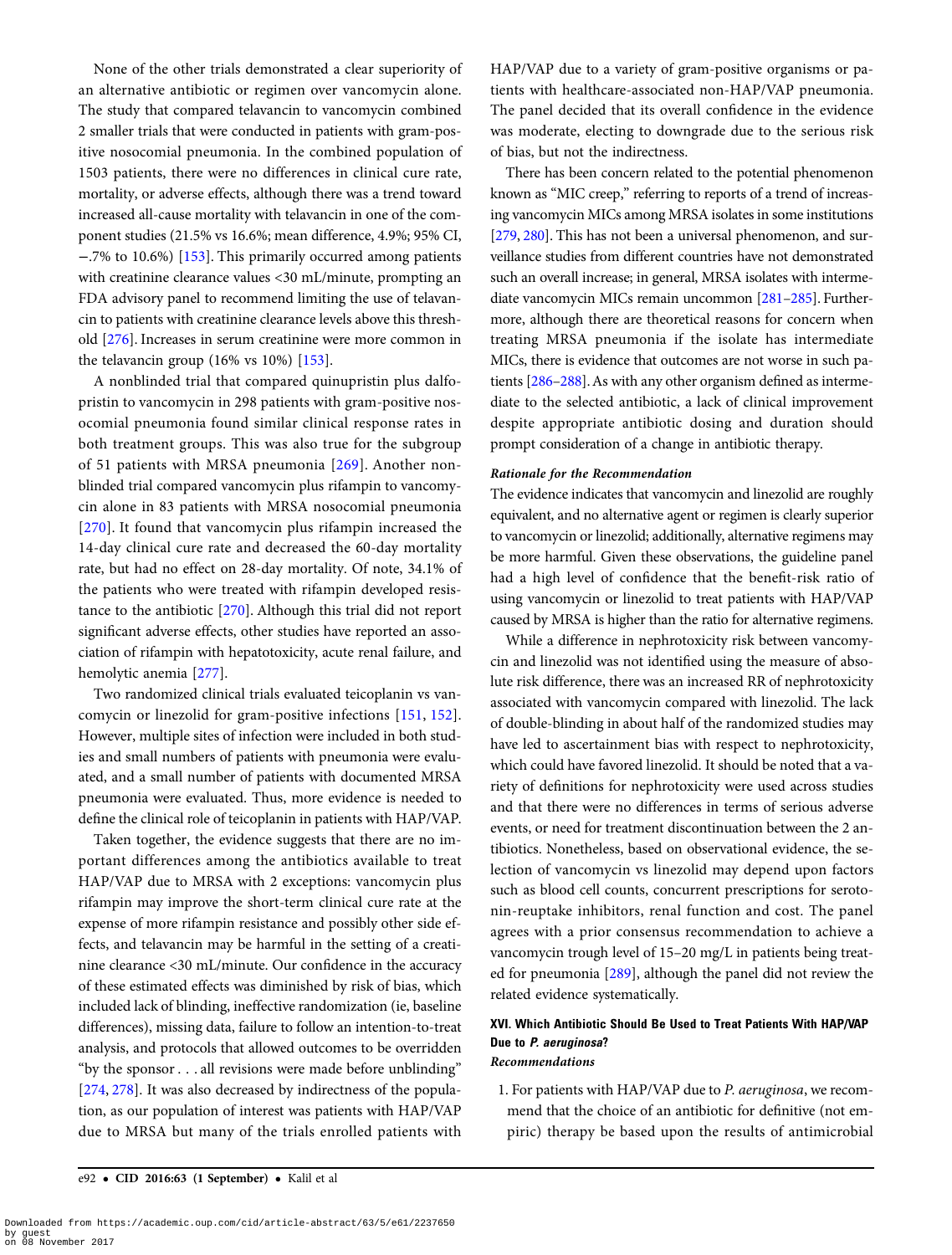susceptibility testing (strong recommendation, low-quality evidence).

2. For patients with HAP/VAP due to P. aeruginosa, we recommend against aminoglycoside monotherapy (strong recommendation, very low-quality evidence).

Remarks: Routine antimicrobial susceptibility testing should include assessment of the sensitivity of the P. aeruginosa isolate to polymyxins (colistin or polymyxin B) in settings that have a high prevalence of extensively resistant organisms.

#### Summary of the Evidence

Our systematic review identified no RCTs that compared antibiotic regimens in patients with HAP/VAP caused by P. aeruginosa. The panel therefore considered 2 bodies of evidence: evidence from randomized trials that compared antibiotic regimens in patients with HAP/VAP due to any pathogen, and evidence from subgroup analyses on patients with HAP/VAP caused by P. aeruginosa.

With respect to studies that compared antibiotic regimens in patients with HAP/VAP due to any pathogen, a systematic review of 41 randomized trials found that no specific antimicrobial regimen decreased mortality and treatment failure more than any other regimen [\[290\]](#page-49-0), and 33 randomized trials found that no specific antimicrobial regimen improved a variety of clinical outcomes more than any other regimen [[155](#page-46-0)–[183,](#page-46-0) [229,](#page-47-0) [291](#page-49-0)–[293](#page-49-0)]. The panel's confidence in applying these estimated effects to the clinical question was low because they are derived from randomized trials limited by risk of bias (ie, many trials were not blinded) and indirectness (ie, the question is specific to patients with HAP/VAP caused by P. aeruginosa, but the studies were conducted with patients who had HAP/VAP due to any pathogen).

The prevalence of antibiotic resistance among patients with HAP/VAP due to P. aeruginosa is high. An observational study of 314 patients with VAP caused by P. aeruginosa determined that susceptible, MDR, and extensively drug-resistant P. aeruginosa represented 54%, 32%, and 14% of P. aeruginosa isolates, respectively [\[294\]](#page-49-0). In another observational study of 91 episodes of VAP caused by P. aeruginosa, it was found that susceptible, MDR, and extensively drug-resistant P. aeruginosa represented 34%, 20%, and 46% of P. aeruginosa isolates, respectively [[295](#page-49-0)]. Antibiotic resistance has been associated with an increased ICU length of stay, but not mortality or recurrence of HAP/VAP; however, the lack of statistical power is a common issue with the published evidence [[294](#page-49-0)]. Mortality due to HAP/ VAP is more closely associated with severity of illness than antibiotic resistance [\[296\]](#page-49-0).

With respect to studies that performed subgroup analyses on patients with HAP/VAP caused by P. aeruginosa, the evidence is probably best understood by considering each antibiotic class separately. A review of 36 RCTs confirmed that it was only

possible to perform this analysis for the carbapenem antibiotic class, due to lack of comparative studies within a specific antibiotic class or lack of specific data for the P. aeruginosa subgroup for fluoroquinolones and β-lactams.

Doripenem: Three randomized trials were identified that compared doripenem to other antibiotic regimens in a subgroup of patients with P. aeruginosa [\[157](#page-46-0), [158,](#page-46-0) [179](#page-46-0)]. The comparisons were to either imipenem [\[157,](#page-46-0) [158\]](#page-46-0) or piperacillin-tazobactam [\[179\]](#page-46-0). We pooled the subgroup analyses and found no significant differences between doripenem and the other regimens in terms of mortality (28% vs 21%; RR, 1.07; 95% CI, .49– 2.35) and treatment failure rate (45% vs 63%; RR, 0.76; 95% CI, .40–1.42). The panel's confidence in these estimated effects was very low because they are derived from randomized trials limited by risk of bias (ie, many trials were unblinded), inconsistency (ie,  $I^2$  test for heterogeneity >25%), and imprecision (ie, few events and wide CIs). In addition, the doripenem FDA label was recently modified due to this drug's association with increased risk of death in patients with VAP due to P. aeruginosa [\[297\]](#page-49-0).

Imipenem: We identified a published systematic review of 20 randomized trials that compared imipenem to an alternative antibiotic in patients with P. aeruginosa [[298](#page-49-0)]. Patients who received imipenem had a lower clinical cure rate (45% vs 75%; RR, 0.60; 95% CI, .48–.75) and microbiological cure rate (48% vs 53%; RR, 0.91; 95% CI, .73–1.13) than patients who received an alternative antibiotic. Among patients who received imipenem, antibiotic resistance increased from 15% to 39%; among patients who received an alternative antibiotic, antibiotic resistance increased from 2.5% to 22%. The panel's confidence in these estimated effects was low because they are derived from randomized trials limited by risk of bias (ie, many trials were unblinded) and imprecision (ie, few events).

Other carbapenems: We identified a published systematic review of 12 randomized trials that compared a carbapenem (alone or in combination with an aminoglycoside) to an alternative antibiotic in patients with P. aeruginosa [\[299](#page-49-0)]. Most of the trials compared a carbapenem to either a fluoroquinolone or a β-lactam. Our meta-analyses found that patients treated with a carbapenem had a lower treatment success rate (6 randomized trials: OR, 0.42; 95% CI, .22–.82) [\[159,](#page-46-0) [161,](#page-46-0) [169,](#page-46-0) [183,](#page-46-0) [300](#page-49-0), [301\]](#page-49-0), a lower eradication rate (7 randomized trials: OR, 0.50; 95% CI, .24–.89) [[159,](#page-46-0) [161](#page-46-0), [169](#page-46-0), [173,](#page-46-0) [183](#page-46-0), [299](#page-49-0), [300\]](#page-49-0), and a higher incident antibiotic resistance rate (4 randomized trials: OR, 5.17; 95% CI, 1.96–13.65) [[173](#page-46-0), [291](#page-49-0), [293](#page-49-0), [301](#page-49-0)]. Exceptions to the lower eradication rate existed when the carbapenem was meropenem (3 randomized trials: OR, 1.10; 95% CI, .39–3.14) [\[159,](#page-46-0) [161,](#page-46-0) [300\]](#page-49-0). The panel's confidence in these estimated effects was very low because they are derived from randomized trials limited by risk of bias (ie, many trials were unblinded), inconsistency (ie, low  $I^2$  test for heterogeneity), and imprecision (ie, few events). Ertapenem has no or limited activity against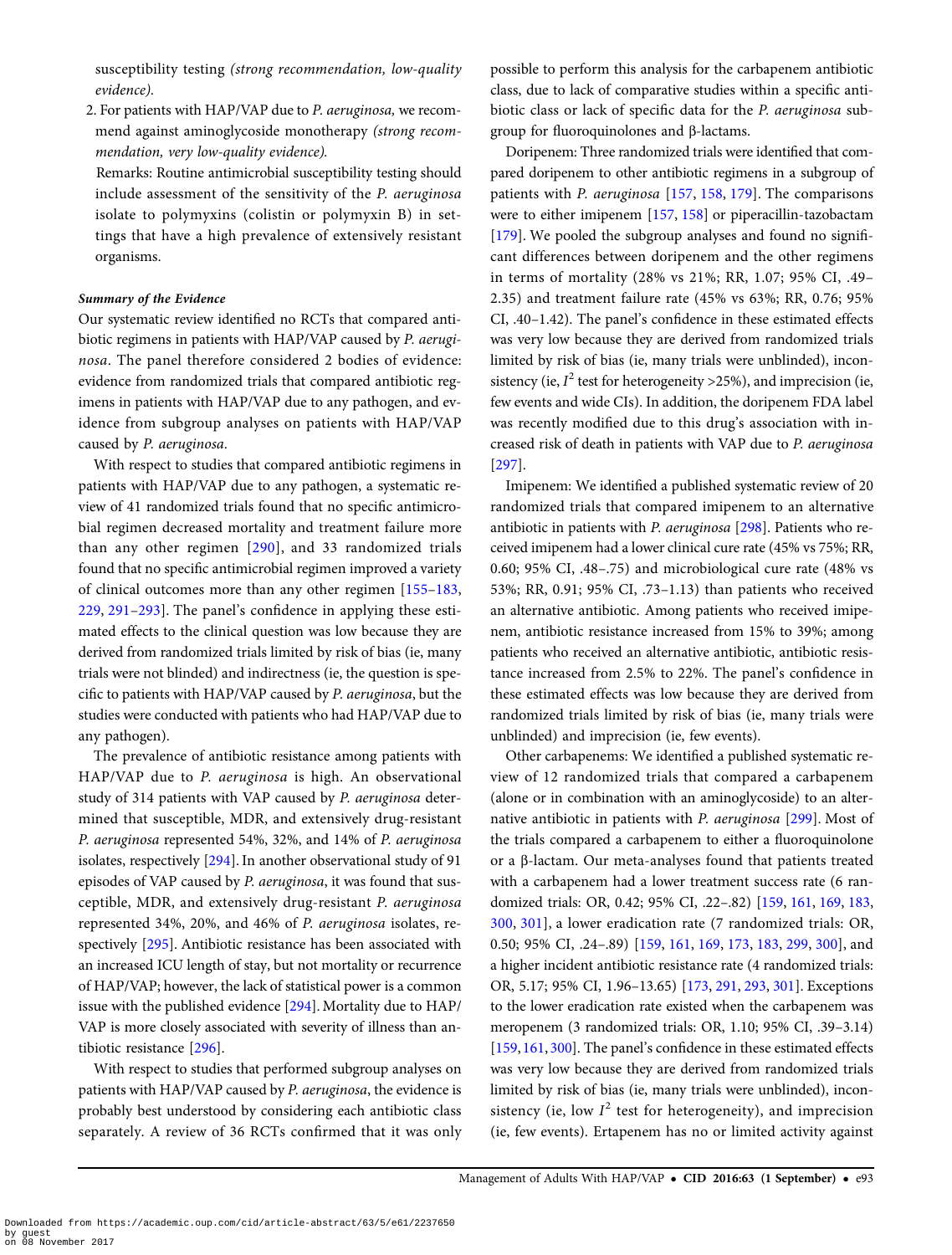P. aeruginosa and is therefore not recommended for treatment of pneumonia due to this organism.

Aminoglycosides: Our systematic review identified no recent trials comparing aminoglycoside monotherapy to other antimicrobial regimens in HAP/VAP and, therefore, there were no data related to the effects of such therapy in patients with HAP/VAP due to P. aeruginosa.

#### Rationale for the Recommendations

The evidence synthesis failed to identify an antipseudomonal agent that is clearly preferable to the others, due to either greater benefit or less harm. Thus, the panel did not recommend a preferred antibiotic regimen for patients with confirmed HAP/VAP caused by P. aeruginosa. Some of the outcomes described above suggest that imipenem may have outcomes that are inferior to other regimens (ie, a lower cure rate); however, the panel's confidence in these results was so low that it was unwilling to suggest not using this agent.

The panel recognized that as many as two-thirds of patients with HAP/VAP caused by P. aeruginosa have antibiotic resistance and that the prevalence of antibiotic resistance is widely variable. This variability was the primary reason that the panel agreed that antibiotic choices should be based upon antimicrobial susceptibility testing. The benefits of this approach include assurance that the patient is being treated with an antibiotic with activity against the pathogen, while the downsides are the costs, burdens, and delays associated with testing. The recommendation is strong despite the low quality of evidence because the panel agreed that the importance of avoiding ineffective therapy (ie, potential for harms without benefits) far outweighs the costs, burdens, and time for antibiotic susceptibility testing.

The aminoglycosides are the only exceptions with regard to the panel not making a recommendation for or against a specific antibiotic class in HAP/VAP due to P. aeruginosa. The panel chose to recommend against aminoglycoside monotherapy for 2 reasons. First, aminoglycosides penetrate the lung poorly; therefore, high peak serum concentrations are necessary to obtain microbiologically active concentrations in the alveoli, which increases the risk of nephrotoxicity and ototoxicity [[266](#page-48-0), [302,](#page-49-0) [303](#page-49-0)]. Studies have found no detectable antipseudomonal activity within bronchial secretions despite therapeutic aminoglycoside levels in the serum of patients with Pseudomonas pulmonary infection [\[304](#page-49-0)]. Second, there is a lack of studies evaluating the effects of aminoglycoside monotherapy in HAP/VAP.

Occasionally, routine antimicrobial susceptibility testing identifies no antibiotics to which P. aeruginosa is susceptible. Intravenous polymyxins (colistin or polymyxin B) [[305](#page-49-0)–[310\]](#page-49-0) may be an option for the treatment of such extensively resistant P. aeruginosa [[184](#page-46-0)]. For this reason, the panel agreed that polymyxin susceptibility should be routinely assessed for Pseudomonas isolates in settings with a high prevalence of extensively resistant organisms.

#### Research Needs

There is a lack of trials that enrolled patients with HAP/VAP caused by P. aeruginosa and compared antibiotic regimens, and subgroup analysis from trials that enrolled patients with HAP/VAP caused by any pathogen are limited by the small sizes of the subgroups. There is an urgent need for multicenter trials that enroll patients with HAP/VAP caused by P. aeruginosa and then evaluate the benefits and harms of various antibiotic regimens. Such trials should measure mortality, treatment failure, side effects, and antibiotic resistance as outcomes, and should control for variables such as severity of illness, bacteremia, organ failure, and aminoglycoside use.

#### XVII. Should Monotherapy or Combination Therapy Be Used to Treat Patients With HAP/VAP Due to P. aeruginosa? Recommendations

- 1. For patients with HAP/VAP due to P. aeruginosa who are not in septic shock or at a high risk for death, and for whom the results of antibiotic susceptibility testing are known, we recommend monotherapy using an antibiotic to which the isolate is susceptible rather than combination therapy (strong recommendation, low-quality evidence).
- 2. For patients with HAP/VAP due to P. aeruginosa who remain in septic shock or at a high risk for death when the results of antibiotic susceptibility testing are known, we suggest combination therapy using 2 antibiotics to which the isolate is susceptible rather than monotherapy (weak recommendation, very low-quality evidence).
- 3. For patients with HAP/VAP due to P. aeruginosa, we recommend against aminoglycoside monotherapy (strong recommendation, very low-quality evidence).

Remarks: High risk of death in the meta-regression analysis was defined as mortality risk >25%; low risk of death is defined as mortality risk <15%. For a patient whose septic shock resolves when antimicrobial sensitivities were known, continued combination therapy is not recommended.

#### Summary of the Evidence

Our systematic review identified one published systematic review [\[290](#page-49-0)] and 7 randomized trials [[159](#page-46-0), [161](#page-46-0), [162](#page-46-0), [170,](#page-46-0) [171,](#page-46-0) [181,](#page-46-0) [311](#page-49-0)] that compared monotherapy to combination therapy in the treatment of HAP/VAP due to any pathogen. The published systematic review included 41 randomized trials (7015 patients) [[290\]](#page-49-0). HAP/VAP caused by P. aeruginosa represented 13.8% of cases. Our meta-analysis of trials that reported mortality determined that combination therapy offered no benefit beyond monotherapy (RR, 0.94; 95% CI, .76–1.16); similarly, a meta-analysis of trials that reported the treatment failure rate determined that combination therapy was not associated with a lower rate of treatment failure than monotherapy. Among the 7 randomized trials, 5 trials found that patients treated with combination therapy and monotherapy had similar

e94 • CID 2016:63 (1 September) • Kalil et al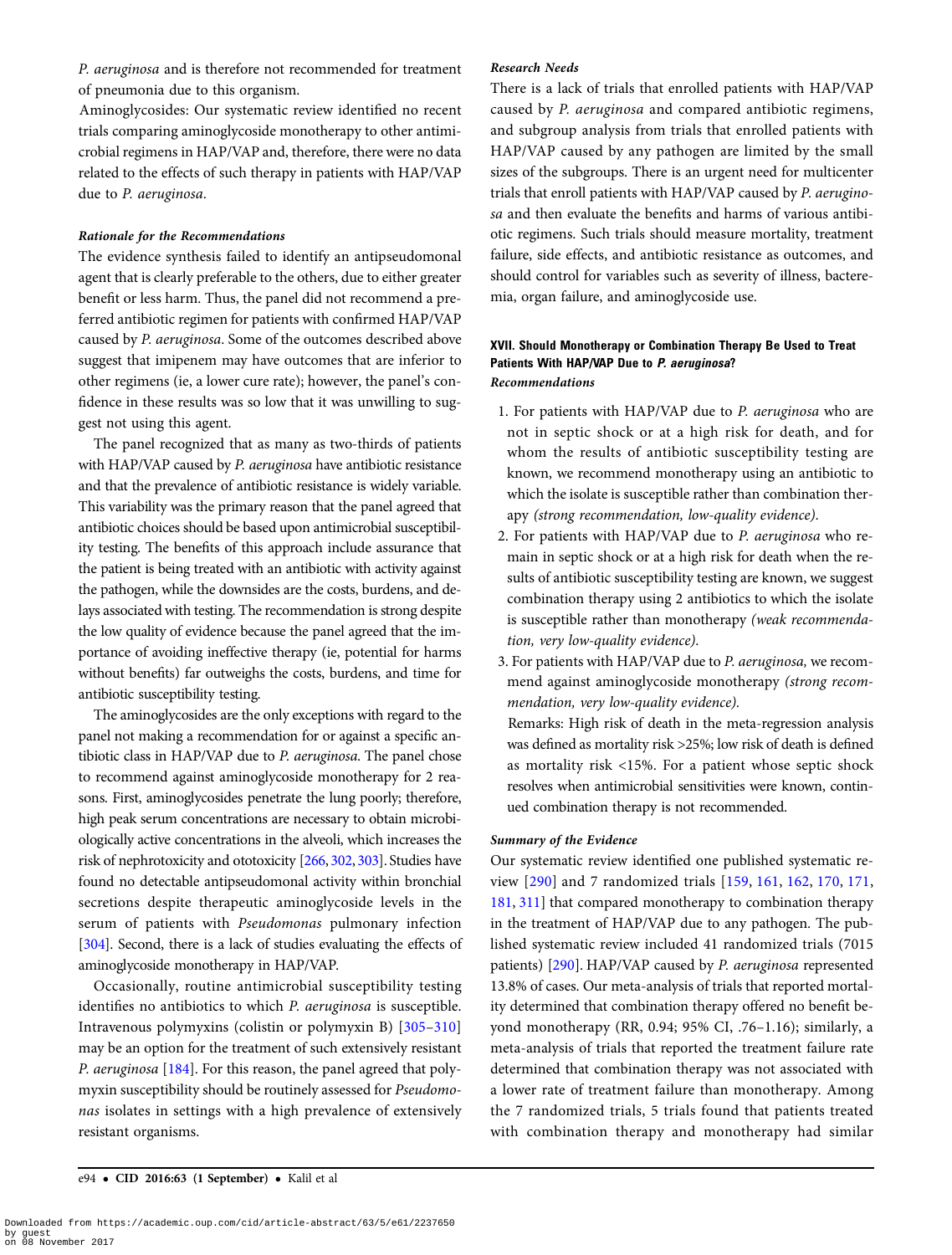clinical outcomes which, depending upon the study, included mortality, clinical treatment success, microbiological treatment success, and ICU and hospital length of stay [\[159](#page-46-0), [161](#page-46-0), [162,](#page-46-0) [170,](#page-46-0) [171,](#page-46-0) [181](#page-46-0), [311\]](#page-49-0). Two trials, however, demonstrated superior outcomes among those who received carbapenem monotherapy compared with those who received combination therapy [\[159,](#page-46-0) [161\]](#page-46-0). The different findings in these trials might be attributable to the combination of the broad spectrum of carbapenems and increased nephrotoxicity due to aminoglycoside-containing combination therapy.

Taken together, the efficacy information provided by the systematic review and most randomized trials was remarkably similar, finding no differences between monotherapy and combination therapy for mortality, treatment failure, ICU and hospital length of stay, duration of mechanical ventilation, and acquisition of resistance. The panel's confidence that these estimates apply to the clinical question was low because there was a risk of bias (many trials were unblinded) and because the trials enrolled patients with HAP/VAP due to any pathogen. The latter introduces indirectness of the population, as the clinical question was about patients with HAP/VAP due to P. aeruginosa, but only 6%–23% of the population in the trials had HAP/ VAP due to P. aeruginosa. Additional limitations that the panel was aware of, but did not consider serious enough to warrant further downgrading of the quality of evidence, were that most of the studies were conducted more than a decade ago and the antimicrobial agent was often not the only independent variable, as the duration of therapy also varied.

More direct evidence (ie, studies that specifically evaluated patients with HAP/VAP due to P. aeruginosa) was available from the 2 observational studies [\[312,](#page-49-0) [313\]](#page-49-0). The first was a multicenter observational study that included 183 episodes of VAP caused by P. aeruginosa [\[312](#page-49-0)]. Inappropriate empiric therapy was associated with increased mortality (adjusted hazard ratio [HR], 1.85; 95% CI, 1.07–3.10), and the initial use of combination therapy reduced the likelihood of inappropriate therapy. Once patients who received inappropriate empiric treatment were excluded, however, mortality was similar among those who received definitive treatment using monotherapy and combination therapy (23.1% vs 33.2%; adjusted HR, 0.90; 95% CI, .50–1.63). The second was a single-center observational study that enrolled 100 consecutive patients with bacteremic P. aeruginosa pneumonia [[313\]](#page-49-0). It found that a decreased all-cause 28 day mortality was associated with the absence of septic shock at the time of bacteremia (OR, 0.07; 95% CI, .01–.49) and adequate combination therapy (OR, 0.05; 95% CI, .01–.34).

The observational studies suggest that combination therapy is beneficial for initial empiric therapy; however, once the antibiotic susceptibilities are known, there are no differences in outcome among patients who receive definitive treatment using monotherapy or combination therapy. Nonetheless, there is a possibility that a subset of patients with P. aeruginosa pneumonia

complicated by septic shock may benefit from combination therapy [\[313,](#page-49-0) [314\]](#page-49-0). The panel's confidence in these effects was also low because they were based upon observational studies.

Septic shock: The panel sought additional evidence that patients with septic shock may benefit from combination therapy by looking at evidence from patients who had septic shock from sources other than just HAP/VAP caused by P. aeruginosa. The studies identified had inconsistent results. A meta-analysis of 64 randomized and quasi-randomized trials (7586 patients with culture-positive bacterial septic shock) that compared β-lactam monotherapy to combination therapy with a β-lactam and aminoglycoside in hospitalized patients with sepsis determined that there was no difference in mortality, regardless of whether the trial arms included the same β-lactam (RR, 1.01; 95% CI, .75– 1.35) or different β-lactams (RR, 0.85; 95% CI, .71–1.01) [[315\]](#page-49-0). In contrast, a propensity-matched analysis (2446 patients) found that early combination therapy was associated with decreased mortality in septic shock [\[314](#page-49-0)].

A potential reason for the discordant results is that the studies did not require specific criteria to define the patients as having septic shock. It is possible that the benefits of combination therapy were diluted by including less severely ill patients in the studies. This is supported by a meta-analysis of randomized trials and observational studies that determined that combination antimicrobial therapy decreased mortality only among patients with severe sepsis or septic shock and a high risk of death (31% vs 41%; HR, 0.71; 95% CI, .57–.89 among patients with sepsis due to pneumonia, who comprised 36% of the study population), with potentially harmful consequences in low-risk patients [[316\]](#page-49-0).

The guideline panel had very low confidence that the estimated effects of monotherapy and combination therapy from these studies of sepsis and septic shock from any cause are accurate in patients with sepsis or septic shock due to HAP/VAP caused by P. aeruginosa, because much of the evidence base is observational and the results are both inconsistent and indirect (the question is about patients with septic shock due to P. aeruginosa pneumonia, but the evidence is from patients with septic shock from any cause). To be consistent with the approach described above, the panel did not further downgrade the quality of evidence due to the age of the studies [[317](#page-49-0)] or the variability of the duration of antibiotic therapy.

Bacteremia: Approximately 20% of patients with P. aeruginosa bacteremia develop septic shock according to an observational study of 709 episodes of P. aeruginosa bacteremia, and those who develop septic shock are at increased risk for mortality (OR, 6.6; 95% CI, 4.0–10.0) [\[318](#page-49-0)]. Given the strong relationship between shock and bacteremia, the panel also sought additional evidence that patients with bacteremia may benefit from combination therapy by looking at evidence from patients who had bacteremia from sources other than just HAP/VAP caused by P. aeruginosa.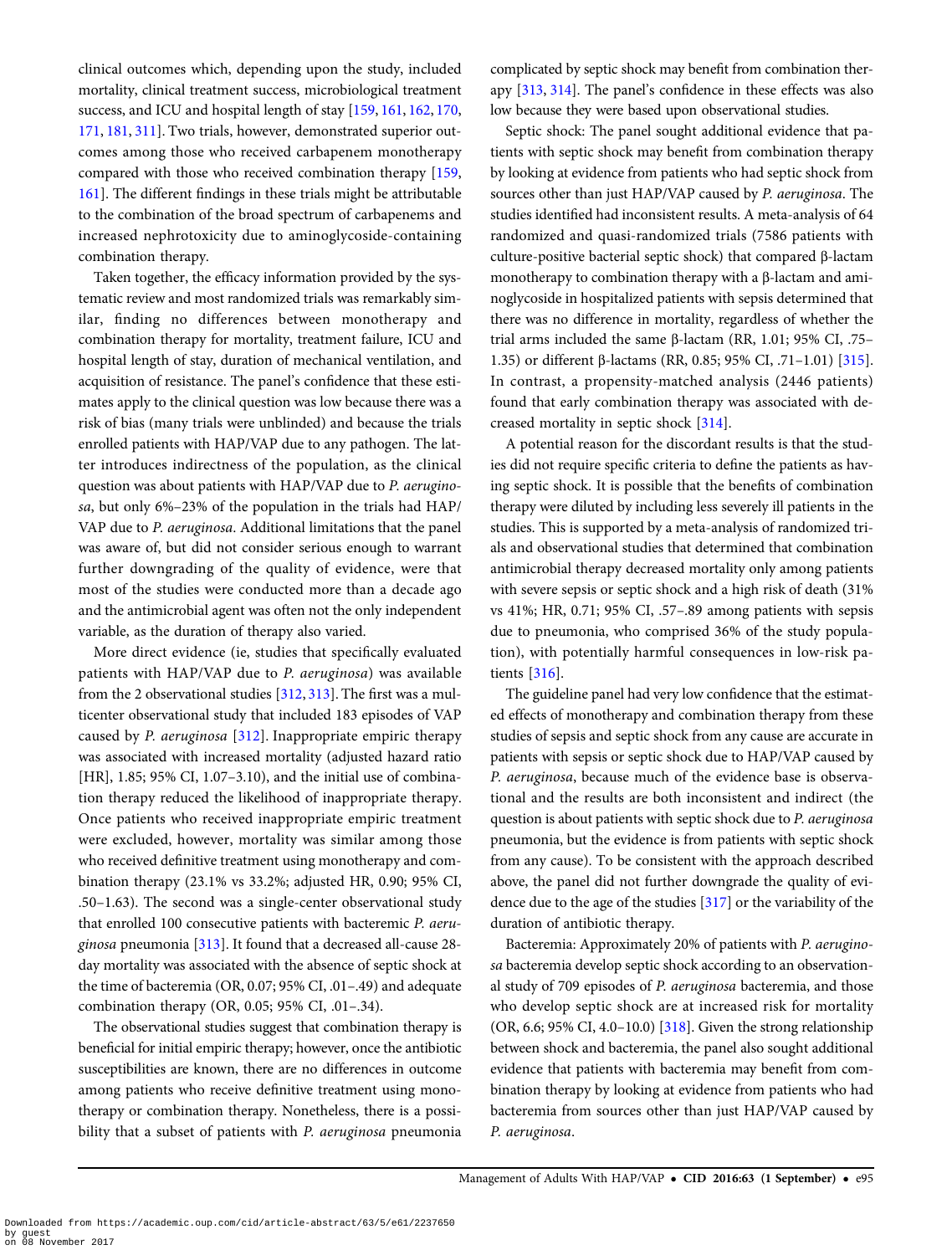An initial meta-analysis from 2004 comparing combination antimicrobial therapy with monotherapy for Pseudomonas bacteremia demonstrated a mortality benefit from combination antimicrobial therapy (OR, 0.50; 95% CI, .32–.79) [[319](#page-49-0)]. However, more recent studies have not confirmed this finding. Three meta-analyses that included more recent studies compared the use of combination therapy to monotherapy for definitive therapy in patients with P. aeruginosa bacteremia and found no differences in all-cause mortality [[320](#page-49-0)–[322](#page-49-0)]. The largest individual study was a post hoc analysis of an observational study that compared monotherapy to combination therapy in 593 patients with a single episode of P. aeruginosa bacteremia; it demonstrated that combination therapy was not associated with a reduction in the 30-day mortality risk compared with monotherapy (adjusted HR, 1.34; 95% CI, .73–2.47) [\[323\]](#page-49-0). A potential explanation for the different findings in the initial meta-analysis and the subsequent studies is that many of the studies in the initial meta-analysis included patients who received aminoglycoside monotherapy.

The guideline panel had very low confidence that the estimated effects of monotherapy and combination therapy from these studies apply to patients with P. aeruginosa bacteremia due to HAP/VAP. The reasons for the very low confidence are that a large proportion of the evidence base is observational with inconsistent results, and because of indirectness of the population (the question is about patients who are severely ill with septic shock and bacteremia due to P. aeruginosa pneumonia, but the evidence is from patients whose severity of illness was unspecified and who have P. aeruginosa bacteremia from any source).

#### Rationale for the Recommendations

The evidence synthesis found no differences in the effects of monotherapy and combination therapy as definitive treatment (ie, treatment once the antibiotic susceptibility results are known) on mortality, treatment failure, ICU and hospital length of stay, duration of mechanical ventilation, and acquisition of resistance, regardless of whether the results derived from observational studies that enrolled patients with HAP/VAP caused by P. aeruginosa or meta-analyses of randomized trials that enrolled patients with HAP/VAP due to any pathogen. The panel felt strongly that, in the absence of any demonstrable benefit, the costs and potential side effects of an additional antibiotic were not warranted. Therefore, the recommendation is strong despite the low quality of evidence.

There was an important exception, however. The panel judged that combination therapy is warranted as definitive therapy for patients with HAP/VAP due to P. aeruginosa who have septic shock or a high risk for death. The decision was based upon the evidence that combination therapy was associated with decreased mortality among patients with pneumonia complicated by septic shock. The panel agreed that the potential for decreased mortality outweighs the additional costs,

inconveniences, and possible side effects attributable to an additional antibiotic. The potential upsides of the recommendation seemed more important to patients than the potential downsides.

The panel chose to recommend against aminoglycoside monotherapy as definitive therapy for 2 reasons. First, aminoglycosides penetrate the lung poorly; therefore, high peak serum concentrations are necessary to obtain microbiologically active concentrations in the alveoli, which increases the risk of nephrotoxicity and ototoxicity [[266](#page-48-0), [302,](#page-49-0) [303\]](#page-49-0). Studies have found no detectable antipseudomonal activity within bronchial secretions despite therapeutic aminoglycoside levels in the serum of patients with Pseudomonas pulmonary infection [[304](#page-49-0)]. Second, there is a lack of studies evaluating the effects of aminoglycoside monotherapy in HAP/VAP. Given this lack of empirical evidence, the recommendation is based upon the committee's collective clinical experience.

## Research Needs

The potential benefit of combination therapy in patients with septic shock is based upon studies in septic shock from any cause. These findings need to be confirmed by randomized trials in patients with septic shock due to P. aeruginosa pneumonia. Outcomes for such trials should include mortality, treatment failure, ICU and hospital length of stay, side effects, and development of antibiotic resistance.

## XVIII. Which Antibiotic Should Be Used to Treat Patients With HAP/VAP Due to ESBL–Producing Gram-Negative Bacilli? Recommendation

1. For patients with HAP/VAP due to ESBL-producing gramnegative bacilli, we recommend that the choice of an antibiotic for definitive (not empiric) therapy be based upon the results of antimicrobial susceptibility testing and patientspecific factors (strong recommendation, very low-quality evidence).

Remarks: Patient-specific factors that should be considered when selecting an antimicrobial agent include allergies and comorbidities that may confer an increased risk of side effects.

## Summary of the Evidence

Comparative antibiotic data for HAP/VAP caused by ESBLproducing gram-negative organisms is extremely limited. There are no randomized trials or observational studies that specifically enrolled patients with HAP/VAP due to ESBLproducing gram-negative organisms; furthermore, trials that enrolled patients with HAP/VAP due to any pathogen had an insufficient number of cases due to ESBL-producing gramnegative organisms to make subgroup analyses possible [[291,](#page-49-0) [324](#page-49-0)–[326](#page-49-0)].

The only evidence that exists is a few case series that describe the failure of third-generation cephalosporins in treating ESBLproducing pathogens [\[327](#page-49-0),[328](#page-49-0)]. In the absence of any randomized

e96 • CID 2016:63 (1 September) • Kalil et al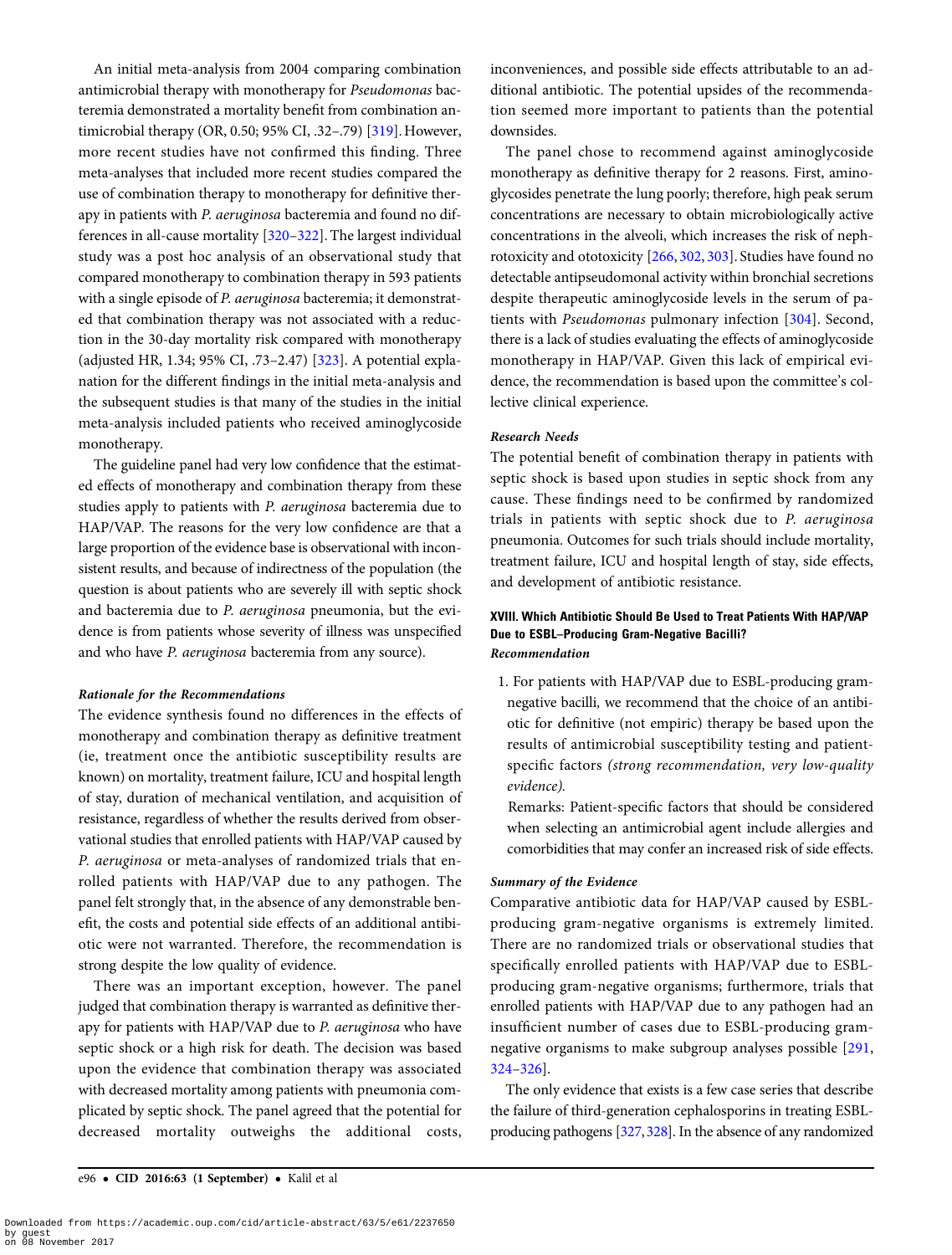trials or observational studies, the guideline panel relied upon the case series and its collective clinical experience to formulate its judgments, which constitutes very low-quality evidence.

### Rationale for the Recommendation

Our evidence synthesis failed to identify an agent that is clearly preferable to others in the treatment of HAP/VAP due to ESBLproducing gram-negative bacilli. Thus, the panel did not recommend a preferred antibiotic regimen for patients with confirmed HAP/VAP caused by ESBL-producing gram-negative bacilli. The panel was aware that carbapenems are sometimes considered the agents of choice for treating such infections, in light of the case series describing failure of third-generation cephalosporin therapy. One recent study favored carbapenems but also suggested that the use of β-lactam/β-lactamase inhibitors may be beneficial [[329](#page-49-0)], and another suggested that either cefepime or piperacillin-tazobactam may be used against ESBL infections if the MICs are within susceptible ranges [[330](#page-49-0)]. However, the panel's confidence in those data was so low that it did not want to use the series as the basis of a recommendation either for carbapenems or against cephalosporins or β-lactam/β-lactamase inhibitors.

The panel agreed that antimicrobial susceptibility testing provides the best information to inform antibiotic choices. However, the panel recognized that such testing often provides clinicians with several choices and, therefore, agreed that patient-specific factors such as allergies and comorbidities should also be considered. The recommendation is strong despite the very low quality of evidence because the panel agreed that the importance of identifying an effective therapy far outweighs the costs, burdens, and time for antibiotic susceptibility testing. Of note, the Clinical and Laboratory Standards Institute no longer recommends specific ESBL testing; thus, this recommendation also applies when the ESBL phenotype is suspected.

## Research Needs

There is an urgent need for studies comparing various antibiotic regimens in the treatment of pneumonia due to ESBL-producing gram-negative bacilli. Appropriate clinical outcomes include mortality, treatment failure rate, ICU and hospital length of stay, acquired antibiotic resistance, and side effects.

#### XIX. Which Antibiotic Should Be Used to Treat Patients With HAP/VAP Due to Acinetobacter Species? Recommendations

- 1. In patients with HAP/VAP caused by Acinetobacter species, we suggest treatment with either a carbapenem or ampicillin/ sulbactam if the isolate is susceptible to these agents (weak recommendation, low-quality evidence).
- 2. In patients with HAP/VAP caused by Acinetobacter species that is sensitive only to polymyxins, we recommend intravenous polymyxin (colistin or polymyxin B) (strong

recommendation, low-quality evidence), and we suggest adjunctive inhaled colistin (weak recommendation, low-quality evidence).

- 3. In patients with HAP/VAP caused by Acinetobacter species that is sensitive only to colistin, we suggest NOT using adjunctive rifampicin (weak recommendation, moderate-quality evidence).
- 4. In patients with HAP/VAP caused by Acinetobacter species, we recommend against the use of tigecycline (strong recommendation, low-quality evidence).

Values and Preferences: These recommendations place a relatively higher value on avoiding potential adverse effects due to the use of combination therapy with rifampicin and colistin, over achieving an increased microbial eradication rate, as eradication rate was not associated with improved clinical outcome.

Remarks: Selection of an appropriate antibiotic for definitive (nonempiric) therapy requires antimicrobial susceptibility testing.

## Summary of the Evidence

Our systematic review identified 6 randomized trials [\[155](#page-46-0), [259,](#page-48-0) [331](#page-50-0)–[334](#page-50-0)] and 6 observational studies [[256,](#page-48-0) [257,](#page-48-0) [261,](#page-48-0) [335](#page-50-0)–[337\]](#page-50-0) that evaluated the impact of specific antibiotics on clinical outcomes in critically ill patients with VAP/HAP due to Acinetobacter species. The studies found no differences in mortality, length of ICU stay, or clinical response when standard-dose ampicillin-sulbactam was compared with imipenem [\[335\]](#page-50-0), intravenous colistin [[332](#page-50-0)], or high-dose ampicillin-sulbactam [\[333\]](#page-50-0), or when imipenem was compared to intravenous colistin [[337\]](#page-50-0). In contrast, a trial found that tigecycline decreased clinical cure rates compared with imipenem [[155\]](#page-46-0), and an observational study demonstrated that tigecycline-based therapy was associated with higher mortality than was colistin-based therapy, although the latter was associated with more nephrotoxicity [\[336\]](#page-50-0). The panel had low confidence that the estimated effects from these studies are an accurate reflection of the effects in patients with HAP/VAP due to Acinetobacter species because the estimates were derived from observational studies, as well as randomized trials with both a risk of bias (ie, some studies were not blinded) and indirectness of the population (ie, the question is about patients with HAP/VAP due to Acinetobacter species, but the studies enrolled patients with HAP/VAP due to a variety of gram-negative bacilli). Evidence on polymyxin B for the treatment of HAP/VAP is growing, but also limited by lowquality evidence [[305](#page-49-0)–[308,](#page-49-0) [338\]](#page-50-0).

Adjunctive therapies have also been studied. Two observational studies [\[257,](#page-48-0) [261\]](#page-48-0) suggested that the combination of aerosolized colistin plus intravenous colistin was associated with a higher clinical response than intravenous colistin alone, although no significant difference in mortality was observed. In contrast, the addition of rifampicin to intravenous colistin did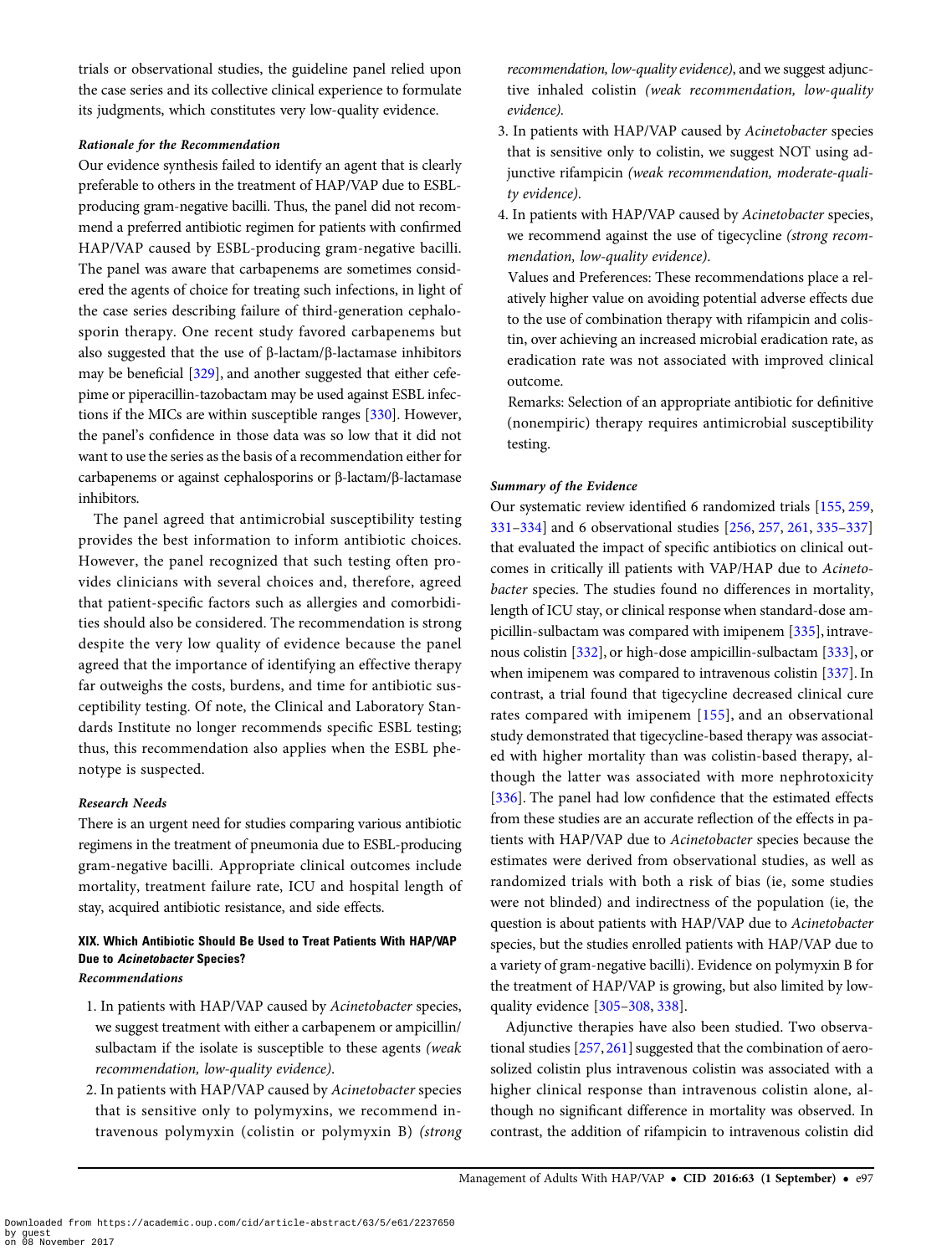not improve clinical outcomes such as mortality in 2 randomized trials (even though it improved microbiological eradication) [[331](#page-50-0), [334](#page-50-0)]. The addition of aerosolized colistin to an intravenous antibiotic other than colistin resulted in no change in mortality in a randomized trial [\[259\]](#page-48-0). The panel had low confidence in most of these estimated effects for the same reasons as described above; however, it had moderate confidence in the estimated effects of the addition of rifampicin because the effects were derived from 2 randomized trials with a risk of bias.

#### Rationale for the Recommendations

The evidence suggests that the carbapenems (including imipenem), ampicillin-sulbactam, and colistin are equally effective at treating Acinetobacter species that are determined by antimicrobial sensitivity testing to be sensitive to those agents. The guideline panel agreed that the carbapenems and ampicillinsulbactam are preferred due to fewer side effects, whereas colistin should be reserved for Acinetobacter species that are sensitive only to colistin due to the risk of nephrotoxicity from colistin therapy. The recommendation to use colistin to treat Acinetobacter species that are sensitive only to colistin was strong despite the low quality of evidence because, for such patients, there are no other therapeutic options, so colistin therapy may be lifesaving.

The use of adjunctive therapies was discussed at length by the guideline panel. Adjunctive aerosolized colistin improved clinical outcomes without increasing harms; the panel agreed that the additional benefits outweighed the additional burdens and costs of such therapy and, therefore, opted to recommend adjunctive aerosolized colistin. In contrast, adjunctive rifampicin did not improve outcomes and, therefore, was not recommended because its burdens, costs, and risks clearly exceed the benefits.

Finally, the evidence synthesis indicated that the current label dose of tigecycline worsened clinical outcomes compared with several other therapies. The panel's strong recommendation against tigecycline despite low-quality evidence is intended to emphasize the importance of avoiding potentially harmful therapies, particularly when alternative choices exist.

#### Research Needs

There is an urgent need for studies comparing various antibiotic regimens in the treatment of pneumonia due to Acinetobacter species. Appropriate clinical outcomes include mortality, treatment failure rate, ICU and hospital length of stay, acquired antibiotic resistance, and side effects.

## XX. Which Antibiotic Should Be Used to Treat Patients With HAP/VAP Due to Carbapenem-Resistant Pathogens? Recommendation

1. In patients with HAP/VAP caused by a carbapenem-resistant pathogen that is sensitive only to polymyxins, we recommend intravenous polymyxins (colistin or polymyxin B) (strong recommendation, moderate-quality evidence), and we suggest adjunctive inhaled colistin (weak recommendation, low-quality evidence).

Values and Preferences: These recommendations place a high value on achieving clinical cure and survival; they place a lower value on burden and cost.

Remarks: Inhaled colistin may have potential pharmacokinetic advantages compared to inhaled polymyxin B, and clinical evidence based on controlled studies has also shown that inhaled colistin may be associated with improved clinical outcomes. The clinical evidence for inhaled polymyxin B is mostly from anecdotal and uncontrolled studies; we are therefore not suggesting use of inhaled polymyxin B. Colistin for inhalation should be administered promptly after being mixed with sterile water. This recommendation was made by the FDA after a report that a cystic fibrosis patient died after being treated with a premixed colistin formulation [[3](#page-43-0)]. Intravenous polymyxin B may have potential pharmacokinetic advantages compared to intravenous colistin, but clinical data are lacking in patients with HAP/VAP.

#### Summary of the Evidence

Our systematic review identified 5 observational studies [[256,](#page-48-0) [257](#page-48-0), [261,](#page-48-0) [339](#page-50-0), [340](#page-50-0)] and 4 randomized trials [[259](#page-48-0), [331](#page-50-0), [332,](#page-50-0) [334\]](#page-50-0) relevant to the clinical question. Acinetobacter baumannii was the only organism or predominant organism in most studies, and intravenous colistin monotherapy was the comparator in most studies.

Most of the studied antibiotics conferred similar effects when given intravenously. A trial that randomly assigned patients to ampicillin-sulbactam or intravenous colistin found no difference in mortality or clinical response [\[332](#page-50-0)]. An observational study that similarly compared intravenous colistin and sulbactam to intravenous colistin alone detected no difference in the clinical response or microbiological response [[340\]](#page-50-0). Two randomized trials comparing rifampicin plus intravenous colistin to intravenous colistin alone found no difference in mortality, clinical response, or hospital length of stay [\[331](#page-50-0), [334\]](#page-50-0).

In contrast, the addition of inhaled colistin to intravenous colistin appeared beneficial. Three observational studies [[256,](#page-48-0) [257,](#page-48-0) [261](#page-48-0)] and one randomized trial [[259\]](#page-48-0) evaluated the effects of combination therapy with inhaled and intravenous colistin. Our meta-analysis of these 4 studies showed an improved clinical cure rate (RR, 1.29; 95% CI, 1.11–1.51) and trend toward improved mortality (RR, 0.75; 95% CI, .52–1.09) when the combination of adjunctive inhaled colistin plus intravenous colistin was compared to intravenous colistin monotherapy. Of note, the meta-analysis was repeated after removing one of the studies deemed to have a high risk of bias because carbapenem-resistant infections were not equally distributed between the 2 study arms and nearly 50% of patients may have had carbapenem-sensitive infections [[257\]](#page-48-0). The repeat meta-analysis found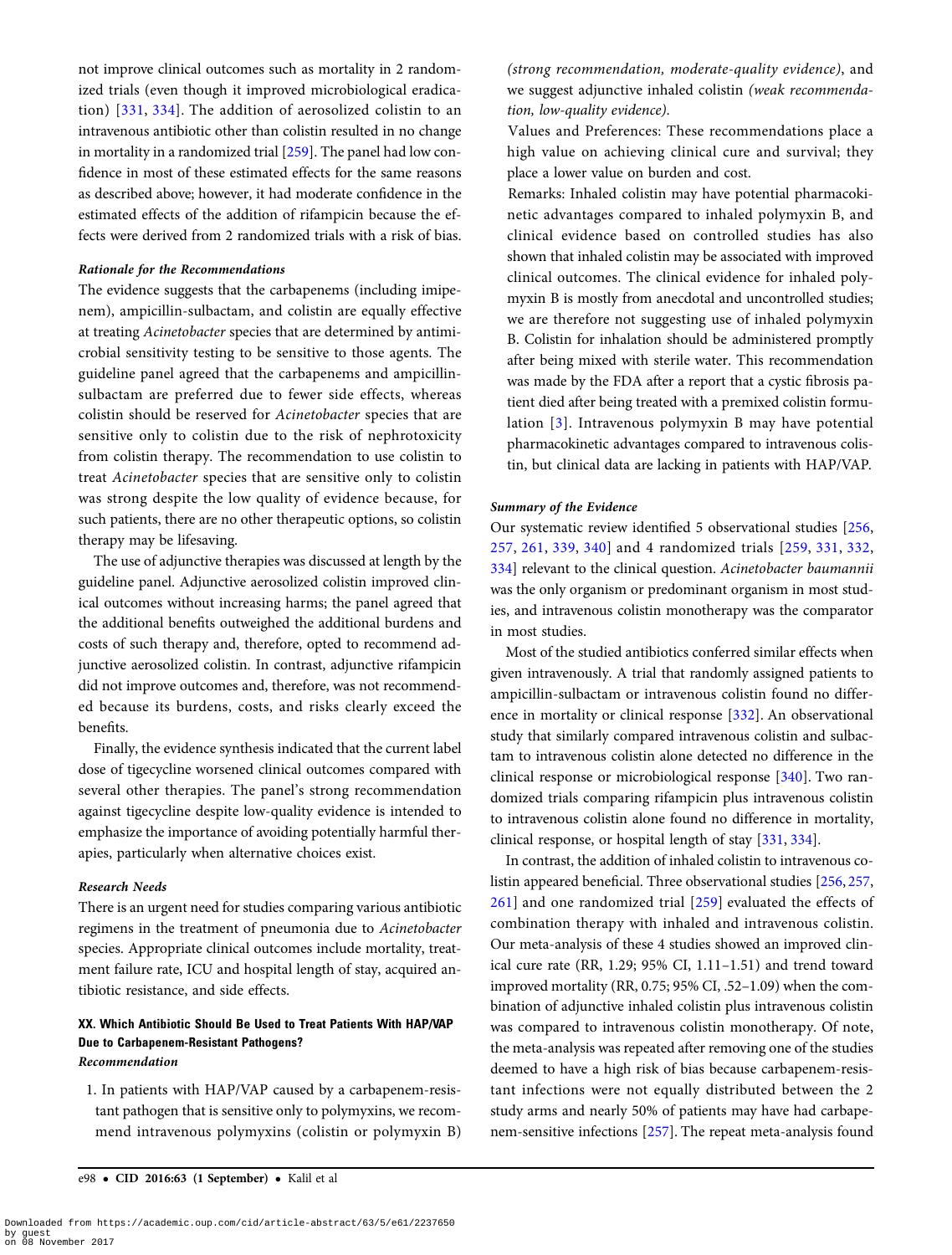that combination therapy with inhaled and intravenous colistin was still superior to intravenous colistin monotherapy in terms of clinical cure (RR, 1.28; 95% CI, 1.07–1.55). Inhaled colistin was not associated with nephrotoxicity, bronchospasm, or neurotoxicity, although this outcome was not systematically evaluated across studies. The risk for the development of resistant strains with inhaled colistin was addressed in one study, and no such cases were identified [\[256\]](#page-48-0).

Nephrotoxicity is the most common side effect of intravenous colistin. In 3 studies, the frequency of colistin-associated nephrotoxicity ranged from 19% to 33% [[256](#page-48-0), [261,](#page-48-0) [332](#page-50-0)]. This degree of renal dysfunction may be unavoidable when treating critically ill patients. In fact, a meta-regression analysis showed no difference in the rate of nephrotoxicity in patients with VAP who were treated with colistin compared with more traditional agents [\[184](#page-46-0)]. The addition of inhaled colistin did not increase the risk of renal injury or the emergence of colistin-resistant infections. The development of Acinetobacter resistance to inhaled colistin has only been described in spontaneously breathing patients, probably because drug concentrations in the airway are significantly lower in these patients compared with patients on mechanical ventilation [[341\]](#page-50-0). Recommendations regarding the frequency of administration and the total daily dose of intravenous colistin or polymyxin B and whether a loading dose should be administered are evolving and are beyond the scope of these guidelines, but a suggestion is made in Table [3](#page-3-0) (see section X). These issues should be addressed with the assistance of a critical care pharmacist. Similar concerns surround the use of inhaled colistin, as neither the dose nor method of delivery is standardized. Evidence on polymyxin B for the treatment of HAP/VAP is growing, but also limited by low-quality evidence [[305](#page-49-0)–[308](#page-49-0), [338\]](#page-50-0).

The panel had moderate confidence in the finding of no difference among most antibiotic regimens because the finding derived from randomized trials with indirectness of the intervention (ie, colistin dosing was highly variable). In contrast, the panel had low confidence in the estimated effects of inhaled plus intravenous colistin compared with intravenous colistin alone because the effects derived from observational studies with indirectness of the intervention, as well as from randomized trials with a risk of bias (lack of blinding) and imprecision (wide CIs for the outcome of mortality).

#### Rationale for the Recommendation

Intravenous colistin or polymyxin B is standard therapy for HAP/VAP caused by a carbapenem-resistant pathogen because such pathogens commonly demonstrate in vitro susceptibility to only the polymyxin antibiotic class. Our systematic review found no alternative antibiotic regimen with effects superior to intravenous colistin; the panel judged that intravenous polymyxins should remain the preferred therapy until an alternative antimicrobial regimen is definitively shown to be more

beneficial or less harmful, as clinical experience is becoming more

extensive.

The panel agreed that the benefits of inhaled colistin plus intravenous colistin or polymyxin B combination therapy outweighed the downsides in most patients with HAP/VAP caused by a carbapenem-resistant pathogen. The benefits considered by the panel were an improved clinical cure rate and trend toward improved mortality, while the downsides included potential harms (ie, nephrotoxicity, acquisition of colistin resistance, and other less severe side effects), increased burdens, and increased costs.

## LENGTH OF THERAPY

## XXI. Should Patients With VAP Receive 7 Days or 8–15 Days of Antibiotic Therapy?

#### Recommendation

1. For patients with VAP, we recommend a 7-day course of antimicrobial therapy rather than a longer duration (strong recommendation, moderate-quality evidence).

Remarks: There exist situations in which a shorter or longer duration of antibiotics may be indicated, depending upon the rate of improvement of clinical, radiologic, and laboratory parameters.

## Summary of the Evidence

We identified 2 published systematic reviews of randomized trials [\[342](#page-50-0), [343](#page-50-0)] and an observational study [\[344](#page-50-0)] that compared shortcourse antibiotic therapy to prolonged-course therapy for VAP.

One systematic review [\[342](#page-50-0)] included 6 randomized trials [\[120,](#page-45-0) [158](#page-46-0), [345](#page-50-0)–[348\]](#page-50-0) that enrolled 508 patients with HAP/VAP and compared fixed durations of antibiotic therapy. Nearly all of the patients had VAP, rather than HAP. Short courses of antibiotics (ie, 7–8 days) increased 28-day antibiotic-free days (mean difference, 4.02 days; 95% CI, 2.26–5.78 days) and reduced recurrent VAP due to MDR pathogens (42.1% vs 62.3%; OR, 0.44; 95% CI, .21–.95) compared with long courses of antibiotics (ie, 10–15 days). There were no differences in mortality, recurrent pneumonia, treatment failure, hospital length of stay, or duration of mechanical ventilation. In the subgroup of patients with VAP due to a non-glucose-fermenting gram-negative bacillus including Pseudomonas and Acinetobacter (33% of patients), short courses of antibiotics were associated with recurrent infection (OR, 2.18; 95% CI, 1.14–4.16), but no other differences.

The other systematic review [[343](#page-50-0)] similarly included 4 randomized trials [[345,](#page-50-0) [346](#page-50-0), [348\]](#page-50-0) that enrolled 883 patients with VAP and compared short-course antibiotic regimens (ie, 7–8 days) to long-course regimens (ie, 10–15 days). Short-course regimens increased antibiotic-free days, but there was no difference in mortality, recurrent pneumonia, ventilator-free days, duration of mechanical ventilation, or length of ICU stay.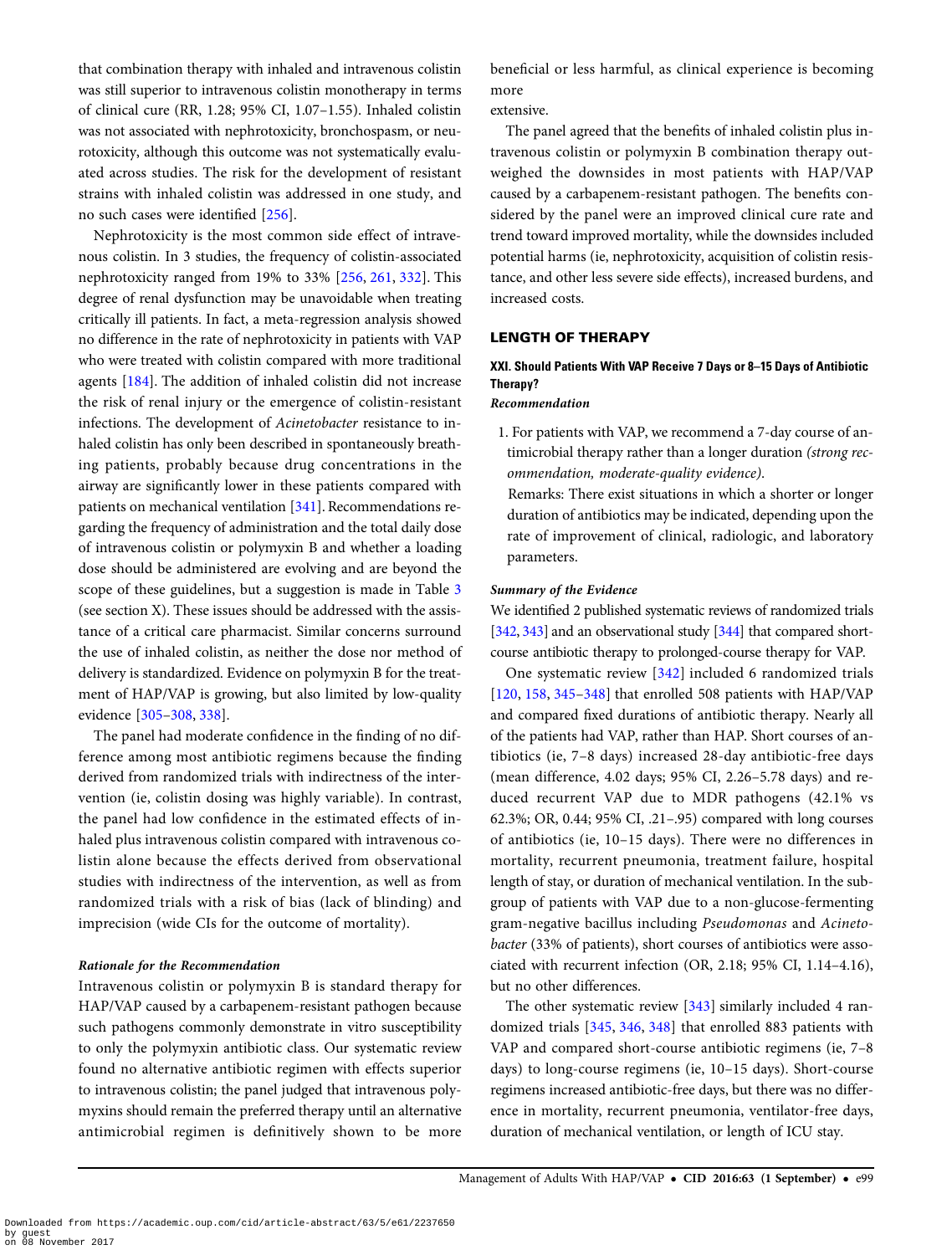We conducted our own meta-analyses using the trials that were included in the published systematic reviews, as well as data provided by these trials' authors. We also found no differences between short-course antibiotic regimens (ie, 7–8 days) and long-course regimens (ie, 10–15 days) in terms of mortality, clinical cure, and recurrent pneumonia. Of note, the specific subpopulation with VAP due to non-glucose-fermenting gram-negative bacilli was analyzed, and no differences were observed for pneumonia recurrence (OR, 1.42; 95% CI, .66–3.04;  $P = .37$ ) or mortality (OR, 0.94; 95% CI, .56–1.59;  $P = .83$ ).

The observational study enrolled patients with VAP due to non-glucose-fermenting gram-negative bacilli, which included 27 patients who were treated with antibiotics for 3–8 days and 127 patients who were treated for ≥9 days. There were no differences in mortality or recurrence rate among patients who received a short course of antibiotics compared to those who received a long course [[344](#page-50-0)].

Taken together, the evidence indicates that short courses of antibiotics reduce antibiotic exposure and recurrent pneumonia due to MDR organisms. Other clinical outcomes such as mortality do not appear to be affected by the duration of antibiotic therapy, with the exception of short courses, which were associated with recurrence of the initial VAP due to a non-glucosefermenting gram-negative bacillus in some previous studies, but not in our updated meta-analysis. The panel's confidence in these results was moderate, reflecting that they derive from meta-analyses of randomized trials that have a risk for bias. The risk of bias is due to many of the trials not being blinded and recurrence being measured at 30 days, which allows more time for recurrence to occur in the short-course arms of the trials, potentially biasing the studies in favor of long-course antibiotics. There was also indirectness; the question is for all patients with VAP, but the largest trial excluded patients with early VAP.

#### Rationale for the Recommendation

The desirable consequences of a short-course antibiotic regimen are that it decreases antibiotic exposure and antibiotic resistance, without increasing recurrent disease or mortality. The decreased antibiotic exposure almost certainly reduces costs and side effects. The undesirable consequence of a short-course antibiotic regimen is that occasionally antibiotics will be discontinued in a patient who needs them, resulting in recurrent VAP. The evidence suggests that this is very uncommon and, therefore, the panel had a high level of confidence that the benefits of a short-course antibiotic regimen outweighed the harms, leading to their recommendation to use antibiotics for 7 days rather than 8–15 days in patients with VAP.

The panel considered whether a separate recommendation was indicated for patients with VAP due to non-glucosefermenting gram-negative bacilli, in light of the previous evidence suggesting that recurrence may be increased in such

patients who receive a short course of antibiotics. The panel agreed that a different recommendation was not indicated because, even if there is a small increased recurrence rate, mortality and clinical cure do not appear to be affected; in addition, the evidence for recurrence is from subgroup analyses with important limitations. These include all of the following: There was potential bias in favor of long-course therapy due to the differential time period during which recurrence was assessed; there was the possibility that the second episode of VAP is incorrectly being considered a recurrence because of persistent colonizing organisms being cultured; many studies reported superinfections from both lung and other organ sites (eg, urinary tract infection) as recurrence; pulmonary infiltrates are known to persist on imaging studies and lag behind clinical resolution, leading to false identification of a new or recurrent pneumonia; and many subgroup analyses were performed, raising the possibility of multiple hypothesis testing.

# XXII. What Is the Optimal Duration of Antibiotic Therapy for HAP (Non-VAP)?

## Recommendation

1. For patients with HAP, we recommend a 7-day course of antimicrobial therapy (strong recommendation, very lowquality evidence).

Remarks: There exist situations in which a shorter or longer duration of antibiotics may be indicated, depending upon the rate of improvement of clinical, radiologic, and laboratory parameters.

#### Summary of the Evidence

The guideline panel found no studies that provided useful data for comparing short-term to long-term antibiotic therapy in HAP; however, the duration of therapy has been studied in VAP. Short courses of antibiotics (ie, 7–8 days) increased 28-day antibiotic-free days (mean difference, 4.02 days; 95% CI, 2.26–5.78 days) and reduced recurrent VAP due to MDR pathogens (42.1% vs 62.3%; OR, 0.44; 95% CI, .21–.95) compared with long courses of antibiotics (ie, 10–15 days). There were no differences in mortality, recurrent pneumonia, treatment failure, hospital length of stay, or duration of mechanical ventilation. In the subgroup of patients with VAP due to a nonglucose-fermenting gram-negative bacillus, including Pseudomonas and Acinetobacter (33% of patients), short courses of antibiotics were associated with recurrence (41.8% vs 24.7%; OR, 2.18; 95% CI, 1.14–4.16), but no mortality or other clinical differences were found [[342,](#page-50-0) [345](#page-50-0)–[347](#page-50-0)]. The increased risk of recurrence might have been in part due to bias created by how the time to recurrence was defined. A more recent and larger body of evidence comparing short-course vs long-course antibiotic treatment found no differences in mortality, recurrent pneumonia, treatment failure, hospital length of stay, or duration of mechanical ventilation (see section XXI).

e100 • CID 2016:63 (1 September) • Kalil et al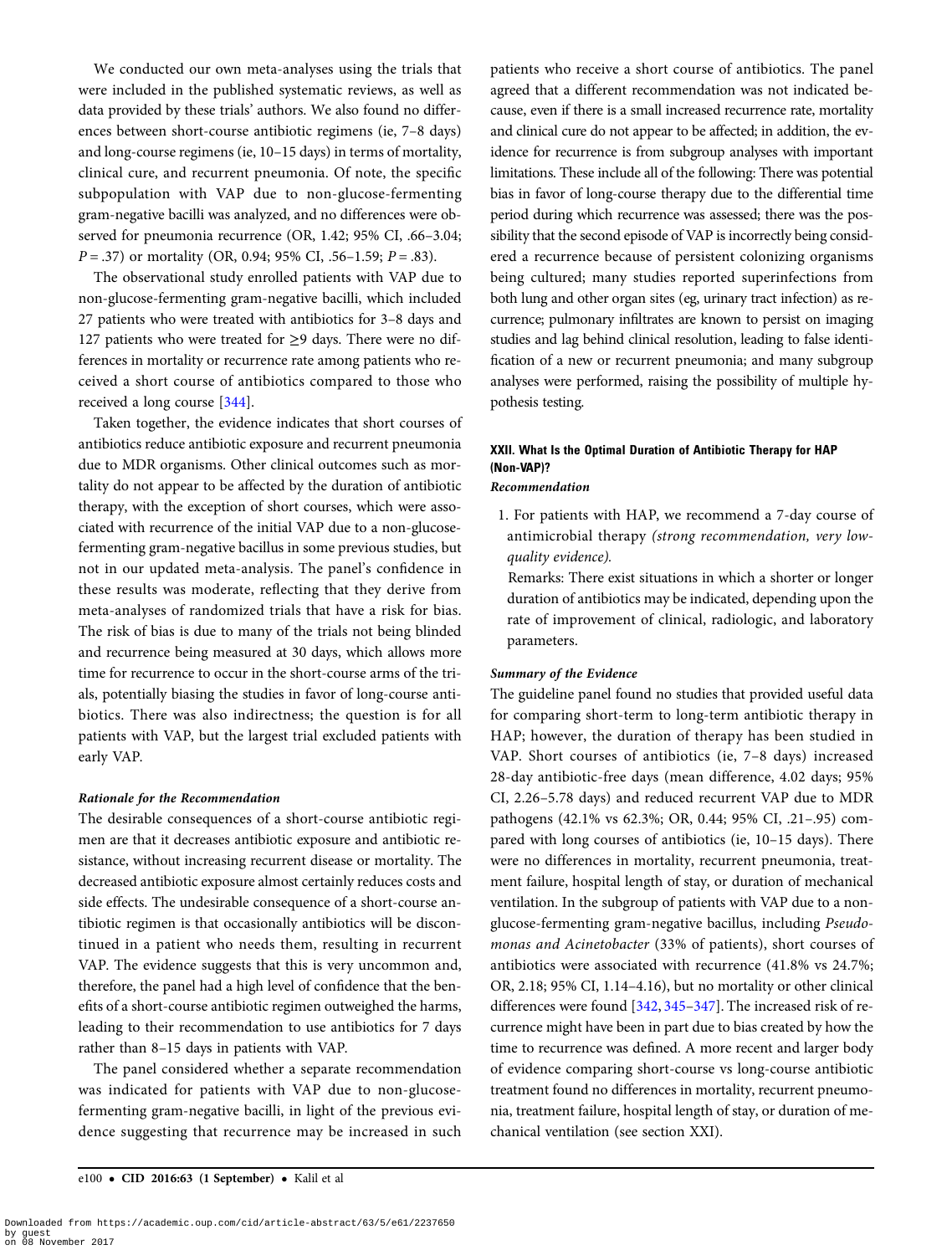#### Rationale for the Recommendation

Due to the absence of studies comparing short-term to longterm antibiotic therapy in patients with HAP, the guideline panel used evidence from patients with VAP to inform its judgments. The evidence suggests that antibiotic therapy for ≤7 days does not reduce the benefits of antibiotic therapy; however, the shorter duration of therapy almost certainly reduces antibioticrelated side effects, C. difficile colitis, the acquisition of antibiotic resistance, and costs. Given these potential benefits of a shorter duration of therapy without known harms, the panel decided that empiric antibiotic therapy should be prescribed for ≤7 days. The recommendation is strong, reflecting the panel's belief in the importance of avoiding therapies that are potentially harmful and costly if there is no evidence of benefit.

The guideline panel agreed that it is reasonable to empirically de-escalate the antimicrobial regimen to a single broad-spectrum antibiotic in patients who have a negative sputum culture and are clinically improving, provided that there is ongoing coverage according to a local HAP antibiogram, or, if not available, for enteric gram-negative bacilli and MSSA. Patients who have not had sputum cultures performed, have factors that diminish the reliability of the sputum culture (eg, antibiotic therapy prior to obtaining the sample or a poor-quality sample), or are at high risk for MDR infections may not be appropriate candidates for de-escalation.

## XXIII. Should Antibiotic Therapy Be De-escalated or Fixed in Patients With HAP/VAP?

Recommendation

1. For patients with HAP/VAP, we suggest that antibiotic therapy be de-escalated rather than fixed (weak recommendation, very low-quality evidence).

Remarks: De-escalation refers to changing an empiric broadspectrum antibiotic regimen to a narrower antibiotic regimen by changing the antimicrobial agent or changing from combination therapy to monotherapy. In contrast, fixed antibiotic therapy refers to maintaining a broad-spectrum antibiotic regimen until therapy is completed.

#### Summary of the Evidence

We identified 6 relevant studies that enrolled patients with nosocomial pneumonia [[194,](#page-46-0) [196,](#page-46-0) [229,](#page-47-0) [349](#page-50-0)–[351](#page-50-0)]. One of the studies was a randomized trial [[229\]](#page-47-0), and the remaining 5 were observational studies [[196](#page-46-0), [349](#page-50-0)–[351](#page-50-0)]. One study found lower mortality with de-escalation therapy [[196](#page-46-0)], 3 studies found a non–statistically significant reduction in mortality with deescalation therapy [[349](#page-50-0)–[351](#page-50-0)], and 2 studies found an increase in mortality with de-escalation therapy [\[194](#page-46-0), [229](#page-47-0)]. When the studies were pooled, there was no difference in mortality for the de-escalation group vs the fixed-regimen group (19.7% vs 22.6%; OR, 0.81; 95% CI, .64–1.1).

Other outcomes were similarly inconsistent or unaffected by the antimicrobial strategy. For ICU length of stay, the randomized

trial found that de-escalation caused a non–statistically significant decrease in the length of stay [[229\]](#page-47-0), whereas one of the observational studies found that de-escalation was associated with a non–statistically significant increase in the length of stay [\[349](#page-50-0)]. Recurrence of pneumonia was the same in both the de-escalation and fixed-regimen groups in 2 observational studies [[194,](#page-46-0) [350](#page-50-0)]. One of the studies reported an increase in emergence of resistant pathogens, particularly MRSA, in the de-escalation group  $(37.9\% \text{ vs } 16.7\%; P < .05)$  [\[229](#page-47-0)].

Following our systematic review, a randomized trial was reported that specifically compared a de-escalation strategy of antimicrobial management to a fixed strategy. It defined deescalation as narrowing the spectrum of initial antimicrobial therapy and a fixed strategy as the continuation of appropriate antimicrobial therapy until therapy was complete. The trial randomly assigned 116 patients with sepsis in the ICU to receive either a de-escalation strategy or fixed strategy. Pneumonia was a more common cause of sepsis in the de-escalation group (58% vs 40%). De-escalation increased the number of antimicrobial days (9 days vs 7.5 days;  $P = .03$ ) and the risk of superinfection (27% vs 11%; RR, 2.58; 95% CI, 1.09–6.12). There was no difference in mortality or ICU length of stay [\[352\]](#page-50-0). In a subgroup analysis of the 56 patients with pneumonia, there were no differences in any of the outcomes measured.

Taken together, the evidence indicates the following: There are no differences between de-escalation and a fixed antimicrobial regimen in terms of mortality or ICU length of stay; there is conflicting evidence about the effect of de-escalation on the incidence of recurrent pneumonia; and de-escalation may increase antimicrobial days, superinfection, and the emergence of MRSA. The panel's confidence in these estimated effects is very low. The panel's systematic review consisted mostly of observational studies that were limited by risk of bias, indirectness (different definitions of de-escalation, different antimicrobial regimens and protocols), and inconsistent results. The subsequent randomized trial was limited by both serious risk of bias (not blinded, failure of randomization [ie, baseline differences]) and probably also indirectness (the question is about patients with HAP/VAP, but the trial may have included patients with healthcare-associated non-HAP/VAP pneumonia).

#### Rationale for the Recommendation

De-escalation is widely considered the preferable approach to antimicrobial management and has become a principle of antimicrobial stewardship. National guidelines and numerous papers contend that de-escalation is beneficial because it likely reduces antimicrobial resistance, side effects, and costs [\[1,](#page-42-0) [195,](#page-46-0) [353](#page-50-0)–[358](#page-50-0)]. However, there is very little evidence that substantiates these presumed benefits, and there is some evidence (albeit very poor-quality evidence) that de-escalation may have some undesirable effects. These undesirable effects may, in part, be the result of changing an appropriate antimicrobial regimen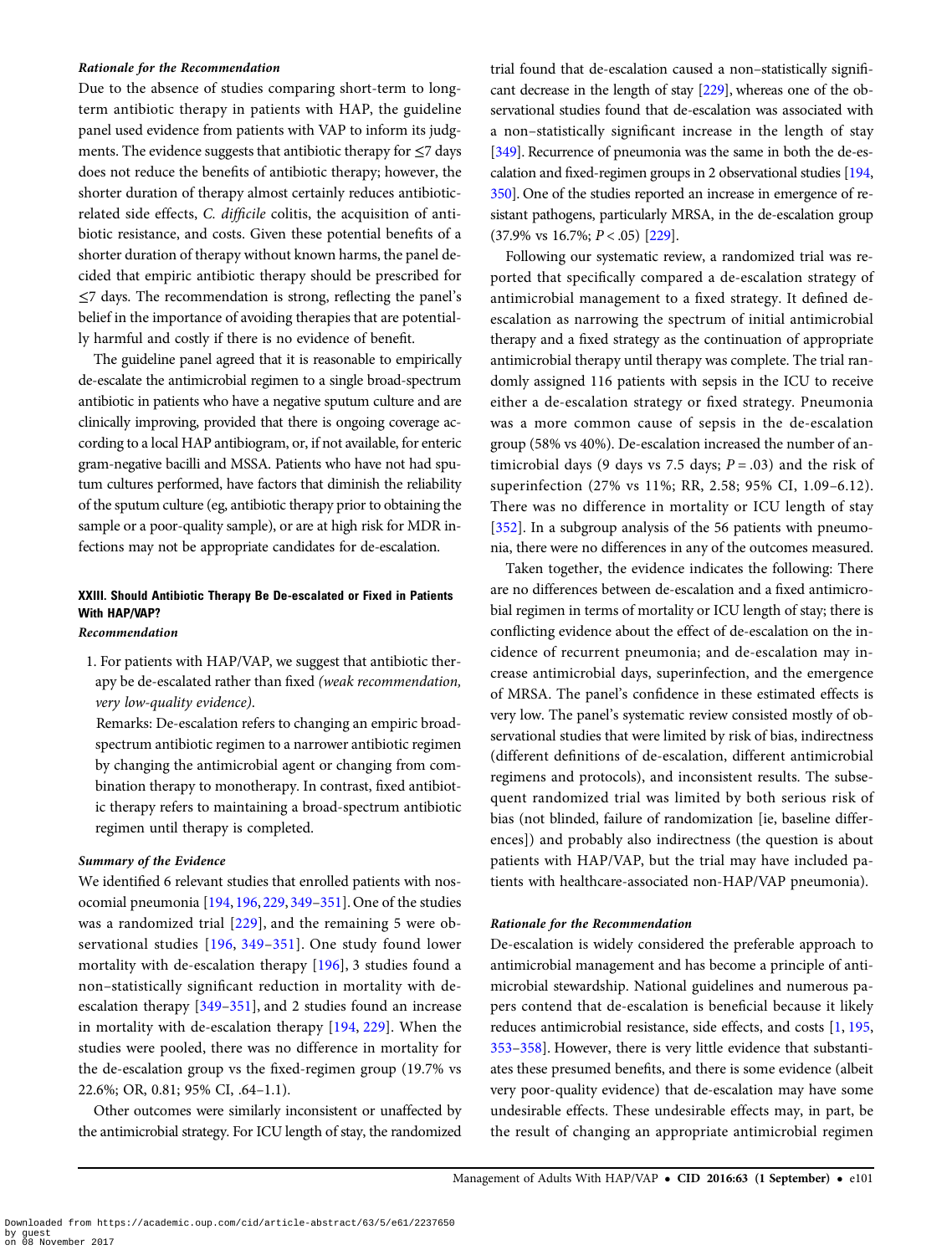to an inappropriate regimen due to misinterpretation of microbiological tests, misleading microbiological tests (eg, poorquality specimens reflecting contamination), or erroneous decision making.

The panelists felt that the evidence was poor and that they had essentially no confidence in the estimated effects of a de-escalation strategy compared with a fixed regimen. Therefore, the panel elected to inform its recommendation with unsystematic observations (ie, clinical experience) and clinical rationale. They had a high level of confidence that de-escalation reduces costs, burdens, and side effects, and that it is very likely that deescalation also reduces antimicrobial resistance. In contrast, they thought it may be possible that recurrent pneumonia could be increased by de-escalation, but had serious doubts that de-escalation could increase superinfection or antimicrobial days. When these factors were considered together, the panel judged that the potential benefits of de-escalation outweigh the possible harms and, therefore, recommended de-escalation.

## Research Needs

Well-done randomized trials comparing the effects of deescalation and fixed antimicrobial regimens on clinical outcomes are urgently needed. With antibiotic resistance considered one of the most significant threats of the current era and de-escalation a potential way to combat resistance, such research demands a high priority.

# XXIV. Should Discontinuation of Antibiotic Therapy Be Based Upon PCT Levels Plus Clinical Criteria or Clinical Criteria Alone in Patients With HAP/VAP?

## Recommendation

1. For patients with HAP/VAP, we suggest using PCT levels plus clinical criteria to guide the discontinuation of antibiotic therapy, rather than clinical criteria alone (weak recommendation, low-quality evidence).

Remarks: It is not known if the benefits of using PCT levels to determine whether or not to discontinue antibiotic therapy exist in settings where standard antimicrobial therapy for VAP is already 7 days or less.

#### Summary of the Evidence

We identified a published systematic review that selected randomized trials that enrolled patients with acute respiratory infections and compared PCT-based antibiotic decision making with conventional (ie, no PCT) decision making. The review selected 14 trials with 4221 patients and found that PCT-based decision making decreased antibiotic exposure (adjusted mean difference, −3.47 days; 95% CI, −3.78 to −3.17 days) and was not associated with increased mortality or treatment failure [\[359](#page-50-0), [360](#page-50-0)]. The generalizability of these findings is limited by indirectness, as the question is about the discontinuation of antibiotics in patients with VAP, but the trials included patients with any type of acute respiratory infection and evaluated both the initiation and discontinuation of antibiotics. The evidence is predominantly from patients with VAP, so our recommendations for HAP are mostly based on VAP studies.

In addition, we identified 2 published randomized trials [\[361,](#page-50-0) [362\]](#page-50-0) and an abstract of a randomized trial [[363](#page-50-0)], all of which specifically evaluated the discontinuation of antibiotic therapy for VAP on the basis of PCT levels plus clinical criteria vs clinical criteria alone. When pooled, the trials included 308 patients with VAP and found that those patients whose antibiotics were either continued or discontinued on the basis of PCT levels plus clinical criteria had a shorter duration of antibiotic therapy (9.1 days vs 12.1 days;  $P < .00001$ ), but no difference in mortality. Other outcomes were reported by only some of the trials, but included no effects on the duration of mechanical ventilation, length of ICU stay, length of hospital stay, incidence of recurrent pneumonia, or development of resistance.

Taken together, the evidence suggests that discontinuing antibiotics on the basis of PCT levels plus clinical criteria decreases antibiotic exposure compared with using clinical criteria alone; all other outcomes remain unchanged. The panel had low confidence in these results because they derive from a meta-analysis of 14 randomized trials with both a serious risk of bias (the trials were not blinded) and indirectness, as well as from a meta-analysis of 3 randomized trials with a serious risk of bias (the trials were not blinded) and some inconsistency  $(I^2 = 21\%)$ . Moreover, the control groups in the trials had routinely received 9–15 days of antibiotics; it is uncertain if a benefit would also be seen in hospitals that have a lower baseline duration of antibiotic therapy [\[342,](#page-50-0) [345\]](#page-50-0).

#### Rationale for the Recommendation

The desirable consequence associated with the use of PCT levels to guide the discontinuation of empiric antibiotic therapy is that it decreases antibiotic exposure without increasing treatment failure or mortality. The decreased antibiotic exposure almost certainly reduces costs and side effects. The undesirable consequences of using PCT levels to guide the discontinuation of empiric antibiotic therapy are that PCT testing is more costly and burdensome than clinical criteria alone. Moreover, falsely low PCT levels may encourage inappropriate discontinuation of necessary antibiotic therapy and falsely high PCT levels may lead to the continuation of unnecessary antibiotic therapy. When all these factors were considered, the panel felt that the benefits of decreased antibiotic exposure outweighed the costs, burdens, and uncertain results associated with PCT testing.

## XXV. Should Discontinuation of Antibiotic Therapy Be Based Upon the CPIS Plus Clinical Criteria or Clinical Criteria Alone in Patients With Suspected HAP/VAP? Recommendation

1. For patients with suspected HAP/VAP, we suggest not using the CPIS to guide the discontinuation of antibiotic therapy (weak recommendation, low-quality evidence).

e102 • CID 2016:63 (1 September) • Kalil et al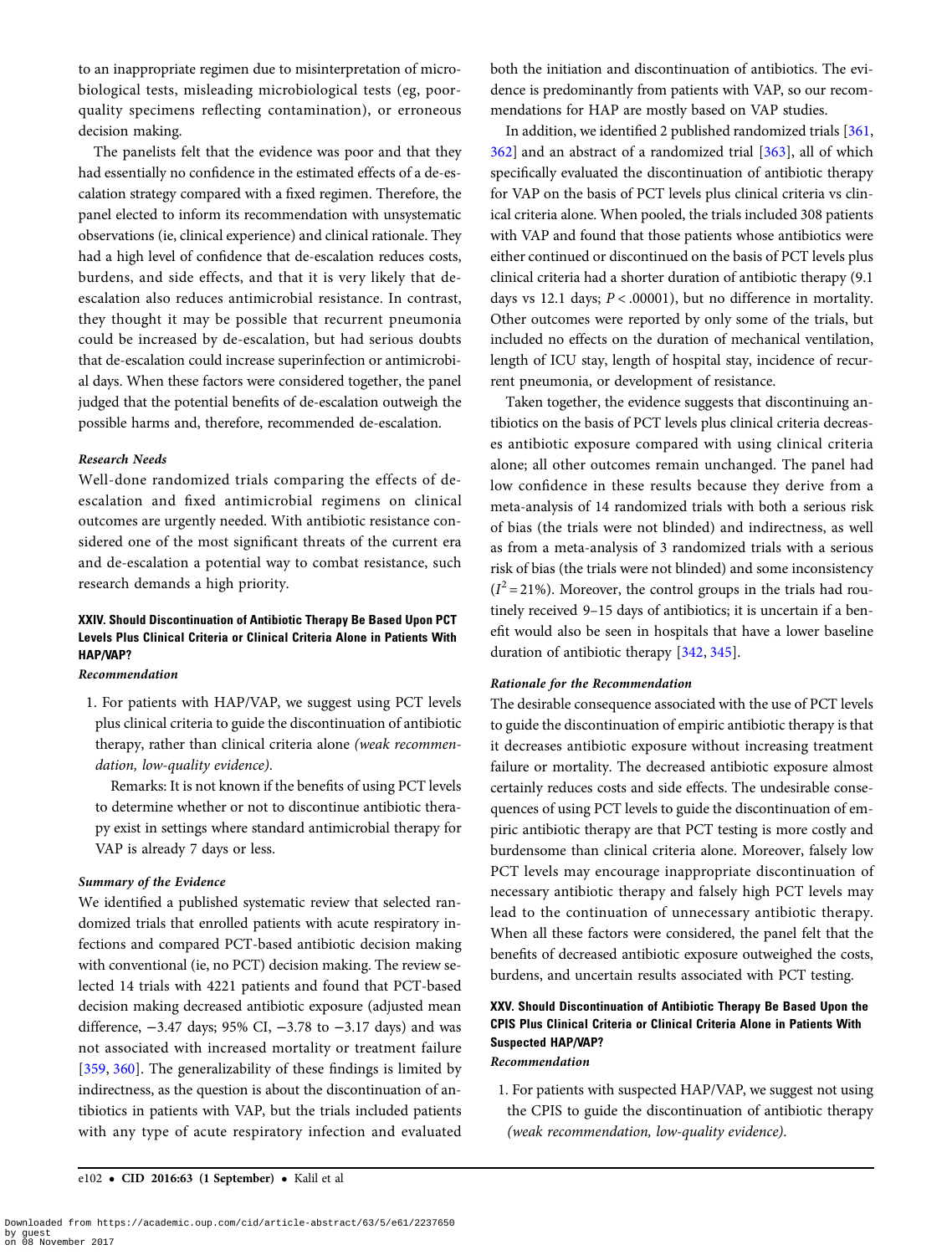#### <span id="page-42-0"></span>Summary of the Evidence

Use of the CPIS as a diagnostic tool was discussed above. The CPIS has also been studied as a management tool to aid in the decision of whether or not to discontinue antibiotics. Our systematic review identified 3 such studies [[120](#page-45-0), [193,](#page-46-0) [364](#page-50-0)]. The evidence is predominantly from patients with VAP, so our recommendations for HAP are mostly based on VAP studies.

In the first study, 81 ICU patients with pulmonary infiltrates and a CPIS ≤6 (low risk of pneumonia) were randomly assigned to standard therapy (choice and duration of antibiotic therapy at the discretion of the clinician) or ciprofloxacin monotherapy with reevaluation at 3 days. If the CPIS remained ≤6 at 3 days, ciprofloxacin was discontinued; otherwise, it was continued. Patients in the standard therapy group were more likely to receive ≥3 days of antibiotic therapy than patients in the CPIS group (90% vs 28%;  $P = .0001$ ). There was no difference in mortality or ICU length of stay; however, patients in the CPIS group had a shorter duration of antibiotic therapy (3.0 days vs 9.8 days;  $P = .0001$ ), a less expensive treatment course (\$259 vs  $$640; P = .0001$ ), and less antibiotic resistance and fewer superinfections (14% vs 38%; RR, 0.36; 95% CI, .14–.89) [\[120](#page-45-0)].

In the second study, 290 patients with VAP were assigned to have the duration of empiric antibiotic therapy for VAP determined using an antibiotic discontinuation policy (discontinuation group) or according to the clinical judgment of the treating ICU physicians (conventional group). The discontinuation policy required discontinuation of antibiotics if a noninfectious etiology for the infiltrates was identified or the symptoms and signs of infection resolved; the symptoms and signs overlapped with the CPIS, but were slightly different. The duration of antibiotic therapy was reduced in the discontinuation group compared with the conventional therapy group (6 days vs 8 days;  $P = .001$ ), but there were no differences in mortality, ICU length of stay, development of resistance, or incidence of superinfections [\[193](#page-46-0), [364\]](#page-50-0).

The third study was an observational study of 102 patients with VAP that compared outcomes among patients managed prior to the implementation of an antimicrobial guideline with outcomes among patients managed after implementation of the guideline. The guideline set standard antibiotic therapy to 7 days and encouraged a longer duration of therapy only for patients with evidence of ongoing active infection; this evidence closely overlapped with the CPIS (ie, fever, leukocytosis, persistent infiltrates, ongoing purulent sputum). Following implementation of the guideline, the duration of antibiotic therapy was shorter (8.6 days vs 14.8 days;  $P < .001$ ), and recurrent VAP was less common (7.7% vs 24%; RR, 0.32; 95% CI, .11–.93) [[193](#page-46-0), [364\]](#page-50-0).

Taken together, the evidence is inconsistent. One study suggests that use of the CPIS to determine antibiotic duration decreases cost, antibiotic resistance, and superinfection [\[120\]](#page-45-0), but 2 other studies suggest that use of the CPIS has no effect on most clinical outcomes [\[193](#page-46-0), [364](#page-50-0)]. The panel had low confidence in these estimated effects because, although 2 of the studies were randomized trials, the evidence was limited by inconsistency and indirectness (the question is about the use of CPIS in patients with VAP, but one trial enrolled patients with a low likelihood of VAP and the other studies used criteria slightly different from the CPIS).

#### Rationale for the Recommendation

This recommendation illustrates the panel's belief that an unproven intervention should not be recommended. Implementation of the CPIS is not costly and is minimally burdensome; however, it may be harmful if it does not reliably discriminate patients who can safely have their antibiotics discontinued from patients who should have their antibiotics continued, since it may lead to the discontinuation of antibiotics in patients who need ongoing antimicrobial therapy.

#### **Notes**

Acknowledgments. The panel expresses its gratitude to the thoughtful reviewers of earlier drafts of the guideline. The panel also wishes to thank Barb Griss from National Jewish Health for her assistance with the literature searches, Lina Huang, PharmD, of Washington Hospital Health Care System, Jennifer J. Padberg, MPH of Infectious Diseases Society of America (IDSA) and Kevin Wilson, MD of American Thoracic Society (ATS) for their assistance and support in the development of these guidelines.

Disclaimer. The content is solely the responsibility of the authors and does not necessarily represent the official views of the National Heart, Lung, and Blood Institute, the National Institutes of Health, or the Department of Veterans Affairs.

Financial support. The IDSA and the ATS provided meeting facilities for face-to-face meetings, financial support for conference calls, and administrative support. Industry funding to support guideline development was not permitted.

Potential conflicts of interest. T. M. F. reports grants from the US Food and Drug Administration, during the conduct of the study; Served in an Advisory/Consultancy role to Allergan, Melinta, Merck, MotifBio, Nabriva, Tetraphase, Sensor Kenesis Group, and grants from Pfizer and Cempra, outside the submitted work. P. D. F. reports grants from Biofire Diagnostics and Merck, outside the submitted work. M. L. M. reports that he has participated as an investigator in clinical trials related to bronchiectasis sponsored by Aradigm and Gilead; his employer has received remuneration for this work; and prior to beginning work on this guideline, he served as a consultant and speaker for Pfizer, and subsequent to the writing of these Guidelines, served as a consultant and clinical trial investigator for Bayer, both related to bronchiectasis. J. C. reports personal fees from Astellas, Merck, Roche, Angellini, Pfizer, and Novartis, outside the submitted work. J. M. reports grants from Bayer Pharma, outside the submitted work. L. B. P. reports a patent for targeted therapy of endobronchial infection in mechanically ventilated patents with royalties paid to Nektar Therapeutics sublicensed to Bayer, and the State University of New York at Stony Brook has licensed patents to Nektar in the area of aerosolized antibiotics to the intubated patient. These patents are sublicensed to Bayer. L. B. P. is a consultant to Bayer. M. I. R.'s time is partially protected by award number K23HL096054 from the National Heart, Lung, and Blood Institute. J. A. R. reports serving on the Advisory Board of Infectopharm, and receiving lecture fees from MSD, outside the submitted work. All other authors report no potential conflicts. All authors have submitted the ICMJE Form for Disclosure of Potential Conflicts of Interest. Conflicts that the editors consider relevant to the content of the manuscript have been disclosed.

#### References

1. American Thoracic Society (ATS) and Infectious Diseases Society of America (IDSA). Guidelines for the management of adults with hospital-acquired, ventilator-associated, and healthcare-associated pneumonia. Am J Respir Crit Care Med 2005; 171:388–416.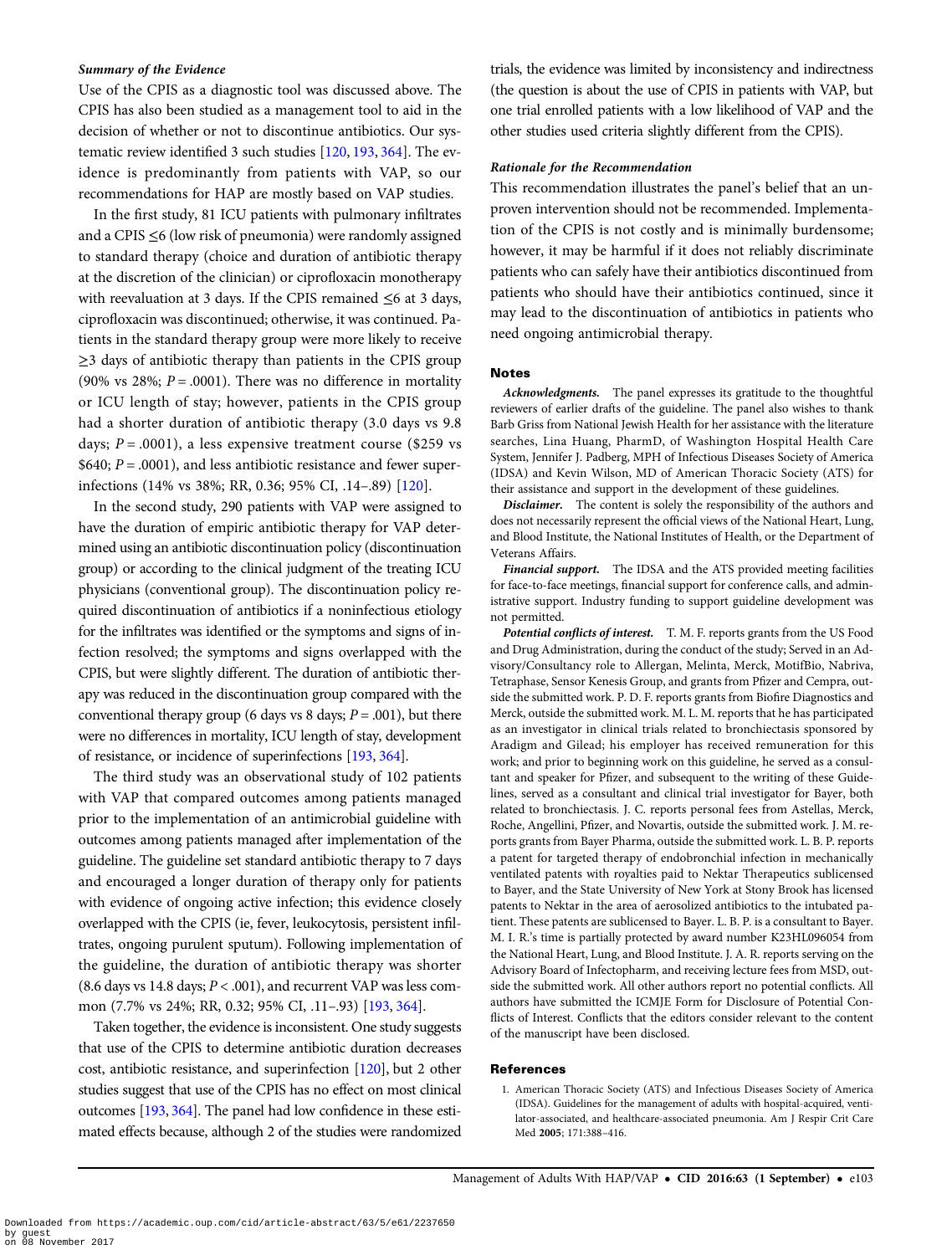- <span id="page-43-0"></span>2. Guyatt GH, Oxman AD, Vist GE, et al. GRADE: an emerging consensus on rating quality of evidence and strength of recommendations. BMJ 2008; 336:924–6.
- 3. US Food and Drug Administration (FDA). Information for healthcare professionals: colistimethate (marketed as Coly-Mycin M and generic products). Available at: [http://www.fda.gov/Drugs/DrugSafety/PostmarketDrugSafetyInformation](http://www.fda.gov/Drugs/DrugSafety/PostmarketDrugSafetyInformationforPatientsandProviders/ucm124896.htm) [forPatientsandProviders/ucm124896.htm.](http://www.fda.gov/Drugs/DrugSafety/PostmarketDrugSafetyInformationforPatientsandProviders/ucm124896.htm) Accessed September 2014.
- 4. Magill SS, Edwards JR, Fridkin SK; Emerging Infections Program Healthcare-Associated Infections Antimicrobial Use Prevalence Survey Team. Survey of health care-associated infections. N Engl J Med 2014; 370:2542–3.
- 5. Dudeck MA, Weiner LM, Allen-Bridson K, et al. National Healthcare Safety Network (NHSN) report, data summary for 2012, device-associated module. Am J Infect Control 2013; 41:1148–66.
- 6. Dudeck MA, Horan TC, Peterson KD, et al. National Healthcare Safety Network (NHSN) report, data summary for 2009, device-associated module. Am J Infect Control 2011; 39:349–67.
- 7. Wang Y, Eldridge N, Metersky ML, et al. National trends in patient safety for four common conditions, 2005–2011. N Engl J Med 2014; 370:341–51.
- 8. Melsen WG, Rovers MM, Groenwold RH, et al. Attributable mortality of ventilator-associated pneumonia: a meta-analysis of individual patient data from randomised prevention studies. Lancet Infect Dis 2013; 13:665–71.
- 9. Muscedere JG, Day A, Heyland DK. Mortality, attributable mortality, and clinical events as end points for clinical trials of ventilator-associated pneumonia and hospital-acquired pneumonia. Clin Infect Dis 2010; 51(suppl 1):S120–5.
- 10. Kollef MH, Hamilton CW, Ernst FR. Economic impact of ventilator-associated pneumonia in a large matched cohort. Infect Control Hosp Epidemiol 2012; 33:250–6.
- 11. Sopena N, Sabria M; Neunos Study Group. Multicenter study of hospital-acquired pneumonia in non-ICU patients. Chest 2005; 127:213–9.
- 12. Esperatti M, Ferrer M, Giunta V, et al. Validation of predictors of adverse outcomes in hospital-acquired pneumonia in the ICU. Crit Care Med 2013; 41:2151–61.
- 13. Coffin SE, Klompas M, Classen D, et al. Strategies to prevent ventilator-associated pneumonia in acute care hospitals. Infect Control Hosp Epidemiol 2008; 29 (suppl 1):S31–40.
- 14. Klompas M, Branson R, Eichenwald EC, et al. Strategies to prevent ventilator-associated pneumonia in acute care hospitals: 2014 update. Infect Control Hosp Epidemiol 2014; 35(suppl 2):S133–54.
- 15. Chalmers JD, Rother C, Salih W, Ewig S. Healthcare-associated pneumonia does not accurately identify potentially resistant pathogens: a systematic review and meta-analysis. Clin Infect Dis 2014; 58:330–9.
- 16. Gross AE, Van Schooneveld TC, Olsen KM, et al. Epidemiology and predictors of multidrug-resistant community-acquired and health care-associated pneumonia. Antimicrob Agents Chemother 2014; 58:5262–8.
- 17. Yap V, Datta D, Metersky ML. Is the present definition of health care-associated pneumonia the best way to define risk of infection with antibiotic-resistant pathogens? Infect Dis Clin North Am 2013; 27:1–18.
- 18. Jones BE, Jones MM, Huttner B, et al. Trends in antibiotic use and nosocomial pathogens in hospitalized veterans with pneumonia at 128 medical centers, 2006–2010. Clin Infect Dis 2015; 61:1403–10.
- 19. Valles J, Martin-Loeches I, Torres A, et al. Epidemiology, antibiotic therapy and clinical outcomes of healthcare-associated pneumonia in critically ill patients: a Spanish cohort study. Intensive Care Med 2014; 40:572–81.
- 20. Hayashi Y, Morisawa K, Klompas M, et al. Toward improved surveillance: the impact of ventilator-associated complications on length of stay and antibiotic use in patients in intensive care units. Clin Infect Dis 2013; 56:471–7.
- 21. Infectious Diseases Society of America (IDSA)/American Thoracic Society (ATS). Supplemental material for the management of adults with hospitalacquired and ventilator-associated pneumonia: 2016 clinical practice guidelines by the Infectious Diseases Society of America and the American Thoracic Society. Available at: [http://www.idsociety.org/Organ\\_System/#HospitalAcquired](http://www.idsociety.org/Organ_System/#HospitalAcquiredVentilatorAssociatedPneumoniaHAPVAP) [VentilatorAssociatedPneumoniaHAPVAP.](http://www.idsociety.org/Organ_System/#HospitalAcquiredVentilatorAssociatedPneumoniaHAPVAP) Accessed 9 June 2016.
- 22. Depuydt P, Benoit D, Vogelaers D, et al. Systematic surveillance cultures as a tool to predict involvement of multidrug antibiotic resistant bacteria in ventilator-associated pneumonia. Intensive Care Med 2008; 34:675–82.
- 23. Giantsou E, Liratzopoulos N, Efraimidou E, et al. Both early-onset and late-onset ventilator-associated pneumonia are caused mainly by potentially multiresistant bacteria. Intensive Care Med 2005; 31:1488–94.
- 24. Trouillet JL, Chastre J, Vuagnat A, et al. Ventilator-associated pneumonia caused by potentially drug-resistant bacteria. Am J Respir Crit Care Med 1998; 157:531–9.
- 25. Gastmeier P, Sohr D, Geffers C, Ruden H, Vonberg RP, Welte T. Early- and lateonset pneumonia: is this still a useful classification? Antimicrob Agents Chemother 2009; 53:2714–8.
- 26. Ibrahim EH, Ward S, Sherman G, Kollef MH. A comparative analysis of patients with early-onset vs late-onset nosocomial pneumonia in the ICU setting. Chest 2000; 117:1434–42.
- 27. Martin-Loeches I, Deja M, Koulenti D, et al. Potentially resistant microorganisms in intubated patients with hospital-acquired pneumonia: the interaction of ecology, shock and risk factors. Intensive Care Med 2013; 39:672–81.
- 28. Restrepo MI, Peterson J, Fernandez JF, Qin Z, Fisher AC, Nicholson SC. Comparison of the bacterial etiology of early-onset and late-onset ventilator-associated pneumonia in subjects enrolled in 2 large clinical studies. Respir Care 2013; 58:1220–5.
- 29. Verhamme KM, De Coster W, De Roo L, et al. Pathogens in early-onset and lateonset intensive care unit-acquired pneumonia. Infect Control Hosp Epidemiol 2007; 28:389–97.
- 30. Parker CM, Kutsogiannis J, Muscedere J, et al. Ventilator-associated pneumonia caused by multidrug-resistant organisms or Pseudomonas aeruginosa: prevalence, incidence, risk factors, and outcomes. J Crit Care 2008; 23:18–26.
- 31. George DL, Falk PS, Wunderink RG, et al. Epidemiology of ventilator-acquired pneumonia based on protected bronchoscopic sampling. Am J Respir Crit Care Med 1998; 158:1839–47.
- 32. Rello J, Sa-Borges M, Correa H, Leal SR, Baraibar J. Variations in etiology of ventilator-associated pneumonia across four treatment sites: implications for antimicrobial prescribing practices. Am J Respir Crit Care Med 1999; 160:608–13.
- 33. Leroy O, Meybeck A, d'Escrivan T, Devos P, Kipnis E, Georges H. Impact of adequacy of initial antimicrobial therapy on the prognosis of patients with ventilator-associated pneumonia. Intensive Care Med 2003; 29:2170–3.
- 34. Hotchkiss RS, Monneret G, Payen D. Sepsis-induced immunosuppression: from cellular dysfunctions to immunotherapy. Nat Rev Immunol 2013; 13:862–74.
- 35. Markowicz P, Wolff M, Djedaini K, et al. Multicenter prospective study of ventilator-associated pneumonia during acute respiratory distress syndrome. Incidence, prognosis, and risk factors. ARDS Study Group. Am J Respir Crit Care Med 2000; 161:1942–8.
- 36. Chastre J, Trouillet JL, Vuagnat A, et al. Nosocomial pneumonia in patients with acute respiratory distress syndrome. Am J Respir Crit Care Med 1998; 157(4 pt 1):1165–72.
- 37. Langer M, Cigada M, Mandelli M, Mosconi P, Tognoni G. Early onset pneumonia: a multicenter study in intensive care units. Intensive Care Med 1987; 13:342–6.
- 38. Ewig S, Torres A, El-Ebiary M, et al. Bacterial colonization patterns in mechanically ventilated patients with traumatic and medical head injury. Incidence, risk factors, and association with ventilator-associated pneumonia. Am J Respir Crit Care Med 1999; 159:188–98.
- 39. Leroy O, Giradie P, Yazdanpanah Y, et al. Hospital-acquired pneumonia: microbiological data and potential adequacy of antimicrobial regimens. Eur Respir J 2002; 20:432–9.
- 40. Leroy O, d'Escrivan T, Devos P, Dubreuil L, Kipnis E, Georges H. Hospitalacquired pneumonia in critically ill patients: factors associated with episodes due to imipenem-resistant organisms. Infection 2005; 33:129–35.
- 41. Bouza E, Giannella M, Bunsow E, et al. Ventilator-associated pneumonia due to meticillin-resistant Staphylococcus aureus: risk factors and outcome in a large general hospital. J Hosp Infect 2012; 80:150–5.
- 42. Moreira MR, Cardoso RL, Almeida AB, Gontijo Filho PP. Risk factors and evolution of ventilator-associated pneumonia by Staphylococcus aureus sensitive or resistant to oxacillin in patients at the intensive care unit of a Brazilian university hospital. Braz J Infect Dis 2008; 12:499–503.
- 43. Wooten DA, Winston LG. Risk factors for methicillin-resistant Staphylococcus aureus in patients with community-onset and hospital-onset pneumonia. Respir Med 2013; 107:1266–70.
- 44. Robicsek A, Suseno M, Beaumont JL, Thomson RB Jr, Peterson LR. Prediction of methicillin-resistant Staphylococcus aureus involvement in disease sites by concomitant nasal sampling. J Clin Microbiol 2008; 46:588–92.
- 45. Dangerfield B, Chung A, Webb B, Seville MT. Predictive value of methicillinresistant Staphylococcus aureus (MRSA) nasal swab PCR assay for MRSA pneumonia. Antimicrob Agents Chemother 2014; 58:859–64.
- 46. Sarikonda KV, Micek ST, Doherty JA, Reichley RM, Warren D, Kollef MH. Methicillin-resistant Staphylococcus aureus nasal colonization is a poor predictor of intensive care unit-acquired methicillin-resistant Staphylococcus aureus infections requiring antibiotic treatment. Crit Care Med 2010; 38:1991–5.
- 47. Montero M, Sala M, Riu M, et al. Risk factors for multidrug-resistant Pseudomonas aeruginosa acquisition. Impact of antibiotic use in a double case-control study. Eur J Clin Microbiol Infect Dis 2010; 29:335–9.
- 48. Agbaht K, Diaz E, Munoz E, et al. Bacteremia in patients with ventilator-associated pneumonia is associated with increased mortality: a study comparing bacteremic vs. nonbacteremic ventilator-associated pneumonia. Crit Care Med 2007; 35:2064–70.
- 49. Kunac A, Sifri ZC, Mohr AM, Horng H, Lavery RF, Livingston DH. Bacteremia and ventilator-associated pneumonia: a marker for contemporaneous extra-pulmonic infection. Surg Infect (Larchmt) 2014; 15:77–83.
- 50. Luna CM, Videla A, Mattera J, et al. Blood cultures have limited value in predicting severity of illness and as a diagnostic tool in ventilator-associated pneumonia. Chest 1999; 116:1075–84.

e104 • CID 2016:63 (1 September) • Kalil et al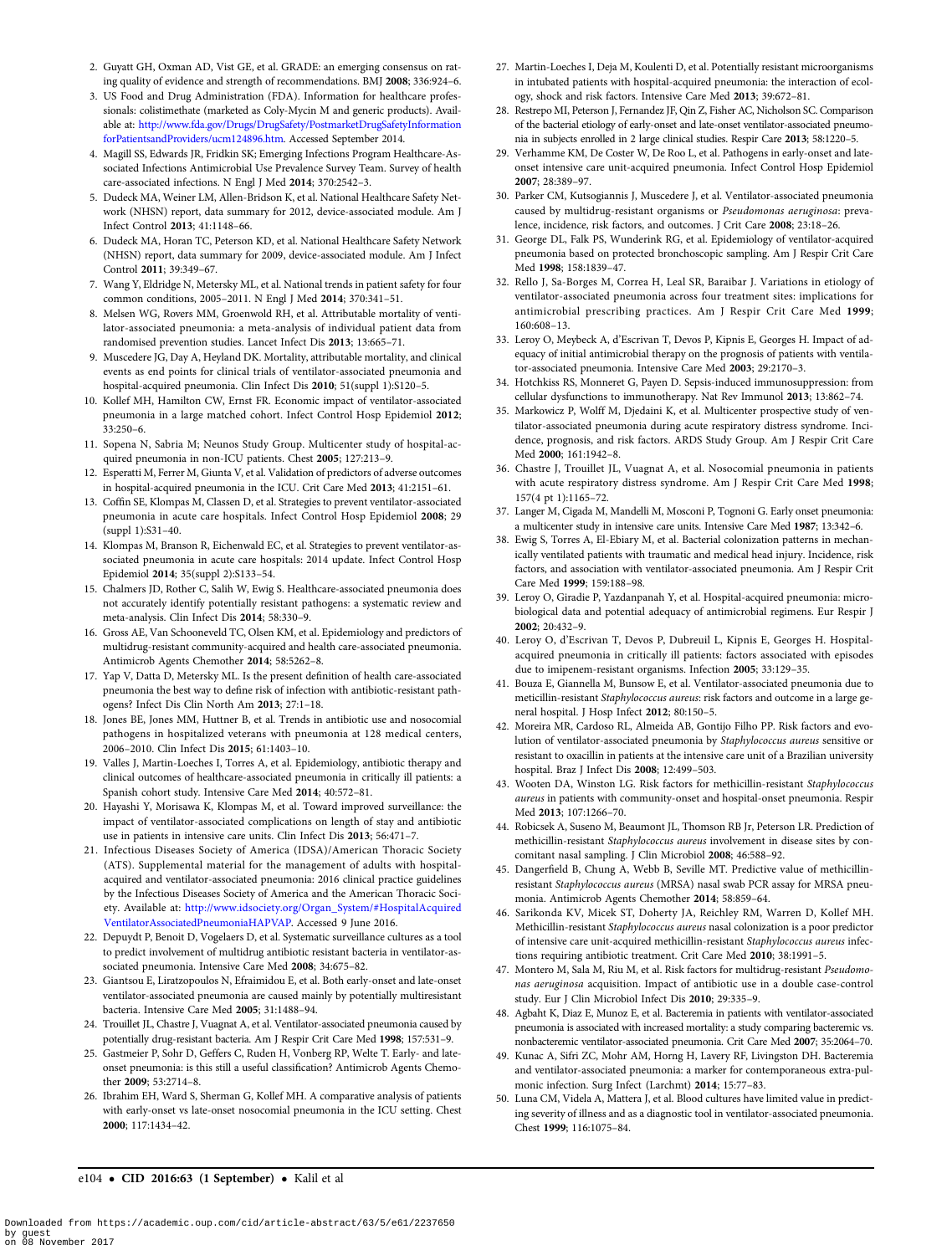- <span id="page-44-0"></span>51. O'Keefe GE, Caldwell E, Cuschieri J, Wurfel MM, Evans HL. Ventilator-associated pneumonia: bacteremia and death after traumatic injury. J Trauma Acute Care Surg 2012; 72:713–9.
- 52. DeRyke CA, Lodise TP Jr, Rybak MJ, McKinnon PS. Epidemiology, treatment, and outcomes of nosocomial bacteremic Staphylococcus aureus pneumonia. Chest 2005; 128:1414–22.
- 53. Canadian Critical Care Trials Group. A randomized trial of diagnostic techniques for ventilator-associated pneumonia. N Engl J Med 2006; 355:2619–30.
- 54. Fagon JY, Chastre J, Wolff M, et al. Invasive and noninvasive strategies for management of suspected ventilator-associated pneumonia. A randomized trial. Ann Intern Med 2000; 132:621–30.
- 55. Ruiz M, Torres A, Ewig S, et al. Noninvasive versus invasive microbial investigation in ventilator-associated pneumonia: evaluation of outcome. Am J Respir Crit Care Med 2000; 162:119–25.
- 56. Sanchez-Nieto JM, Torres A, Garcia-Cordoba F, et al. Impact of invasive and noninvasive quantitative culture sampling on outcome of ventilator-associated pneumonia: a pilot study. Am J Respir Crit Care Med 1998; 157:371–6.
- 57. Sole Violan J, Fernandez JA, Benitez AB, Cardenosa Cendrero JA, Rodriguez de Castro F. Impact of quantitative invasive diagnostic techniques in the management and outcome of mechanically ventilated patients with suspected pneumonia. Crit Care Med 2000; 28:2737–41.
- 58. Berton DC, Kalil AC, Teixeira PJ. Quantitative versus qualitative cultures of respiratory secretions for clinical outcomes in patients with ventilator-associated pneumonia. Cochrane Database Syst Rev 2014; 10:Cd006482.
- 59. Papazian L, Thomas P, Garbe L, et al. Bronchoscopic or blind sampling techniques for the diagnosis of ventilator-associated pneumonia. Am J Respir Crit Care Med 1995; 152(6 pt 1):1982–91.
- 60. Marquette CH, Copin MC, Wallet F, et al. Diagnostic tests for pneumonia in ventilated patients: prospective evaluation of diagnostic accuracy using histology as a diagnostic gold standard. Am J Respir Crit Care Med 1995; 151:1878–88.
- 61. Torres A, el-Ebiary M, Padro L, et al. Validation of different techniques for the diagnosis of ventilator-associated pneumonia. Comparison with immediate postmortem pulmonary biopsy. Am J Respir Crit Care Med 1994; 149(2 pt 1):324–31.
- 62. Balthazar AB, Von Nowakonski A, De Capitani EM, Bottini PV, Terzi RG, Araujo S. Diagnostic investigation of ventilator-associated pneumonia using bronchoalveolar lavage: comparative study with a postmortem lung biopsy. Braz J Med Biol Res 2001; 34:993–1001.
- 63. Sole-Violan J, Rodriguez de Castro F, Rey A, et al. Comparison of bronchoscopic diagnostic techniques with histological findings in brain dead organ donors without suspected pneumonia. Thorax 1996; 51:929–31.
- 64. Fabregas N, Ewig S, Torres A, et al. Clinical diagnosis of ventilator associated pneumonia revisited: comparative validation using immediate post-mortem lung biopsies. Thorax 1999; 54:867–73.
- 65. Kirtland SH, Corley DE, Winterbauer RH, et al. The diagnosis of ventilatorassociated pneumonia: a comparison of histologic, microbiologic, and clinical criteria. Chest 1997; 112:445–57.
- 66. Bregeon F, Papazian L, Thomas P, et al. Diagnostic accuracy of protected catheter sampling in ventilator-associated bacterial pneumonia. Eur Respir J 2000; 16:969–75.
- 67. Chastre J, Viau F, Brun P, et al. Prospective evaluation of the protected specimen brush for the diagnosis of pulmonary infections in ventilated patients. Am Rev Respir Dis 1984; 130:924–9.
- 68. Raman K, Nailor MD, Nicolau DP, Aslanzadeh J, Nadeau M, Kuti JL. Early antibiotic discontinuation in patients with clinically suspected ventilator-associated pneumonia and negative quantitative bronchoscopy cultures. Crit Care Med 2013; 41:1656–63.
- 69. Jorgensen JH, Pfaller MA, Carroll KC, et al. Manual of clinical microbiology. 11th edn. Washington: American Society of Microbiology, 2015.
- 70. Bonten MJ, Bergmans DC, Stobberingh EE, et al. Implementation of bronchoscopic techniques in the diagnosis of ventilator-associated pneumonia to reduce antibiotic use. Am J Respir Crit Care Med 1997; 156:1820–4.
- 71. Brun-Buisson C, Fartoukh M, Lechapt E, et al. Contribution of blinded, protected quantitative specimens to the diagnostic and therapeutic management of ventilator-associated pneumonia. Chest 2005; 128:533–44.
- 72. Marik PE, Lynott J, Croxton M, Palmer E, Miller L, Zaloga GP. The effect of blind-protected specimen brush sampling on antibiotic use in patients with suspected ventilator-associated pneumonia. J Intensive Care Med 2001; 16:42–6.
- 73. Meduri GU, Wunderink RG, Leeper KV, Beals DH. Management of bacterial pneumonia in ventilated patients. Protected bronchoalveolar lavage as a diagnostic tool. Chest 1992; 101:500–8.
- 74. Babcock HM, Zack JE, Garrison T, Trovillion E, Kollef MH, Fraser VJ. Ventilator-associated pneumonia in a multi-hospital system: differences in microbiology by location. Infect Control Hosp Epidemiol 2003; 24:853–8.
- 75. Baker AM, Bowton DL, Haponik EF. Decision making in nosocomial pneumonia. An analytic approach to the interpretation of quantitative bronchoscopic cultures. Chest 1995; 107:85–95.
- 76. Chastre J, Luyt CE, Combes A, Trouillet JL. Use of quantitative cultures and reduced duration of antibiotic regimens for patients with ventilator-associated pneumonia to decrease resistance in the intensive care unit. Clin Infect Dis 2006; 43(suppl 2):S75–81.
- 77. Combes A, Luyt CE, Trouillet JL, Chastre J. Controversies in ventilator-associated pneumonia. Semin Respir Crit Care Med 2010; 31:47–54.
- 78. Croce MA, Fabian TC, Waddle-Smith L, et al. Utility of Gram's stain and efficacy of quantitative cultures for posttraumatic pneumonia: a prospective study. Ann Surg 1998; 227:743–51; discussion 51–5.
- 79. Dreyfuss D, Mier L, Le Bourdelles G, et al. Clinical significance of borderline quantitative protected brush specimen culture results. Am Rev Respir Dis 1993; 147:946–51.
- 80. Fujitani S, Yu VL. Quantitative cultures for diagnosing ventilator-associated pneumonia: a critique. Clin Infect Dis 2006; 43(suppl 2):S106–13.
- 81. Giantsou E, Liratzopoulos N, Efraimidou E, et al. De-escalation therapy rates are significantly higher by bronchoalveolar lavage than by tracheal aspirate. Intensive Care Med 2007; 33:1533–40.
- 82. Grgurich PE, Hudcova J, Lei Y, Sarwar A, Craven DE. Diagnosis of ventilator-associated pneumonia: controversies and working toward a gold standard. Curr Opin Infect Dis 2013; 26:140–50.
- 83. Heyland DK, Cook DJ, Marshall J, et al. The clinical utility of invasive diagnostic techniques in the setting of ventilator-associated pneumonia. Canadian Critical Care Trials Group. Chest 1999; 115:1076–84.
- 84. Kollef MH, Kollef KE. Antibiotic utilization and outcomes for patients with clinically suspected ventilator-associated pneumonia and negative quantitative BAL culture results. Chest 2005; 128:2706–13.
- 85. Malhotra AK, Riaz OJ, Duane TM, et al. Subthreshold quantitative bronchoalveolar lavage: clinical and therapeutic implications. J Trauma 2008; 65:580–8.
- 86. Rello J, Vidaur L, Sandiumenge A, et al. De-escalation therapy in ventilator-associated pneumonia. Crit Care Med 2004; 32:2183–90.
- 87. Rodriguez de Castro F, Sole-Violan J, Aranda Leon A, et al. Do quantitative cultures of protected brush specimens modify the initial empirical therapy in ventilated patients with suspected pneumonia? Eur Respir J 1996; 9:37–41.
- Sterling TR, Ho EJ, Brehm WT, Kirkpatrick MB. Diagnosis and treatment of ventilator-associated pneumonia—impact on survival. A decision analysis. Chest 1996; 110:1025–34.
- 89. Herer B, Fuhrman C, Gazevic Z, Cabrit R, Chouaid C. Management of nosocomial pneumonia on a medical ward: a comparative study of outcomes and costs of invasive procedures. Clin Microbiol Infect 2009; 15:165–72.
- 90. Dorca J, Manresa F, Esteban L, et al. Efficacy, safety, and therapeutic relevance of transthoracic aspiration with ultrathin needle in nonventilated nosocomial pneumonia. Am J Respir Crit Care Med 1995; 151:1491–6.
- 91. Dalhoff K, Braun J, Hollandt H, Lipp R, Wiessmann KJ, Marre R. Diagnostic value of bronchoalveolar lavage in patients with opportunistic and nonopportunistic bacterial pneumonia. Infection 1993; 21:291–6.
- 92. Chung DR, Song JH, Kim SH, et al. High prevalence of multidrug-resistant nonfermenters in hospital-acquired pneumonia in Asia. Am J Respir Crit Care Med 2011; 184:1409–17.
- 93. Pereira W Jr, Kovnat DM, Snider GL. A prospective cooperative study of complications following flexible fiberoptic bronchoscopy. Chest 1978; 73:813–6.
- 94. Gibson PG, Breit SN, Bryant DH. Hypoxia during bronchoalveolar lavage. Aust N Z J Med 1990; 20:39–43.
- 95. Maruna P, Nedelnikova K, Gurlich R. Physiology and genetics of procalcitonin. Physiol Res 2000; 49(suppl 1):S57–61.
- 96. Dandona P, Nix D, Wilson MF, et al. Procalcitonin increase after endotoxin injection in normal subjects. J Clin Endocrinol Metab 1994; 79:1605–8.
- 97. Charles PE, Kus E, Aho S, et al. Serum procalcitonin for the early recognition of nosocomial infection in the critically ill patients: a preliminary report. BMC Infect Dis 2009; 9:49.
- 98. Muller F, Christ-Crain M, Bregenzer T, et al. Procalcitonin levels predict bacteremia in patients with community-acquired pneumonia: a prospective cohort trial. Chest 2010; 138:121–9.
- 99. Assicot M, Gendrel D, Carsin H, Raymond J, Guilbaud J, Bohuon C. High serum procalcitonin concentrations in patients with sepsis and infection. Lancet 1993; 341:515–8.
- 100. Luyt CE, Combes A, Reynaud C, et al. Usefulness of procalcitonin for the diagnosis of ventilator-associated pneumonia. Intensive Care Med 2008; 34:1434–40.
- 101. Dallas J, Brown SM, Hock K, et al. Diagnostic utility of plasma procalcitonin for nosocomial pneumonia in the intensive care unit setting. Respir Care 2011; 56:412–9.
- 102. Ramirez P, Garcia MA, Ferrer M, et al. Sequential measurements of procalcitonin levels in diagnosing ventilator-associated pneumonia. Eur Respir J 2008; 31:356–62.
- 103. Duflo F, Debon R, Monneret G, Bienvenu J, Chassard D, Allaouchiche B. Alveolar and serum procalcitonin: diagnostic and prognostic value in ventilator-associated pneumonia. Anesthesiology 2002; 96:74–9.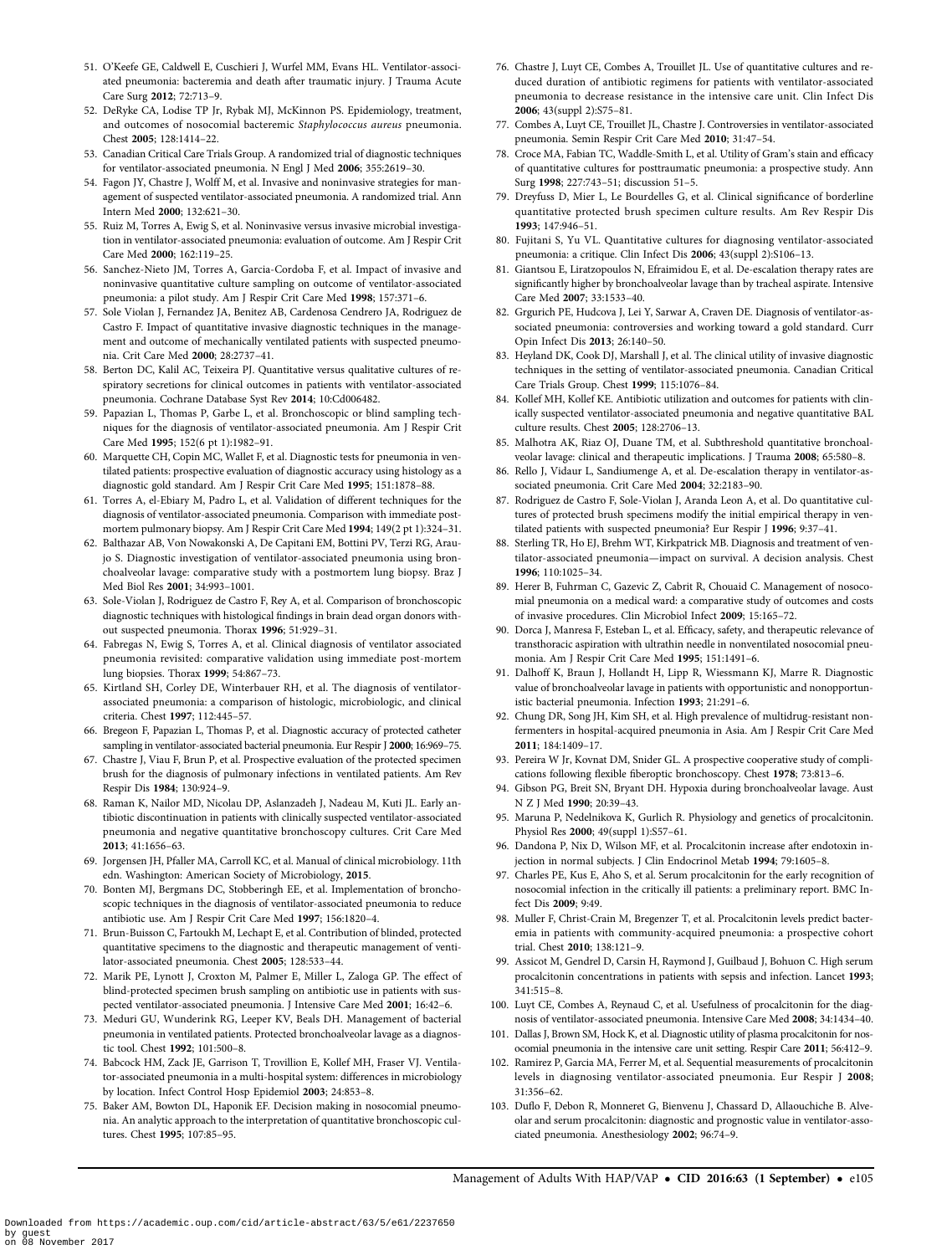- <span id="page-45-0"></span>104. Liao X, Kang Y. Prognostic value of procalcitonin levels in predicting death for patients with ventilator-associated pneumonia. Intensive Care Med 2010; 36: S102.
- 105. Zhou CD, Lu ZY, Ren NZ, Zhang GC. Diagnostic value of procalcitonin in ventilator associated pneumonia [in Chinese]. Chin Crit Care Med 2006; 18:370–2.
- 106. Jensen JU, Hein L, Lundgren B, et al. Procalcitonin-guided interventions against infections to increase early appropriate antibiotics and improve survival in the intensive care unit: a randomized trial. Crit Care Med 2011; 39:2048–58.
- 107. Bouchon A, Dietrich J, Colonna M. Cutting edge: inflammatory responses can be triggered by TREM-1, a novel receptor expressed on neutrophils and monocytes. J Immunol 2000; 164:4991–5.
- 108. Bopp C, Hofer S, Bouchon A, Zimmermann JB, Martin E, Weigand MA. Soluble TREM-1 is not suitable for distinguishing between systemic inflammatory response syndrome and sepsis survivors and nonsurvivors in the early stage of acute inflammation. Eur J Anaesthesiol 2009; 26:504–7.
- 109. Ferat-Osorio E, Wong-Baeza I, Esquivel-Callejas N, et al. Triggering receptor expressed on myeloid cells-1 expression on monocytes is associated with inflammation but not with infection in acute pancreatitis. Crit Care 2009; 13:R69.
- 110. Palazzo SJ, Simpson TA, Simmons JM, Schnapp LM. Soluble triggering receptor expressed on myeloid cells-1 (sTREM-1) as a diagnostic marker of ventilator-associated pneumonia. Respir Care 2012; 57:2052–8.
- 111. Anand NJ, Zuick S, Klesney-Tait J, Kollef MH. Diagnostic implications of soluble triggering receptor expressed on myeloid cells-1 in BAL fluid of patients with pulmonary infiltrates in the ICU. Chest 2009; 135:641–7.
- 112. Determann RM, Millo JL, Gibot S, et al. Serial changes in soluble triggering receptor expressed on myeloid cells in the lung during development of ventilatorassociated pneumonia. Intensive Care Med 2005; 31:1495–500.
- 113. Horonenko G, Hoyt JC, Robbins RA, et al. Soluble triggering receptor expressed on myeloid cell-1 is increased in patients with ventilator-associated pneumonia: a preliminary report. Chest 2007; 132:58–63.
- 114. Ramirez P, Kot P, Marti V, et al. Diagnostic implications of soluble triggering receptor expressed on myeloid cells-1 in patients with acute respiratory distress syndrome and abdominal diseases: a preliminary observational study. Crit Care 2011; 15:R50.
- 115. Gibot S, Cravoisy A, Levy B, Bene MC, Faure G, Bollaert PE. Soluble triggering receptor expressed on myeloid cells and the diagnosis of pneumonia. N Engl J Med 2004; 350:451–8.
- 116. Oppert M, Reinicke A, Muller C, Barckow D, Frei U, Eckardt KU. Elevations in procalcitonin but not C-reactive protein are associated with pneumonia after cardiopulmonary resuscitation. Resuscitation 2002; 53:167–70.
- 117. Fartoukh M, Maitre B, Honore S, Cerf C, Zahar JR, Brun-Buisson C. Diagnosing pneumonia during mechanical ventilation: the clinical pulmonary infection score revisited. Am J Respir Crit Care Med 2003; 168:173–9.
- 118. Luna CM, Aruj P, Niederman MS, et al. Appropriateness and delay to initiate therapy in ventilator-associated pneumonia. Eur Respir J 2006; 27:158–64.
- 119. Shan J, Chen HL, Zhu JH. Diagnostic accuracy of clinical pulmonary infection score for ventilator-associated pneumonia: a meta-analysis. Respir Care 2011; 56:1087–94.
- 120. Singh N, Rogers P, Atwood CW, Wagener MM, Yu VL. Short-course empiric antibiotic therapy for patients with pulmonary infiltrates in the intensive care unit. A proposed solution for indiscriminate antibiotic prescription. Am J Respir Crit Care Med 2000; 162(2 pt 1):505–11.
- 121. Veinstein A, Brun-Buisson C, Derrode N, et al. Validation of an algorithm based on direct examination of specimens in suspected ventilator-associated pneumonia. Intensive Care Med 2006; 32:676–83.
- 122. Nseir S, Di Pompeo C, Soubrier S, et al. Effect of ventilator-associated tracheobronchitis on outcome in patients without chronic respiratory failure: a case-control study. Crit Care 2005; 9:R238–45.
- 123. Nseir S, Favory R, Jozefowicz E, et al. Antimicrobial treatment for ventilator-associated tracheobronchitis: a randomized, controlled, multicenter study. Crit Care 2008; 12:R62.
- 124. Palmer LB, Smaldone GC. Reduction of bacterial resistance with inhaled antibiotics in the intensive care unit. Am J Respir Crit Care Med 2014; 189:1225–33.
- 125. Palmer LB, Smaldone GC, Chen JJ, et al. Aerosolized antibiotics and ventilatorassociated tracheobronchitis in the intensive care unit. Crit Care Med 2008; 36:2008–13.
- 126. Nseir S, Di Pompeo C, Pronnier P, et al. Nosocomial tracheobronchitis in mechanically ventilated patients: incidence, aetiology and outcome. Eur Respir J 2002; 20:1483–9.
- 127. Nseir S, Di Pompeo C, Soubrier S, et al. Outcomes of ventilated COPD patients with nosocomial tracheobronchitis: a case-control study. Infection 2004; 32:210–6.
- 128. Dallas J, Skrupky L, Abebe N, Boyle WA 3rd, Kollef MH. Ventilator-associated tracheobronchitis in a mixed surgical and medical ICU population. Chest 2011; 139:513–8.
- 129. Martin-Loeches I, Povoa P, Rodriguez A, et al. Incidence and prognosis of ventilator-associated tracheobronchitis (TAVeM): a multicentre, prospective, observational study. Lancet Respir Med 2015; 3:859–68.
- 130. Nseir S, Martin-Loeches I, Makris D, et al. Impact of appropriate antimicrobial treatment on transition from ventilator-associated tracheobronchitis to ventilator-associated pneumonia. Crit Care 2014; 18:R129.
- 131. Beardsley JR, Williamson JC, Johnson JW, Ohl CA, Karchmer TB, Bowton DL. Using local microbiologic data to develop institution-specific guidelines for the treatment of hospital-acquired pneumonia. Chest 2006; 130:787–93.
- 132. Namias N, Samiian L, Nino D, et al. Incidence and susceptibility of pathogenic bacteria vary between intensive care units within a single hospital: implications for empiric antibiotic strategies. J Trauma 2000; 49:638–45; discussion 45–6.
- 133. Fridkin SK, Edwards JR, Tenover FC, Gaynes RP, McGowan JE Jr. Antimicrobial resistance prevalence rates in hospital antibiograms reflect prevalence rates among pathogens associated with hospital-acquired infections. Clin Infect Dis 2001; 33:324–30.
- 134. Clinical and Laboratory Standards Institute. Analysis and presentation of cumulative antimicrobial suseptibility test data. Approved guideline. 4th ed. CLSI document M39-A4. Wayne, PA: CLSI, 2014.
- 135. Garonzik SM, Li J, Thamlikitkul V, et al. Population pharmacokinetics of colistin methanesulfonate and formed colistin in critically ill patients from a multicenter study provide dosing suggestions for various categories of patients. Antimicrob Agents Chemother 2011; 55:3284–94.
- 136. Nation RL, Li J, Cars O, et al. Framework for optimisation of the clinical use of colistin and polymyxin B: the Prato polymyxin consensus. Lancet Infect Dis 2015; 15:225–34.
- 137. Sader HS, Rhomberg PR, Jones RN. In vitro activity of beta-lactam antimicrobial agents in combination with aztreonam tested against metallo-beta-lactamaseproducing Pseudomonas aeruginosa and Acinetobacter baumannii. J Chemother 2005; 17:622–7.
- 138. Sievert DM, Ricks P, Edwards JR, et al. Antimicrobial-resistant pathogens associated with healthcare-associated infections: summary of data reported to the National Healthcare Safety Network at the Centers for Disease Control and Prevention, 2009–2010. Infect Control Hosp Epidemiol 2013; 34:1–14.
- 139. Jones RN. Microbial etiologies of hospital-acquired bacterial pneumonia and ventilator-associated bacterial pneumonia. Clin Infect Dis 2010; 51(suppl 1): S81–7.
- 140. Kollef MH, Ward S. The influence of mini-BAL cultures on patient outcomes: implications for the antibiotic management of ventilator-associated pneumonia. Chest 1998; 113:412–20.
- 141. Kuti EL, Patel AA, Coleman CI. Impact of inappropriate antibiotic therapy on mortality in patients with ventilator-associated pneumonia and blood stream infection: a meta-analysis. J Crit Care 2008; 23:91–100.
- 142. Muscedere JG, Shorr AF, Jiang X, Day A, Heyland DK; Canadian Critical Care Trials Group. The adequacy of timely empiric antibiotic therapy for ventilatorassociated pneumonia: an important determinant of outcome. J Crit Care 2012; 27:322.e7–14.
- 143. Rello J, Ulldemolins M, Lisboa T, et al. Determinants of prescription and choice of empirical therapy for hospital-acquired and ventilator-associated pneumonia. Eur Respir J 2011; 37:1332–9.
- 144. Vardakas KZ, Mavros MN, Roussos N, Falagas ME. Meta-analysis of randomized controlled trials of vancomycin for the treatment of patients with gram-positive infections: focus on the study design. Mayo Clin Proc 2012; 87:349–63.
- 145. Walkey AJ, O'Donnell MR, Wiener RS. Linezolid vs glycopeptide antibiotics for the treatment of suspected methicillin-resistant Staphylococcus aureus nosocomial pneumonia: a meta-analysis of randomized controlled trials. Chest 2011; 139:1148–55.
- 146. Kalil AC, Klompas M, Haynatzki G, Rupp ME. Treatment of hospital-acquired pneumonia with linezolid or vancomycin: a systematic review and meta-analysis. BMJ Open 2013; 3:e003912.
- 147. Kalil AC, Murthy MH, Hermsen ED, Neto FK, Sun J, Rupp ME. Linezolid versus vancomycin or teicoplanin for nosocomial pneumonia: a systematic review and meta-analysis. Crit Care Med 2010; 38:1802–8.
- 148. Torres A, Rubinstein E, Corey GR, Stryjewski ME, Barriere SL. Analysis of phase 3 telavancin nosocomial pneumonia data excluding patients with severe renal impairment and acute renal failure. J Antimicrob Chemother 2014; 69:1119–26.
- 149. Pasquale TR, Tan MJ, Trienski TL, File TM Jr. Methicillin-resistant Staphylococcus aureus nosocomial pneumonia patients treated with ceftaroline: retrospective case series of 10 patients. J Chemother 2015; 27:29–34.
- 150. Barber KE, Smith JR, Raut A, Rybak MJ. Evaluation of tedizolid against Staphylococcus aureus and enterococci with reduced susceptibility to vancomycin, daptomycin or linezolid. J Antimicrob Chemother 2016; 71:152–5.
- 151. Cepeda JA, Whitehouse T, Cooper B, et al. Linezolid versus teicoplanin in the treatment of gram-positive infections in the critically ill: a randomized, double-blind, multicentre study. J Antimicrob Chemother 2004; 53:345–55.

e106 • CID 2016:63 (1 September) • Kalil et al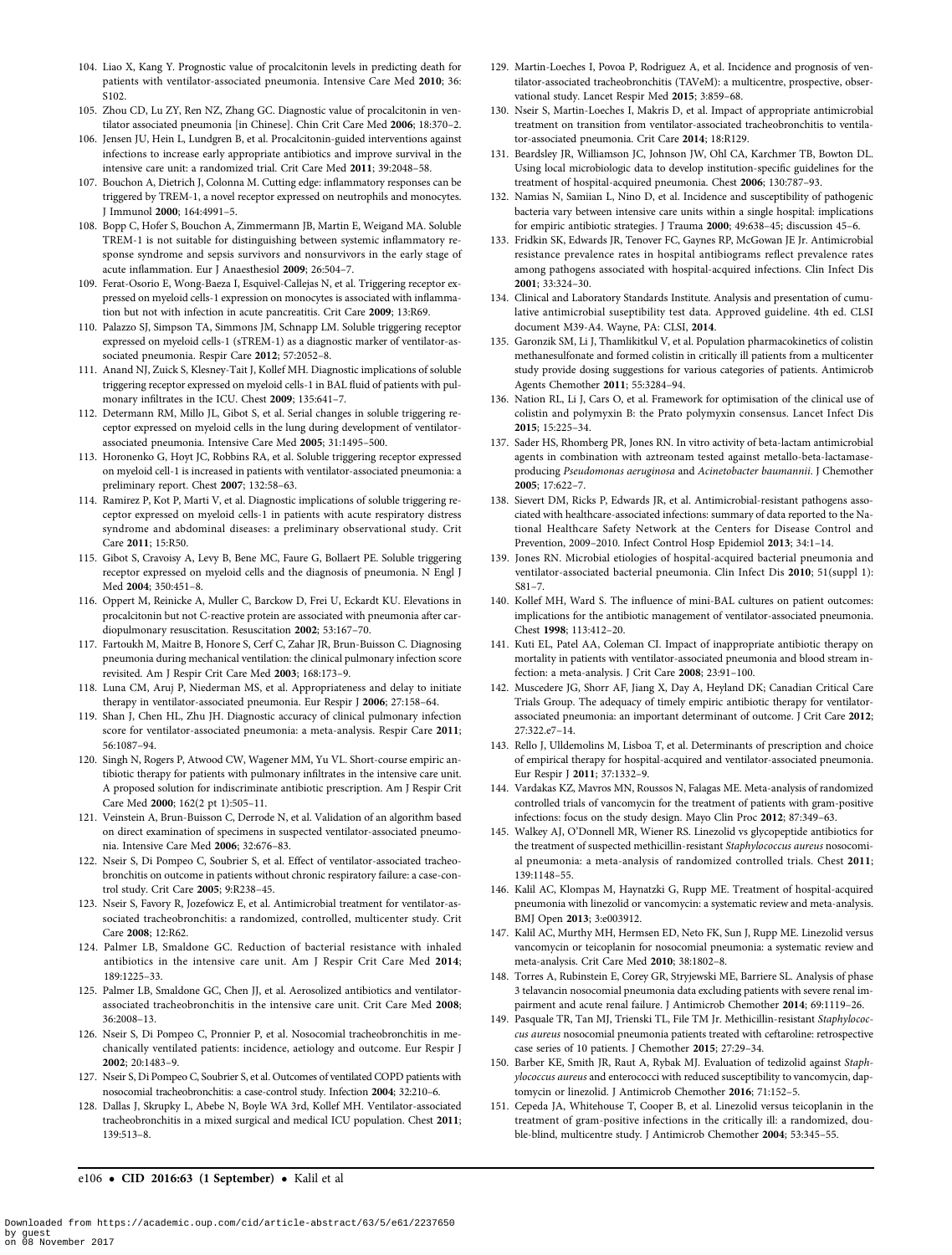- <span id="page-46-0"></span>152. Wilcox M, Nathwani D, Dryden M. Linezolid compared with teicoplanin for the treatment of suspected or proven gram-positive infections. J Antimicrob Chemother 2004; 53:335–44.
- 153. Rubinstein E, Lalani T, Corey GR, et al. Telavancin versus vancomycin for hospital-acquired pneumonia due to gram-positive pathogens. Clin Infect Dis 2011; 52:31–40.
- 154. Corey GR, Kollef MH, Shorr AF, et al. Telavancin for hospital-acquired pneumonia: clinical response and 28-day survival. Antimicrob Agents Chemother 2014; 58:2030–7.
- 155. Freire AT, Melnyk V, Kim MJ, et al. Comparison of tigecycline with imipenem/ cilastatin for the treatment of hospital-acquired pneumonia. Diagn Microbiol Infect Dis 2010; 68:140–51.
- 156. Awad SS, Rodriguez AH, Chuang YC, et al. A phase 3 randomized double-blind comparison of ceftobiprole medocaril versus ceftazidime plus linezolid for the treatment of hospital-acquired pneumonia. Clin Infect Dis 2014; 59:51–61.
- 157. Chastre J, Wunderink R, Prokocimer P, Lee M, Kaniga K, Friedland I. Efficacy and safety of intravenous infusion of doripenem versus imipenem in ventilator-associated pneumonia: a multicenter, randomized study. Crit Care Med 2008; 36:1089–96.
- 158. Kollef MH, Chastre J, Clavel M, et al. A randomized trial of 7-day doripenem versus 10-day imipenem-cilastatin for ventilator-associated pneumonia. Crit Care 2012; 16:R218.
- 159. Alvarez Lerma F; Serious Infection Study Group. Efficacy of meropenem as monotherapy in the treatment of ventilator-associated pneumonia. J Chemother 2001; 13:70–81.
- 160. Alvarez-Lerma F, Insausti-Ordenana J, Jorda-Marcos R, et al. Efficacy and tolerability of piperacillin/tazobactam versus ceftazidime in association with amikacin for treating nosocomial pneumonia in intensive care patients: a prospective randomized multicenter trial. Intensive Care Med 2001; 27:493–502.
- 161. Sieger B, Berman SJ, Geckler RW, Farkas SA. Empiric treatment of hospital-acquired lower respiratory tract infections with meropenem or ceftazidime with tobramycin: a randomized study. Meropenem Lower Respiratory Infection Group. Crit Care Med 1997; 25:1663–70.
- 162. Heyland DK, Dodek P, Muscedere J, Day A, Cook D; Canadian Critical Care Trials Group. Randomized trial of combination versus monotherapy for the empiric treatment of suspected ventilator-associated pneumonia. Crit Care Med 2008; 36:737–44.
- 163. Polk HC Jr, Livingston DH, Fry DE, et al. Treatment of pneumonia in mechanically ventilated trauma patients. Results of a prospective trial. Arch Surg 1997; 132:1086–92.
- 164. Croce MA, Fabian TC, Stewart RM, et al. Empiric monotherapy versus combination therapy of nosocomial pneumonia in trauma patients. J Trauma 1993; 35:303–9; discussion 309–11.
- 165. Reeves JH, Russell GM, Cade JF, McDonald M. Comparison of ceftriaxone with cefotaxime in serious chest infections. Chest 1989; 96:1292–7.
- 166. Thomas PD, Daly S, Misan G, Steele T. Comparison of the efficacy and adverse effect profile of cefotaxime, 3 g/day, and ceftriaxone, 2 g/day, in the treatment of nosocomial lower respiratory tract infections in ICU patients. Eur Respir Rev 1994; 4:321–8.
- 167. Fink MP, Snydman DR, Niederman MS, et al. Treatment of severe pneumonia in hospitalized patients: results of a multicenter, randomized, double-blind trial comparing intravenous ciprofloxacin with imipenem-cilastatin. The Severe Pneumonia Study Group. Antimicrob Agents Chemother 1994; 38:547–57.
- 168. Shorr AF, Zadeikis N, Jackson WL, et al. Levofloxacin for treatment of ventilatorassociated pneumonia: a subgroup analysis from a randomized trial. Clin Infect Dis 2005; 40(suppl 2):S123–9.
- 169. West M, Boulanger BR, Fogarty C, et al. Levofloxacin compared with imipenem/ cilastatin followed by ciprofloxacin in adult patients with nosocomial pneumonia: a multicenter, prospective, randomized, open-label study. Clin Ther 2003; 25:485–506.
- 170. Kljucar S, Heimesaat M, von Pritzbuer E, Olms K. Ceftazidime with and without tobramycin versus azlocillin plus tobramycin in the therapy of bronchopulmonary infections in intensive care patients [in German]. Infection 1987; 15(suppl 4): S185–91.
- 171. Damas P, Garweg C, Monchi M, et al. Combination therapy versus monotherapy: a randomised pilot study on the evolution of inflammatory parameters after ventilator associated pneumonia [ISRCTN31976779]. Crit Care 2006; 10:R52.
- 172. Hartenauer U, Weilemann LS, Bodmann KF, Ritzerfeld WW, Asmus S, Koch EM. Comparative clinical trial of ceftazidime and imipenem/cilastatin in patients with severe nosocomial pneumonias and septicaemias. J Hosp Infect 1990; 15 (suppl A):61–4.
- 173. Torres A, Bauer TT, Leon-Gil C, et al. Treatment of severe nosocomial pneumonia: a prospective randomised comparison of intravenous ciprofloxacin with imipenem/cilastatin. Thorax 2000; 55:1033–9.
- 174. Beaucaire G. Evaluation of the efficacy and safety of isepamicin compared with amikacin in the treatment of nosocomial pneumonia and septicaemia. J Chemother 1995; 7(suppl 2):165–73.
- 175. Beaucaire G, Nicolas MH, Martin C, et al. Phare study. Comparative study of combined cefepime-amikacin versus ceftazidime combined with amikacin in the treatment of nosocomial pneumonias in ventilated patients. Multicenter group study [in French]. Ann Fr Anesth Reanim 1999; 18:186–95.
- 176. Manhold C, von Rolbicki U, Brase R, et al. Outbreaks of Staphylococcus aureus infections during treatment of late onset pneumonia with ciprofloxacin in a prospective, randomized study. Intensive Care Med 1998; 24:1327–30.
- 177. Saginur R, Garber G, Darling G, et al. Prospective, randomized comparison of intravenous and oral ciprofloxacin with intravenous ceftazidime in the treatment of nosocomial pneumonia. Can J Infect Dis 1997; 8:89–94.
- 178. Ahmed SM, Choudhary J, Ahmed M, Arora V, Parul , Ali S. Treatment of ventilator-associated pneumonia with piperacillin-tazobactum and amikacin vs cefepime and levofloxacin: a randomized prospective study. Indian J Crit Care Med 2007; 11:117–21.
- 179. Rea-Neto A, Niederman M, Lobo SM, et al. Efficacy and safety of doripenem versus piperacillin/tazobactam in nosocomial pneumonia: a randomized, openlabel, multicenter study. Curr Med Res Opin 2008; 24:2113–26.
- 180. Brun-Buisson C, Sollet JP, Schweich H, Briere S, Petit C. Treatment of ventilatorassociated pneumonia with piperacillin-tazobactam/amikacin versus ceftazidime/amikacin: a multicenter, randomized controlled trial. VAP Study Group. Clin Infect Dis 1998; 26:346–54.
- 181. Brown RB, Lemeshow S, Teres D. Moxalactam vs carbenicillin plus tobramycin: treatment of nosocomial gram-negative bacillary pneumonias in non-neutropenic patients. Curr Ther Res 1984; 36:557–64.
- 182. Maskin B, Fontan PA, Spinedi EG, Gammella D, Badolati A. Evaluation of endotoxin release and cytokine production induced by antibiotics in patients with gram-negative nosocomial pneumonia. Crit Care Med 2002; 30:349–54.
- 183. Joshi M, Metzler M, McCarthy M, Olvey S, Kassira W, Cooper A. Comparison of piperacillin/tazobactam and imipenem/cilastatin, both in combination with tobramycin, administered every 6 h for treatment of nosocomial pneumonia. Respir Med 2006; 100:1554–65.
- 184. Florescu DF, Qiu F, McCartan MA, Mindru C, Fey PD, Kalil AC. What is the efficacy and safety of colistin for the treatment of ventilator-associated pneumonia? A systematic review and meta-regression. Clin Infect Dis 2012; 54: 670–80.
- 185. Liscio JL, Mahoney MV, Hirsch EB. Ceftolozane/tazobactam and ceftazidime/ avibactam: two novel beta-lactam/beta-lactamase inhibitor combination agents for the treatment of resistant gram-negative bacterial infections. Int J Antimicrob Agents 2015; 46:266–71.
- 186. Gottesman T, Yossepowitch O, Lerner E, et al. The accuracy of Gram stain of respiratory specimens in excluding Staphylococcus aureus in ventilator-associated pneumonia. J Crit Care 2014; 29:739–42.
- 187. Tetenta S, Metersky ML. Tracheal aspirate Gram stain has limited sensitivity and specificity for detecting Staphylococcus aureus. Respirology 2011; 16:86-9.
- 188. O'Horo JC, Thompson D, Safdar N. Is the Gram stain useful in the microbiologic diagnosis of VAP? A meta-analysis. Clin Infect Dis 2012; 55:551–61.
- 189. McKinnell JA, Huang SS, Eells SJ, Cui E, Miller LG. Quantifying the impact of extranasal testing of body sites for methicillin-resistant Staphylococcus aureus colonization at the time of hospital or intensive care unit admission. Infect Control Hosp Epidemiol 2013; 34:161–70.
- 190. Davis KA, Stewart JJ, Crouch HK, Florez CE, Hospenthal DR. Methicillinresistant Staphylococcus aureus (MRSA) nares colonization at hospital admission and its effect on subsequent MRSA infection. Clin Infect Dis 2004; 39: 776–82.
- 191. Paul M, Shani V, Muchtar E, Kariv G, Robenshtok E, Leibovici L. Systematic review and meta-analysis of the efficacy of appropriate empiric antibiotic therapy for sepsis. Antimicrob Agents Chemother 2010; 54:4851–63.
- 192. Swanson JM, Wells DL. Empirical antibiotic therapy for ventilator-associated pneumonia. Antibiotics 2013; 2:339–51.
- 193. Micek ST, Ward S, Fraser VJ, Kollef MH. A randomized controlled trial of an antibiotic discontinuation policy for clinically suspected ventilator-associated pneumonia. Chest 2004; 125:1791–9.
- 194. Joffe AR, Muscedere J, Marshall JC, Su Y, Heyland DK; Canadian Critical Care Trials Group. The safety of targeted antibiotic therapy for ventilator-associated pneumonia: a multicenter observational study. J Crit Care 2008; 23:82–90.
- 195. Hibbard ML, Kopelman TR, O'Neill PJ, et al. Empiric, broad-spectrum antibiotic therapy with an aggressive de-escalation strategy does not induce gram-negative pathogen resistance in ventilator-associated pneumonia. Surg Infect (Larchmt) 2010; 11:427–32.
- 196. Joung MK, Lee JA, Moon SY, et al. Impact of de-escalation therapy on clinical outcomes for intensive care unit-acquired pneumonia. Crit Care 2011; 15:R79.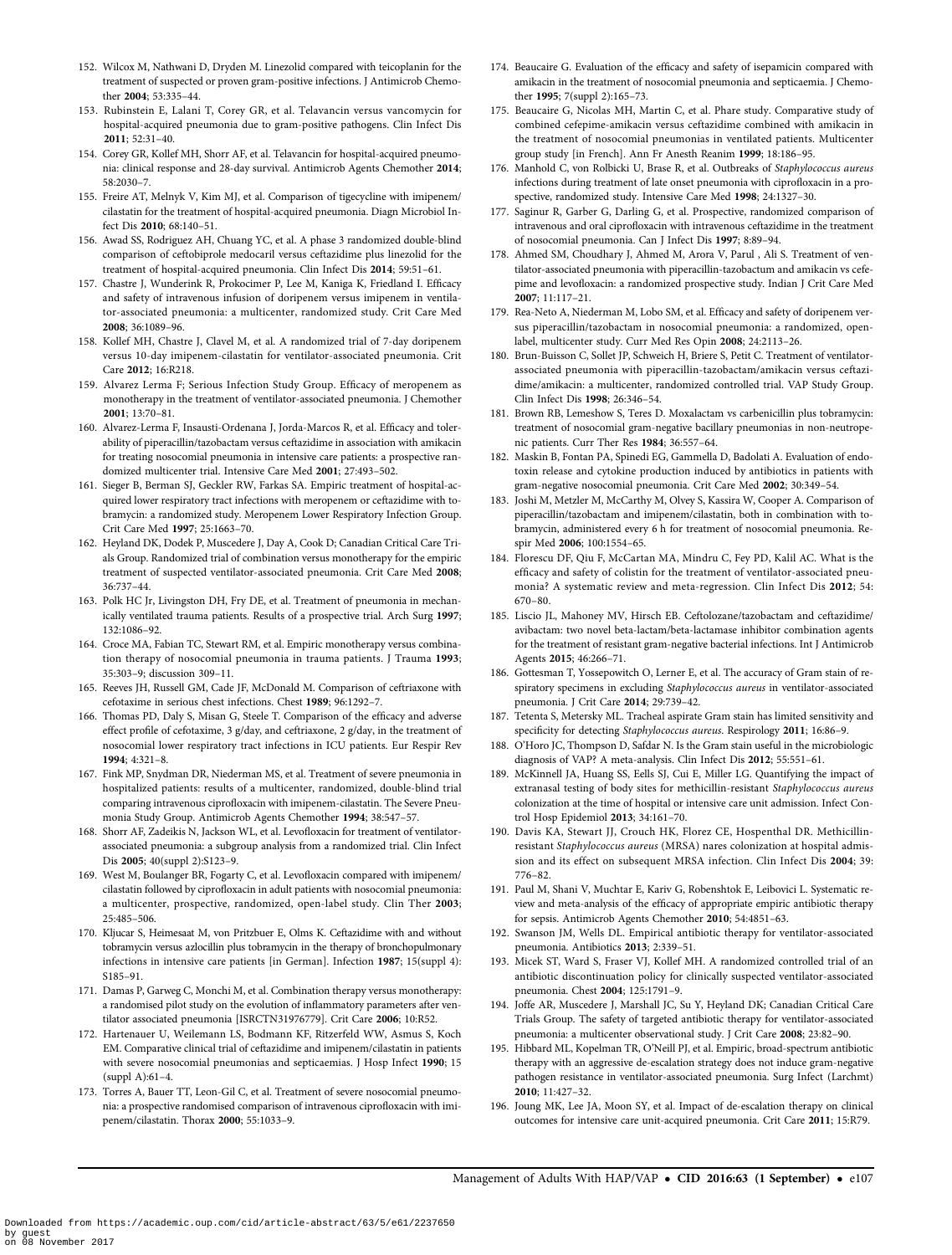- <span id="page-47-0"></span>197. Weiss CH, Dibardino D, Rho J, Sung N, Collander B, Wunderink RG. A clinical trial comparing physician prompting with an unprompted automated electronic checklist to reduce empirical antibiotic utilization. Crit Care Med 2013; 41:2563–9.
- 198. Stevens DL, Bisno AL, Chambers HF, et al. Practice guidelines for the diagnosis and management of skin and soft tissue infections: 2014 update by the Infectious Diseases Society of America. Clin Infect Dis 2014; 59:e10–52.
- 199. Mentzelopoulos SD, Pratikaki M, Platsouka E, et al. Prolonged use of carbapenems and colistin predisposes to ventilator-associated pneumonia by pandrugresistant Pseudomonas aeruginosa. Intensive Care Med 2007; 33:1524–32.
- 200. Pakyz AL, Oinonen M, Polk RE. Relationship of carbapenem restriction in 22 university teaching hospitals to carbapenem use and carbapenem-resistant Pseudomonas aeruginosa. Antimicrob Agents Chemother 2009; 53:1983–6.
- 201. Marchaim D, Chopra T, Bhargava A, et al. Recent exposure to antimicrobials and carbapenem-resistant Enterobacteriaceae: the role of antimicrobial stewardship. Infect Control Hosp Epidemiol 2012; 33:817–30.
- 202. Miyawaki K, Miwa Y, Seki M, Asari S, Tomono K, Kurokawa N. Correlation between the consumption of meropenem or doripenem and meropenem susceptibility of Pseudomonas aeruginosa in a university hospital in Japan. Biol Pharm Bull 2012; 35:946–9.
- 203. McDougall DA, Morton AP, Playford EG. Association of ertapenem and antipseudomonal carbapenem usage and carbapenem resistance in Pseudomonas aeruginosa among 12 hospitals in Queensland, Australia. J Antimicrob Chemother 2013; 68:457–60.
- 204. Routsi C, Pratikaki M, Platsouka E, et al. Risk factors for carbapenem-resistant gram-negative bacteremia in intensive care unit patients. Intensive Care Med 2013; 39:1253–61.
- 205. Pena C, Guzman A, Suarez C, et al. Effects of carbapenem exposure on the risk for digestive tract carriage of intensive care unit-endemic carbapenem-resistant Pseudomonas aeruginosa strains in critically ill patients. Antimicrob Agents Chemother 2007; 51:1967–71.
- 206. Ogutlu A, Guclu E, Karabay O, Utku AC, Tuna N, Yahyaoglu M. Effects of carbapenem consumption on the prevalence of Acinetobacter infection in intensive care unit patients. Ann Clin Microbiol Antimicrob 2014; 13:7.
- 207. Armand-Lefevre L, Angebault C, Barbier F, et al. Emergence of imipenem-resistant gram-negative bacilli in intestinal flora of intensive care patients. Antimicrob Agents Chemother 2013; 57:1488–95.
- 208. Moreira MR, Guimaraes MP, Rodrigues AA, Gontijo Filho PP. Antimicrobial use, incidence, etiology and resistance patterns in bacteria causing ventilator-associated pneumonia in a clinical-surgical intensive care unit. Rev Soc Bras Med Trop 2013; 46:39–44.
- 209. Swaminathan M, Sharma S, Poliansky Blash S, et al. Prevalence and risk factors for acquisition of carbapenem-resistant Enterobacteriaceae in the setting of endemicity. Infect Control Hosp Epidemiol 2013; 34:809–17.
- 210. European Centre for Disease Prevention and Control (ECDC). Annual epidemiological report: antimicrobial resistance and healthcare-associated infections 2014. Stockholm: ECDC, 2015.
- 211. Jacob J, Klein E, Laxminarayan R, et al. Carbapenem resistant enterobactereciae. MMWR Morb Mortal Wkly Rep 2013; 62:165–70.
- 212. Thaden JT, Lewis SS, Hazen KC, et al. Rising rates of carbapenem-resistant enterobacteriaceae in community hospitals: a mixed-methods review of epidemiology and microbiology practices in a network of community hospitals in the southeastern United States. Infect Control Hosp Epidemiol 2014; 35:978–83.
- 213. Luna CM, Sarquis S, Niederman MS, et al. Is a strategy based on routine endotracheal cultures the best way to prescribe antibiotics in ventilator-associated pneumonia? Chest 2013; 144:63–71.
- 214. Yakovlev SV, Stratchounski LS, Woods GL, et al. Ertapenem versus cefepime for initial empirical treatment of pneumonia acquired in skilled-care facilities or in hospitals outside the intensive care unit. Eur J Clin Microbiol Infect Dis 2006; 25:633–41.
- 215. Alsuraikh M, Hamdy G. Incidence, risk factors, and causative agents of hospital acquired pneumonia (nosocomial pneumonia) in adult hospitalized patients in medical wards of a general hospital in Kuwait. Kuwait Med J 2008; 40:297–300.
- 216. Avci M, Ozgenc O, Coskuner A, Bozca B, Kidak L, Mermut G. Hospital-acquired pneumonia in nonintensive care unit wards. Turk J Med Sci 2010; 40:357–63.
- 217. Cakir Edis E, Hatipoglu ON, Yilmam I, Eker A, Tansel O, Sut N. Hospital-acquired pneumonia developed in non-intensive care units. Respiration 2009; 78:416–22.
- 218. Espejo E, Andres M, Torviso J, et al. Hospital-acquired bacteraemic pneumonia in non-ventilated patients. In: 21st European Congress of Clinical Microbiology and Infectious Diseases (ECCMID)/27th International Congress of Chemotherapy (ICC) Posters 2011: S478.
- 219. Kollef MH, Shorr A, Tabak YP, Gupta V, Liu LZ, Johannes RS. Epidemiology and outcomes of health-care-associated pneumonia: results from a large US database of culture-positive pneumonia. Chest 2005; 128:3854–62.
- 220. Giannella M, Pinilla B, Capdevila JA, et al. Pneumonia treated in the internal medicine department: focus on healthcare-associated pneumonia. Clin Microbiol Infect 2012; 18:786–94.
- 221. Piskin N, Aydemir H, Oztoprak N, et al. Inadequate treatment of ventilator-associated and hospital-acquired pneumonia: risk factors and impact on outcomes. BMC Infect Dis 2012; 12:268.
- 222. Esperatti M, Ferrer M, Theessen A, et al. Nosocomial pneumonia in the intensive care unit acquired by mechanically ventilated versus nonventilated patients. Am J Respir Crit Care Med 2010; 182:1533–9.
- 223. Maruyama T, Niederman MS, Kobayashi T, et al. A prospective comparison of nursing home-acquired pneumonia with hospital-acquired pneumonia in nonintubated elderly. Respir Med 2008; 102:1287–95.
- 224. Barreiro-Lopez B, Tricas JM, Mauri E, Quintana S, Garau J. Risk factors and prognostic factors in nosocomial pneumonia outside the intensive care units setting [in Spanish]. Enferm Infecc Microbiol Clin 2005; 23:519–24.
- 225. Takano Y, Sakamoto O, Suga M, Muranaka H, Ando M. Prognostic factors of nosocomial pneumonia in general wards: a prospective multivariate analysis in Japan. Respir Med 2002; 96:18–23.
- 226. Schussler O, Alifano M, Dermine H, et al. Postoperative pneumonia after major lung resection. Am J Respir Crit Care Med 2006; 173:1161–9.
- 227. Watanabe A, Yanagihara K, Kohno S, Matsushima T; HAP Study Group. Multicenter survey on hospital-acquired pneumonia and the clinical efficacy of firstline antibiotics in Japan. Intern Med 2008; 47:245–54.
- 228. Weber DJ, Rutala WA, Sickbert-Bennett EE, Samsa GP, Brown V, Niederman MS. Microbiology of ventilator-associated pneumonia compared with that of hospital-acquired pneumonia. Infect Control Hosp Epidemiol 2007; 28:825–31.
- 229. Kim J, Chung J, Choi S-H, et al. Early use of imipenem/cilastatin and vancomycin followed by de-escalation versus conventional antimicrobials without de-escalation for patients with hospital-acquired pneumonia in a medical ICU: a randomized clinical trial. Crit Care 2012; 16:1–9.
- 230. Kohlenberg A, Schwab F, Behnke M, Geffers C, Gastmeier P. Pneumonia associated with invasive and noninvasive ventilation: an analysis of the German nosocomial infection surveillance system database. Intensive Care Med 2010; 36:971–8.
- 231. Herer B, Fuhrman C, Demontrond D, Gazevic Z, Housset B, Chouaid C. Diagnosis of nosocomial pneumonia in medical ward: repeatability of the protected specimen brush. Eur Respir J 2001; 18:157-63.
- 232. Edis EC, Hatipoglu ON, Yilmam I, Eker A, Tansel O, Sut N. The importance of pathogen identification in the success of treatment of hospital acquired pneumonias. Turk Toraks Dergisi 2010; 11:155–9.
- 233. Giunta V, Ferrer M, Esperatti M, et al. ICU-acquired pneumonia with or without etiologic diagnosis: a comparison of outcomes. Crit Care Med 2013; 41:2133–43.
- 234. Fernandez-Guerrero M, Gudiol F, Rodriguez-Torres A, Arnau C, Valdes L, Vallve C. Nosocomial pneumonia: comparative multicentre trial between monotherapy with cefotaxime and treatment with antibiotic combinations. Infection 1991; 19 (suppl 6):S320–5.
- 235. Schmitt DV, Leitner E, Welte T, Lode H. Piperacillin/tazobactam vs imipenem/ cilastatin in the treatment of nosocomial pneumonia—a double blind prospective multicentre study. Infection 2006; 34:127–34.
- 236. Hoffken G, Barth J, Rubinstein E, Beckmann H; HAP Study Group. A randomized study of sequential intravenous/oral moxifloxacin in comparison to sequential intravenous ceftriaxone/oral cefuroxime axetil in patients with hospitalacquired pneumonia. Infection 2007; 35:414–20.
- 237. Bhavnani SM, Rubino CM, Hammel JP, et al. Pharmacological and patient-specific response determinants in patients with hospital-acquired pneumonia treated with tigecycline. Antimicrob Agents Chemother 2012; 56:1065–72.
- 238. Pea F, Di Qual E, Cusenza A, Brollo L, Baldassarre M, Furlanut M. Pharmacokinetics and pharmacodynamics of intravenous levofloxacin in patients with earlyonset ventilator-associated pneumonia. Clin Pharmacokinet 2003; 42:589–98.
- 239. Roberts JA, Taccone FS, Udy AA, Vincent JL, Jacobs F, Lipman J. Vancomycin dosing in critically ill patients: robust methods for improved continuous-infusion regimens. Antimicrob Agents Chemother 2011; 55:2704–9.
- 240. Anevlavis S, Petroglou N, Tzavaras A, et al. A prospective study of the diagnostic utility of sputum Gram stain in pneumonia. J Infect 2009; 59:83–9.
- 241. Montravers P, Veber B, Auboyer C, et al. Diagnostic and therapeutic management of nosocomial pneumonia in surgical patients: results of the Eole study. Crit Care Med 2002; 30:368–75.
- 242. Hanes SD, Wood GC, Herring V, et al. Intermittent and continuous ceftazidime infusion for critically ill trauma patients. Am J Surg 2000; 179:436–40.
- 243. Nicolau DP, McNabb J, Lacy MK, Quintiliani R, Nightingale CH. Continuous versus intermittent administration of ceftazidime in intensive care unit patients with nosocomial pneumonia. Int J Antimicrob Agents 2001; 17:497–504.
- 244. Sakka SG, Glauner AK, Bulitta JB, et al. Population pharmacokinetics and pharmacodynamics of continuous versus short-term infusion of imipenem-cilastatin

e108 • CID 2016:63 (1 September) • Kalil et al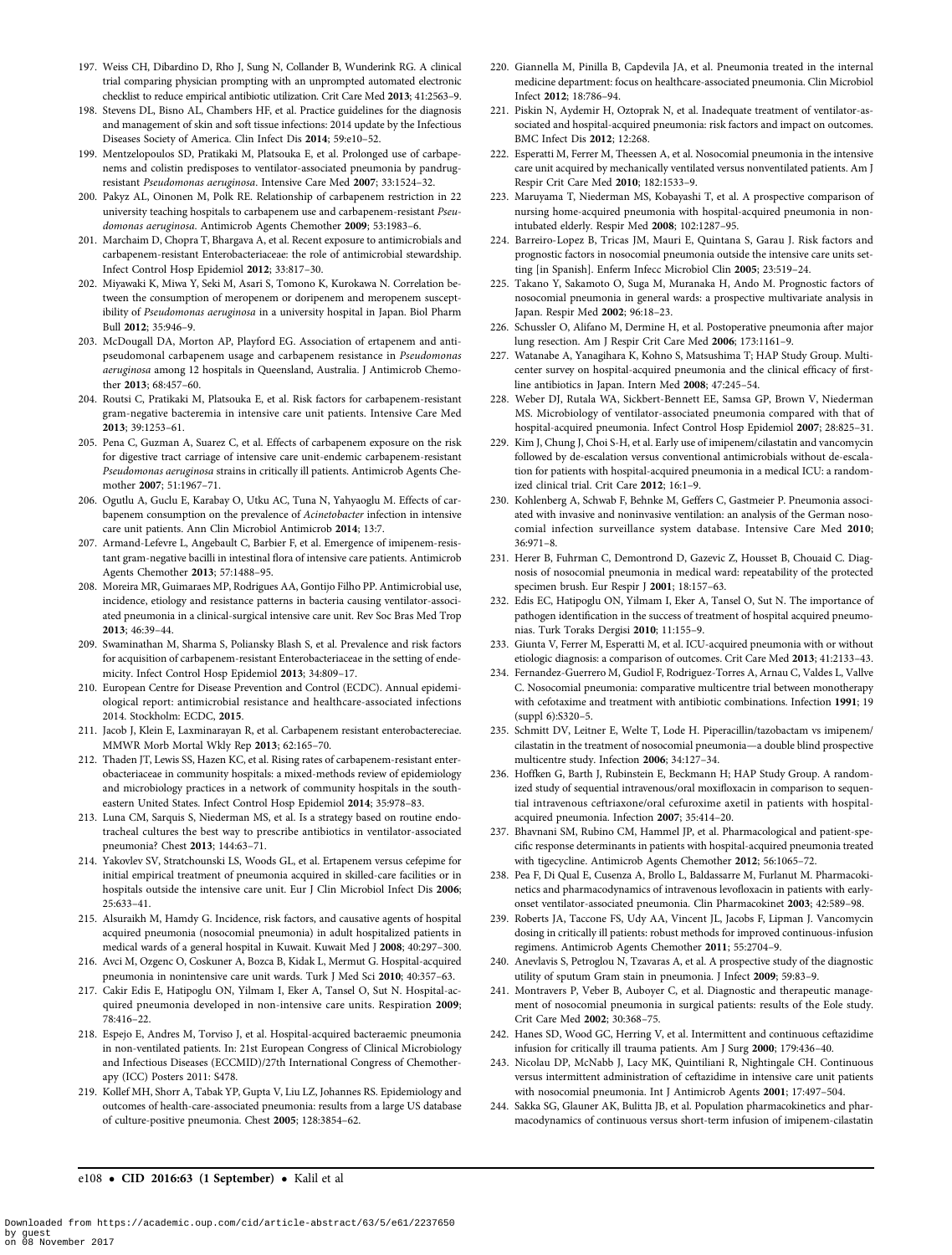<span id="page-48-0"></span>in critically ill patients in a randomized, controlled trial. Antimicrob Agents Chemother 2007; 51:3304–10.

- 245. Jeffres MN, Isakow W, Doherty JA, Micek ST, Kollef MH. A retrospective analysis of possible renal toxicity associated with vancomycin in patients with health careassociated methicillin-resistant Staphylococcus aureus pneumonia. Clin Ther 2007; 29:1107–15.
- 246. Lorente L, Jimenez A, Martin MM, Iribarren JL, Jimenez JJ, Mora ML. Clinical cure of ventilator-associated pneumonia treated with piperacillin/tazobactam administered by continuous or intermittent infusion. Int J Antimicrob Agents 2009; 33:464–8.
- 247. Lorente L, Jimenez A, Palmero S, et al. Comparison of clinical cure rates in adults with ventilator-associated pneumonia treated with intravenous ceftazidime administered by continuous or intermittent infusion: a retrospective, nonrandomized, open-label, historical chart review. Clin Ther 2007; 29:2433–9.
- 248. Scaglione F, Esposito S, Leone S, et al. Feedback dose alteration significantly affects probability of pathogen eradication in nosocomial pneumonia. Eur Respir J 2009; 34:394–400.
- 249. Roberts JA, Paul SK, Akova M, et al. DALI: defining antibiotic levels in intensive care unit patients: are current beta-lactam antibiotic doses sufficient for critically ill patients? Clin Infect Dis 2014; 58:1072–83.
- 250. Roberts JA, Lipman J. Pharmacokinetic issues for antibiotics in the critically ill patient. Crit Care Med 2009; 37:840–51; quiz 59.
- 251. Roberts JA, Lipman J. Optimal doripenem dosing simulations in critically ill nosocomial pneumonia patients with obesity, augmented renal clearance, and decreased bacterial susceptibility. Crit Care Med 2013; 41:489–95.
- 252. Sinnollareddy MG, Roberts MS, Lipman J, Roberts JA. Beta-lactam pharmacokinetics and pharmacodynamics in critically ill patients and strategies for dose optimization: a structured review. Clin Exp Pharmacol Physiol 2012; 39:489–96.
- 253. Roberts JA, Abdul-Aziz MH, Lipman J, et al. Individualised antibiotic dosing for patients who are critically ill: challenges and potential solutions. Lancet Infect Dis 2014; 14:498–509.
- 254. Lux LJ, Posey RE, Daniels LS, et al. Pharmacokinetic/pharmacodynamic measures for guiding antibiotic treatment for hospital-acquired pneumonia. Rockville, MD: Agency for Healthcare Research and Quality, 2014. Comparative Effectiveness ?Reviews, No 136. Available at: <http://www.ncbi.nlm.nih.gov/books/NBK266264/>. Accessed 5 January 2015.
- 255. Hallal A, Cohn SM, Namias N, et al. Aerosolized tobramycin in the treatment of ventilator-associated pneumonia: a pilot study. Surg Infect (Larchmt) 2007; 8:73–82.
- 256. Kofteridis DP, Alexopoulou C, Valachis A, et al. Aerosolized plus intravenous colistin versus intravenous colistin alone for the treatment of ventilator-associated pneumonia: a matched case-control study. Clin Infect Dis 2010; 51:1238–44.
- 257. Korbila IP, Michalopoulos A, Rafailidis PI, Nikita D, Samonis G, Falagas ME. Inhaled colistin as adjunctive therapy to intravenous colistin for the treatment of microbiologically documented ventilator-associated pneumonia: a comparative cohort study. Clin Microbiol Infect 2010; 16:1230–6.
- 258. Le Conte P, Potel G, Clementi E, et al. Administration of tobramycin aerosols in patients with nosocomial pneumonia: a preliminary study [in French]. Presse Med 2000; 29:76–8.
- 259. Rattanaumpawan P, Lorsutthitham J, Ungprasert P, Angkasekwinai N, Thamlikitkul V. Randomized controlled trial of nebulized colistimethate sodium as adjunctive therapy of ventilator-associated pneumonia caused by gram-negative bacteria. J Antimicrob Chemother 2010; 65:2645–9.
- 260. Doshi NM, Cook CH, Mount KL, et al. Adjunctive aerosolized colistin for multidrug resistant gram-negative pneumonia in the critically ill: a retrospective study. BMC Anesthesiol 2013; 13:45.
- 261. Tumbarello M, De Pascale G, Trecarichi EM, et al. Effect of aerosolized colistin as adjunctive treatment on the outcomes of microbiologically documented ventilator-associated pneumonia caused by colistin-only susceptible gram-negative bacteria. Chest 2013; 144:1768–75.
- 262. Brown RB, Kruse JA, Counts GW, Russell JA, Christou NV, Sands ML. Doubleblind study of endotracheal tobramycin in the treatment of gram-negative bacterial pneumonia. The Endotracheal Tobramycin Study Group. Antimicrob Agents Chemother 1990; 34:269–72.
- 263. Mendelman PM, Smith AL, Levy J, Weber A, Ramsey B, Davis RL. Aminoglycoside penetration, inactivation, and efficacy in cystic fibrosis sputum. Am Rev Respir Dis 1985; 132:761–5.
- 264. Panidis D, Markantonis SL, Boutzouka E, Karatzas S, Baltopoulos G. Penetration of gentamicin into the alveolar lining fluid of critically ill patients with ventilatorassociated pneumonia. Chest 2005; 128:545–52.
- 265. Valcke YJ, Vogelaers DP, Colardyn FA, Pauwels RA. Penetration of netilmicin in the lower respiratory tract after once-daily dosing. Chest 1992; 101:1028–32.
- 266. Boselli E, Breilh D, Djabarouti S, et al. Reliability of mini-bronchoalveolar lavage for the measurement of epithelial lining fluid concentrations of tobramycin in critically ill patients. Intensive Care Med 2007; 33:1519–23.
- 267. Plachouras D, Karvanen M, Friberg LE, et al. Population pharmacokinetic analysis of colistin methanesulfonate and colistin after intravenous administration in critically ill patients with infections caused by gram-negative bacteria. Antimicrob Agents Chemother 2009; 53:3430–6.
- 268. Markou N, Markantonis SL, Dimitrakis E, et al. Colistin serum concentrations after intravenous administration in critically ill patients with serious multidrug-resistant, gram-negative bacilli infections: a prospective, open-label, uncontrolled study. Clin Ther 2008; 30:143–51.
- 269. Fagon J, Patrick H, Haas DW, et al. Treatment of gram-positive nosocomial pneumonia. Prospective randomized comparison of quinupristin/dalfopristin versus vancomycin. Nosocomial Pneumonia Group. Am J Respir Crit Care Med 2000; 161(3 pt 1):753–62.
- 270. Jung YJ, Koh Y, Hong SB, et al. Effect of vancomycin plus rifampicin in the treatment of nosocomial methicillin-resistant Staphylococcus aureus pneumonia. Crit Care Med 2010; 38:175–80.
- 271. Kohno S, Yamaguchi K, Aikawa N, et al. Linezolid versus vancomycin for the treatment of infections caused by methicillin-resistant Staphylococcus aureus in Japan. J Antimicrob Chemother 2007; 60:1361–9.
- 272. Stevens DL, Herr D, Lampiris H, Hunt JL, Batts DH, Hafkin B. Linezolid versus vancomycin for the treatment of methicillin-resistant Staphylococcus aureus infections. Clin Infect Dis 2002; 34:1481–90.
- 273. Wunderink RG, Mendelson MH, Somero MS, et al. Early microbiological response to linezolid vs vancomycin in ventilator-associated pneumonia due to methicillin-resistant Staphylococcus aureus. Chest 2008; 134:1200–7.
- 274. Wunderink RG, Niederman MS, Kollef MH, et al. Linezolid in methicillin-resistant Staphylococcus aureus nosocomial pneumonia: a randomized, controlled study. Clin Infect Dis 2012; 54:621–9.
- 275. Montedori A, Bonacini MI, Casazza G, et al. Modified versus standard intentionto-treat reporting: are there differences in methodological quality, sponsorship, and findings in randomized trials? A cross-sectional study. Trials 2011; 12:58.
- 276. US Food and Drug Administration (FDA) Anti-Infective Drugs Advisory Committee. FDA advisory committee briefing document: telavancin for nosocomial pneumonia, 2012. Available at: [http://www.fda.gov/downloads/AdvisoryCommittees/](http://www.fda.gov/downloads/AdvisoryCommittees/CommitteesMeetingMaterials/Drugs/Anti-InfectiveDrugsAdvisoryCommittee/UCM329482.pdf) [CommitteesMeetingMaterials/Drugs/Anti-InfectiveDrugsAdvisoryCommittee/](http://www.fda.gov/downloads/AdvisoryCommittees/CommitteesMeetingMaterials/Drugs/Anti-InfectiveDrugsAdvisoryCommittee/UCM329482.pdf) [UCM329482.pdf.](http://www.fda.gov/downloads/AdvisoryCommittees/CommitteesMeetingMaterials/Drugs/Anti-InfectiveDrugsAdvisoryCommittee/UCM329482.pdf) Accessed January 2013.
- 277. Ramsey KM, Mazer MA. Addition of rifampin to vancomycin for the treatment of pneumonias due to methicillin-resistant Staphylococcus aureus: caveat emptor. Crit Care Med 2010; 38:326–7.
- 278. Lahey T. Questionable superiority of linezolid for methicillin-resistant Staphylococcus aureus nosocomial pneumonia: watch where you step. Clin Infect Dis 2012; 55:159–60.
- 279. Holmes NE, Turnidge JD, Munckhof WJ, et al. Antibiotic choice may not explain poorer outcomes in patients with Staphylococcus aureus bacteremia and high vancomycin minimum inhibitory concentrations. J Infect Dis 2011; 204:340–7.
- 280. Steinkraus G, White R, Friedrich L. Vancomycin MIC creep in non-vancomycinintermediate Staphylococcus aureus (VISA), vancomycin-susceptible clinical methicillin-resistant S. aureus (MRSA) blood isolates from 2001–05. J Antimicrob Chemother 2007; 60:788–94.
- 281. Adam HJ, Louie L, Watt C, et al. Detection and characterization of heterogeneous vancomycin-intermediate Staphylococcus aureus isolates in Canada: results from the Canadian Nosocomial Infection Surveillance Program, 1995–2006. Antimicrob Agents Chemother 2010; 54:945–9.
- 282. Holmes RL, Jorgensen JH. Inhibitory activities of 11 antimicrobial agents and bactericidal activities of vancomycin and daptomycin against invasive methicillin-resistant Staphylococcus aureus isolates obtained from 1999 through 2006. Antimicrob Agents Chemother 2008; 52:757–60.
- 283. Pitz AM, Yu F, Hermsen ED, Rupp ME, Fey PD, Olsen KM. Vancomycin susceptibility trends and prevalence of heterogeneous vancomycin-intermediate Staphylococcus aureus in clinical methicillin-resistant S. aureus isolates. J Clin Microbiol 2011; 49:269–74.
- 284. Sader HS, Fey PD, Limaye AP, et al. Evaluation of vancomycin and daptomycin potency trends (MIC creep) against methicillin-resistant Staphylococcus aureus isolates collected in nine U.S. medical centers from 2002 to 2006. Antimicrob Agents Chemother 2009; 53:4127–32.
- 285. van Hal SJ, Barbagiannakos T, Jones M, et al. Methicillin-resistant Staphylococcus aureus vancomycin susceptibility testing: methodology correlations, temporal trends and clonal patterns. J Antimicrob Chemother 2011; 66:2284–7.
- 286. Honda H, Doern CD, Michael-Dunne W Jr, Warren DK. The impact of vancomycin susceptibility on treatment outcomes among patients with methicillin resistant Staphylococcus aureus bacteremia. BMC Infect Dis 2011; 11:335.
- 287. Kalil AC, Van Schooneveld TC, Fey PD, Rupp ME. Association between vancomycin minimum inhibitory concentration and mortality among patients with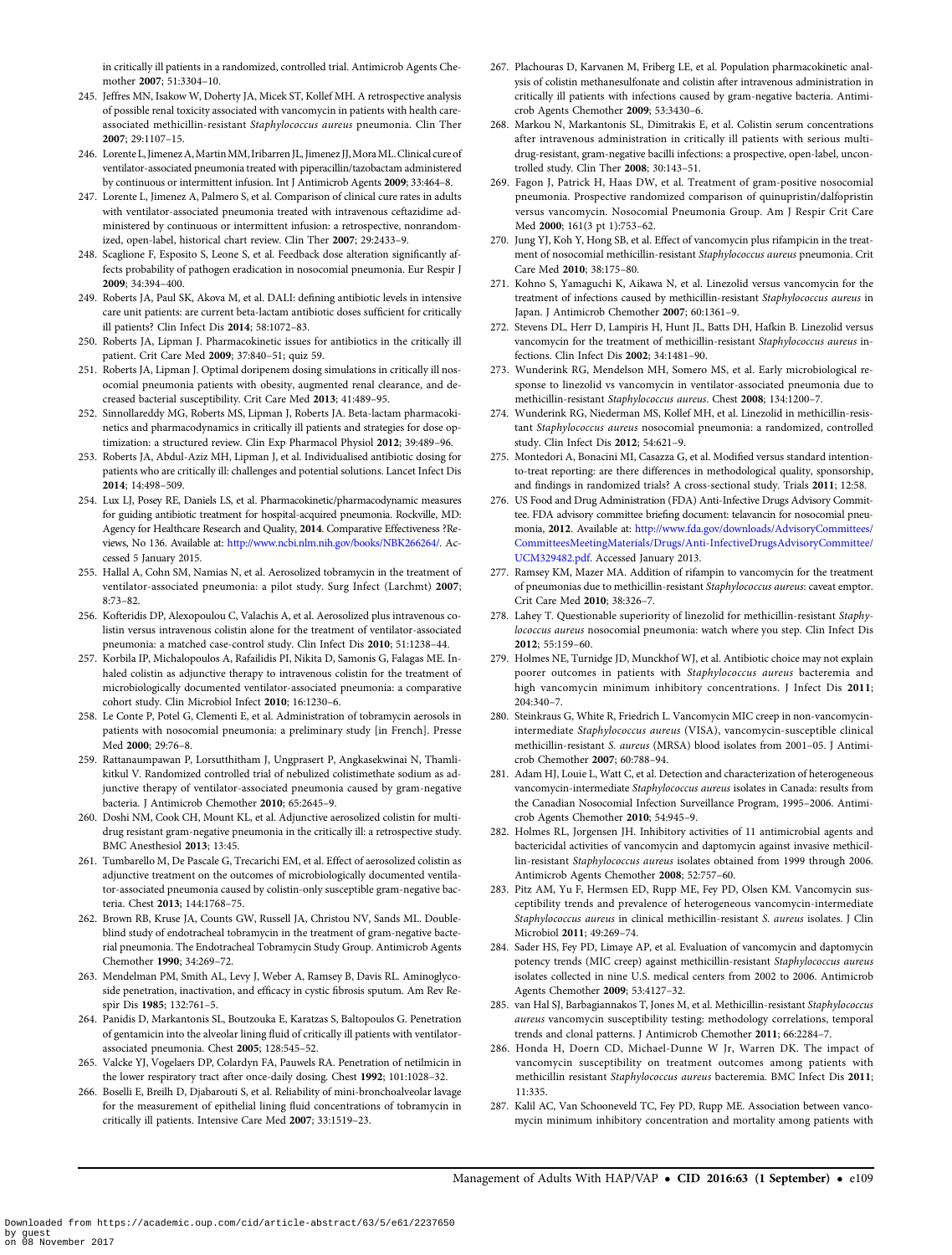<span id="page-49-0"></span>Staphylococcus aureus bloodstream infections: a systematic review and metaanalysis. JAMA 2014; 312:1552–64.

- 288. Walraven CJ, North MS, Marr-Lyon L, Deming P, Sakoulas G, Mercier RC. Site of infection rather than vancomycin MIC predicts vancomycin treatment failure in methicillin-resistant Staphylococcus aureus bacteraemia. J Antimicrob Chemother 2011; 66:2386–92.
- 289. Rybak MJ, Lomaestro BM, Rotschafer JC, et al. Vancomycin therapeutic guidelines: a summary of consensus recommendations from the infectious diseases Society of America, the American Society of Health-System Pharmacists, and the Society of Infectious Diseases Pharmacists. Clin Infect Dis 2009; 49:325–7.
- 290. Aarts MA, Hancock JN, Heyland D, McLeod RS, Marshall JC. Empiric antibiotic therapy for suspected ventilator-associated pneumonia: a systematic review and meta-analysis of randomized trials. Crit Care Med 2008; 36: 108–17.
- 291. Zanetti G, Bally F, Greub G, et al. Cefepime versus imipenem-cilastatin for treatment of nosocomial pneumonia in intensive care unit patients: a multicenter, evaluator-blind, prospective, randomized study. Antimicrob Agents Chemother 2003; 47:3442–7.
- 292. Giamarellou H, Mandragos K, Bechrakis P, Pigas K, Bilalis D, Sfikakis P. Pefloxacin versus imipenem in the therapy of nosocomial lung infections of intensive care unit patients. J Antimicrob Chemother 1990; 26(suppl B):117–27.
- 293. Jaccard C, Troillet N, Harbarth S, et al. Prospective randomized comparison of imipenem-cilastatin and piperacillin-tazobactam in nosocomial pneumonia or peritonitis. Antimicrob Agents Chemother 1998; 42:2966–72.
- 294. Planquette B, Timsit JF, Misset BY, et al. Pseudomonas aeruginosa ventilator-associated pneumonia. Predictive factors of treatment failure. Am J Respir Crit Care Med 2013; 188:69–76.
- 295. Pena C, Gomez-Zorrilla S, Oriol I, et al. Impact of multidrug resistance on Pseudomonas aeruginosa ventilator-associated pneumonia outcome: predictors of early and crude mortality. Eur J Clin Microbiol Infect Dis 2013; 32:413–20.
- 296. Luyt CE, Aubry A, Lu Q, et al. Imipenem, meropenem, or doripenem to treat patients with Pseudomonas aeruginosa ventilator-associated pneumonia. Antimicrob Agents Chemother 2014; 58:1372–80.
- 297. US Food and Drug Administration (FDA). FDA Drug Safety Communication: FDA approves label changes for antibacterial Doribax (doripenem) describing increased risk of death for ventilator patients with pneumonia. Available at: [http://](http://www.fda.gov/Drugs/DrugSafety/ucm387971.htm) [www.fda.gov/Drugs/DrugSafety/ucm387971.htm](http://www.fda.gov/Drugs/DrugSafety/ucm387971.htm). Accessed 5 January 2015.
- 298. Zilberberg MD, Chen J, Mody SH, Ramsey AM, Shorr AF. Imipenem resistance of Pseudomonas in pneumonia: a systematic literature review. BMC Pulm Med 2010; 10:45.
- 299. Siempos II, Vardakas KZ, Manta KG, Falagas ME. Carbapenems for the treatment of immunocompetent adult patients with nosocomial pneumonia. Eur Respir J 2007; 29:548–60.
- 300. Mouton YJ, Beuscart C. Empirical monotherapy with meropenem in serious bacterial infections. Meropenem Study Group. J Antimicrob Chemother 1995; 36 (suppl A):145–56.
- 301. Norrby SR, Finch RG, Glauser M. Monotherapy in serious hospital-acquired infections: a clinical trial of ceftazidime versus imipenem/cilastatin. European Study Group. J Antimicrob Chemother 1993; 31:927–37.
- 302. Carcas AJ, Garcia-Satue JL, Zapater P, Frias-Iniesta J. Tobramycin penetration into epithelial lining fluid of patients with pneumonia. Clin Pharmacol Ther 1999; 65:245–50.
- 303. Levy J, Baran D, Klastersky J. Comparative study of the antibacterial activity of amikacin and tobramycin during Pseudomonas pulmonary infection in patients with cystic fibrosis. J Antimicrob Chemother 1982; 10:227–34.
- 304. Mombelli G, Coppens L, Thys JP, Klastersky J. Anti-Pseudomonas activity in bronchial secretions of patients receiving amikacin or tobramycin as a continuous infusion. Antimicrob Agents Chemother 1981; 19:72–5.
- 305. Furtado GH, d'Azevedo PA, Santos AF, Gales AC, Pignatari AC, Medeiros EA. Intravenous polymyxin B for the treatment of nosocomial pneumonia caused by multidrug-resistant Pseudomonas aeruginosa. Int J Antimicrob Agents 2007; 30:315–9.
- 306. Ouderkirk JP, Nord JA, Turett GS, Kislak JW. Polymyxin B nephrotoxicity and efficacy against nosocomial infections caused by multiresistant gram-negative bacteria. Antimicrob Agents Chemother 2003; 47:2659–62.
- 307. Rigatto MH, Ribeiro VB, Konzen D, Zavascki AP. Comparison of polymyxin B with other antimicrobials in the treatment of ventilator-associated pneumonia and tracheobronchitis caused by Pseudomonas aeruginosa or Acinetobacter baumannii. Infection 2013; 41:321–8.
- 308. Sobieszczyk ME, Furuya EY, Hay CM, et al. Combination therapy with polymyxin B for the treatment of multidrug-resistant gram-negative respiratory tract infections. J Antimicrob Chemother 2004; 54:566–9.
- 309. Gales AC, Jones RN, Sader HS. Contemporary activity of colistin and polymyxin B against a worldwide collection of gram-negative pathogens: results from the SENTRY Antimicrobial Surveillance Program (2006–09). J Antimicrob Chemother 2011; 66:2070–4.
- 310. Sader HS, Rhomberg PR, Farrell DJ, Jones RN. Differences in potency and categorical agreement between colistin and polymyxin B when testing 15,377 clinical strains collected worldwide. Diagn Microbiol Infect Dis 2015; 83:379–81.
- 311. Cometta A, Baumgartner JD, Lew D, et al. Prospective randomized comparison of imipenem monotherapy with imipenem plus netilmicin for treatment of severe infections in nonneutropenic patients. Antimicrob Agents Chemother 1994; 38:1309–13.
- 312. Garnacho-Montero J, Sa-Borges M, Sole-Violan J, et al. Optimal management therapy for Pseudomonas aeruginosa ventilator-associated pneumonia: an observational, multicenter study comparing monotherapy with combination antibiotic therapy. Crit Care Med 2007; 35:1888–95.
- 313. Park SY, Park HJ, Moon SM, et al. Impact of adequate empirical combination therapy on mortality from bacteremic Pseudomonas aeruginosa pneumonia. BMC Infect Dis 2012; 12:308.
- 314. Kumar A, Zarychanski R, Light B, et al. Early combination antibiotic therapy yields improved survival compared with monotherapy in septic shock: a propensity-matched analysis. Crit Care Med 2010; 38:1773–85.
- 315. Paul M, Silbiger I, Grozinsky S, Soares-Weiser K, Leibovici L. Beta lactam antibiotic monotherapy versus beta lactam-aminoglycoside antibiotic combination therapy for sepsis. Cochrane Database Syst Rev 2006; CD003344.
- 316. Kumar A, Safdar N, Kethireddy S, Chateau D. A survival benefit of combination antibiotic therapy for serious infections associated with sepsis and septic shock is contingent only on the risk of death: a meta-analytic/meta-regression study. Crit Care Med 2010; 38:1651–64.
- 317. Tamma PD, Cosgrove SE, Maragakis LL. Combination therapy for treatment of infections with gram-negative bacteria. Clin Microbiol Rev 2012; 25:450–70.
- 318. Morata L, Cobos-Trigueros N, Martinez JA, et al. Influence of multidrug resistance and appropriate empirical therapy on the 30-day mortality rate of Pseudomonas aeruginosa bacteremia. Antimicrob Agents Chemother 2012; 56:4833–7.
- 319. Safdar N, Handelsman J, Maki DG. Does combination antimicrobial therapy reduce mortality in gram-negative bacteraemia? A meta-analysis. Lancet Infect Dis 2004; 4:519–27.
- 320. Hu Y, Li L, Li W, et al. Combination antibiotic therapy versus monotherapy for Pseudomonas aeruginosa bacteraemia: a meta-analysis of retrospective and prospective studies. Int J Antimicrob Agents 2013; 42:492-6.
- 321. Paul M, Leibovici L. Editorial commentary: combination therapy for Pseudomonas aeruginosa bacteremia: where do we stand? Clin Infect Dis 2013; 57:217–20.
- 322. Vardakas KZ, Tansarli GS, Bliziotis IA, Falagas ME. Beta-lactam plus aminoglycoside or fluoroquinolone combination versus beta-lactam monotherapy for Pseudomonas aeruginosa infections: a meta-analysis. Int J Antimicrob Agents 2013; 41:301–10.
- 323. Pena C, Suarez C, Ocampo-Sosa A, et al. Effect of adequate single-drug vs combination antimicrobial therapy on mortality in Pseudomonas aeruginosa bloodstream infections: a post hoc analysis of a prospective cohort. Clin Infect Dis 2013; 57:208–16.
- 324. Balakrishnan I, Awad-El-Kariem FM, Aali A, et al. Temocillin use in England: clinical and microbiological efficacies in infections caused by extended-spectrum and/or derepressed AmpC beta-lactamase-producing Enterobacteriaceae. J Antimicrob Chemother 2011; 66:2628–31.
- 325. Bassetti M, Righi E, Fasce R, et al. Efficacy of ertapenem in the treatment of early ventilator-associated pneumonia caused by extended-spectrum beta-lactamaseproducing organisms in an intensive care unit. J Antimicrob Chemother 2007; 60:433–5.
- 326. Kaniga K, Flamm R, Tong SY, Lee M, Friedland I, Redman R. Worldwide experience with the use of doripenem against extended-spectrum-beta-lactamaseproducing and ciprofloxacin-resistant Enterobacteriaceae: analysis of six phase 3 clinical studies. Antimicrob Agents Chemother 2010; 54:2119–24.
- 327. Cheng WL, Hsueh PR, Lee CC, et al. Bacteremic pneumonia caused by extendedspectrum beta-lactamase-producing Escherichia coli and Klebsiella pneumoniae: appropriateness of empirical treatment matters. J Microbiol Immunol Infect 2014; 49:208–15.
- 328. Paterson DL, Ko WC, Von Gottberg A, et al. Antibiotic therapy for Klebsiella pneumoniae bacteremia: implications of production of extended-spectrum beta-lactamases. Clin Infect Dis 2004; 39:31–7.
- 329. Tsai HY, Chen YH, Tang HJ, et al. Carbapenems and piperacillin/tazobactam for the treatment of bacteremia caused by extended-spectrum beta-lactamase-producing Proteus mirabilis. Diagn Microbiol Infect Dis 2014; 80:222–6.
- 330. Nguyen HM, Shier KL, Graber CJ. Determining a clinical framework for use of cefepime and beta-lactam/beta-lactamase inhibitors in the treatment of infections caused by extended-spectrum-beta-lactamase-producing Enterobacteriaceae. J Antimicrob Chemother 2014; 69:871–80.

e110 • CID 2016:63 (1 September) • Kalil et al